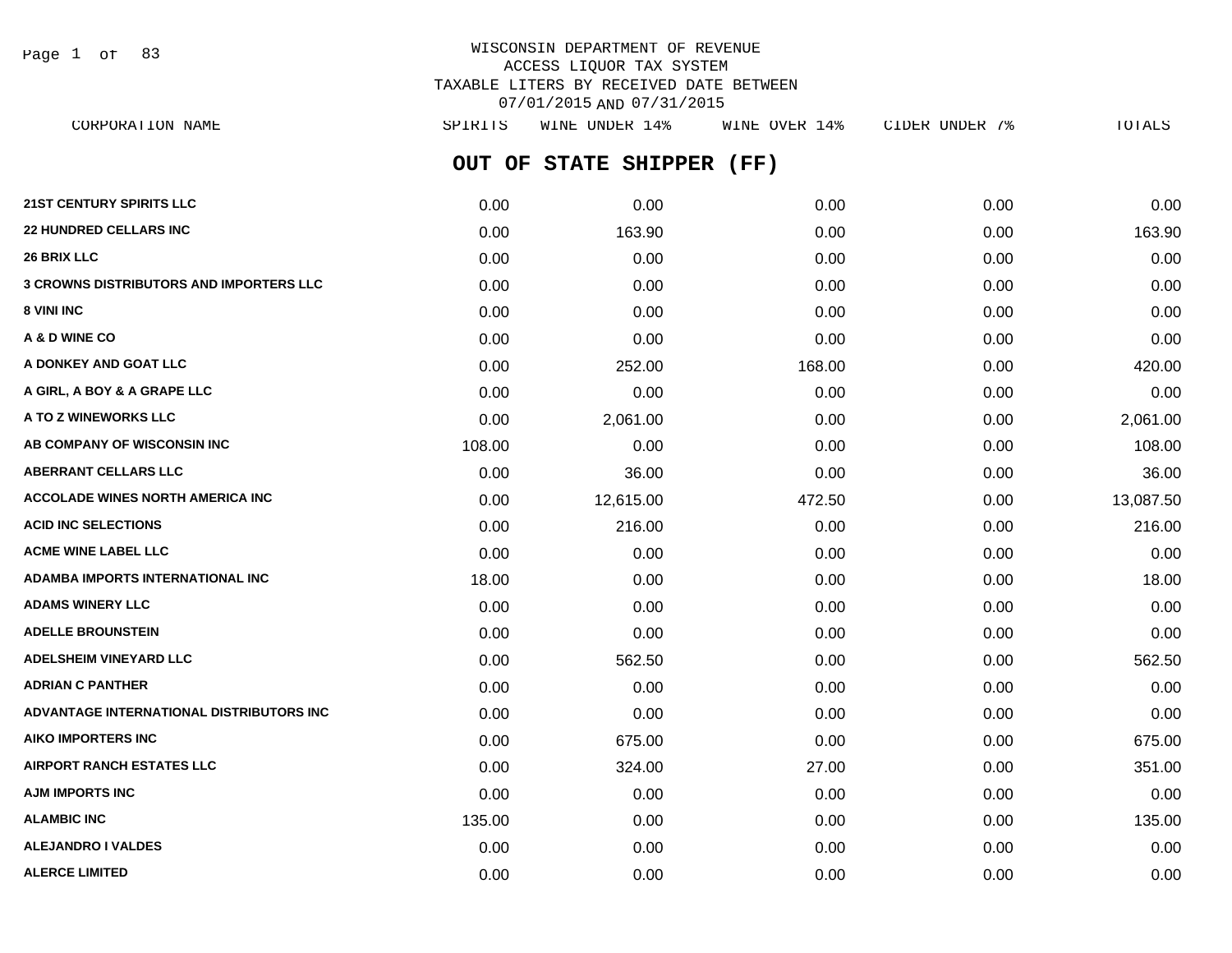Page 2 of 83

| CORPORATION NAME                       | SPIRITS  | WINE UNDER 14% | WINE OVER 14% | CIDER UNDER 7% | TOTALS    |
|----------------------------------------|----------|----------------|---------------|----------------|-----------|
| ALEXANDRIA NICOLE CELLARS LLC          | 0.00     | 0.00           | 0.00          | 0.00           | 0.00      |
| <b>ALLIED IMPORTERS USA LTD</b>        | 0.00     | 0.00           | 0.00          | 0.00           | 0.00      |
| <b>ALLIED WINE CORP</b>                | 0.00     | 0.00           | 0.00          | 0.00           | 0.00      |
| <b>ALLORO VINEYARD INC</b>             | 0.00     | 0.00           | 0.00          | 0.00           | 0.00      |
| <b>ALLTECH'S BEVERAGE DIVISION LLC</b> | 0.00     | 0.00           | 0.00          | 0.00           | 0.00      |
| <b>ALOY &amp; SONS INC</b>             | 0.00     | 0.00           | 0.00          | 0.00           | 0.00      |
| <b>ALPHA &amp; OMEGA WINERY LLC</b>    | 0.00     | 0.00           | 0.00          | 0.00           | 0.00      |
| ALPHA MARKETING NETWORK INC            | 0.00     | 0.00           | 0.00          | 0.00           | 0.00      |
| <b>ALTAMAR BRANDS LLC</b>              | 0.00     | 0.00           | 0.00          | 0.00           | 0.00      |
| <b>ALTAMURA WINERY INC</b>             | 0.00     | 0.00           | 0.00          | 0.00           | 0.00      |
| <b>ALTITUDE SPIRITS INC</b>            | 0.00     | 0.00           | 0.00          | 0.00           | 0.00      |
| <b>AMAVI CELLARS LLC</b>               | 0.00     | 0.00           | 0.00          | 0.00           | 0.00      |
| <b>AMERICAN BEVERAGE CORP</b>          | 0.00     | 32,365.00      | 0.00          | 0.00           | 32,365.00 |
| <b>AMERICAN ESTATES WINES INC</b>      | 0.00     | 1,215.00       | 0.00          | 0.00           | 1,215.00  |
| AMERICAN NORTHWEST DISTRIBUTORS INC    | 0.00     | 0.00           | 0.00          | 0.00           | 0.00      |
| AMERICAN VINTAGE BEVERAGE INC.         | 5,669.57 | 0.00           | 0.00          | 0.00           | 5,669.57  |
| <b>AMERICAN WINE TRADE INC</b>         | 0.00     | 586.50         | 0.00          | 0.00           | 586.50    |
| <b>AMICUS CELLARS LLC</b>              | 0.00     | 0.00           | 0.00          | 0.00           | 0.00      |
| <b>AMIR PEAY</b>                       | 0.00     | 0.00           | 0.00          | 0.00           | 0.00      |
| <b>AMUSE BOUCHE LLC</b>                | 0.00     | 0.00           | 0.00          | 0.00           | 0.00      |
| <b>ANCHOR DISTILLING COMPANY LLC</b>   | 424.43   | 0.00           | 0.00          | 0.00           | 424.43    |
| <b>ANCIEN WINES INC</b>                | 0.00     | 0.00           | 0.00          | 0.00           | 0.00      |
| ANDERS-LANE ARTISAN WINES LP           | 0.00     | 0.00           | 0.00          | 0.00           | 0.00      |
| <b>ANDERSON DISTRIBUTING CO INC</b>    | 0.00     | 0.00           | 0.00          | 0.00           | 0.00      |
| ANDERSONS CONN VALLEY WINERY INC       | 0.00     | 0.00           | 0.00          | 0.00           | 0.00      |
| <b>ANDREW T BECKSTOFFER</b>            | 0.00     | 0.00           | 0.00          | 0.00           | 0.00      |
| <b>ANHEUSER-BUSCH COMPANIES LLC</b>    | 0.00     | 0.00           | 0.00          | 30,152.84      | 30,152.84 |
| ANNA GOLDBLAT                          | 0.00     | 0.00           | 0.00          | 0.00           | 0.00      |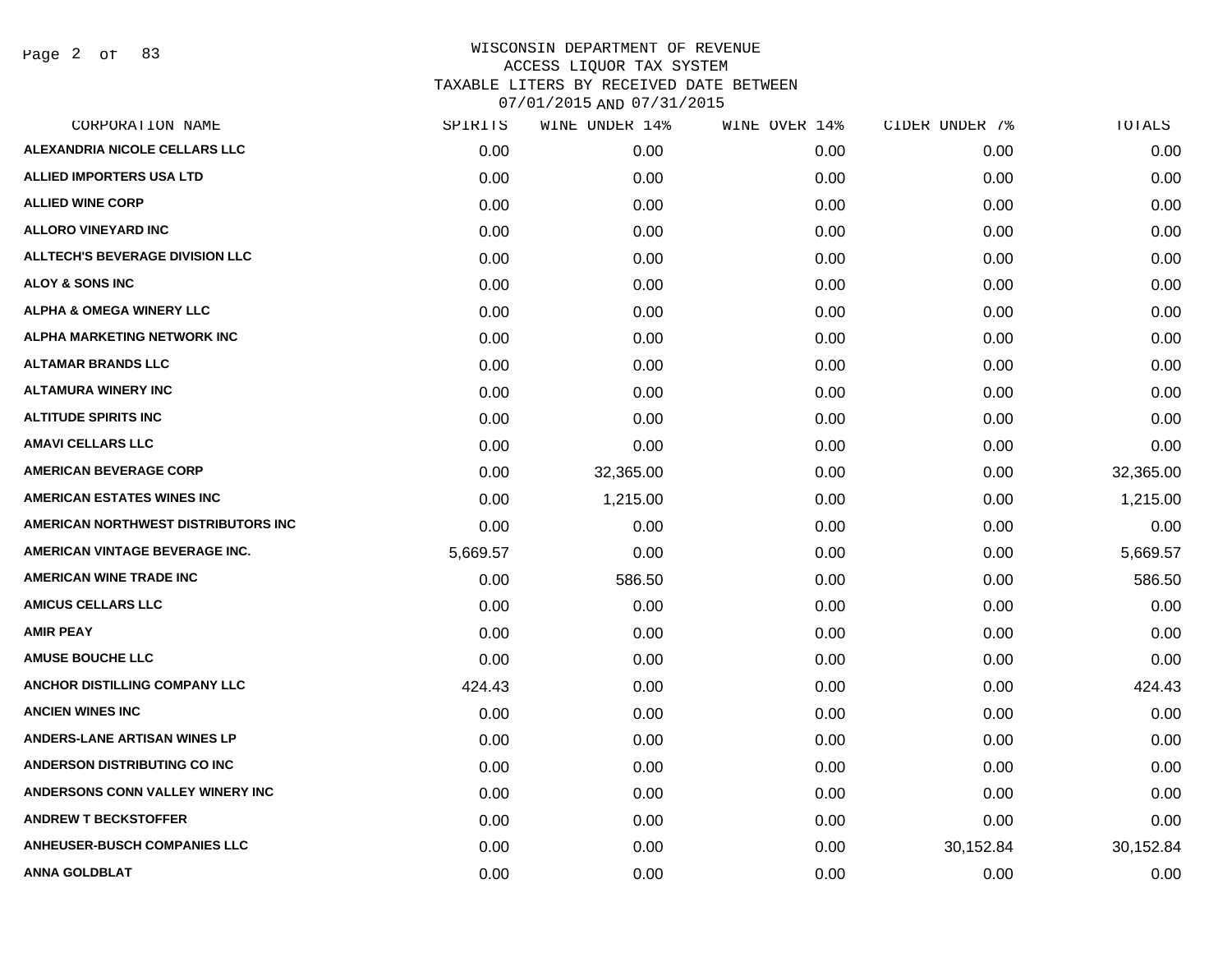Page 3 of 83

| CORPORATION NAME                                | SPIRITS    | WINE UNDER 14% | WINE OVER 14% | CIDER UNDER 7% | TOTALS     |
|-------------------------------------------------|------------|----------------|---------------|----------------|------------|
| <b>ANNE HUBATCH</b>                             | 0.00       | 315.00         | 0.00          | 0.00           | 315.00     |
| <b>ANTHONY BOZZANO</b>                          | 0.00       | 0.00           | 0.00          | 0.00           | 0.00       |
| <b>ANTHONY M TRUCHARD</b>                       | 0.00       | 0.00           | 90.00         | 0.00           | 90.00      |
| <b>ANTHONY ROAD WINE CO INC</b>                 | 0.00       | 9.00           | 0.00          | 0.00           | 9.00       |
| <b>APOSTROPHE BRANDS LLC</b>                    | 504.00     | 0.00           | 0.00          | 0.00           | 504.00     |
| <b>AQUA PUMPKIN INC</b>                         | 0.00       | 0.00           | 0.00          | 0.00           | 0.00       |
| <b>ARBOR VINEYARDS INC</b>                      | 0.00       | 0.00           | 0.00          | 0.00           | 0.00       |
| <b>ARCHANA A DAVE</b>                           | 0.00       | 54.00          | 0.00          | 0.00           | 54.00      |
| <b>ARCHANGEL INVESTMENTS LLC</b>                | 0.00       | 0.00           | 0.00          | 0.00           | 0.00       |
| AREL GROUP WINE & SPIRITS INC                   | 0.00       | 0.00           | 0.00          | 0.00           | 0.00       |
| <b>ARETE WINES LLC</b>                          | 0.00       | 0.00           | 0.00          | 0.00           | 0.00       |
| <b>ARIETTA INC</b>                              | 0.00       | 0.00           | 0.00          | 0.00           | 0.00       |
| <b>ARMIDA WINERY INC</b>                        | 0.00       | 0.00           | 126.00        | 0.00           | 126.00     |
| <b>ARNOT-ROBERTS LLC</b>                        | 0.00       | 0.00           | 54.68         | 0.00           | 54.68      |
| <b>ARTISANAL IMPORTS INC</b>                    | 0.00       | 0.00           | 0.00          | 0.00           | 0.00       |
| <b>ASCENT WINES INC</b>                         | 0.00       | 0.00           | 0.00          | 0.00           | 0.00       |
| <b>ASV WINES INC</b>                            | 0.00       | 3,960.00       | 0.00          | 0.00           | 3,960.00   |
| <b>ATHENEE IMPORTERS &amp; DISTRIBUTORS LTD</b> | 0.00       | 0.00           | 0.00          | 0.00           | 0.00       |
| <b>AUGUST WINE GROUP LLC</b>                    | 0.00       | 1,521.00       | 0.00          | 0.00           | 1,521.00   |
| <b>AV BRANDS INC</b>                            | 261.00     | 877.50         | 861.00        | 0.00           | 1,999.50   |
| <b>AVV WINERY CO LLC</b>                        | 0.00       | 130.50         | 1,395.00      | 0.00           | 1,525.50   |
| AW DIRECT INC                                   | 0.00       | 216.36         | 16.64         | 0.00           | 233.00     |
| <b>AXIOS INC</b>                                | 0.00       | 0.00           | 0.00          | 0.00           | 0.00       |
| <b>B &amp; I OVERSEAS TRADING INC</b>           | 0.00       | 0.00           | 0.00          | 0.00           | 0.00       |
| <b>B R COHN WINERY INC</b>                      | 0.00       | 0.00           | 54.00         | 0.00           | 54.00      |
| <b>B UNITED INTERNATIONAL INC</b>               | 0.00       | 0.00           | 99.18         | 27.02          | 126.20     |
| <b>B. NEKTAR LLC</b>                            | 0.00       | 1,487.10       | 0.00          | 0.00           | 1,487.10   |
| <b>BACARDI USA INC</b>                          | 184,937.40 | 1,011.78       | 783.00        | 0.00           | 186,732.18 |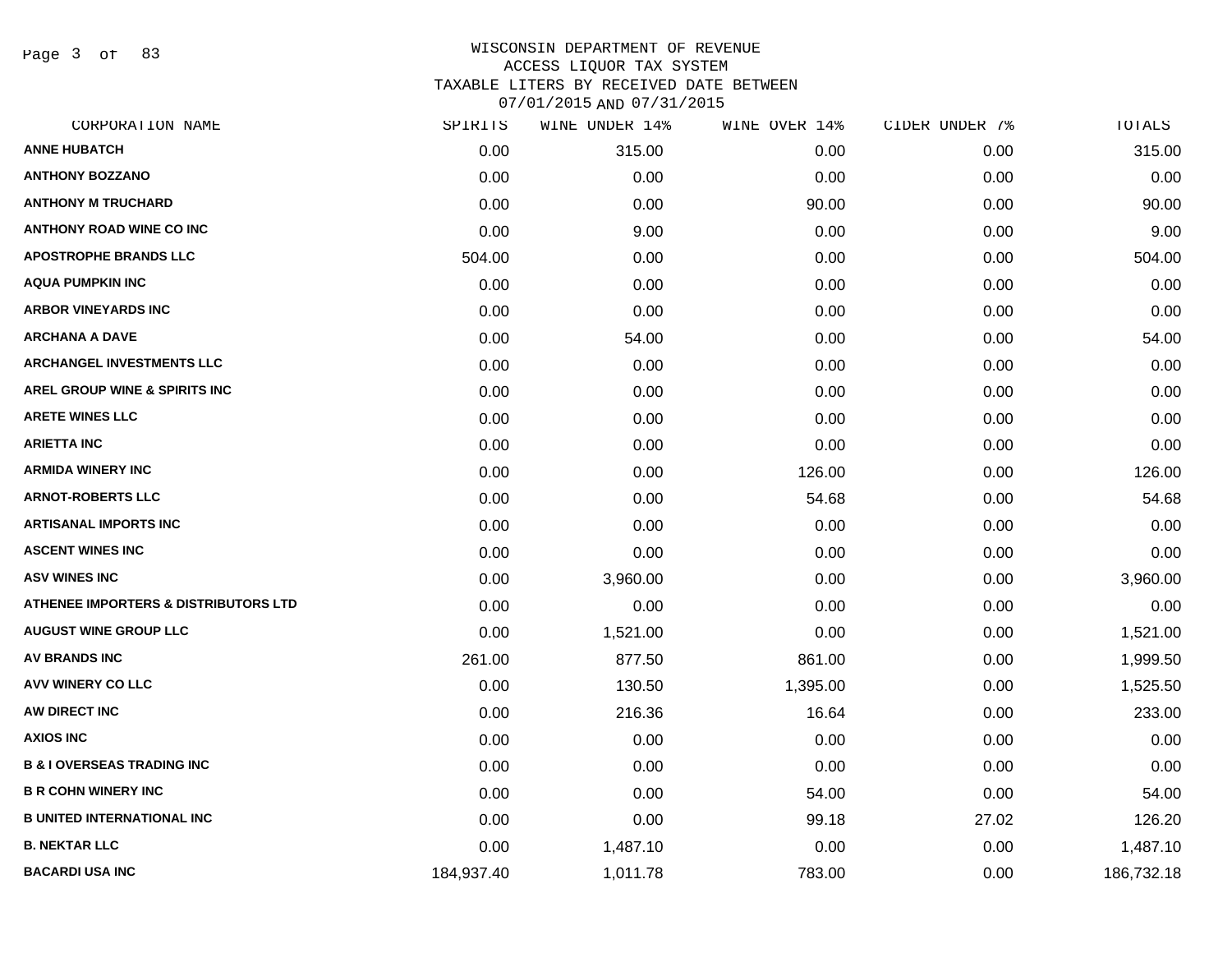# WISCONSIN DEPARTMENT OF REVENUE ACCESS LIQUOR TAX SYSTEM

TAXABLE LITERS BY RECEIVED DATE BETWEEN

| CORPORATION NAME                           | SPIRITS | WINE UNDER 14% | WINE OVER 14% | CIDER UNDER 7% | TOTALS   |
|--------------------------------------------|---------|----------------|---------------|----------------|----------|
| <b>BACCHUS TECHNOLOGIES LLC</b>            | 0.00    | 630.00         | 288.00        | 0.00           | 918.00   |
| <b>BACIO DIVINO CELLARS LLC</b>            | 0.00    | 0.00           | 0.00          | 0.00           | 0.00     |
| <b>BADGER MOUNTAIN INC</b>                 | 0.00    | 2,565.13       | 0.00          | 0.00           | 2,565.13 |
| <b>BAJA WINES LLC</b>                      | 0.00    | 0.00           | 0.00          | 0.00           | 0.00     |
| <b>BALCONES DISTILLING LLC</b>             | 0.00    | 0.00           | 0.00          | 0.00           | 0.00     |
| <b>BALIUS CELLARS LLC</b>                  | 0.00    | 0.00           | 0.00          | 0.00           | 0.00     |
| <b>BALLAST POINT SPIRITS LLC</b>           | 360.00  | 0.00           | 0.00          | 0.00           | 360.00   |
| <b>BANFI PRODUCTS CORPORATION</b>          | 0.00    | 1,923.00       | 0.00          | 0.00           | 1,923.00 |
| <b>BANSHEE WINES LLC</b>                   | 0.00    | 1,221.00       | 519.00        | 0.00           | 1,740.00 |
| <b>BANVILLE &amp; JONES WINE MERCHANTS</b> | 0.00    | 787.50         | 0.00          | 0.00           | 787.50   |
| <b>BANZAI BEVERAGE CORPORATION</b>         | 0.00    | 0.00           | 0.00          | 0.00           | 0.00     |
| <b>BARGETTOS SANTA CRUZ WINERY INC</b>     | 0.00    | 0.00           | 0.00          | 0.00           | 0.00     |
| <b>BARLOW VINEYARDS LLC</b>                | 0.00    | 0.00           | 0.00          | 0.00           | 0.00     |
| <b>BARNARD GRIFFIN INC</b>                 | 0.00    | 134.99         | 0.00          | 0.00           | 134.99   |
| <b>BARNETT VINEYARDS LP</b>                | 0.00    | 0.00           | 0.00          | 0.00           | 0.00     |
| <b>BATCH 206 DISTILLERY LLC</b>            | 0.00    | 0.00           | 0.00          | 0.00           | 0.00     |
| <b>BAUM WINE IMPORTS INC</b>               | 9.00    | 6,874.70       | 499.80        | 0.00           | 7,383.50 |
| <b>BAVARIAN LION WINERY LLC</b>            | 0.00    | 0.00           | 0.00          | 0.00           | 0.00     |
| <b>BAYWOOD CELLARS INC</b>                 | 0.00    | 0.00           | 0.00          | 0.00           | 0.00     |
| <b>BCTLD LLC</b>                           | 0.00    | 0.00           | 0.00          | 0.00           | 0.00     |
| <b>BEATBOX BEVERAGES LLC</b>               | 0.00    | 0.00           | 0.00          | 0.00           | 0.00     |
| <b>BEATBOX BEVERAGES LLC</b>               | 0.00    | 0.00           | 0.00          | 0.00           | 0.00     |
| <b>BEAUX FRERES LLC</b>                    | 0.00    | 94.50          | 0.00          | 0.00           | 94.50    |
| <b>BEDFORD BRANDS LTD</b>                  | 0.00    | 1,137.00       | 0.00          | 0.00           | 1,137.00 |
| <b>BENDISTILLERY INC</b>                   | 0.00    | 0.00           | 0.00          | 0.00           | 0.00     |
| <b>BENESSERE VINEYARDS LTD</b>             | 0.00    | 0.00           | 0.00          | 0.00           | 0.00     |
| <b>BENNETT LANE WINERY LLC</b>             | 0.00    | 0.00           | 0.00          | 0.00           | 0.00     |
| <b>BENOVIA WINERY LLC</b>                  | 0.00    | 0.00           | 0.00          | 0.00           | 0.00     |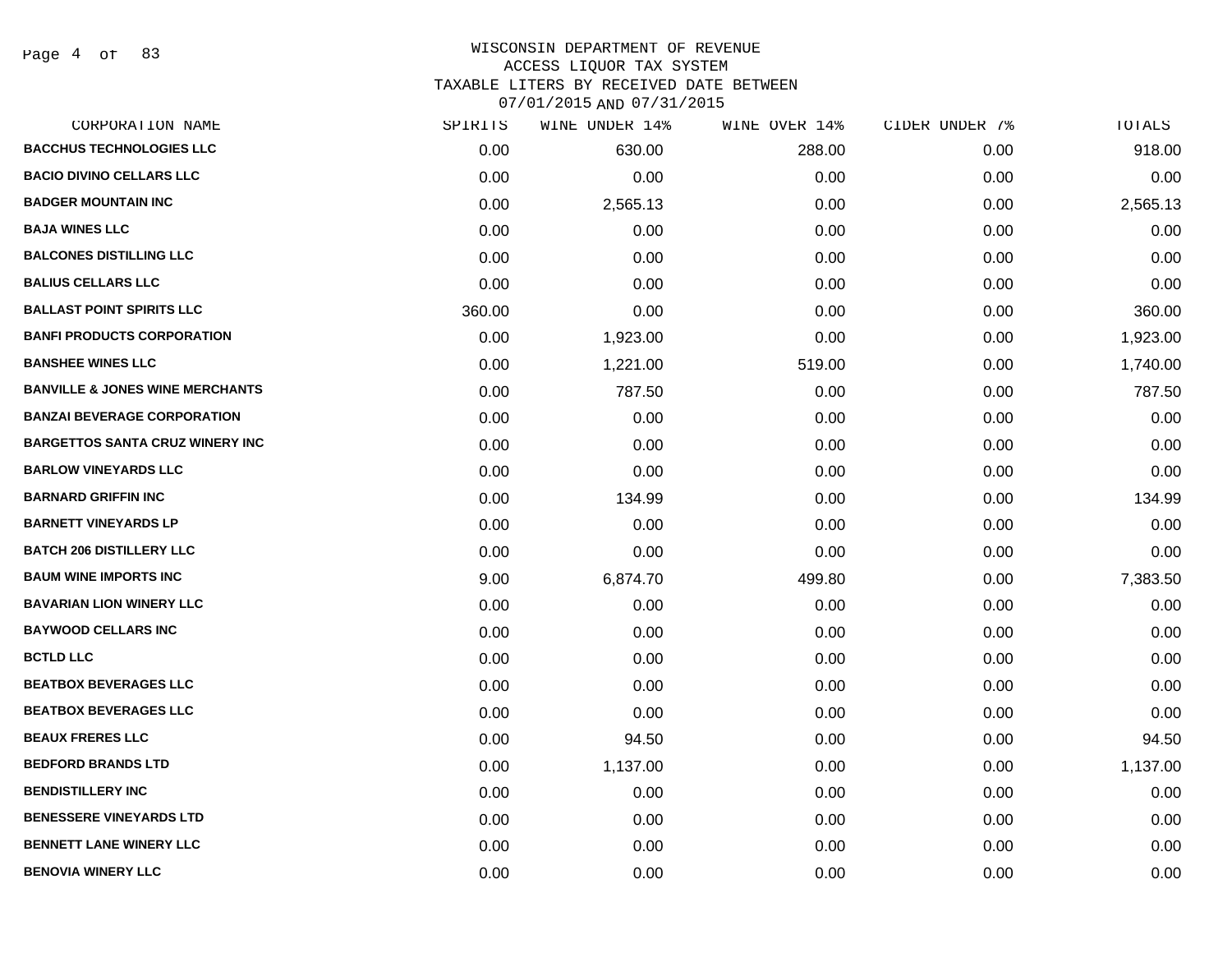Page 5 of 83

| CORPORATION NAME                                       | SPIRITS | WINE UNDER 14% | WINE OVER 14% | CIDER UNDER 7% | <b>TOTALS</b> |
|--------------------------------------------------------|---------|----------------|---------------|----------------|---------------|
| <b>BENTON-LANE LLC</b>                                 | 0.00    | 126.00         | 0.00          | 0.00           | 126.00        |
| <b>BERGSTROM WINES LLC</b>                             | 0.00    | 0.00           | 0.00          | 0.00           | 0.00          |
| <b>BERNARDUS LLC</b>                                   | 0.00    | 0.00           | 0.00          | 0.00           | 0.00          |
| <b>BETHEL HEIGHTS VINEYARD INC</b>                     | 0.00    | 0.00           | 0.00          | 0.00           | 0.00          |
| BETTER BRANDS BEV CO LLC                               | 0.00    | 0.00           | 0.00          | 0.00           | 0.00          |
| BETTER BRANDS INTERNATIONAL                            | 0.00    | 897.00         | 483.00        | 0.00           | 1,380.00      |
| <b>BETZ CELLARS LLC</b>                                | 0.00    | 0.00           | 0.00          | 0.00           | 0.00          |
| <b>BF ACQUISITION LTD</b>                              | 0.00    | 0.00           | 0.00          | 0.00           | 0.00          |
| <b>BGA INTERNATIONAL USA INC</b>                       | 0.00    | 0.00           | 0.00          | 0.00           | 0.00          |
| <b>BIAGIO CRU &amp; ESTATE WINES LLC</b>               | 0.00    | 2,232.00       | 0.00          | 0.00           | 2,232.00      |
| BIEN NACIDO VINEYARDS OF RANCHO TEPUSQUET<br><b>LP</b> | 0.00    | 0.00           | 0.00          | 0.00           | 0.00          |
| <b>BIG EASY BLENDS LLC</b>                             | 0.00    | 0.00           | 0.00          | 0.00           | 0.00          |
| <b>BILTMORE ESTATE WINE COMPANY</b>                    | 0.00    | 0.00           | 0.00          | 0.00           | 0.00          |
| <b>BLACK ROCK SPIRITS LLC</b>                          | 0.00    | 0.00           | 0.00          | 0.00           | 0.00          |
| <b>BLACKBIRD VINEYARDS LLC</b>                         | 0.00    | 0.00           | 90.00         | 0.00           | 90.00         |
| <b>BLACKBURN ENTERPRISES LLC</b>                       | 0.00    | 36.00          | 63.00         | 0.00           | 99.00         |
| <b>BLAUM BROS DISTILLING CO LLC</b>                    | 0.00    | 0.00           | 0.00          | 0.00           | 0.00          |
| <b>BLUE RIDGE DISTILLING CO INC</b>                    | 0.00    | 0.00           | 0.00          | 0.00           | 0.00          |
| <b>BLUE SKY VINTNERS LLC</b>                           | 0.00    | 0.00           | 0.00          | 0.00           | 0.00          |
| <b>BNA WINE GROUP LLC</b>                              | 0.00    | 252.00         | 0.00          | 0.00           | 252.00        |
| <b>BNP DISTRIBUTING CO INC</b>                         | 0.00    | 0.00           | 0.00          | 0.00           | 0.00          |
| <b>BOB C BEVERAGES LLC</b>                             | 0.00    | 0.00           | 0.00          | 0.00           | 0.00          |
| <b>BOEGER WINERY INC</b>                               | 0.00    | 0.00           | 189.00        | 0.00           | 189.00        |
| <b>BOGLE VINEYARDS INC</b>                             | 0.00    | 18,648.00      | 2,646.00      | 0.00           | 21,294.00     |
| <b>BONANNO VINTNERS LLC</b>                            | 0.00    | 0.00           | 0.00          | 0.00           | 0.00          |
| <b>BONNY DOON WINERY INC</b>                           | 0.00    | 0.00           | 0.00          | 0.00           | 0.00          |
| <b>BOSTON BEER CORPORATION</b>                         | 0.00    | 0.00           | 0.00          | 246,657.07     | 246,657.07    |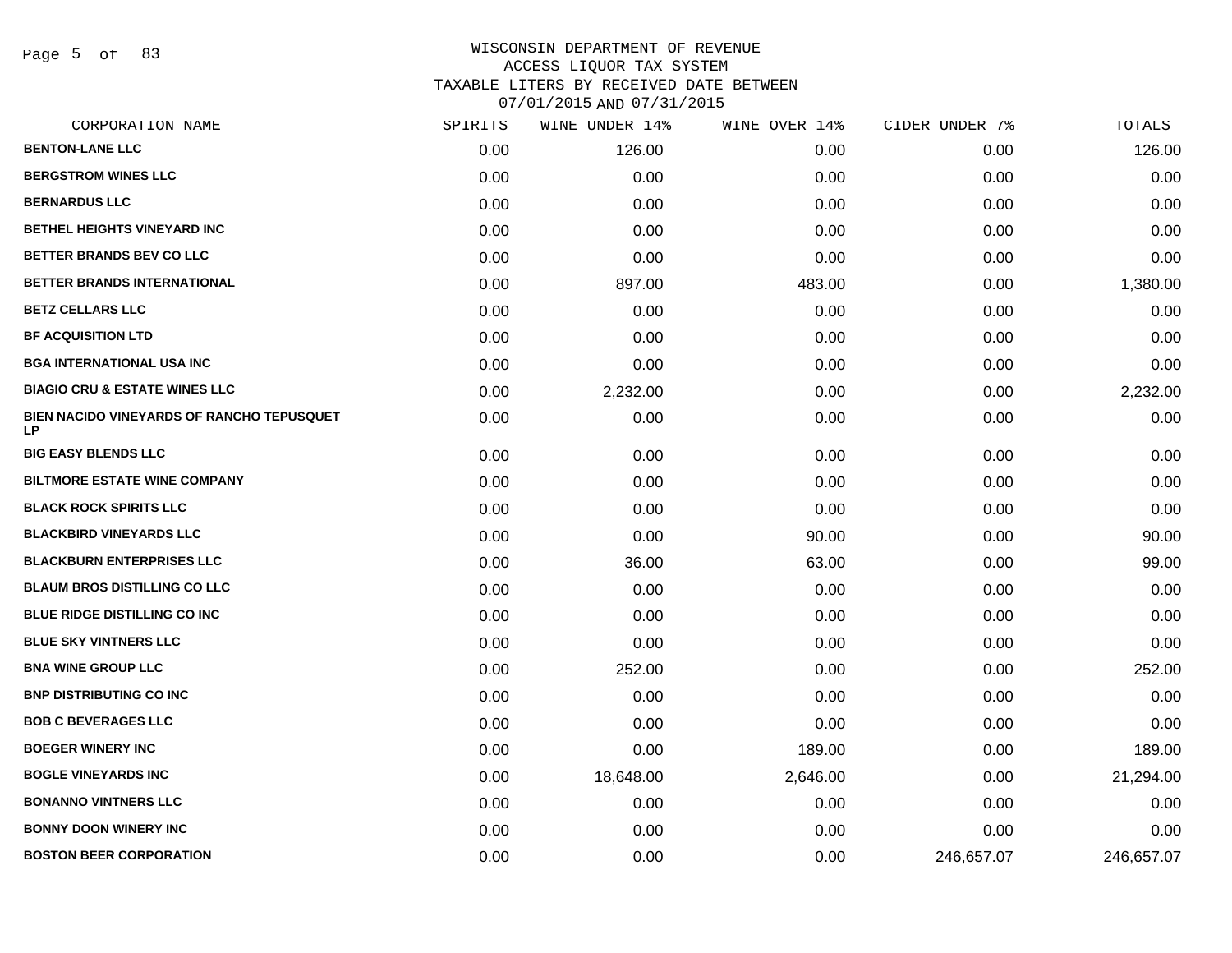Page 6 of 83

| CORPORATION NAME                               | SPIRITS    | WINE UNDER 14% | WINE OVER 14% | CIDER UNDER 7% | TOTALS     |
|------------------------------------------------|------------|----------------|---------------|----------------|------------|
| <b>BOUCHAINE VINEYARDS INC</b>                 | 0.00       | 0.00           | 0.00          | 0.00           | 0.00       |
| <b>BOUTINOT USA INC</b>                        | 0.00       | 0.00           | 0.00          | 0.00           | 0.00       |
| <b>BRASSFIELD ESTATE WINERY LLC</b>            | 0.00       | 189.00         | 126.00        | 0.00           | 315.00     |
| <b>BRAZOS WINE IMPORTS LLC</b>                 | 0.00       | 711.00         | 270.75        | 0.00           | 981.75     |
| <b>BREWER-CLIFTON LLC</b>                      | 0.00       | 0.00           | 0.00          | 0.00           | 0.00       |
| <b>BRIAN PEARSON</b>                           | 0.00       | 0.00           | 0.00          | 0.00           | 0.00       |
| <b>BRIDGEVIEW VINEYARDS INC</b>                | 0.00       | 297.00         | 0.00          | 0.00           | 297.00     |
| <b>BRIGGS HILL INVESTMENTS</b>                 | 0.00       | 0.00           | 0.00          | 0.00           | 0.00       |
| <b>BROADBENT SELECTIONS INC</b>                | 0.00       | 333.00         | 180.00        | 0.00           | 513.00     |
| <b>BRONCO WINE COMPANY</b>                     | 0.00       | 95,627.24      | 1,053.00      | 0.00           | 96,680.24  |
| <b>BROTHERS INTERNATIONAL FOOD CORPORATION</b> | 0.00       | 5,940.00       | 0.00          | 0.00           | 5,940.00   |
| <b>BROWN-FORMAN CORPORATION</b>                | 431,168.10 | 8,357.19       | 4,536.00      | 0.00           | 444,061.29 |
| <b>BRUTOCAO CELLARS LP</b>                     | 0.00       | 531.00         | 0.00          | 0.00           | 531.00     |
| <b>BUEHLER VINEYARDS INC</b>                   | 0.00       | 126.00         | 0.00          | 0.00           | 126.00     |
| <b>BULGARIAN MASTER VINTNERS LLC</b>           | 0.00       | 0.00           | 0.00          | 0.00           | 0.00       |
| <b>BULLY HILL VINEYARDS INC</b>                | 0.00       | 10.50          | 0.00          | 0.00           | 10.50      |
| <b>BUONA VITA LLC</b>                          | 0.00       | 0.00           | 0.00          | 0.00           | 0.00       |
| <b>BURGESS CELLARS INC</b>                     | 0.00       | 0.00           | 0.00          | 0.00           | 0.00       |
| <b>BUZZBALLZ LLC</b>                           | 0.00       | 0.00           | 0.00          | 0.00           | 0.00       |
| <b>BYRON T DOOLEY</b>                          | 0.00       | 0.00           | 0.00          | 0.00           | 0.00       |
| <b>C &amp; C WINE SERVICES INC</b>             | 0.00       | 0.00           | 0.00          | 0.00           | 0.00       |
| <b>C MONDAVI &amp; SONS</b>                    | 0.00       | 10,989.00      | 598.50        | 0.00           | 11,587.50  |
| <b>CA'MOMI WINERY LLC</b>                      | 0.00       | 0.00           | 0.00          | 0.00           | 0.00       |
| <b>CABERNET CORP</b>                           | 0.00       | 2,512.12       | 0.00          | 0.00           | 2,512.12   |
| <b>CAIN CELLARS INC</b>                        | 0.00       | 0.00           | 0.00          | 0.00           | 0.00       |
| <b>CAL VIN ENTERPRISES CORPORATION</b>         | 0.00       | 0.00           | 0.00          | 0.00           | 0.00       |
| <b>CALCAREOUS VINEYARD LLC</b>                 | 0.00       | 0.00           | 0.00          | 0.00           | 0.00       |
| <b>CALERA WINE COMPANY LP</b>                  | 0.00       | 0.00           | 5.94          | 0.00           | 5.94       |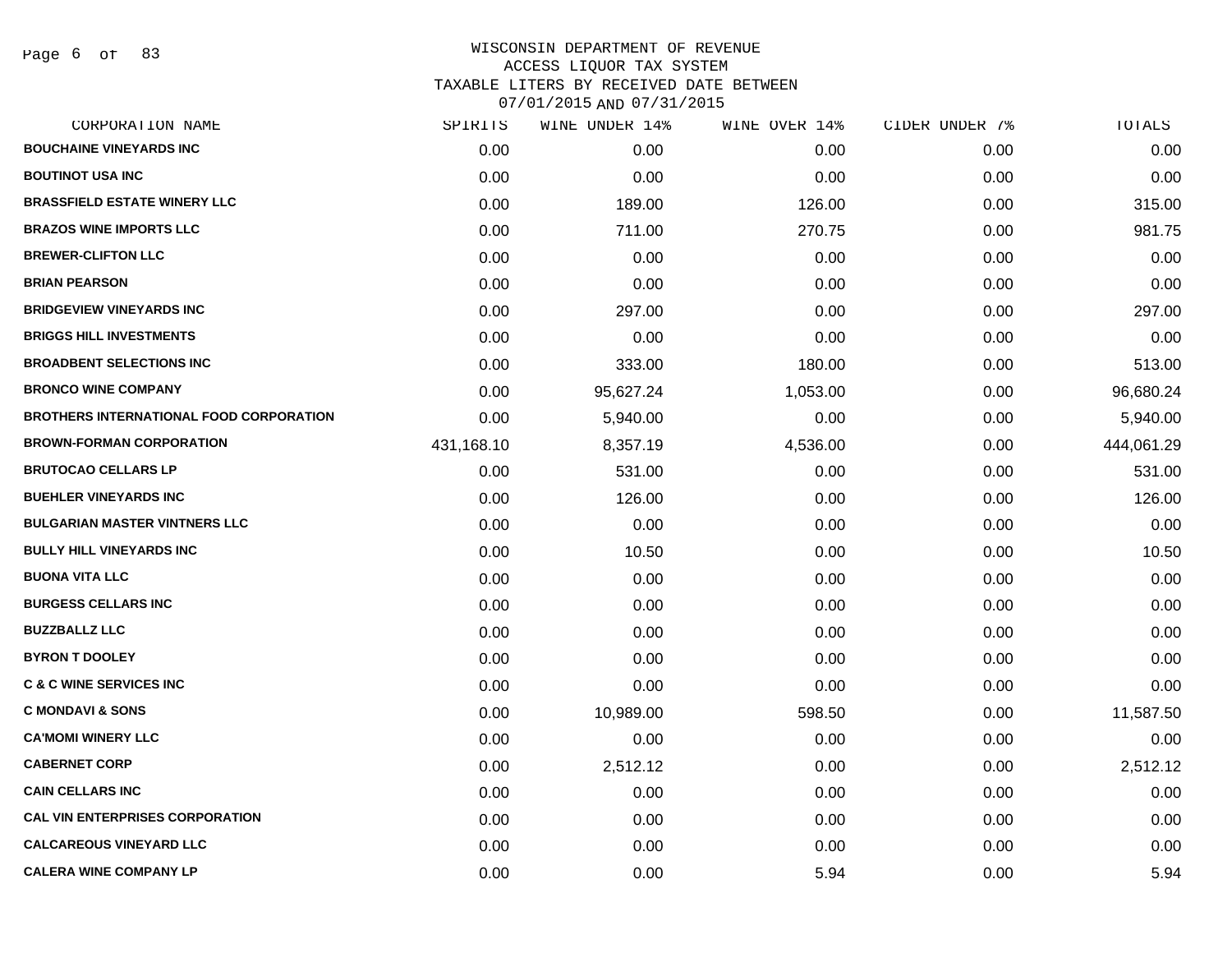Page 7 of 83

| SPIRITS  | WINE UNDER 14% | WINE OVER 14% | CIDER UNDER 7% | TOTALS   |
|----------|----------------|---------------|----------------|----------|
| 0.00     | 0.00           | 0.00          | 2,165.25       | 2,165.25 |
| 0.00     | 96.00          | 60.00         | 0.00           | 156.00   |
| 0.00     | 0.00           | 0.00          | 0.00           | 0.00     |
| 0.00     | 0.00           | 0.00          | 0.00           | 0.00     |
| 0.00     | 0.00           | 0.00          | 0.00           | 0.00     |
| 0.00     | 0.00           | 0.00          | 0.00           | 0.00     |
| 0.00     | 0.00           | 0.00          | 0.00           | 0.00     |
| 0.00     | 0.00           | 0.00          | 0.00           | 0.00     |
| 0.00     | 711.00         | 252.00        | 0.00           | 963.00   |
| 0.00     | 0.00           | 0.00          | 0.00           | 0.00     |
| 0.00     | 0.00           | 0.00          | 0.00           | 0.00     |
| 321.00   | 0.00           | 0.00          | 0.00           | 321.00   |
| 0.00     | 0.00           | 0.00          | 0.00           | 0.00     |
| 0.00     | 0.00           | 0.00          | 0.00           | 0.00     |
| 0.00     | 0.00           | 0.00          | 0.00           | 0.00     |
| 0.00     | 0.00           | 0.00          | 0.00           | 0.00     |
| 0.00     | 0.00           | 0.00          | 0.00           | 0.00     |
| 0.00     | 0.00           | 0.00          | 0.00           | 0.00     |
| 2,103.00 | 0.00           | 0.00          | 0.00           | 2,103.00 |
| 0.00     | 477.00         | 27.00         | 0.00           | 504.00   |
| 0.00     | 0.00           | 0.00          | 0.00           | 0.00     |
| 0.00     | 0.00           | 0.00          | 0.00           | 0.00     |
| 0.00     | 1,890.00       | 0.00          | 0.00           | 1,890.00 |
| 0.00     | 83.22          | 0.00          | 0.00           | 83.22    |
| 0.00     | 0.00           | 0.00          | 0.00           | 0.00     |
| 0.00     | 0.00           | 0.00          | 0.00           | 0.00     |
| 0.00     | 0.00           | 0.00          | 0.00           | 0.00     |
| 0.00     | 85.50          | 0.00          | 0.00           | 85.50    |
|          |                |               |                |          |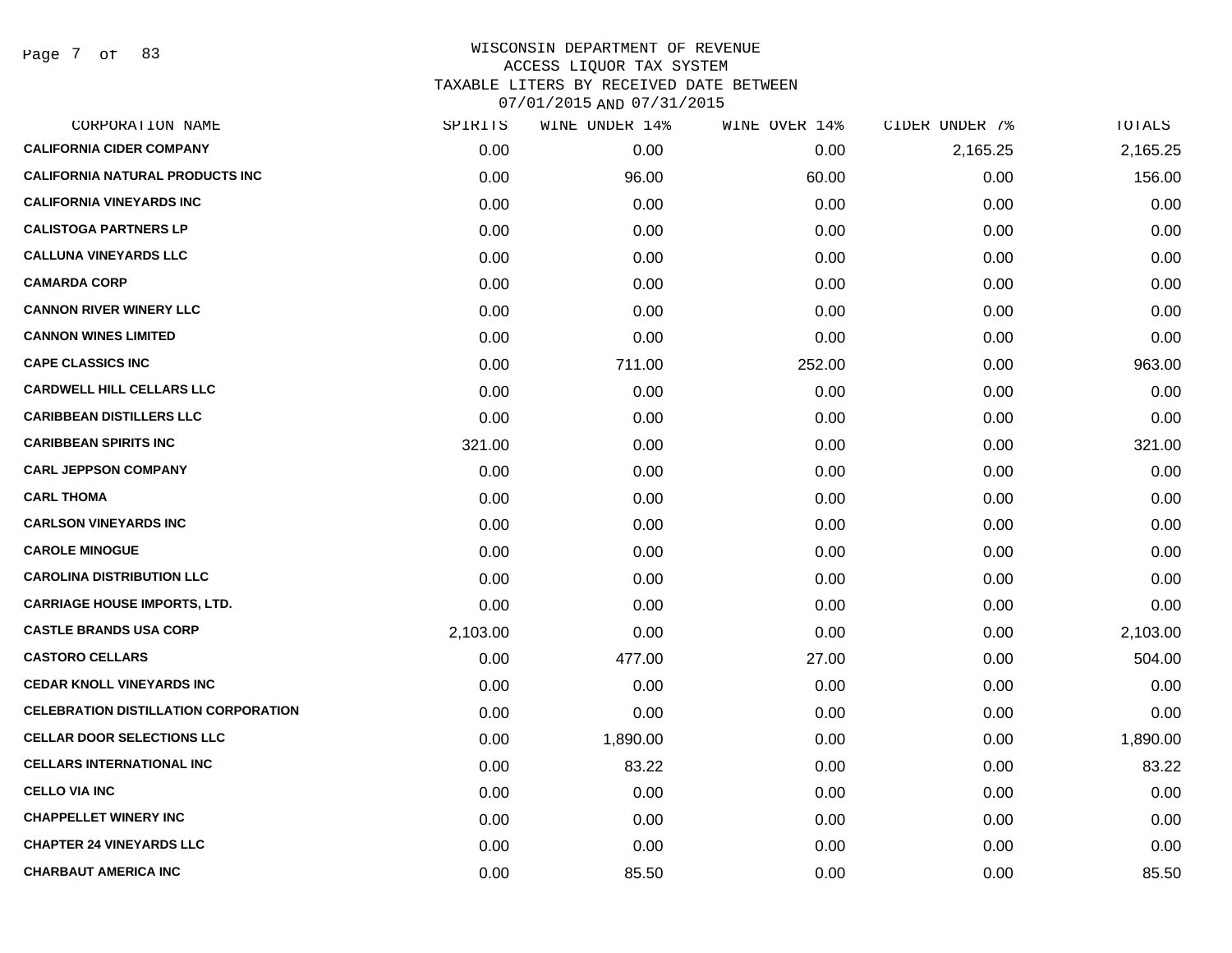Page 8 of 83

| CORPORATION NAME                      | SPIRITS   | WINE UNDER 14% | WINE OVER 14% | CIDER UNDER 7% | TOTALS     |
|---------------------------------------|-----------|----------------|---------------|----------------|------------|
| <b>CHARLES &amp; MARTHA BARRA</b>     | 0.00      | 0.00           | 0.00          | 0.00           | 0.00       |
| <b>CHARLES JACQUIN ET CIE INC</b>     | 30,745.29 | 0.00           | 134.99        | 0.00           | 30,880.28  |
| <b>CHARLES NEAL SELECTIONS INC</b>    | 0.00      | 0.00           | 0.00          | 0.00           | 0.00       |
| <b>CHARLES REININGER LLC</b>          | 0.00      | 0.00           | 0.00          | 0.00           | 0.00       |
| <b>CHATEAU BARNABY LLC</b>            | 0.00      | 584.99         | 0.00          | 0.00           | 584.99     |
| <b>CHATEAU DIANA LLC</b>              | 0.00      | 1,440.00       | 1,260.00      | 0.00           | 2,700.00   |
| <b>CHATEAU JULIEN INC</b>             | 0.00      | 0.00           | 0.00          | 0.00           | 0.00       |
| <b>CHATHAM IMPORTS INC</b>            | 180.00    | 0.00           | 0.00          | 0.00           | 180.00     |
| <b>CHEHALEM INC</b>                   | 0.00      | 409.78         | 63.00         | 0.00           | 472.78     |
| <b>CHOYA UMESHU USA INC</b>           | 0.00      | 63.00          | 63.00         | 0.00           | 126.00     |
| <b>CHRISTIAN P SCHAEFER</b>           | 0.00      | 0.00           | 0.00          | 1,226.47       | 1,226.47   |
| <b>CHRISTOPHER FIGGINS</b>            | 0.00      | 0.00           | 0.00          | 0.00           | 0.00       |
| <b>CHRISTOPHER J FLOOD</b>            | 0.00      | 0.00           | 0.00          | 0.00           | 0.00       |
| <b>CHRISTOPHER M JAMES</b>            | 0.00      | 0.00           | 0.00          | 0.00           | 0.00       |
| <b>CHRISTOPHER MICHAEL WINES LLC</b>  | 0.00      | 0.00           | 0.00          | 0.00           | 0.00       |
| <b>CLAAR CELLARS LLC</b>              | 0.00      | 0.00           | 0.00          | 0.00           | 0.00       |
| <b>CLARA STREET COMPANY</b>           | 0.00      | 19.50          | 0.00          | 0.00           | 19.50      |
| <b>CLASSIC WINE IMPORTS INC</b>       | 142.55    | 0.00           | 0.00          | 0.00           | 142.55     |
| <b>CLASSICAL WINES FROM SPAIN LTD</b> | 0.00      | 347.25         | 0.00          | 0.00           | 347.25     |
| <b>CLENDENENLINDQUIST VINTNERS</b>    | 0.00      | 282.00         | 0.00          | 0.00           | 282.00     |
| <b>CLINE CELLARS INC</b>              | 0.00      | 2,583.00       | 2,016.00      | 0.00           | 4,599.00   |
| <b>CLINE SISTERS IMPORTS LLC</b>      | 0.00      | 0.00           | 4.50          | 0.00           | 4.50       |
| <b>CLINT PROPERTIES INC</b>           | 0.00      | 306.00         | 0.00          | 0.00           | 306.00     |
| <b>CLOS DU VAL WINE CO LTD</b>        | 0.00      | 279.00         | 1,764.00      | 0.00           | 2,043.00   |
| <b>COCKTAIL CRAFTERS LLC</b>          | 0.00      | 4,436.03       | 0.00          | 0.00           | 4,436.03   |
| <b>CODY T WRIGHT</b>                  | 0.00      | 0.00           | 0.00          | 0.00           | 0.00       |
| <b>COHO WINES LLC</b>                 | 0.00      | 0.00           | 31.50         | 0.00           | 31.50      |
| <b>CONSTELLATION BRANDS INC</b>       | 98,548.80 | 324,323.47     | 5,488.50      | 0.00           | 428,360.77 |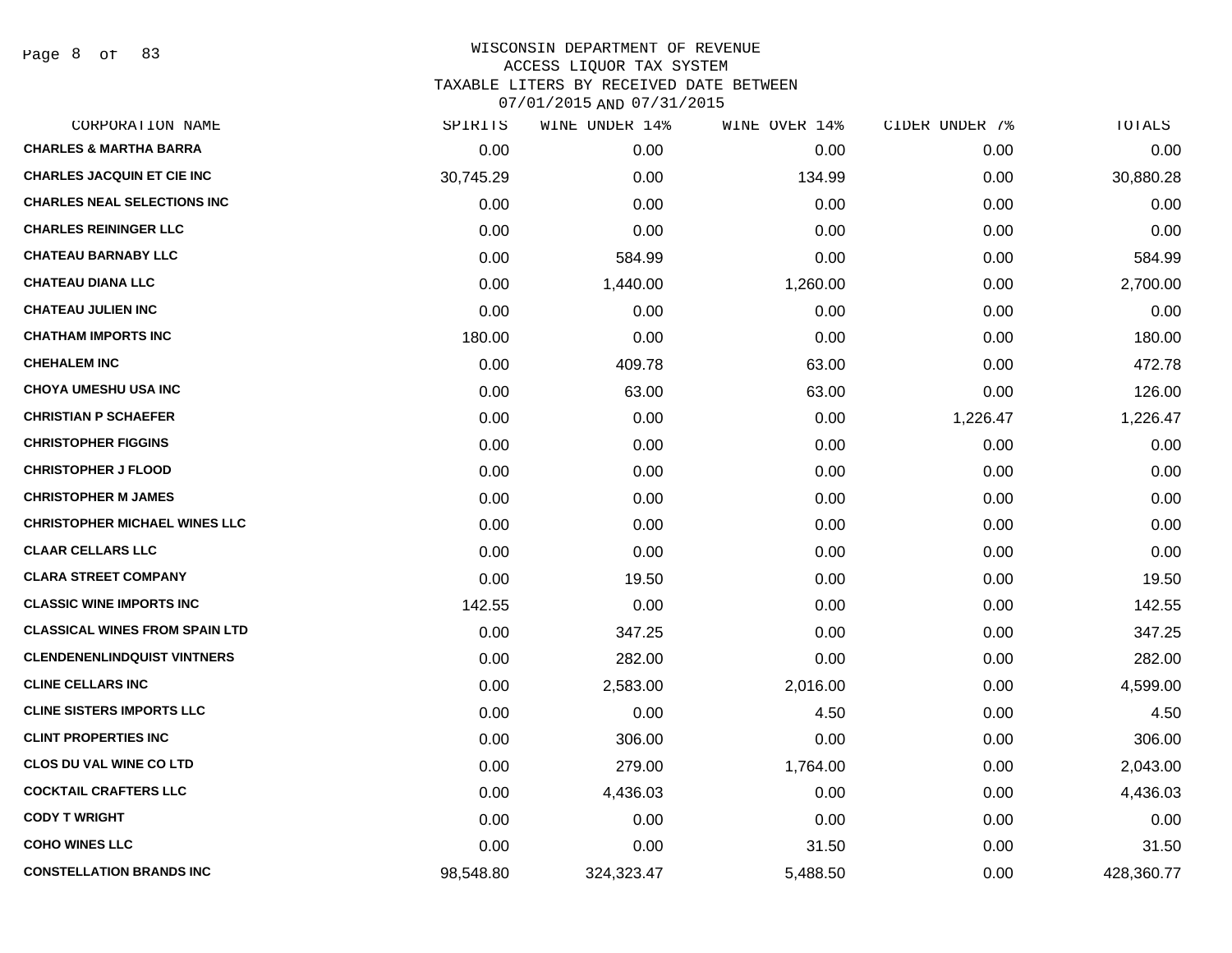#### WISCONSIN DEPARTMENT OF REVENUE ACCESS LIQUOR TAX SYSTEM TAXABLE LITERS BY RECEIVED DATE BETWEEN

| CORPORATION NAME                             | SPIRITS | WINE UNDER 14% | WINE OVER 14% | CIDER UNDER 7% | TOTALS    |
|----------------------------------------------|---------|----------------|---------------|----------------|-----------|
| <b>CONWAY VINEYARDS INC</b>                  | 0.00    | 0.00           | 0.00          | 0.00           | 0.00      |
| <b>COPA CACHACA CORPORATION</b>              | 0.00    | 0.00           | 0.00          | 0.00           | 0.00      |
| <b>COPAIN WINE CELLARS LLC</b>               | 0.00    | 114.00         | 0.00          | 0.00           | 114.00    |
| <b>COPPER &amp; KINGS AMERICAN BRANDY CO</b> | 0.00    | 0.00           | 0.00          | 0.00           | 0.00      |
| <b>COPPER CANE LLC</b>                       | 0.00    | 17,217.00      | 504.00        | 0.00           | 17,721.00 |
| <b>CORA IMPORTS LTD</b>                      | 0.00    | 0.00           | 0.00          | 0.00           | 0.00      |
| <b>CORK ALLIANCE INC</b>                     | 0.00    | 18.00          | 0.00          | 0.00           | 18.00     |
| <b>CORNER CREEK DISTILLERY CO</b>            | 0.00    | 0.00           | 0.00          | 0.00           | 0.00      |
| <b>CORNERSTONE CELLARS INC</b>               | 0.00    | 3.00           | 7.50          | 0.00           | 10.50     |
| <b>COUP DE FOUDRE LLC</b>                    | 0.00    | 0.00           | 0.00          | 0.00           | 0.00      |
| <b>COURAGEOUS INC</b>                        | 0.00    | 126.00         | 0.00          | 0.00           | 126.00    |
| <b>CRACOVIA INC</b>                          | 133.50  | 0.00           | 0.00          | 0.00           | 133.50    |
| <b>CRAIG JAFFURS</b>                         | 0.00    | 0.00           | 0.00          | 0.00           | 0.00      |
| <b>CREATIVE WINE CONCEPTS INC</b>            | 0.00    | 0.00           | 0.00          | 0.00           | 0.00      |
| <b>CREW WINE COMPANY LLC</b>                 | 0.00    | 1,203.32       | 0.00          | 0.00           | 1,203.32  |
| <b>CRIBARI VINEYARDS INC</b>                 | 0.00    | 0.00           | 0.00          | 0.00           | 0.00      |
| <b>CRIMSON WINE GROUP LTD</b>                | 0.00    | 126.00         | 0.00          | 0.00           | 126.00    |
| <b>CRISPIN CIDER COMPANY</b>                 | 0.00    | 0.00           | 0.00          | 0.00           | 0.00      |
| <b>CRISTOM VINEYARDS INC</b>                 | 0.00    | 0.00           | 0.00          | 0.00           | 0.00      |
| <b>CROWLEY WINES LLC</b>                     | 0.00    | 0.00           | 0.00          | 0.00           | 0.00      |
| <b>CROWN POINT WINERY LLC</b>                | 0.00    | 0.00           | 0.00          | 0.00           | 0.00      |
| <b>CROWN VALLEY WINERY INC</b>               | 0.00    | 0.00           | 0.00          | 0.00           | 0.00      |
| <b>CULT OF 8</b>                             | 0.00    | 2,457.00       | 0.00          | 0.00           | 2,457.00  |
| <b>CULTIVATE WINES LLC</b>                   | 0.00    | 126.00         | 0.00          | 0.00           | 126.00    |
| <b>CURIOUS VINE LLC</b>                      | 0.00    | 0.00           | 0.00          | 0.00           | 0.00      |
| <b>CUSHMAN WINERY CORPORATION</b>            | 0.00    | 639.00         | 130.50        | 0.00           | 769.50    |
| <b>CUTLER'S ARTISAN SPIRITS INC</b>          | 0.00    | 0.00           | 0.00          | 0.00           | 0.00      |
| <b>CUVAISON INC</b>                          | 0.00    | 378.00         | 9.00          | 0.00           | 387.00    |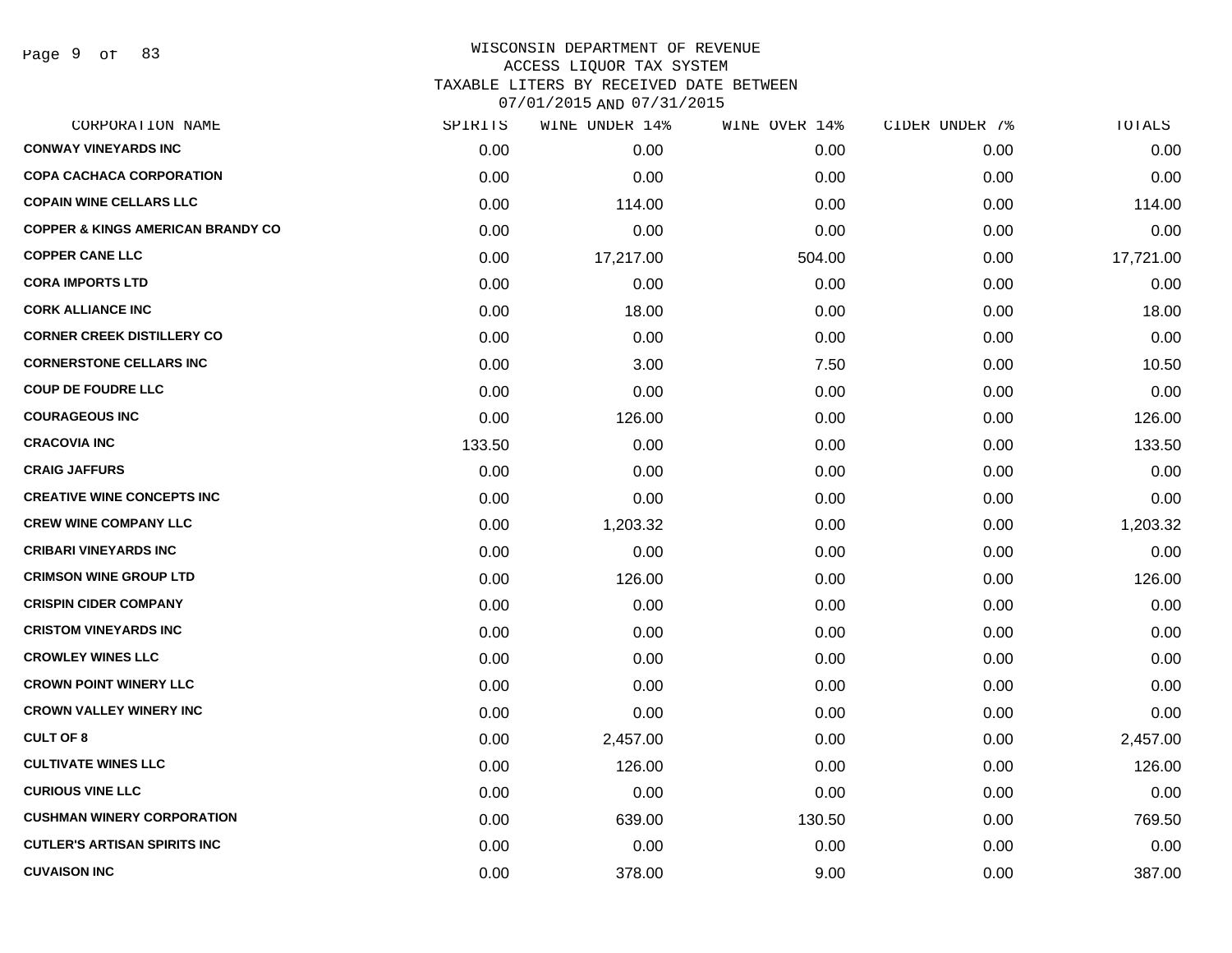Page 10 of 83

|              |            | WINE OVER 14%  | CIDER UNDER 7% | TOTALS       |
|--------------|------------|----------------|----------------|--------------|
| 0.00         | 0.00       | 0.00           | 0.00           | 0.00         |
| 0.00         | 189.00     | 0.00           | 0.00           | 189.00       |
| 0.00         | 0.00       | 0.00           | 0.00           | 0.00         |
| 0.00         | 0.00       | 0.00           | 0.00           | 0.00         |
| 231.00       | 0.00       | 0.00           | 0.00           | 231.00       |
| 0.00         | 0.00       | 756.00         | 0.00           | 756.00       |
| 0.00         | 0.00       | 0.00           | 0.00           | 0.00         |
| 0.00         | 0.00       | 0.00           | 0.00           | 0.00         |
| 0.00         | 0.00       | 0.00           | 0.00           | 0.00         |
| 0.00         | 0.00       | 0.00           | 0.00           | 0.00         |
| 0.00         | 0.00       | 0.00           | 0.00           | 0.00         |
| 0.00         | 0.00       | 0.00           | 0.00           | 0.00         |
| 0.00         | 0.00       | 0.00           | 0.00           | 0.00         |
| 364.50       | 0.00       | 0.00           | 0.00           | 364.50       |
| 0.00         | 119.25     | 137.25         | 0.00           | 256.50       |
| 0.00         | 0.00       | 0.00           | 0.00           | 0.00         |
| 90.00        | 0.00       | 0.00           | 0.00           | 90.00        |
| 0.00         | 0.00       | 0.00           | 0.00           | 0.00         |
| 0.00         | 1,426.00   | 107.50         | 0.00           | 1,533.50     |
| 0.00         | 5,922.00   | 0.00           | 0.00           | 5,922.00     |
| 0.00         | 104,205.00 | 20,241.00      | 0.00           | 124,446.00   |
| 0.00         | 0.00       | 0.00           | 0.00           | 0.00         |
| 544.50       | 0.00       | 0.00           | 0.00           | 544.50       |
| 0.00         | 31.50      | 0.00           | 0.00           | 31.50        |
| 0.00         | 0.00       | 0.00           | 0.00           | 0.00         |
| 0.00         | 0.00       | 0.00           | 0.00           | 0.00         |
| 1,083,567.95 | 0.00       | 0.00           | 0.00           | 1,083,567.95 |
| 0.00         | 72,201.75  | 6,111.00       | 0.00           | 78,312.75    |
|              | SPIRITS    | WINE UNDER 14% |                |              |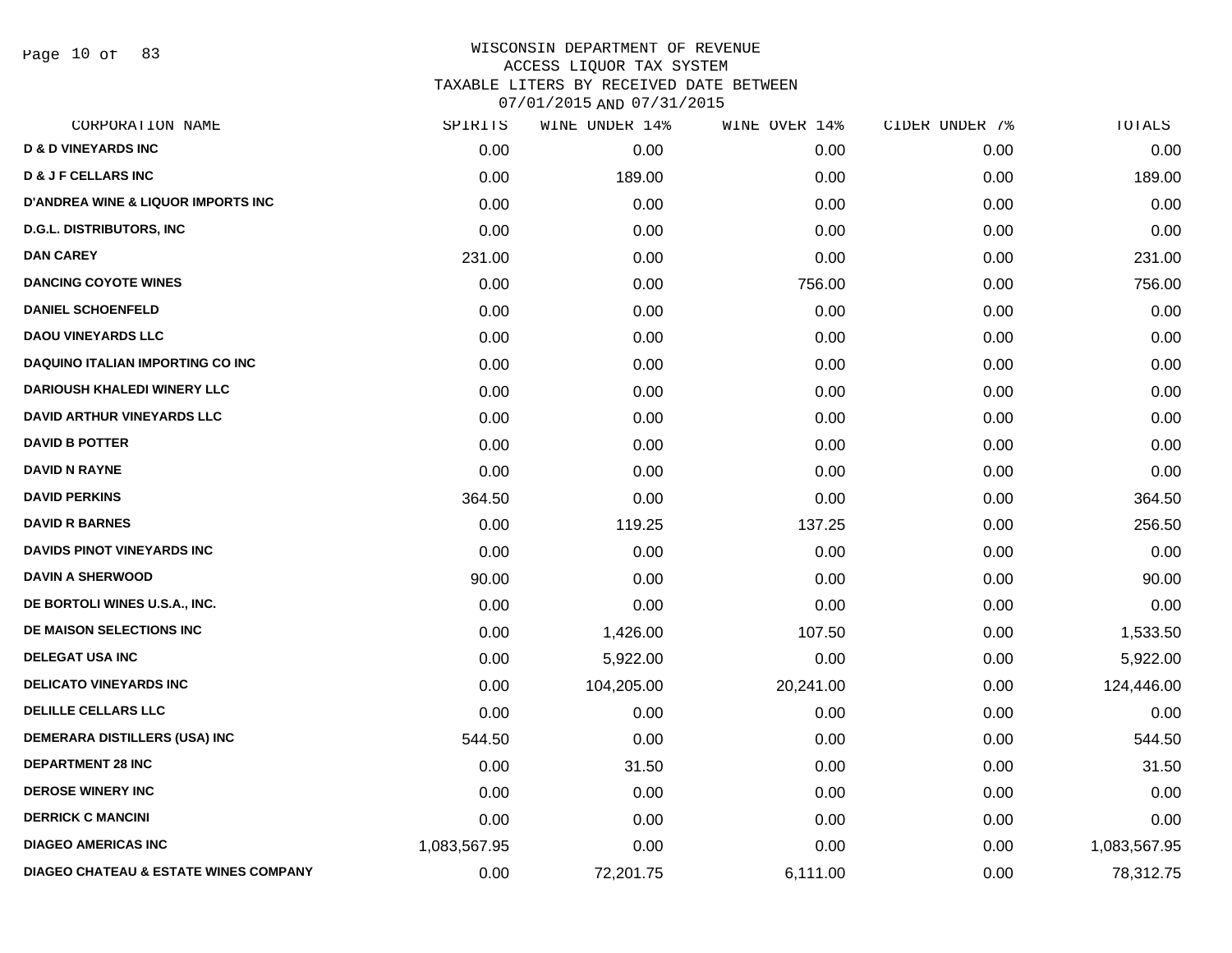Page 11 of 83

| <b>DIAMOND IMPORTERS INC</b><br><b>DISARONNO INTERNATIONAL LLC</b><br>DISTILLERY NO. 209 LTD NAPA CALIFORNIA<br><b>DIVOT ENTERPRISES LLC</b><br><b>DOMAINE DE LA TERRE ROUGE LTD</b><br><b>DOMAINE DE MARIA SOTER LLC</b><br><b>DOMAINE SELECT WINE ESTATES LLC</b> | 0.00<br>1,290.00<br>0.00<br>0.00 | 0.00<br>0.00<br>0.00 | 0.00<br>0.00 | 0.00<br>0.00 | 0.00         |
|---------------------------------------------------------------------------------------------------------------------------------------------------------------------------------------------------------------------------------------------------------------------|----------------------------------|----------------------|--------------|--------------|--------------|
|                                                                                                                                                                                                                                                                     |                                  |                      |              |              |              |
|                                                                                                                                                                                                                                                                     |                                  |                      |              |              | 1,290.00     |
|                                                                                                                                                                                                                                                                     |                                  |                      | 0.00         | 0.00         | 0.00         |
|                                                                                                                                                                                                                                                                     |                                  | 0.00                 | 504.00       | 0.00         | 504.00       |
|                                                                                                                                                                                                                                                                     | 0.00                             | 0.00                 | 504.00       | 0.00         | 504.00       |
|                                                                                                                                                                                                                                                                     | 0.00                             | 0.00                 | 0.00         | 0.00         | 0.00         |
|                                                                                                                                                                                                                                                                     | 0.00                             | 282.00               | 252.00       | 0.00         | 534.00       |
| DOMAINE SERENE VINEYARDS & WINERY INC                                                                                                                                                                                                                               | 0.00                             | 0.00                 | 0.00         | 0.00         | 0.00         |
| <b>DOMAINE ST GEORGE</b>                                                                                                                                                                                                                                            | 0.00                             | 1,134.00             | 0.00         | 0.00         | 1,134.00     |
| <b>DOMENICO PETRALIA</b>                                                                                                                                                                                                                                            | 0.00                             | 0.00                 | 0.00         | 0.00         | 0.00         |
| DON SEBASTIANI & SONS INTERNATIONAL WINE<br><b>NEGOCIANTS</b>                                                                                                                                                                                                       | 0.00                             | 14,799.00            | 0.00         | 0.00         | 14,799.00    |
| <b>DOUBLE DIAMOND DISTILLERY LLC</b>                                                                                                                                                                                                                                | 103.50                           | 0.00                 | 0.00         | 0.00         | 103.50       |
| DOYNA LTD                                                                                                                                                                                                                                                           | 0.00                             | 0.00                 | 0.00         | 0.00         | 0.00         |
| DREYER WINE LLC                                                                                                                                                                                                                                                     | 0.00                             | 126.00               | 0.00         | 0.00         | 126.00       |
| <b>DREYFUS ASHBY INC</b>                                                                                                                                                                                                                                            | 0.00                             | 2,695.50             | 234.00       | 0.00         | 2,929.50     |
| <b>DRINKS AMERICAS INC</b>                                                                                                                                                                                                                                          | 0.00                             | 0.00                 | 0.00         | 0.00         | 0.00         |
| DRY CREEK VINEYARD INC                                                                                                                                                                                                                                              | 0.00                             | 1,260.00             | 211.50       | 0.00         | 1,471.50     |
| DRY FLY DISTILLING INC                                                                                                                                                                                                                                              | 0.00                             | 0.00                 | 0.00         | 0.00         | 0.00         |
| <b>DUCKHORN WINE COMPANY</b>                                                                                                                                                                                                                                        | 0.00                             | 5,661.00             | 450.00       | 0.00         | 6,111.00     |
| <b>DUGGANS DISTILLERS PRODUCTS CORPORATION</b>                                                                                                                                                                                                                      | 486.00                           | 216.00               | 0.00         | 0.00         | 702.00       |
| <b>DUMOL INC</b>                                                                                                                                                                                                                                                    | 0.00                             | 0.00                 | 0.00         | 0.00         | 0.00         |
| <b>DUNHAM CELLARS LLC</b>                                                                                                                                                                                                                                           | 0.00                             | 0.00                 | 45.00        | 0.00         | 45.00        |
| <b>DUNN VINEYARDS LLC</b>                                                                                                                                                                                                                                           | 0.00                             | 0.00                 | 0.00         | 0.00         | 0.00         |
| <b>DUTTON GOLDFIELD WINERY LLC</b>                                                                                                                                                                                                                                  | 0.00                             | 0.00                 | 0.00         | 0.00         | 0.00         |
| <b>DV SPIRITS LLC</b>                                                                                                                                                                                                                                               | 0.00                             | 0.00                 | 0.00         | 0.00         | 0.00         |
| <b>E &amp; J GALLO WINERY</b>                                                                                                                                                                                                                                       | 151,748.10                       | 950,157.30           | 24,691.50    | 0.00         | 1,126,596.90 |
| <b>EAGLE EYE IMPORTS LLC</b>                                                                                                                                                                                                                                        | 0.00                             | 873.00               | 0.00         | 0.00         | 873.00       |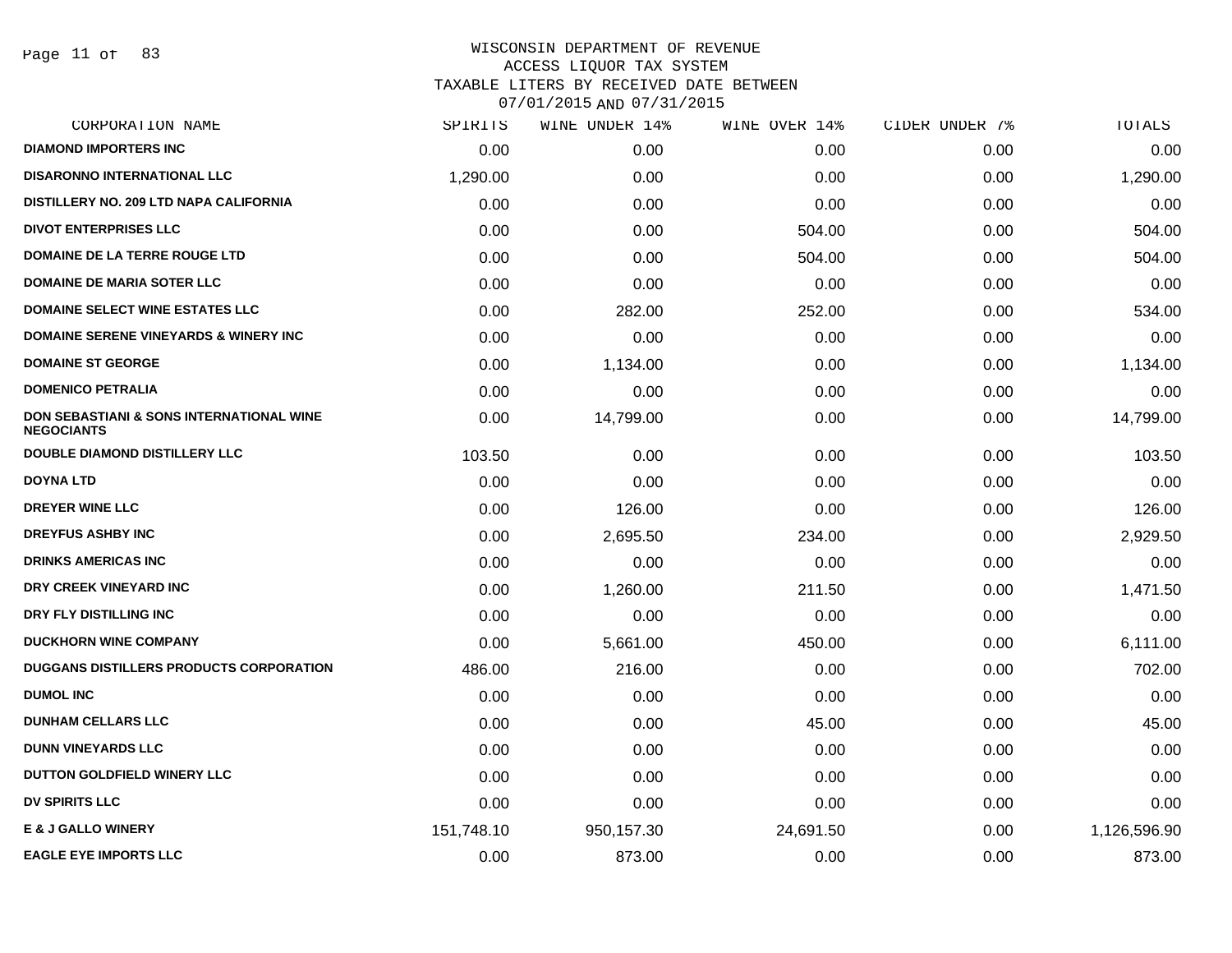Page 12 of 83

## WISCONSIN DEPARTMENT OF REVENUE ACCESS LIQUOR TAX SYSTEM

TAXABLE LITERS BY RECEIVED DATE BETWEEN

| CORPORATION NAME                          | SPIRITS | WINE UNDER 14% | WINE OVER 14% | CIDER UNDER 7% | TOTALS    |
|-------------------------------------------|---------|----------------|---------------|----------------|-----------|
| <b>EAGLES LANDING WINERY LLC</b>          | 0.00    | 407.25         | 0.00          | 0.00           | 407.25    |
| <b>EASTERN LIQUORS USA INC</b>            | 0.00    | 0.00           | 0.00          | 0.00           | 0.00      |
| <b>EBERLE WINERY LP</b>                   | 0.00    | 0.00           | 0.00          | 0.00           | 0.00      |
| <b>ECLIPSE ASSETS LLC</b>                 | 0.00    | 0.00           | 0.00          | 0.00           | 0.00      |
| <b>ECOSUR GROUP LLC</b>                   | 0.00    | $-441.00$      | 0.00          | 0.00           | $-441.00$ |
| <b>EGELHOFF WINES INC</b>                 | 0.00    | 0.00           | 0.00          | 0.00           | 0.00      |
| <b>EHREN JORDAN WINE CELLARS LLC</b>      | 0.00    | 0.00           | 0.00          | 0.00           | 0.00      |
| <b>EIGHT BOTTLES LLC</b>                  | 0.00    | 488.75         | 36.00         | 0.00           | 524.75    |
| <b>ELK COVE VINEYARDS INC</b>             | 0.00    | 0.00           | 0.00          | 0.00           | 0.00      |
| <b>ELV HOLDINGS INC</b>                   | 0.00    | 63.00          | 0.00          | 0.00           | 63.00     |
| <b>ELYSE WINERY LLC</b>                   | 0.00    | 0.00           | 0.00          | 0.00           | 0.00      |
| <b>EMCO CHEMICAL DISTRIBUTORS, INC.</b>   | 0.00    | 0.00           | 0.00          | 0.00           | 0.00      |
| <b>EMILIO GUGLIELMO WINERY INC</b>        | 0.00    | 0.00           | 0.00          | 0.00           | 0.00      |
| <b>EMPSON USA INC</b>                     | 0.00    | 9,740.52       | 0.00          | 0.00           | 9,740.52  |
| <b>ENOS VINEYARDS INC</b>                 | 0.00    | $-675.00$      | 0.00          | 0.00           | $-675.00$ |
| <b>ENOTEC IMPORTS INC</b>                 | 0.00    | 314.93         | 0.00          | 0.00           | 314.93    |
| <b>ENOVATION BRANDS INC</b>               | 0.00    | 990.00         | 0.00          | 0.00           | 990.00    |
| <b>EPIC VENTURES INC</b>                  | 22.50   | 0.00           | 0.00          | 0.00           | 22.50     |
| <b>EPICUREAN WINES LLC</b>                | 0.00    | 0.00           | 189.00        | 0.00           | 189.00    |
| <b>ERIC TRUMP WINE MANUFACTURING LLC</b>  | 0.00    | 0.00           | 0.00          | 0.00           | 0.00      |
| <b>ERNST A STORM</b>                      | 0.00    | 0.00           | 0.00          | 0.00           | 0.00      |
| <b>ESSER WINES LLC</b>                    | 0.00    | 0.00           | 0.00          | 0.00           | 0.00      |
| <b>EUGENE WINE CELLARS LLC</b>            | 0.00    | 0.00           | 0.00          | 0.00           | 0.00      |
| <b>EUROBREW INC</b>                       | 0.00    | 0.00           | 0.00          | 0.00           | 0.00      |
| <b>EUROPEAN IMPORTS &amp; EXPORTS LLC</b> | 0.00    | 121.50         | 0.00          | 0.00           | 121.50    |
| <b>EUROPEAN WINE IMPORTS INC</b>          | 0.00    | 306.00         | 0.00          | 0.00           | 306.00    |
| <b>EVAKI INC</b>                          | 0.00    | 0.00           | 0.00          | 0.00           | 0.00      |
| EVESHAM WOOD VINEYARD AND WINERY LLC      | 0.00    | 0.00           | 0.00          | 0.00           | 0.00      |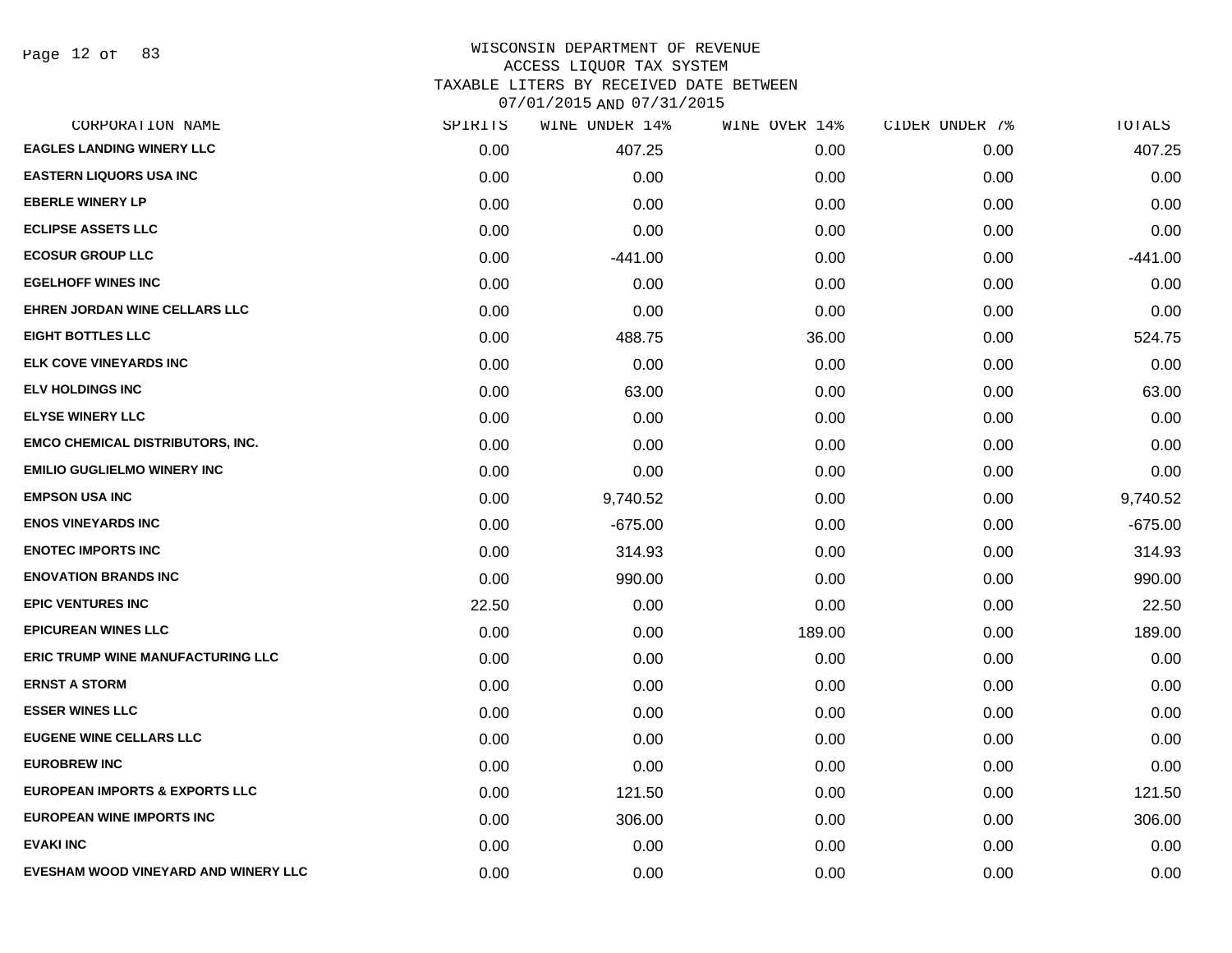# WISCONSIN DEPARTMENT OF REVENUE ACCESS LIQUOR TAX SYSTEM

TAXABLE LITERS BY RECEIVED DATE BETWEEN

| CORPORATION NAME                                 | SPIRITS   | WINE UNDER 14% | WINE OVER 14% | CIDER UNDER 7% | TOTALS    |
|--------------------------------------------------|-----------|----------------|---------------|----------------|-----------|
| <b>EXCELSIOR WINE COMPANY LLC</b>                | 0.00      | 3,033.00       | 0.00          | 0.00           | 3,033.00  |
| <b>F KORBEL &amp; BROS INC</b>                   | 0.00      | 0.00           | 0.00          | 0.00           | 0.00      |
| <b>F&amp;F FINE WINES INTERNATIONAL INC</b>      | 0.00      | 0.00           | 0.00          | 0.00           | 0.00      |
| F.X. MAGNER SELECTIONS, INC.                     | 0.00      | 0.00           | 0.00          | 0.00           | 0.00      |
| <b>FANTIS IMPORTS INC</b>                        | 0.00      | 300.00         | 0.00          | 0.00           | 300.00    |
| <b>FASEL SHENSTONE LLC</b>                       | 0.00      | 0.00           | 0.00          | 0.00           | 0.00      |
| <b>FAT GAUCHO WINES LLC</b>                      | 0.00      | 0.00           | 0.00          | 0.00           | 0.00      |
| <b>FERRARI CARANO VINEYARDS &amp; WINERY LLC</b> | 0.00      | 0.00           | 126.00        | 0.00           | 126.00    |
| <b>FETZER VINEYARDS</b>                          | 0.00      | 36,057.96      | 3,591.00      | 0.00           | 39,648.96 |
| <b>FIDDLEHEAD CELLARS LP</b>                     | 0.00      | 0.00           | 0.00          | 0.00           | 0.00      |
| FIELD STONE WINERY & VINEYARD INC                | 0.00      | 0.00           | 0.00          | 0.00           | 0.00      |
| <b>FIFTH GENERATION INC</b>                      | 60,098.40 | 0.00           | 0.00          | 0.00           | 60,098.40 |
| <b>FIJI WATER COMPANY HOLDINGS LLC</b>           | 0.00      | 0.00           | 1,440.00      | 0.00           | 1,440.00  |
| <b>FIRE HOUSE LLC</b>                            | 0.00      | 0.00           | 0.00          | 0.00           | 0.00      |
| <b>FIRESTEED CORPORATION</b>                     | 0.00      | 630.00         | 0.00          | 0.00           | 630.00    |
| <b>FISHER VINEYARDS</b>                          | 0.00      | 0.00           | 63.00         | 0.00           | 63.00     |
| <b>FJN FINE WINES LLC</b>                        | 0.00      | 1,485.00       | 0.00          | 0.00           | 1,485.00  |
| <b>FLAVOR SEEKERS LLC</b>                        | 0.00      | 0.00           | 0.00          | 0.00           | 0.00      |
| <b>FLORA SPRINGS WINE COMPANY</b>                | 0.00      | 0.00           | 0.00          | 0.00           | 0.00      |
| <b>FN CELLARS LLC</b>                            | 0.00      | 0.00           | 121.50        | 0.00           | 121.50    |
| FOLEY FAMILY WINES INC                           | 0.00      | 12,532.50      | 2,038.50      | 0.00           | 14,571.00 |
| <b>FOLIO WINE COMPANY LLC</b>                    | 0.00      | 3,016.50       | 229.50        | 0.00           | 3,246.00  |
| FORT ROSS VINEYARD & WINERY LLC                  | 0.00      | 0.00           | 0.00          | 0.00           | 0.00      |
| <b>FOUR BEARS WINERY LLC</b>                     | 0.00      | 720.00         | 45.00         | 0.00           | 765.00    |
| <b>FOUR ROSES DISTILLERY LLC</b>                 | 1,951.80  | 0.00           | 0.00          | 0.00           | 1,951.80  |
| <b>FOWLES WINE USA INC</b>                       | 0.00      | 72.00          | 0.00          | 0.00           | 72.00     |
| <b>FOXEN VINEYARD INC</b>                        | 0.00      | 0.00           | 0.00          | 0.00           | 0.00      |
| <b>FRANCIS COPPOLA WINERY LLC</b>                | 0.00      | 3,208.32       | 198.00        | 0.00           | 3,406.32  |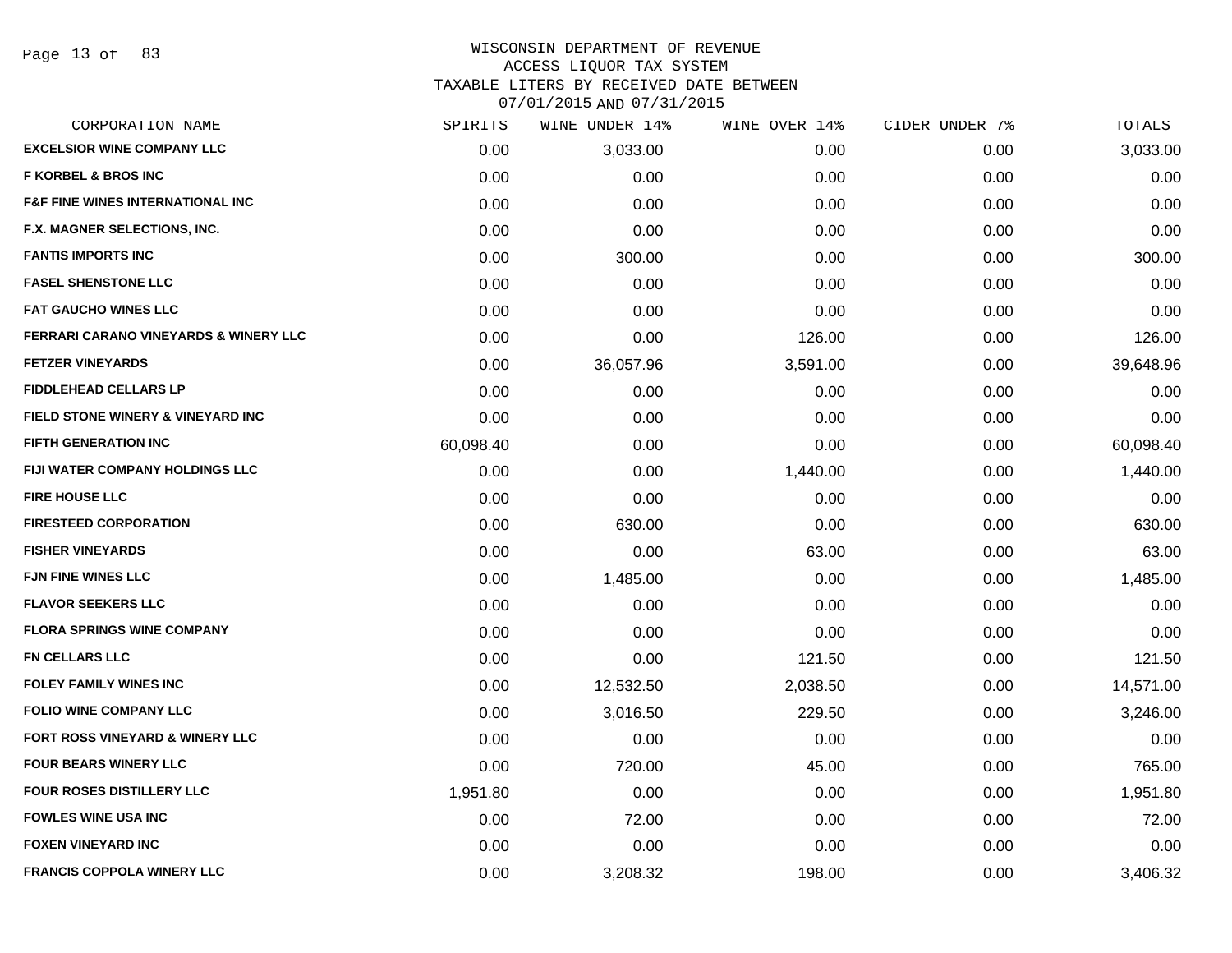| CORPORATION NAME                                    | SPIRITS  | <b>WINE UNDER 14%</b> | WINE OVER 14% | CIDER UNDER 7% | TOTALS    |
|-----------------------------------------------------|----------|-----------------------|---------------|----------------|-----------|
| <b>FRANK FAMILY VINEYARDS LLC</b>                   | 0.00     | 0.00                  | 882.00        | 0.00           | 882.00    |
| <b>FRANK LIN DISTILLERS PRODUCTS LTD</b>            | 4,425.00 | 0.00                  | 0.00          | 0.00           | 4,425.00  |
| <b>FRED C SCHERRER</b>                              | 0.00     | 0.00                  | 0.00          | 0.00           | 0.00      |
| <b>FREDERICK WILDMAN &amp; SONS LTD</b>             | 522.00   | 7,515.00              | 382.50        | 0.00           | 8,419.50  |
| <b>FREELANCE WINES LLC</b>                          | 0.00     | 126.00                | 0.00          | 0.00           | 126.00    |
| <b>FREIXENET USA INC</b>                            | 0.00     | 1,147.33              | 0.00          | 0.00           | 1,147.33  |
| <b>FREY VINEYARDS LTD</b>                           | 0.00     | 3,870.00              | 0.00          | 0.00           | 3,870.00  |
| <b>FRIEND WINE MARKETING</b>                        | 0.00     | 2,439.00              | 0.00          | 0.00           | 2,439.00  |
| <b>FRIENDS BEVERAGE GROUP LLC</b>                   | 0.00     | 0.00                  | 0.00          | 0.00           | 0.00      |
| <b>FRITZ CELLARS INC</b>                            | 0.00     | 0.00                  | 0.00          | 0.00           | 0.00      |
| <b>FROGS LEAP WINERY</b>                            | 0.00     | 504.00                | 0.00          | 0.00           | 504.00    |
| <b>FRONTIER CORPORATION</b>                         | 0.00     | 732.00                | 90.00         | 0.00           | 822.00    |
| <b>FRUIT OF THE VINES INC</b>                       | 0.00     | 138.01                | 0.00          | 0.00           | 138.01    |
| <b>FRUITFUL ENDEAVOR LLC</b>                        | 0.00     | 0.00                  | 0.00          | 0.00           | 0.00      |
| FULL THROTTLE SLOON SHINE LLC                       | 0.00     | 0.00                  | 0.00          | 0.00           | 0.00      |
| <b>G K SKAGGS INC</b>                               | 0.00     | 0.00                  | 0.00          | 0.00           | 0.00      |
| G.S.W.C. INC.                                       | 0.00     | 0.00                  | 0.00          | 0.00           | 0.00      |
| <b>GAMBA VINEYARDS AND WINERY LLC</b>               | 0.00     | 0.00                  | 252.00        | 0.00           | 252.00    |
| <b>GAMBLE FAMILY VINEYARDS LLC</b>                  | 0.00     | 0.00                  | 0.00          | 0.00           | 0.00      |
| <b>GENERATIONS OF SONOMA LLC</b>                    | 0.00     | 0.00                  | 567.00        | 0.00           | 567.00    |
| <b>GEORGE BOZIC JR</b>                              | 0.00     | 0.00                  | 0.00          | 0.00           | 0.00      |
| <b>GERBER, GERBER &amp; GERBER DISCLAIMER TRUST</b> | 0.00     | 135.00                | 0.00          | 0.00           | 135.00    |
| <b>GF WINES LLC</b>                                 | 0.00     | 0.00                  | 27.00         | 0.00           | 27.00     |
| <b>GIBSON WINE COMPANY</b>                          | 0.00     | 0.00                  | 675.00        | 0.00           | 675.00    |
| <b>GILBERT CELLARS LLC</b>                          | 0.00     | 0.00                  | 0.00          | 0.00           | 0.00      |
| <b>GLOBAL VINEYARD IMPORTERS INC</b>                | 0.00     | 261.00                | 0.00          | 0.00           | 261.00    |
| <b>GLUNZ FAMILY WINERY &amp; CELLARS INC</b>        | 0.00     | 12,656.04             | 0.00          | 0.00           | 12,656.04 |
| <b>GMS WINERY LLC</b>                               | 0.00     | 0.00                  | 0.00          | 0.00           | 0.00      |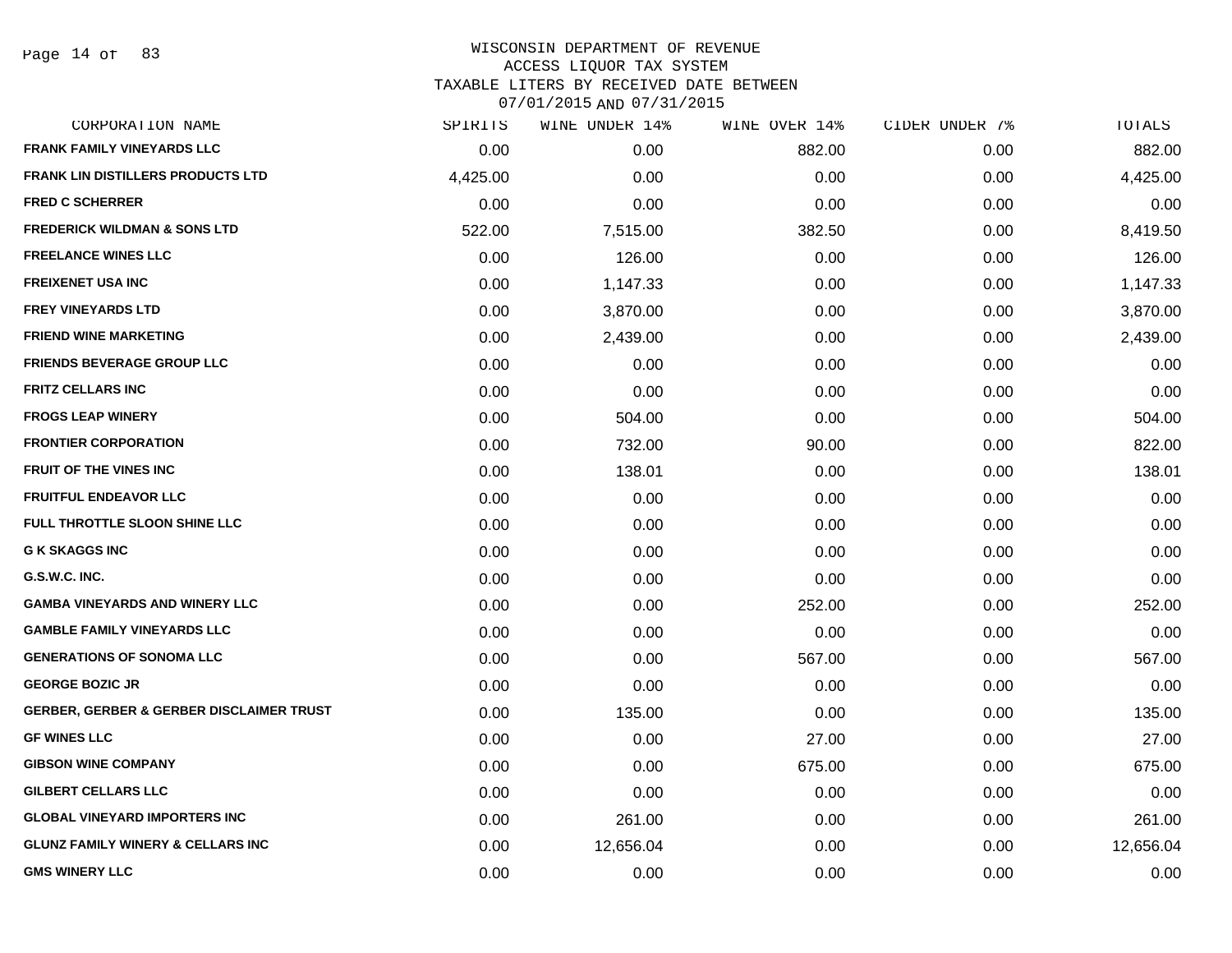#### WISCONSIN DEPARTMENT OF REVENUE ACCESS LIQUOR TAX SYSTEM TAXABLE LITERS BY RECEIVED DATE BETWEEN

| CORPORATION NAME                           | SPIRITS | WINE UNDER 14% | WINE OVER 14% | CIDER UNDER 7% | TOTALS   |
|--------------------------------------------|---------|----------------|---------------|----------------|----------|
| <b>GNEKOW FAMILY WINERY LLC</b>            | 0.00    | 189.00         | 882.00        | 0.00           | 1,071.00 |
| <b>GOAMERICAGO BEVERAGES LLC</b>           | 0.00    | 0.00           | 0.00          | 0.00           | 0.00     |
| <b>GOLDSCHMIDT VINEYARDS LLC</b>           | 0.00    | 378.00         | 1,134.00      | 0.00           | 1,512.00 |
| <b>GOOSE RIDGE LLC</b>                     | 0.00    | 1,251.00       | 0.00          | 0.00           | 1,251.00 |
| <b>GORDON BROTHERS CELLARS INC</b>         | 0.00    | 305.25         | 0.00          | 0.00           | 305.25   |
| <b>GOTHIC WINE LLC</b>                     | 0.00    | 0.00           | 0.00          | 0.00           | 0.00     |
| <b>GRAHAM BARNES DISTILLING INC</b>        | 0.00    | 0.00           | 0.00          | 0.00           | 0.00     |
| <b>GRAPE VISIONS LLC</b>                   | 0.00    | 0.00           | 0.00          | 0.00           | 0.00     |
| <b>GRAPES OF SPAIN INC</b>                 | 0.00    | 0.00           | 0.00          | 0.00           | 0.00     |
| <b>GREAT DOMAINS &amp; ESTATES LLC</b>     | 0.00    | 441.00         | 252.00        | 0.00           | 693.00   |
| <b>GREG &amp; PAM HARRINGTON WINES LLC</b> | 0.00    | 0.00           | 0.00          | 0.00           | 0.00     |
| <b>GREG SANDERS</b>                        | 0.00    | 0.00           | 0.00          | 0.00           | 0.00     |
| <b>GREGORY GRAZIANO</b>                    | 0.00    | 0.00           | 0.00          | 0.00           | 0.00     |
| <b>GRGICH HILLS CELLAR</b>                 | 0.00    | 0.00           | 207.00        | 0.00           | 207.00   |
| <b>GROTH VINEYARDS &amp; WINERY LLC</b>    | 0.00    | 0.00           | 0.00          | 0.00           | 0.00     |
| <b>GUARACHI WINE PARTNERS INC</b>          | 0.00    | 6,732.00       | 252.00        | 0.00           | 6,984.00 |
| <b>H ERIK ZETTERSTROM</b>                  | 0.00    | 0.00           | 0.00          | 0.00           | 0.00     |
| <b>H2 VINO LLC</b>                         | 0.00    | 0.00           | 0.00          | 0.00           | 0.00     |
| <b>HAAS BROTHERS INC</b>                   | 0.00    | 0.00           | 0.00          | 0.00           | 0.00     |
| <b>HAHN FAMILY WINES</b>                   | 0.00    | 0.00           | 2,223.00      | 0.00           | 2,223.00 |
| <b>HALBY MARKETING INC</b>                 | 0.00    | 417.85         | 0.00          | 0.00           | 417.85   |
| <b>HALL WINES LLC</b>                      | 0.00    | 0.00           | 279.00        | 0.00           | 279.00   |
| <b>HAMEL FAMILY WINES LLC</b>              | 0.00    | 0.00           | 0.00          | 0.00           | 0.00     |
| <b>HAND PICKED SELECTIONS INC</b>          | 0.00    | 233.00         | 0.00          | 0.00           | 233.00   |
| <b>HARDY USA LTD</b>                       | 837.00  | 0.00           | 0.00          | 0.00           | 837.00   |
| <b>HARLAN ESTATE WINERY INC</b>            | 0.00    | 0.00           | 0.00          | 0.00           | 0.00     |
| <b>HARRIS &amp; HARRIS</b>                 | 0.00    | 0.00           | 0.00          | 0.00           | 0.00     |
| <b>HARTWELL VINEYARDS LLC</b>              | 0.00    | 0.00           | 0.00          | 0.00           | 0.00     |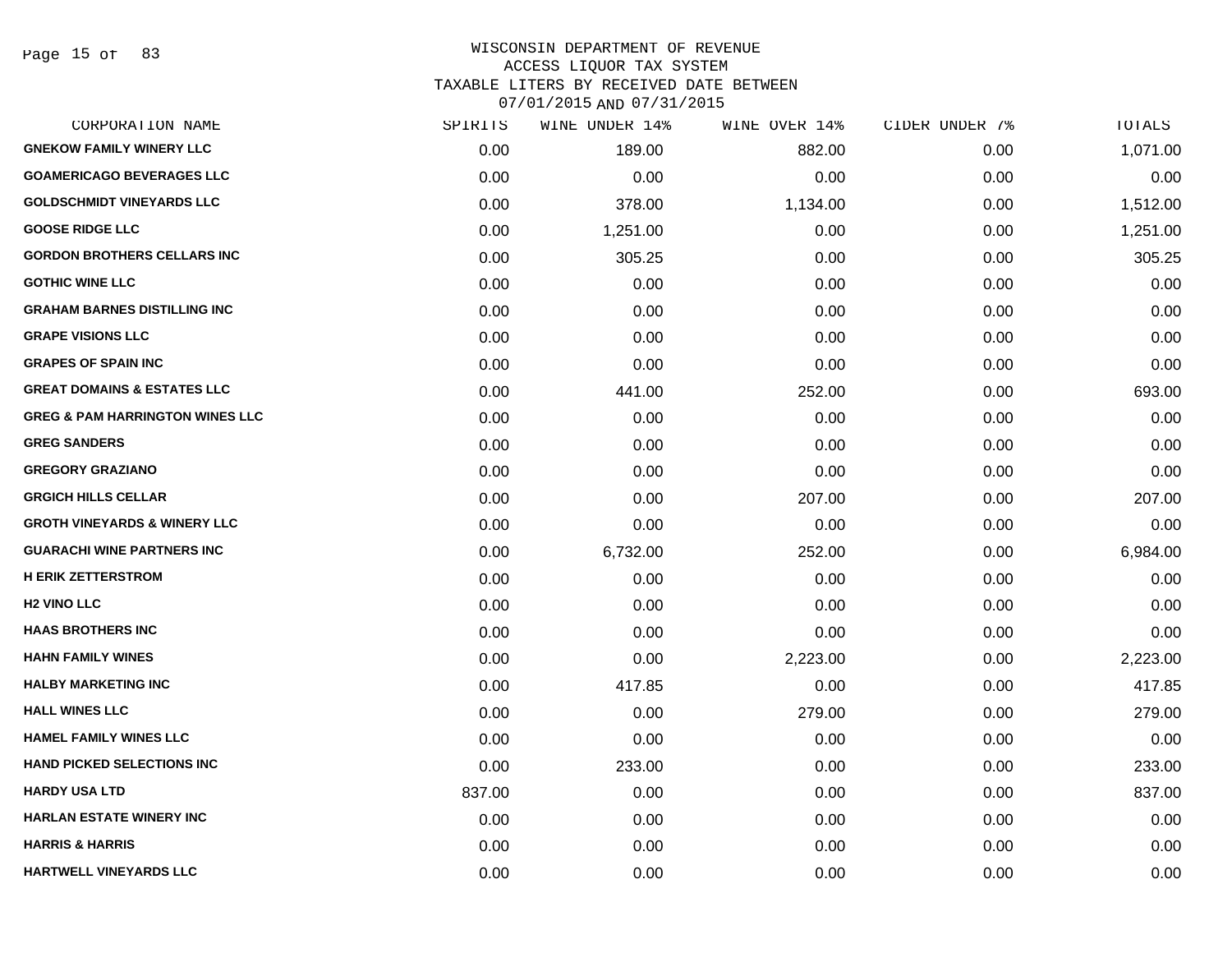Page 16 of 83

#### WISCONSIN DEPARTMENT OF REVENUE ACCESS LIQUOR TAX SYSTEM TAXABLE LITERS BY RECEIVED DATE BETWEEN

| CORPORATION NAME                       | SPIRITS    | WINE UNDER 14% | WINE OVER 14% | CIDER UNDER 7% | TOTALS     |
|----------------------------------------|------------|----------------|---------------|----------------|------------|
| <b>HDD LLC</b>                         | 0.00       | 540.00         | 639.00        | 0.00           | 1,179.00   |
| <b>HEAVEN HILL DISTILLERIES INC</b>    | 382,776.75 | 1,800.00       | 1,584.00      | 0.00           | 386,160.75 |
| <b>HEINEKEN USA INCORPORATED</b>       | 0.00       | 0.00           | 0.00          | 36,052.11      | 36,052.11  |
| <b>HEITZ WINE CELLARS</b>              | 0.00       | 0.00           | 126.00        | 0.00           | 126.00     |
| <b>HEMISPHERE WINE COMPANY INC</b>     | 0.00       | 0.00           | 0.00          | 0.00           | 0.00       |
| <b>HENDRY PREMIUM IMPORTS INC</b>      | 0.00       | 0.00           | 0.00          | 0.00           | 0.00       |
| <b>HENRIOT INC</b>                     | 0.00       | 783.00         | 0.00          | 0.00           | 783.00     |
| <b>HENRY STEELE IMPORTS LLC</b>        | 0.00       | 0.00           | 0.00          | 0.00           | 0.00       |
| <b>HERITAGE LINK BRANDS LLC</b>        | 0.00       | 45.00          | 0.00          | 0.00           | 45.00      |
| <b>HERITAGE WINE CELLARS LTD</b>       | 0.00       | 0.00           | 0.00          | 0.00           | 0.00       |
| <b>HERMAN STORY WINES INC</b>          | 0.00       | 0.00           | 66.64         | 0.00           | 66.64      |
| <b>HERON WINES INC</b>                 | 0.00       | 558.00         | 0.00          | 0.00           | 558.00     |
| <b>HEYDAY CORPORATION</b>              | 0.00       | 0.00           | 0.00          | 0.00           | 0.00       |
| <b>HIDALGO IMPORTS LLC</b>             | 0.00       | 0.00           | 0.00          | 0.00           | 0.00       |
| <b>HILL ESTATES INC</b>                | 0.00       | 0.00           | 0.00          | 0.00           | 0.00       |
| <b>HIRSCH WINERY LLC</b>               | 0.00       | 0.00           | 0.00          | 0.00           | 0.00       |
| HONIG VINEYARD AND WINERY LLC          | 0.00       | 540.00         | 126.00        | 0.00           | 666.00     |
| <b>HOOD RIVER DISTILLERS INC</b>       | 0.00       | 0.00           | 0.00          | 0.00           | 0.00       |
| <b>HOOD RIVER DISTILLERS INC</b>       | 3,609.00   | 0.00           | 0.00          | 0.00           | 3,609.00   |
| <b>HOPE WINE LLC</b>                   | 0.00       | 5,940.00       | 0.00          | 0.00           | 5,940.00   |
| <b>HUBER ORCHARDS INC</b>              | 0.00       | 0.00           | 0.00          | 0.00           | 0.00       |
| <b>HUNEEUS VINTNERS LLC</b>            | 0.00       | 27.00          | 3,312.00      | 0.00           | 3,339.00   |
| <b>HUSCH VINEYARDS INC</b>             | 0.00       | 0.00           | 0.00          | 0.00           | 0.00       |
| <b>HYATT FARM PARTNERSHIP</b>          | 0.00       | 149.79         | 116.50        | 0.00           | 266.29     |
| <b>IDEAL WINE &amp; SPIRITS CO INC</b> | 63.00      | 657.00         | 0.00          | 0.00           | 720.00     |
| <b>ILLYRIAN IMPORT INC</b>             | 0.00       | 0.00           | 0.00          | 0.00           | 0.00       |
| <b>IMPERIAL BRANDS INC</b>             | 1,380.00   | 0.00           | 0.00          | 0.00           | 1,380.00   |
| <b>IMPEX BEVERAGES INC</b>             | 45.00      | 0.00           | 0.00          | 0.00           | 45.00      |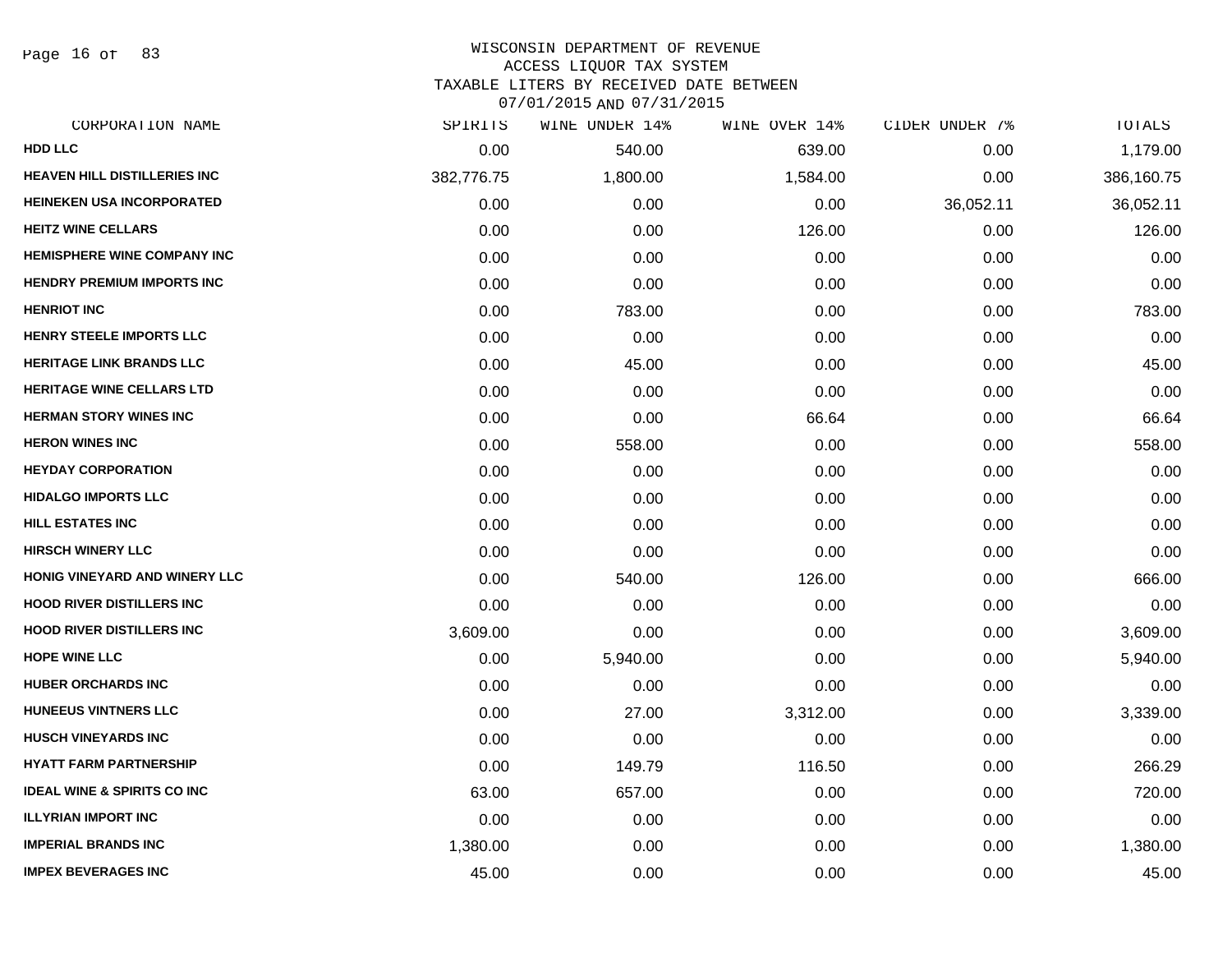Page 17 of 83

#### WISCONSIN DEPARTMENT OF REVENUE ACCESS LIQUOR TAX SYSTEM

TAXABLE LITERS BY RECEIVED DATE BETWEEN

| CORPORATION NAME                                                 | SPIRITS | WINE UNDER 14% | WINE OVER 14% | CIDER UNDER 7% | TOTALS     |
|------------------------------------------------------------------|---------|----------------|---------------|----------------|------------|
| IN AGAVE WE TRUST LLC                                            | 133.50  | 0.00           | 0.00          | 0.00           | 133.50     |
| <b>INDIGENOUS SELECTIONS LLC</b>                                 | 0.00    | 0.00           | 0.00          | 0.00           | 0.00       |
| <b>INDIGO WINE GROUP LLC</b>                                     | 0.00    | 1,728.00       | 0.00          | 0.00           | 1,728.00   |
| <b>INDIO SPIRITS INC</b>                                         | 0.00    | 0.00           | 0.00          | 0.00           | 0.00       |
| <b>INTERNATIONAL BEVERAGE COMPANY INC</b>                        | 0.00    | 0.00           | 0.00          | 0.00           | 0.00       |
| <b>INTERNATIONAL BEVERAGE HOLDINGS LIMITED USA</b><br><b>INC</b> | 540.00  | 0.00           | 0.00          | 0.00           | 540.00     |
| <b>INTERNATIONAL SPIRITS AND WINES LLC</b>                       | 0.00    | 0.00           | 0.00          | 0.00           | 0.00       |
| <b>INTERNATIONAL SPIRITS LLC</b>                                 | 0.00    | 0.00           | 0.00          | 0.00           | 0.00       |
| <b>INTERNATIONAL VINES INC</b>                                   | 0.00    | 873.00         | 0.00          | 0.00           | 873.00     |
| <b>INTERSECT BEVERAGE LLC</b>                                    | 0.00    | 0.00           | 0.00          | 0.00           | 0.00       |
| <b>INTERTRADE USA COMPANY</b>                                    | 10.88   | 32.22          | 0.00          | 0.00           | 43.10      |
| <b>INVESTOR'S OF AMERICA LP</b>                                  | 0.00    | 0.00           | 0.00          | 0.00           | 0.00       |
| <b>IRON HORSE VINEYARDS LP</b>                                   | 0.00    | 0.00           | 0.00          | 0.00           | 0.00       |
| <b>J &amp; J IMPORTERS LLC</b>                                   | 0.00    | 0.00           | 0.00          | 0.00           | 0.00       |
| <b>J K WILLIAMS DISTILLING LLC</b>                               | 0.00    | 0.00           | 0.00          | 0.00           | 0.00       |
| <b>J LOHR WINERY CORP</b>                                        | 0.00    | 9,643.50       | 22.50         | 0.00           | 9,666.00   |
| <b>J PEDRONCELLI WINERY</b>                                      | 0.00    | 567.00         | 126.00        | 0.00           | 693.00     |
| <b>J-NH WINE GROUP LLC</b>                                       | 0.00    | 0.00           | 0.00          | 0.00           | 0.00       |
| <b>J3 WINE PARTNERS LLC</b>                                      | 0.00    | 0.00           | 0.00          | 0.00           | 0.00       |
| <b>JACK POUST &amp; COMPANY INC</b>                              | 0.00    | 1,260.00       | 9.00          | 0.00           | 1,269.00   |
| <b>JACKSON FAMILY ENTERPRISES INC</b>                            | 0.00    | 116,932.50     | 10,444.50     | 0.00           | 127,377.00 |
| <b>JACUZZI FAMILY VINEYARDS LLC</b>                              | 0.00    | 63.00          | 0.00          | 0.00           | 63.00      |
| <b>JAM CELLARS INC</b>                                           | 0.00    | 0.00           | 0.00          | 0.00           | 0.00       |
| <b>JAMES CLARK</b>                                               | 0.00    | 0.00           | 0.00          | 0.00           | 0.00       |
| <b>JAMES E COSMA</b>                                             | 0.00    | 1,197.00       | 0.00          | 0.00           | 1,197.00   |
| <b>JAMES L LAMBERT</b>                                           | 0.00    | 0.00           | 0.00          | 0.00           | 0.00       |
| <b>JAMES MORONEY INC</b>                                         | 0.00    | 2,952.00       | 0.00          | 0.00           | 2,952.00   |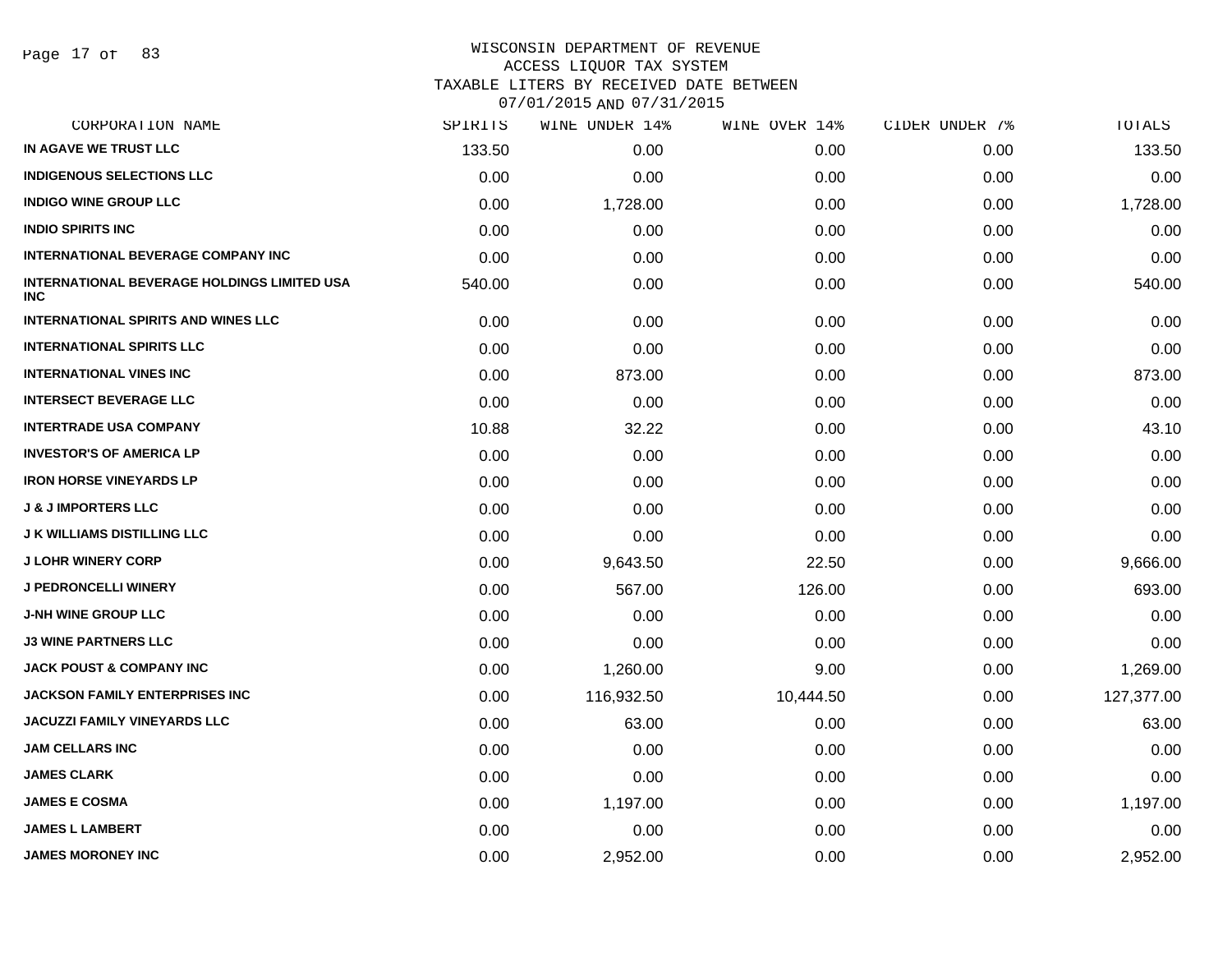Page 18 of 83

#### WISCONSIN DEPARTMENT OF REVENUE ACCESS LIQUOR TAX SYSTEM

TAXABLE LITERS BY RECEIVED DATE BETWEEN

| CORPORATION NAME                      | SPIRITS    | WINE UNDER 14% | WINE OVER 14% | CIDER UNDER 7% | TOTALS     |
|---------------------------------------|------------|----------------|---------------|----------------|------------|
| <b>JAMES RICKER</b>                   | 0.00       | 11,036.25      | 40.50         | 0.00           | 11,076.75  |
| JAPAN PRESTIGE SAKE INTERNATIONAL INC | 0.00       | 0.00           | 64.80         | 0.00           | 64.80      |
| <b>JARED BURNS</b>                    | 0.00       | 0.00           | 0.00          | 0.00           | 0.00       |
| JARVIS                                | 0.00       | 0.00           | 0.00          | 0.00           | 0.00       |
| <b>JASON J AND MOLLY N DREW</b>       | 0.00       | 0.00           | 0.00          | 0.00           | 0.00       |
| <b>JAX VINEYARDS LLC</b>              | 0.00       | 0.00           | 16.64         | 0.00           | 16.64      |
| <b>JAY J HEMINWAY</b>                 | 0.00       | 0.00           | 0.00          | 0.00           | 0.00       |
| JAY MIDWEST INC                       | 270.00     | 0.00           | 0.00          | 0.00           | 270.00     |
| <b>JB GEORGE LLC</b>                  | 0.00       | 0.00           | 0.00          | 0.00           | 0.00       |
| <b>JC CELLARS INC</b>                 | 0.00       | 0.00           | 0.00          | 0.00           | 0.00       |
| JEAN CLAUDE BOISSET WINES USA INC     | 0.00       | 5,402.17       | 405.00        | 0.00           | 5,807.17   |
| JEFF QUINT                            | 49.50      | 0.00           | 0.00          | 0.00           | 49.50      |
| <b>JEREMY O SHAPLEY</b>               | 0.00       | 306.00         | 0.00          | 0.00           | 306.00     |
| <b>JESSIES GROVE WINERY INC</b>       | 0.00       | 0.00           | 0.00          | 0.00           | 0.00       |
| <b>JFC INTERNATIONAL INC</b>          | 0.00       | 302.46         | 1,854.86      | 0.00           | 2,157.32   |
| <b>JIM BEAM BRANDS CO</b>             | 704,265.75 | 414.00         | 396.00        | 0.00           | 705,075.75 |
| JNJ INTERNATIONAL INC                 | 0.00       | 0.00           | 0.00          | 0.00           | 0.00       |
| <b>JOHAN VINEYARDS LLC</b>            | 0.00       | 1,008.00       | 0.00          | 0.00           | 1,008.00   |
| JOHN ANTHONY VINEYARDS LLC            | 0.00       | 0.00           | 0.00          | 0.00           | 0.00       |
| <b>JOHN K GLEASON</b>                 | 0.00       | 0.00           | 0.00          | 0.00           | 0.00       |
| <b>JON A GERSTENSCHLAGER</b>          | 0.00       | 0.00           | 0.00          | 0.00           | 0.00       |
| <b>JONATHAN S GRANT</b>               | 0.00       | 0.00           | 0.00          | 0.00           | 0.00       |
| <b>JOSEPH KENT WINES LLC</b>          | 0.00       | 0.00           | 0.00          | 0.00           | 0.00       |
| <b>JOSEPH PHELPS VINEYARDS LLC</b>    | 0.00       | 31.50          | 225.00        | 0.00           | 256.50     |
| JOSEPH VICTORI WINES, INC.            | 0.00       | 882.00         | 0.00          | 0.00           | 882.00     |
| <b>JOSU GALDOS</b>                    | 0.00       | 828.00         | 648.00        | 0.00           | 1,476.00   |
| <b>JOTO SAKE LLC</b>                  | 0.00       | 3.60           | 111.60        | 0.00           | 115.20     |
| <b>JOURNEYMAN DISTILLERY LLC</b>      | 50.26      | 0.00           | 0.00          | 0.00           | 50.26      |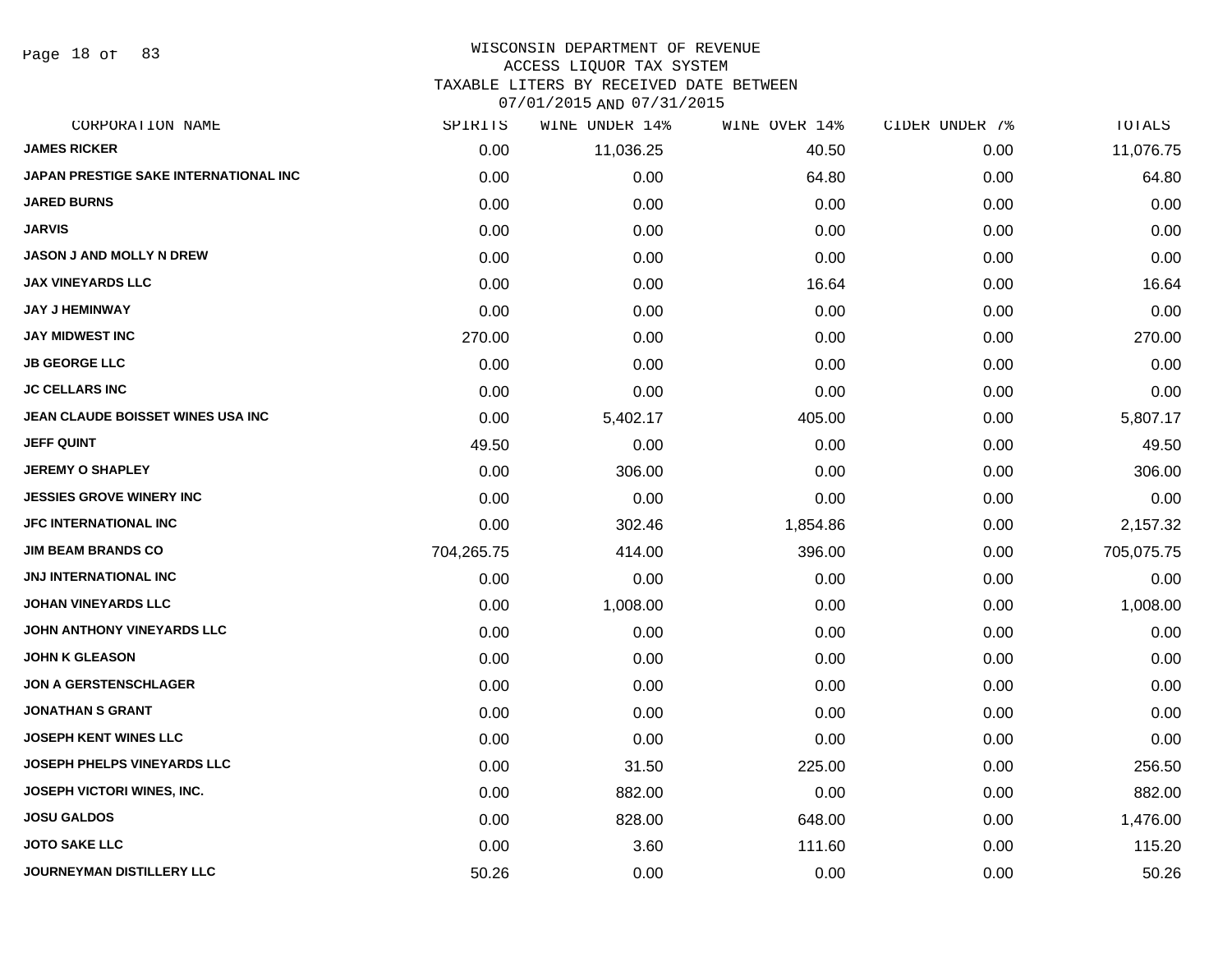Page 19 of 83

| CORPORATION NAME                          | SPIRITS | WINE UNDER 14% | WINE OVER 14% | CIDER UNDER 7% | TOTALS    |
|-------------------------------------------|---------|----------------|---------------|----------------|-----------|
| <b>JPPZ INC</b>                           | 0.00    | 0.00           | 63.00         | 0.00           | 63.00     |
| JUDD FAMILY VINEYARDS LP                  | 0.00    | 0.00           | 0.00          | 0.00           | 0.00      |
| <b>JVW CORPORATION</b>                    | 0.00    | 252.00         | 0.00          | 0.00           | 252.00    |
| <b>JZ WINE COMPANY</b>                    | 0.00    | 297.00         | 0.00          | 0.00           | 297.00    |
| <b>K VINTNERS LLC</b>                     | 0.00    | 72.00          | 81.00         | 0.00           | 153.00    |
| <b>KALIN CELLARS INC</b>                  | 0.00    | 0.00           | 0.00          | 0.00           | 0.00      |
| <b>KB WINES LLC</b>                       | 0.00    | 0.00           | 0.00          | 0.00           | 0.00      |
| <b>KELLER ESTATE LTD</b>                  | 0.00    | 0.00           | 0.00          | 0.00           | 0.00      |
| <b>KEN WRIGHT CELLARS CO</b>              | 0.00    | 30.00          | 0.00          | 0.00           | 30.00     |
| <b>KENNETH S LIKITPRAKONG</b>             | 0.00    | 2,351.25       | 0.00          | 0.00           | 2,351.25  |
| <b>KENT HUMPHREY</b>                      | 0.00    | 0.00           | 0.00          | 0.00           | 0.00      |
| <b>KENT RASMUSSEN WINERY</b>              | 0.00    | 0.00           | 0.00          | 0.00           | 0.00      |
| <b>KENTUCKY BOURBON DISTILLERS LTD</b>    | 489.80  | 0.00           | 0.00          | 0.00           | 489.80    |
| <b>KERMIT LYNCH WINE MERCHANTS</b>        | 0.00    | 18.00          | 0.00          | 0.00           | 18.00     |
| <b>KERN IMPORTERS &amp; MARKETING INC</b> | 0.00    | 0.00           | 0.00          | 0.00           | 0.00      |
| KINDRED SPIRITS NORTH AMERICA INC         | 0.00    | 0.00           | 0.00          | 0.00           | 0.00      |
| <b>KING ESTATE WINERY LP</b>              | 0.00    | 39.00          | 0.00          | 0.00           | 39.00     |
| <b>KIONA VINEYARDS LLC</b>                | 0.00    | 126.00         | 0.00          | 0.00           | 126.00    |
| KISTLER VINEYARDS, LLC                    | 0.00    | 0.00           | 0.00          | 0.00           | 0.00      |
| <b>KITFOX VINEYARDS LLC</b>               | 0.00    | 0.00           | 0.00          | 0.00           | 0.00      |
| <b>KLEIN FOODS INC</b>                    | 0.00    | 8,964.00       | 2,052.00      | 0.00           | 11,016.00 |
| <b>KLIN SPIRITS LLC</b>                   | 0.00    | 0.00           | 0.00          | 0.00           | 0.00      |
| <b>KLINKER BRICK WINERY INC</b>           | 0.00    | 126.00         | 378.00        | 0.00           | 504.00    |
| <b>KOBRAND CORPORATION</b>                | 261.00  | 6,192.00       | 6,259.50      | 0.00           | 12,712.50 |
| KOJIMA & INTERNATIONAL ASSOCIATES INC     | 0.00    | 0.00           | 0.00          | 0.00           | 0.00      |
| <b>KONGSGAARD WINE LLC</b>                | 0.00    | 0.00           | 0.00          | 0.00           | 0.00      |
| <b>KONSTANTIN D FRANK &amp; SONS</b>      | 0.00    | 0.00           | 0.00          | 0.00           | 0.00      |
| <b>KOPRI INC</b>                          | 0.00    | 54.00          | 0.00          | 0.00           | 54.00     |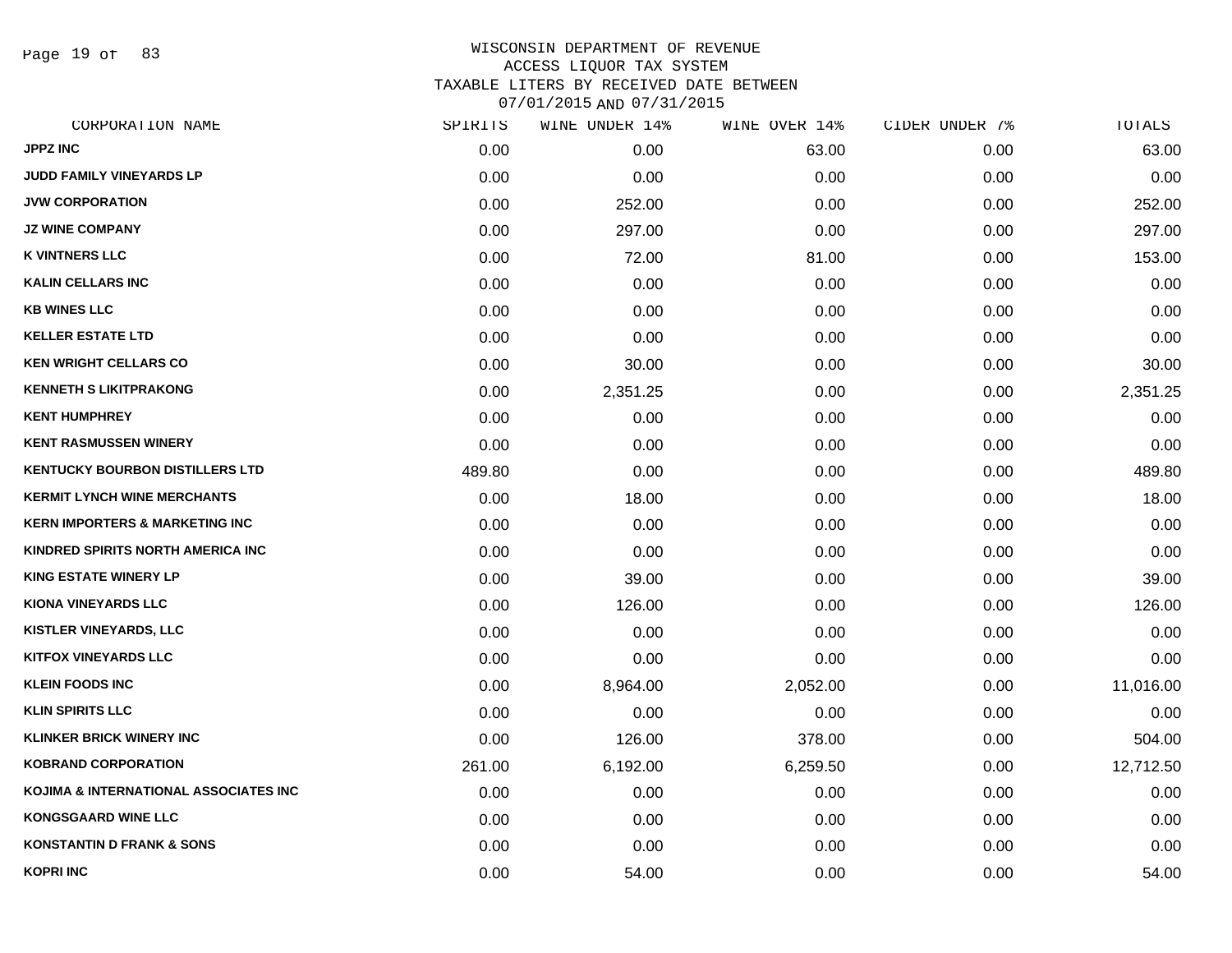Page 20 of 83

| CORPORATION NAME                           | SPIRITS   | WINE UNDER 14% | WINE OVER 14% | CIDER UNDER 7% | TOTALS    |
|--------------------------------------------|-----------|----------------|---------------|----------------|-----------|
| <b>KOVAL INC</b>                           | 0.00      | 0.00           | 0.00          | 0.00           | 0.00      |
| <b>KRETEK INTERNATIONAL INC</b>            | 0.00      | 0.00           | 0.00          | 0.00           | 0.00      |
| <b>KRISTINE ASHE</b>                       | 0.00      | 0.00           | 0.00          | 0.00           | 0.00      |
| <b>KRUPP BROTHERS LLC</b>                  | 0.00      | 0.00           | 49.50         | 0.00           | 49.50     |
| <b>KYSELA PERE ET FILS LTD</b>             | 0.00      | 2,175.00       | 0.00          | 0.00           | 2,175.00  |
| <b>L C WINE</b>                            | 0.00      | 0.00           | 0.00          | 0.00           | 0.00      |
| L FOPPIANO WINE CO INC                     | 0.00      | 0.00           | 0.00          | 0.00           | 0.00      |
| <b>L&amp;C WINE COUNTRY OPERATIONS LLC</b> | 0.00      | 0.00           | 0.00          | 0.00           | 0.00      |
| <b>LADERA WINERY LLC</b>                   | 0.00      | 0.00           | 126.00        | 0.00           | 126.00    |
| <b>LAETITIA VINEYARD &amp; WINERY INC</b>  | 0.00      | 0.00           | 0.00          | 0.00           | 0.00      |
| <b>LAIRD &amp; COMPANY</b>                 | 0.00      | 0.00           | 0.00          | 0.00           | 0.00      |
| <b>LANCE C RANDOLPH</b>                    | 0.00      | 207.00         | 0.00          | 0.00           | 207.00    |
| <b>LANGDON SHIVERICK INC</b>               | 0.00      | 0.00           | 0.00          | 0.00           | 0.00      |
| <b>LANGE WINERY LLC</b>                    | 0.00      | 0.00           | 0.00          | 0.00           | 0.00      |
| <b>LAURENT-PERRIER US INC</b>              | 0.00      | 0.00           | 0.00          | 0.00           | 0.00      |
| <b>LAVA SPRINGS INC</b>                    | 0.00      | 0.00           | 45.00         | 0.00           | 45.00     |
| <b>LCF WINE COMPANY LLC</b>                | 0.00      | 0.00           | 0.00          | 0.00           | 0.00      |
| LE CEP II INC                              | 0.00      | 63.00          | 0.00          | 0.00           | 63.00     |
| LE GRAND COURTAGE LLC                      | 0.00      | 0.00           | 0.00          | 0.00           | 0.00      |
| <b>LEAH M SULLBERG</b>                     | 0.00      | 0.00           | 0.00          | 0.00           | 0.00      |
| LEFT COAST CELLARS LLC                     | 0.00      | 504.00         | 405.00        | 0.00           | 909.00    |
| <b>LEMELSON WINERY LLC</b>                 | 0.00      | 0.00           | 0.00          | 0.00           | 0.00      |
| <b>LEONARD KREUSCH INC</b>                 | 0.00      | 1,023.40       | 0.00          | 0.00           | 1,023.40  |
| <b>LEONARDINI FAMILY WINERY LLC</b>        | 0.00      | 33.29          | 99.86         | 0.00           | 133.15    |
| <b>LEONETTI CELLAR LLC</b>                 | 0.00      | 0.00           | 0.00          | 0.00           | 0.00      |
| LET THERE BE! DISTILLERS LLC               | 0.00      | 0.00           | 0.00          | 0.00           | 0.00      |
| <b>LEVECKE CORPORATION</b>                 | 65,065.50 | 0.00           | 0.00          | 0.00           | 65,065.50 |
| <b>LEVIATHAN WINE COMPANY LLC</b>          | 0.00      | 0.00           | 0.00          | 0.00           | 0.00      |
|                                            |           |                |               |                |           |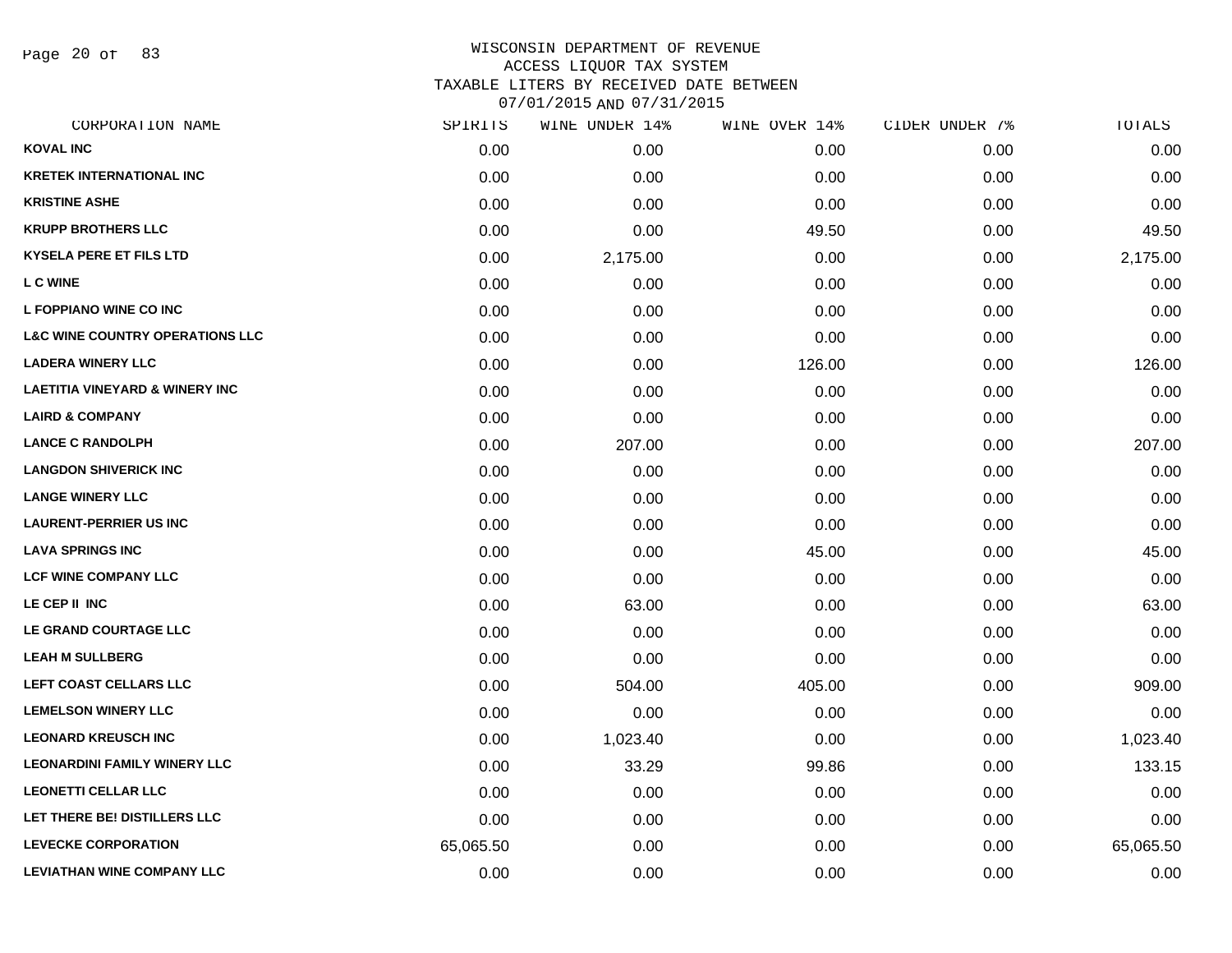Page 21 of 83

#### WISCONSIN DEPARTMENT OF REVENUE ACCESS LIQUOR TAX SYSTEM TAXABLE LITERS BY RECEIVED DATE BETWEEN

| CORPORATION NAME                              | SPIRITS    | WINE UNDER 14% | WINE OVER 14% | CIDER UNDER 7% | TOTALS     |
|-----------------------------------------------|------------|----------------|---------------|----------------|------------|
| <b>LIOCO WINE COMPANY LLC</b>                 | 0.00       | 0.00           | 0.00          | 0.00           | 0.00       |
| <b>LION NATHAN USA INC</b>                    | 0.00       | 2,034.00       | 90.00         | 0.00           | 2,124.00   |
| <b>LIQUID BRANDS LLC</b>                      | 0.00       | 0.00           | 0.00          | 0.00           | 0.00       |
| <b>LISA LISA INCORPORATED</b>                 | 0.00       | 0.00           | 0.00          | 0.00           | 0.00       |
| <b>LOCAL WINE AND SPIRITS LLC</b>             | 0.00       | 0.00           | 0.00          | 0.00           | 0.00       |
| <b>LOEST &amp; MCNAMEE INC</b>                | 0.00       | 3,595.50       | 0.00          | 0.00           | 3,595.50   |
| <b>LOMPIAN WINES LLC</b>                      | 0.00       | 2,858.25       | 117.00        | 0.00           | 2,975.25   |
| <b>LONG MEADOW RANCH WINERY INC</b>           | 0.00       | 252.00         | 189.00        | 0.00           | 441.00     |
| <b>LONG SHADOWS VINTNERS LLC</b>              | 0.00       | 0.00           | 0.00          | 0.00           | 0.00       |
| <b>LOOSEN BROS USA LTD</b>                    | 0.00       | 193.50         | 0.00          | 0.00           | 193.50     |
| <b>LORING WINE COMPANY LLC</b>                | 0.00       | 0.00           | 4.50          | 0.00           | 4.50       |
| <b>LOUIDAR LLC</b>                            | 0.00       | 0.00           | 0.00          | 0.00           | 0.00       |
| <b>LOUIS GLUNZ BEER INC</b>                   | 0.00       | 0.00           | 0.00          | 0.00           | 0.00       |
| <b>LOUIS GLUNZ WINE INC</b>                   | 0.00       | 0.00           | 0.00          | 0.00           | 0.00       |
| <b>LOUIS LATOUR INC</b>                       | 0.00       | 0.00           | 0.00          | 0.00           | 0.00       |
| LOUISVILLE DISTILLING COMPANY LLC             | 697.50     | 0.00           | 0.00          | 0.00           | 697.50     |
| <b>LOWDEN SCHOOLHOUSE CORPORATION</b>         | 0.00       | 0.00           | 0.00          | 0.00           | 0.00       |
| <b>LUNA VINEYARDS INC</b>                     | 0.00       | 0.00           | 126.00        | 0.00           | 126.00     |
| <b>LUNEAU USA INC</b>                         | 0.00       | 10,941.00      | 0.00          | 0.00           | 10,941.00  |
| <b>LUXCO INC</b>                              | 123,137.70 | 1,845.00       | 4,158.00      | 0.00           | 129,140.70 |
| <b>M.A.C. WINES, LLC</b>                      | 0.00       | 0.00           | 288.00        | 0.00           | 288.00     |
| <b>MACH FLYNT INC</b>                         | 0.00       | 15,552.00      | 351.00        | 0.00           | 15,903.00  |
| <b>MAD CAR WINE CO LLC</b>                    | 0.00       | 0.00           | 0.00          | 0.00           | 0.00       |
| <b>MADISON VINEYARD HOLDINGS LLC</b>          | 0.00       | 0.00           | 0.00          | 0.00           | 0.00       |
| <b>MADRIGAL FAMILY WINERY LLC</b>             | 0.00       | 0.00           | 0.00          | 0.00           | 0.00       |
| <b>MAGAVE TEQUILA INC</b>                     | 0.00       | 0.00           | 0.00          | 0.00           | 0.00       |
| <b>MAGICAL SPIRITS INC</b>                    | 0.00       | 0.00           | 0.00          | 0.00           | 0.00       |
| <b>MAISONS MARQUES &amp; DOMAINES USA INC</b> | 0.00       | 900.00         | 108.00        | 0.00           | 1,008.00   |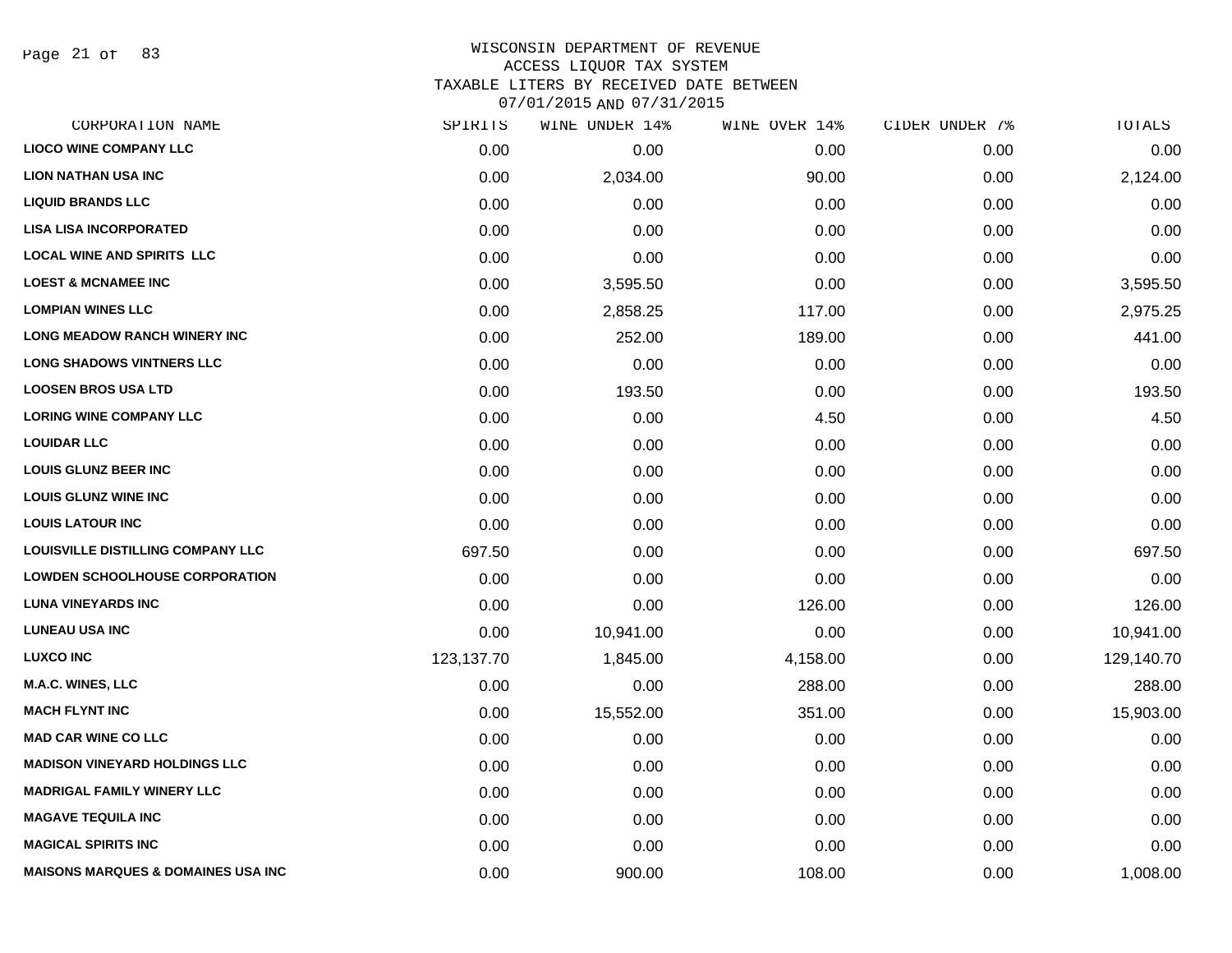Page 22 of 83

# WISCONSIN DEPARTMENT OF REVENUE ACCESS LIQUOR TAX SYSTEM TAXABLE LITERS BY RECEIVED DATE BETWEEN

| CORPORATION NAME                                  | SPIRITS   | WINE UNDER 14% | WINE OVER 14% | CIDER UNDER 7% | TOTALS    |
|---------------------------------------------------|-----------|----------------|---------------|----------------|-----------|
| <b>MANUEL PULIDO</b>                              | 0.00      | 0.00           | 0.00          | 0.00           | 0.00      |
| <b>MARIETTA CELLARS INC</b>                       | 0.00      | 2,016.00       | 315.00        | 0.00           | 2,331.00  |
| <b>MARIPOSA WINE COMPANY LLC</b>                  | 0.00      | 0.00           | 0.00          | 0.00           | 0.00      |
| <b>MARK ADAMS &amp; CIERA ADAMS</b>               | 0.00      | 0.00           | 0.00          | 0.00           | 0.00      |
| <b>MARK ANTHONY BRANDS INC</b>                    | 0.00      | 0.00           | 0.00          | 0.00           | 0.00      |
| <b>MARKETING GLOBAL BRANDS CORP</b>               | 0.00      | 0.00           | 0.00          | 0.00           | 0.00      |
| <b>MARTIN RAY WINERY INC</b>                      | 0.00      | 1,593.00       | 315.00        | 0.00           | 1,908.00  |
| <b>MARTINELLI WINERY INC</b>                      | 0.00      | 0.00           | 153.00        | 0.00           | 153.00    |
| <b>MASON &amp; MASON</b>                          | 0.00      | 0.00           | 0.00          | 0.00           | 0.00      |
| <b>MASSANOIS LLC</b>                              | 0.00      | 2,045.97       | 76.50         | 0.00           | 2,122.47  |
| <b>MATHY WINERY LLC</b>                           | 0.00      | 0.00           | 0.00          | 0.00           | 0.00      |
| <b>MATRICK HOLDINGS CORPORATION</b>               | 0.00      | 0.00           | 0.00          | 0.00           | 0.00      |
| <b>MAURICE KANBAR</b>                             | 0.00      | 0.00           | 0.00          | 0.00           | 0.00      |
| <b>MAURITSON FAMILY WINERY</b>                    | 0.00      | 0.00           | 0.00          | 0.00           | 0.00      |
| <b>MAZZARRINI INC</b>                             | 0.00      | 0.00           | 0.00          | 0.00           | 0.00      |
| <b>MC CORMICK DISTILLING CO INC</b>               | 33,202.50 | 0.00           | 0.00          | 0.00           | 33,202.50 |
| <b>MCKENZIE'S BEVERAGES INC</b>                   | 0.00      | 0.00           | 0.00          | 5,261.40       | 5,261.40  |
| <b>MCMANIS FAMILY VINEYARDS INC</b>               | 0.00      | 5,526.00       | 0.00          | 0.00           | 5,526.00  |
| <b>MCNAB RIDGE WINERY LLC</b>                     | 0.00      | 0.00           | 630.00        | 0.00           | 630.00    |
| <b>MEANDER LLC</b>                                | 0.00      | 0.00           | 0.00          | 0.00           | 0.00      |
| <b>MEDCO ATLANTIC INC</b>                         | 0.00      | 0.00           | 0.00          | 0.00           | 0.00      |
| <b>MEGAWINE INC</b>                               | 0.00      | 0.00           | 0.00          | 0.00           | 0.00      |
| <b>MEIERS WINE CELLARS INC</b>                    | 0.00      | 0.00           | 0.00          | 0.00           | 0.00      |
| <b>MENDOCINO WINE GROUP LLC</b>                   | 0.00      | 792.00         | 63.00         | 0.00           | 855.00    |
| <b>MERCER WINE ESTATES LLC / MERCER HOGUE LLC</b> | 0.00      | 882.00         | 180.00        | 0.00           | 1,062.00  |
| <b>MERCHANT DU VIN CORPORATION</b>                | 0.00      | 0.00           | 0.00          | 260.25         | 260.25    |
| <b>MEREDITH VINEYARD ESTATE INC</b>               | 0.00      | 0.00           | 346.50        | 0.00           | 346.50    |
| <b>MERRYVALE VINEYARDS LLC</b>                    | 0.00      | 378.00         | 22.50         | 0.00           | 400.50    |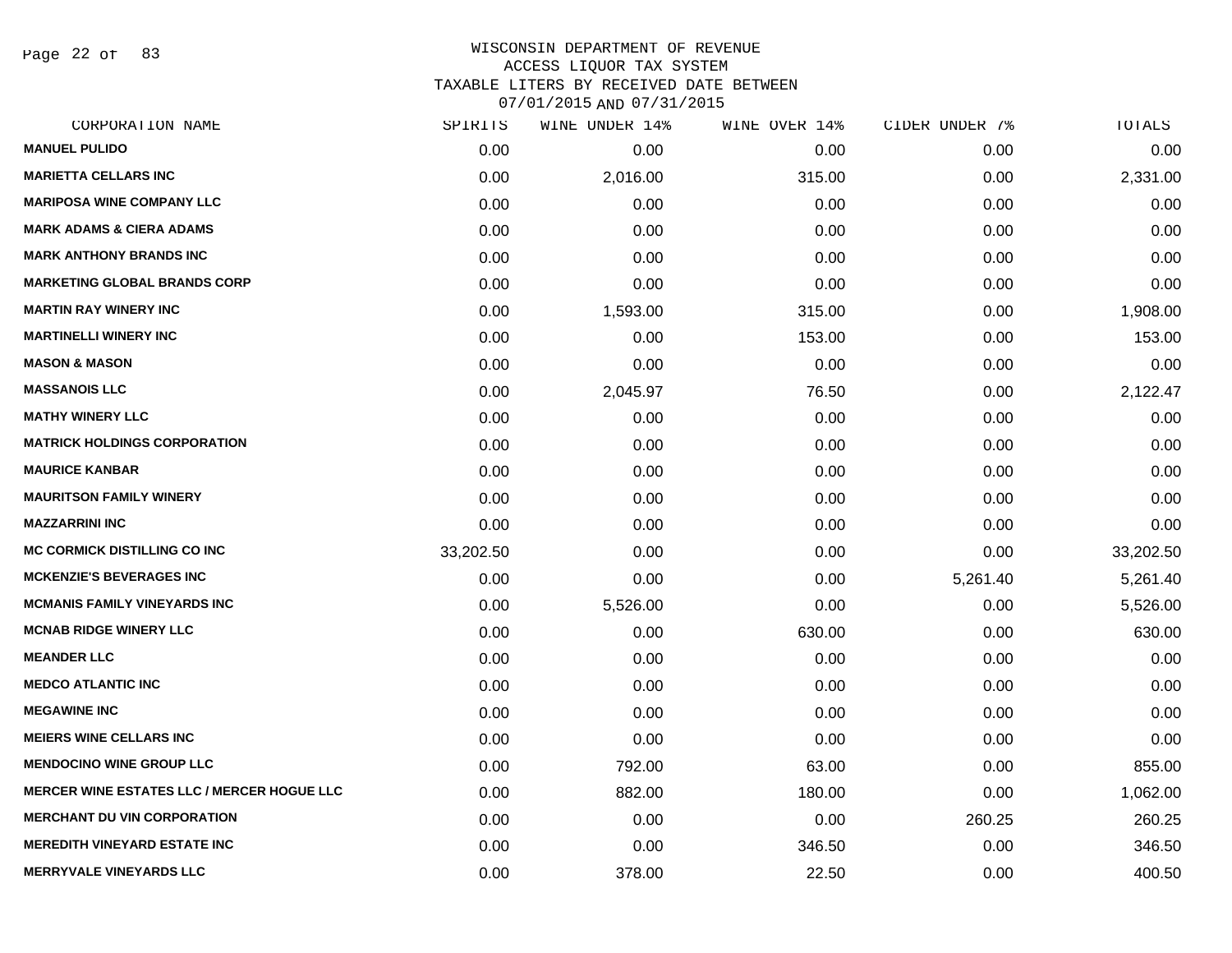Page 23 of 83

| CORPORATION NAME                            | SPIRITS  | WINE UNDER 14% | WINE OVER 14% | CIDER UNDER 7% | TOTALS    |
|---------------------------------------------|----------|----------------|---------------|----------------|-----------|
| <b>METEOR VINEYARD LLC</b>                  | 0.00     | 0.00           | 0.00          | 0.00           | 0.00      |
| <b>METROWINE DISTRIBUTION CO INC</b>        | 0.00     | 0.00           | 0.00          | 0.00           | 0.00      |
| <b>MEV CORPORATION</b>                      | 0.00     | 126.00         | 0.00          | 0.00           | 126.00    |
| <b>MEXCOR INC</b>                           | 607.50   | 0.00           | 0.00          | 0.00           | 607.50    |
| <b>MEYER CELLARS LLC</b>                    | 0.00     | 12.00          | 3.00          | 0.00           | 15.00     |
| <b>MHW LTD</b>                              | 4,756.95 | 6,205.50       | 1,975.50      | 0.00           | 12,937.95 |
| <b>MICHAEL C HOWARD</b>                     | 0.00     | 0.00           | 0.00          | 0.00           | 0.00      |
| <b>MICHAEL HOUGH</b>                        | 0.00     | 1,116.00       | 0.00          | 0.00           | 1,116.00  |
| <b>MICHAEL L &amp; YVONNE LANDT LLC</b>     | 0.00     | 0.00           | 0.00          | 0.00           | 0.00      |
| <b>MICHAEL SKURNIK WINES INC</b>            | 0.00     | 708.00         | 0.00          | 0.00           | 708.00    |
| <b>MICHEAL DASHE</b>                        | 0.00     | 0.00           | 63.00         | 0.00           | 63.00     |
| <b>MID-OAK DISTILLERY INC</b>               | 0.00     | 0.00           | 0.00          | 0.00           | 0.00      |
| <b>MIDDLETON FAMILY WINES LLC</b>           | 0.00     | 1,201.50       | 0.00          | 0.00           | 1,201.50  |
| <b>MILE HIGH SPIRITS LLC</b>                | 5,061.00 | 0.00           | 0.00          | 0.00           | 5,061.00  |
| <b>MILL CREEK VINEYARDS</b>                 | 0.00     | 0.00           | 0.00          | 0.00           | 0.00      |
| <b>MILLER SQUARED INC</b>                   | 0.00     | 0.00           | 0.00          | 0.00           | 0.00      |
| <b>MILLERCOORS LLC</b>                      | 0.00     | 0.00           | 0.00          | 0.00           | 0.00      |
| <b>MILORAD &amp; SUSAN J KARAKASEVIC</b>    | 0.00     | 0.00           | 0.00          | 0.00           | 0.00      |
| <b>MILTONS DISTRIBUTING CO INC</b>          | 0.00     | 1,727.96       | 9.00          | 0.00           | 1,736.96  |
| <b>MINER FAMILY WINERY LLC</b>              | 0.00     | 0.00           | 265.50        | 0.00           | 265.50    |
| <b>MINNESOTA WINEGROWERS COOPERATIVE</b>    | 0.00     | 0.00           | 0.00          | 0.00           | 0.00      |
| <b>MIONETTO USA INC</b>                     | 0.00     | 1,190.21       | 0.00          | 0.00           | 1,190.21  |
| <b>MIRA WINERY LLC</b>                      | 0.00     | 0.00           | 0.00          | 0.00           | 0.00      |
| <b>MIRASOL WINE LLC</b>                     | 0.00     | 0.00           | 0.00          | 0.00           | 0.00      |
| <b>MISA IMPORTS INC</b>                     | 8,904.00 | 8,707.50       | 27.00         | 0.00           | 17,638.50 |
| <b>MISSISSIPPI RIVER DISTILLING COMPANY</b> | 0.00     | 0.00           | 0.00          | 0.00           | 0.00      |
| <b>MIURA VINEYARDS LLC</b>                  | 0.00     | 0.00           | 0.00          | 0.00           | 0.00      |
| <b>MMX IMPORTS LLC</b>                      | 0.00     | 306.00         | 0.00          | 0.00           | 306.00    |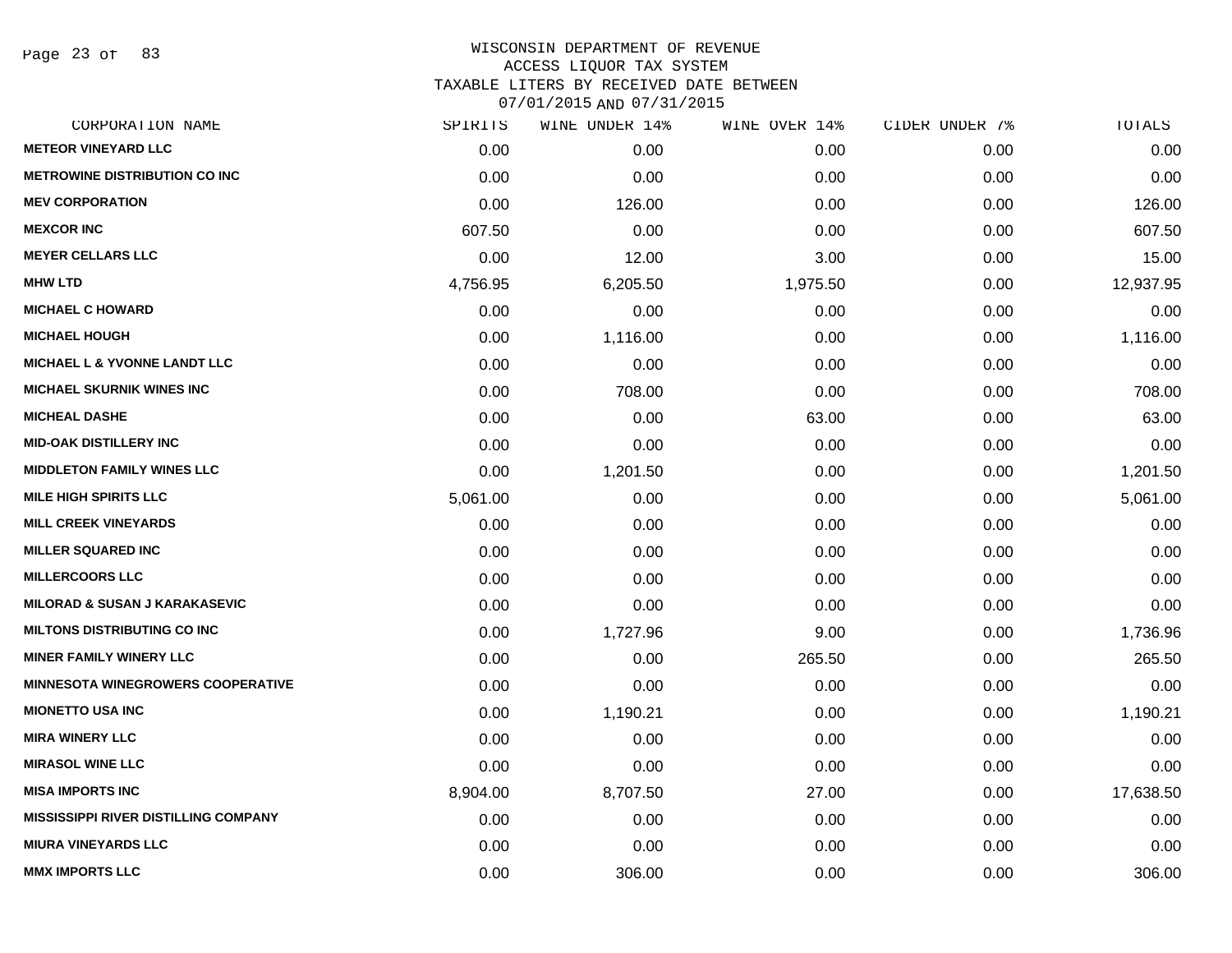| CORPORATION NAME                                                                   | SPIRITS  | WINE UNDER 14% | WINE OVER 14% | CIDER UNDER 7% | TOTALS    |
|------------------------------------------------------------------------------------|----------|----------------|---------------|----------------|-----------|
| <b>MODERN DEVELOPMENT COMPANY</b>                                                  | 0.00     | 1,080.00       | 0.00          | 0.00           | 1,080.00  |
| <b>MODERN SPIRITS LLC</b>                                                          | 13.50    | 0.00           | 243.00        | 0.00           | 256.50    |
| <b>MOET HENNESSY USA, INC.</b>                                                     | 5,133.90 | 2,223.00       | 5,874.75      | 0.00           | 13,231.65 |
| <b>MOLLYDOOKER INTERNATIONAL LLC</b>                                               | 0.00     | 0.00           | 126.00        | 0.00           | 126.00    |
| <b>MONICA NOGUES</b>                                                               | 0.00     | 283.50         | 9.00          | 0.00           | 292.50    |
| <b>MONTAGNA LLC</b>                                                                | 0.00     | 0.00           | 0.00          | 0.00           | 0.00      |
| <b>MONTEREY WINE COMPANY LLC</b>                                                   | 0.00     | 1,008.00       | 0.00          | 0.00           | 1,008.00  |
| <b>MONTICELLO CELLARS INC</b>                                                      | 0.00     | 0.00           | 0.00          | 0.00           | 0.00      |
| <b>MONTINORE VINEYARDS LIMITED</b>                                                 | 0.00     | 378.00         | 0.00          | 0.00           | 378.00    |
| <b>MORGAN CLENDENEN</b>                                                            | 0.00     | 0.00           | 0.00          | 0.00           | 0.00      |
| <b>MORGAN WINERY INC</b>                                                           | 0.00     | 0.00           | 0.00          | 0.00           | 0.00      |
| <b>MOUNT VEEDER FARMS LLC</b>                                                      | 0.00     | 0.00           | 0.00          | 0.00           | 0.00      |
| <b>MOUNTAIN VIEW VINTNERS LLC</b>                                                  | 0.00     | 0.00           | 0.00          | 0.00           | 0.00      |
| <b>MS WALKER INC</b>                                                               | 3,744.00 | 0.00           | 0.00          | 0.00           | 3,744.00  |
| <b>MUSTACHE MENTORS LLC</b>                                                        | 0.00     | 504.00         | 0.00          | 0.00           | 504.00    |
| <b>MUTUAL WHOLESALE LIQUOR INC</b>                                                 | 0.00     | 0.00           | 0.00          | 0.00           | 0.00      |
| <b>NAKED WINES LLC</b>                                                             | 0.00     | 0.00           | 0.00          | 0.00           | 0.00      |
| <b>NAPA VALLEY SPECIALTY WINES INC</b>                                             | 0.00     | 1,539.00       | 198.00        | 0.00           | 1,737.00  |
| <b>NATIONAL CONSUMER CREDIT GUARANTEE</b><br><b>ASSOCIATION OF CONNECTICUT INC</b> | 0.00     | 0.00           | 0.00          | 0.00           | 0.00      |
| <b>NATURAL MERCHANTS INC</b>                                                       | 0.00     | 441.00         | 0.00          | 0.00           | 441.00    |
| <b>NATUREL WEST CORP</b>                                                           | 0.00     | 0.00           | 0.00          | 0.00           | 0.00      |
| <b>NAVARRO VINEYARDS, LLC</b>                                                      | 0.00     | 0.00           | 0.00          | 0.00           | 0.00      |
| <b>NBI ACQUISITION LLC</b>                                                         | 0.00     | 0.00           | 0.00          | 0.00           | 0.00      |
| <b>NDC SYSTEMS LP</b>                                                              | 2,110.50 | 71,091.00      | 1,593.00      | 0.00           | 74,794.50 |
| <b>NEGOCIANTS USA INC</b>                                                          | 0.00     | 990.00         | 157.50        | 0.00           | 1,147.50  |
| <b>NESTOR IMPORTS INC</b>                                                          | 54.00    | 333.00         | 63.00         | 0.00           | 450.00    |
| <b>NEW HOLLAND BREWING CO LLC</b>                                                  | 0.00     | 0.00           | 0.00          | 0.00           | 0.00      |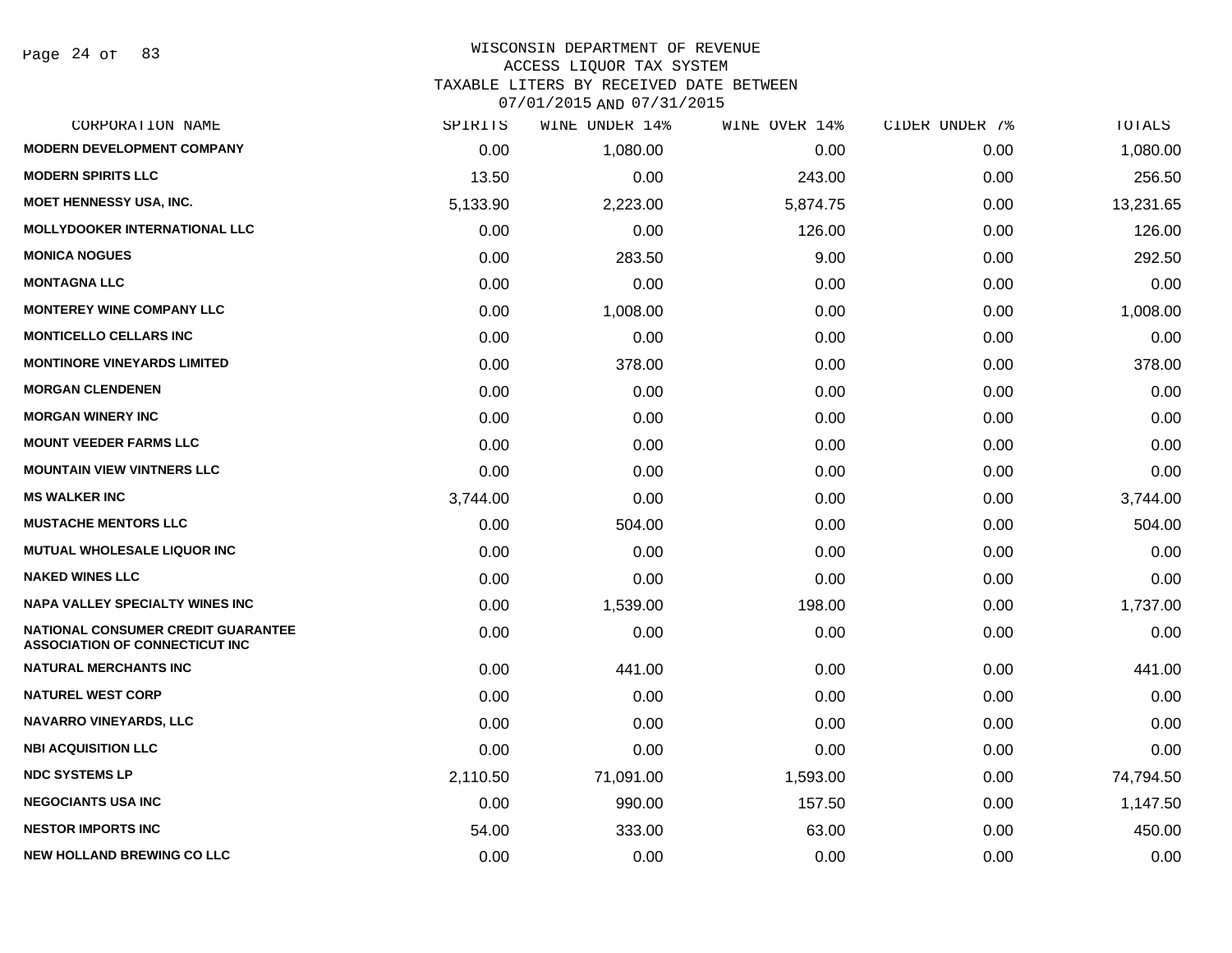# WISCONSIN DEPARTMENT OF REVENUE ACCESS LIQUOR TAX SYSTEM TAXABLE LITERS BY RECEIVED DATE BETWEEN

| CORPORATION NAME                  | SPIRITS  | WINE UNDER 14% | WINE OVER 14% | CIDER UNDER 7% | <b>TOTALS</b> |
|-----------------------------------|----------|----------------|---------------|----------------|---------------|
| <b>NEW MEXICO WINERIES INC</b>    | 0.00     | 553.97         | 0.00          | 0.00           | 553.97        |
| <b>NEW PARROTT &amp; CO</b>       | 0.00     | 4,221.00       | 0.00          | 0.00           | 4,221.00      |
| <b>NEW VAVIN INC</b>              | 0.00     | 0.00           | 0.00          | 0.00           | 0.00          |
| NEW YORK MUTUAL TRADING CO INC    | 0.00     | 0.00           | 0.00          | 0.00           | 0.00          |
| <b>NICHE IMPORT CO</b>            | 0.00     | 0.00           | 0.00          | 0.00           | 0.00          |
| NIEBAUM-COPPOLA ESTATE WINERY LP  | 0.00     | 0.00           | 0.00          | 0.00           | 0.00          |
| <b>NOLET SPIRITS USA INC</b>      | 0.00     | 0.00           | 0.00          | 0.00           | 0.00          |
| <b>NORTH SHORE DISTILLERY LLC</b> | 0.00     | 0.00           | 0.00          | 0.00           | 0.00          |
| <b>NOVA WINES, INC.</b>           | 0.00     | 0.00           | 0.00          | 0.00           | 0.00          |
| <b>NUCCIO &amp; WISE</b>          | 0.00     | 0.00           | 0.00          | 0.00           | 0.00          |
| <b>NV AWG LTD</b>                 | 0.00     | 0.00           | 0.00          | 0.00           | 0.00          |
| O'NEILL BEVERAGES CO LLC          | 0.00     | 8,127.00       | 189.00        | 0.00           | 8,316.00      |
| O'SHAUGHNESSY DEL OSO LLC         | 0.00     | 0.00           | 0.00          | 0.00           | 0.00          |
| OAK RIDGE WINERY LLC              | 0.00     | 1,512.00       | 0.00          | 0.00           | 1,512.00      |
| <b>OLD BRIDGE CELLARS</b>         | 0.00     | 2,101.50       | 873.00        | 0.00           | 2,974.50      |
| <b>OLDE WORLD IMPORTS INC</b>     | 0.00     | 150.75         | 36.75         | 0.00           | 187.50        |
| OLE SMOKY DISTILLERY LLC          | 1,831.50 | 0.00           | 0.00          | 0.00           | 1,831.50      |
| <b>OLIVER WINE COMPANY INC</b>    | 0.00     | 630.00         | 0.00          | 0.00           | 630.00        |
| ONE TRUE VINE LLC                 | 0.00     | 6,174.00       | 4,581.00      | 0.00           | 10,755.00     |
| <b>OPICI IMPORT COMPANY</b>       | 180.00   | 2,709.00       | 243.00        | 0.00           | 3,132.00      |
| <b>OPOLO WINES LP</b>             | 0.00     | 0.00           | 0.00          | 0.00           | 0.00          |
| <b>OPUS ONE WINERY LLC</b>        | 0.00     | 40.50          | 9.00          | 0.00           | 49.50         |
| ORCA PROPERTIES LLC               | 0.00     | 0.00           | 0.00          | 0.00           | 0.00          |
| OREGON BREWING COMPANY INC        | 0.00     | 0.00           | 0.00          | 0.00           | 0.00          |
| <b>ORGANIC VINTNERS INC</b>       | 0.00     | 0.00           | 0.00          | 0.00           | 0.00          |
| <b>ORIGINAL SIN CORPORATION</b>   | 0.00     | 0.00           | 0.00          | 297.00         | 297.00        |
| ORIN SWIFT CELLARS LLC            | 0.00     | 0.00           | 1,125.00      | 0.00           | 1,125.00      |
| <b>OUTPOST WINES LLC</b>          | 0.00     | 0.00           | 0.00          | 0.00           | 0.00          |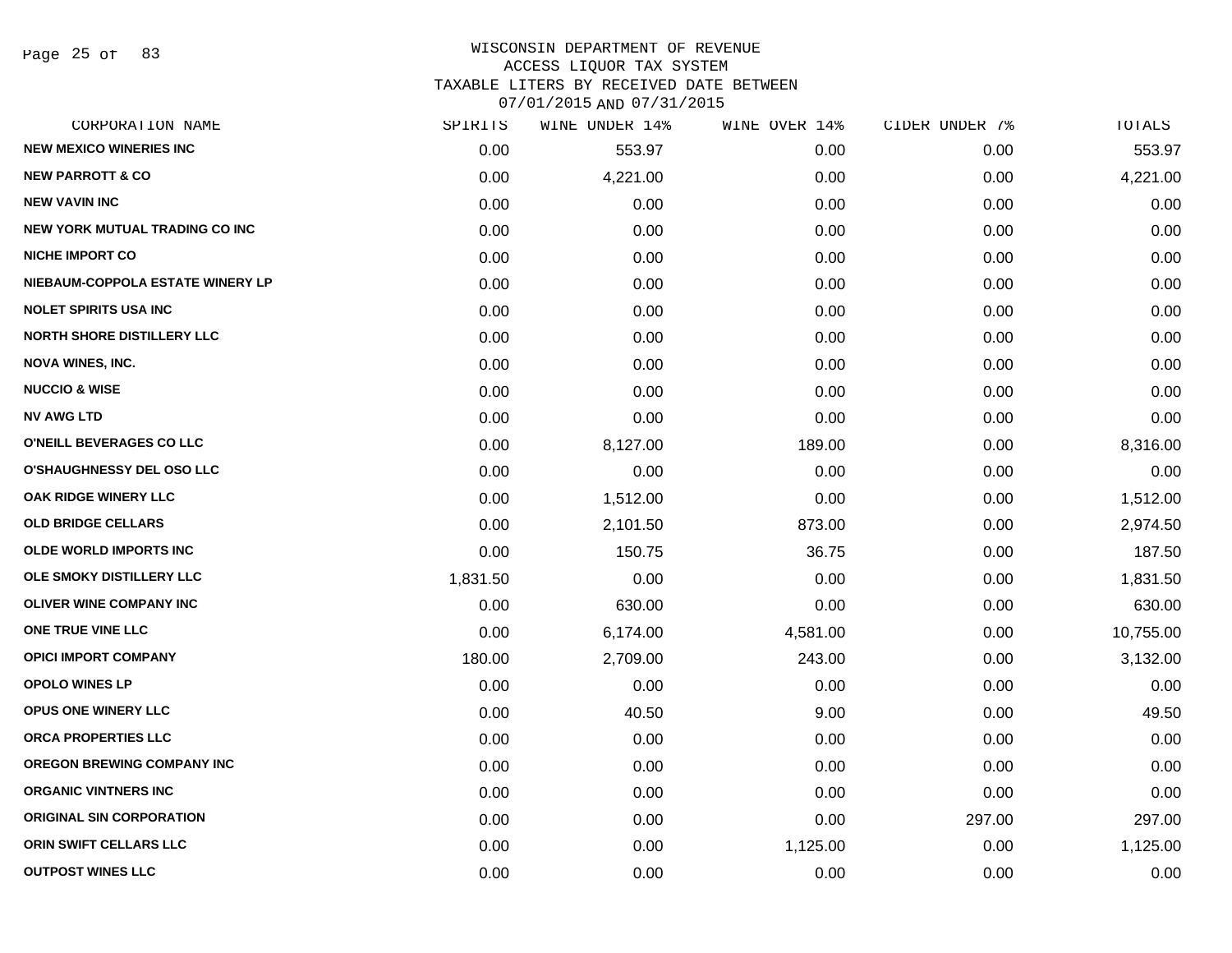Page 26 of 83

| CORPORATION NAME                        | SPIRITS   | WINE UNDER 14% | WINE OVER 14% | CIDER UNDER 7% | TOTALS    |
|-----------------------------------------|-----------|----------------|---------------|----------------|-----------|
| <b>OWEN ROE LLC</b>                     | 0.00      | 945.00         | 693.00        | 0.00           | 1,638.00  |
| <b>P R GRISLEY CO INC</b>               | 0.00      | 0.00           | 0.00          | 0.00           | 0.00      |
| PACIFIC EDGE MARKETING GROUP INC        | 689.92    | 0.00           | 0.00          | 0.00           | 689.92    |
| PACIFIC INTERNATIONAL LIQUOR INC        | 54.00     | 0.00           | 77.76         | 0.00           | 131.76    |
| <b>PACIFIC PRIME WINES LLC</b>          | 0.00      | 126.00         | 0.00          | 0.00           | 126.00    |
| <b>PAHLMEYER LLC</b>                    | 0.00      | 0.00           | 90.00         | 0.00           | 90.00     |
| PALI WINE COMPANY LP                    | 0.00      | 45.00          | 198.00        | 0.00           | 243.00    |
| PALM BAY INTERNATIONAL INC              | 0.00      | 0.00           | 0.00          | 0.00           | 0.00      |
| <b>PAMELA FRYE</b>                      | 0.00      | 0.00           | 0.00          | 0.00           | 0.00      |
| <b>PAMPA BEVERAGES LLC</b>              | 0.00      | 675.00         | 0.00          | 0.00           | 675.00    |
| <b>PANTHER CREEK CELLARS LLC</b>        | 0.00      | 0.00           | 0.00          | 0.00           | 0.00      |
| PARAGON VINEYARD CO INC                 | 0.00      | 710.00         | 40.00         | 0.00           | 750.00    |
| PARK STREET IMPORTS, LLC                | 1,539.00  | 4,326.00       | 0.00          | 0.00           | 5,865.00  |
| PARK WINE COMPANY INC                   | 0.00      | 126.00         | 0.00          | 0.00           | 126.00    |
| <b>PARKER STATION INC</b>               | 0.00      | 252.00         | 1,098.00      | 0.00           | 1,350.00  |
| PARTIDA TEQUILA LLC                     | 0.00      | 0.00           | 0.00          | 0.00           | 0.00      |
| <b>PASTERNAK WINE IMPORTS LLC</b>       | 0.00      | 778.42         | 63.00         | 0.00           | 841.42    |
| <b>PAT WINES LLC</b>                    | 0.00      | 0.00           | 0.00          | 0.00           | 0.00      |
| <b>PATERNO IMPORTS LTD</b>              | 126.00    | 7,254.00       | 2,394.90      | 0.00           | 9,774.90  |
| <b>PATRICIO C MATA</b>                  | 0.00      | 58.50          | 0.00          | 0.00           | 58.50     |
| <b>PATRICK A RONEY</b>                  | 0.00      | 9,360.00       | 1,503.00      | 0.00           | 10,863.00 |
| <b>PATRON SPIRITS COMPANY</b>           | 17,930.70 | 0.00           | 0.00          | 0.00           | 17,930.70 |
| <b>PATZ &amp; HALL WINE COMPANY INC</b> | 0.00      | 0.00           | 0.00          | 0.00           | 0.00      |
| PAUL HOBBS IMPORTS INC                  | 0.00      | 0.00           | 0.00          | 0.00           | 0.00      |
| <b>PAUL HOBBS WINERY LP</b>             | 0.00      | 0.00           | 0.00          | 0.00           | 0.00      |
| <b>PAUL W QUACKENBUSH</b>               | 0.00      | 0.00           | 0.00          | 0.00           | 0.00      |
| <b>PAULANER USA LLC</b>                 | 0.00      | 0.00           | 0.00          | 0.00           | 0.00      |
| <b>PAVI WINES LLC</b>                   | 0.00      | 0.00           | 0.00          | 0.00           | 0.00      |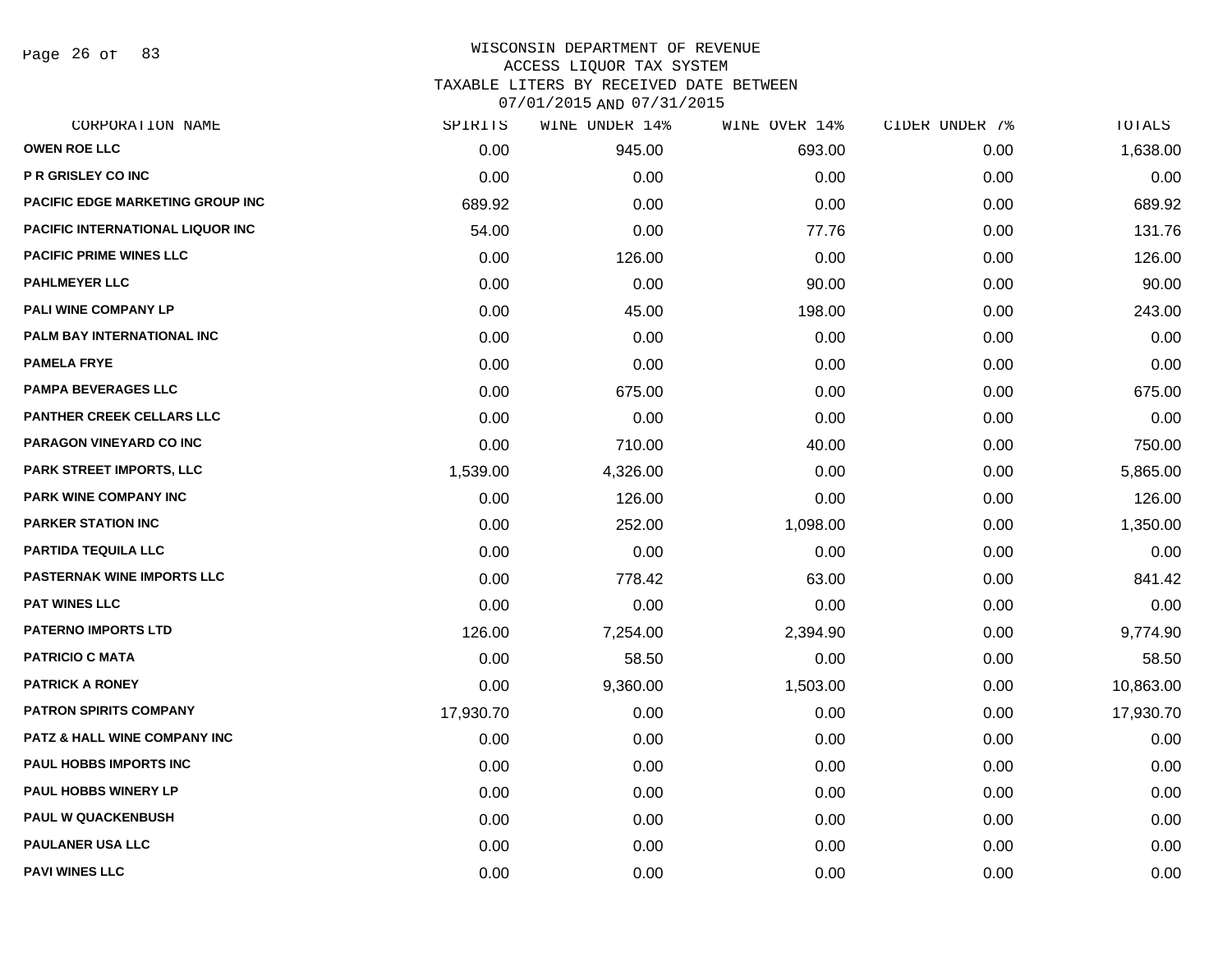Page 27 of 83

| CORPORATION NAME                     | SPIRITS   | WINE UNDER 14% | WINE OVER 14% | CIDER UNDER 7% | TOTALS    |
|--------------------------------------|-----------|----------------|---------------|----------------|-----------|
| <b>PAWEL LATO</b>                    | 0.00      | 0.00           | 0.00          | 0.00           | 0.00      |
| <b>PAX MAHLE WINES LLC</b>           | 0.00      | 0.00           | 0.00          | 0.00           | 0.00      |
| PEACH SYSTEMS INC                    | 0.00      | 0.00           | 0.00          | 0.00           | 0.00      |
| PEACHY CANYON WINERY                 | 0.00      | 0.00           | 0.00          | 0.00           | 0.00      |
| PEJU FAMILY OPERATING PARTNERSHIP LP | 0.00      | 0.00           | 0.00          | 0.00           | 0.00      |
| PELU PARTNERS LLC                    | 0.00      | 0.00           | 0.00          | 0.00           | 0.00      |
| <b>PENNER-ASH LLC</b>                | 0.00      | 0.00           | 39.23         | 0.00           | 39.23     |
| PEPPER BRIDGE WINERY LLC             | 0.00      | 0.00           | 0.00          | 0.00           | 0.00      |
| PERFECTA CAMERA CORP                 | 0.00      | 207.00         | 9.00          | 0.00           | 216.00    |
| PERNOD RICARD USA LLC                | 73,959.75 | 7,772.43       | 621.00        | 0.00           | 82,353.18 |
| PETER ANDREW LLC                     | 0.00      | 0.00           | 0.00          | 0.00           | 0.00      |
| PETER M MESROBIAN                    | 0.00      | 0.00           | 0.00          | 0.00           | 0.00      |
| PETER ROSBACK                        | 0.00      | 63.00          | 0.00          | 0.00           | 63.00     |
| PETERSON WINERY LLC                  | 0.00      | 98.00          | 0.00          | 0.00           | 98.00     |
| <b>PHENIX BRANDS LLC</b>             | 0.00      | 0.00           | 0.00          | 0.00           | 0.00      |
| PHILIP LAROCCA                       | 0.00      | 0.00           | 0.00          | 0.00           | 0.00      |
| PHILIP TOGNI VINEYARD LP             | 0.00      | 0.00           | 0.00          | 0.00           | 0.00      |
| <b>PHILLIP STEINSCHREIBER</b>        | 0.00      | 0.00           | 297.00        | 0.00           | 297.00    |
| PHILLIPS FARMS LLC                   | 0.00      | 252.00         | 6,624.00      | 0.00           | 6,876.00  |
| <b>PHUSION PROJECTS LLC</b>          | 0.00      | 0.00           | 0.00          | 0.00           | 0.00      |
| PIEDMONT DISTILLERS INC              | 0.00      | 0.00           | 0.00          | 0.00           | 0.00      |
| PINE RIDGE WINERY LLC                | 0.00      | 4,320.00       | 1,786.50      | 0.00           | 6,106.50  |
| <b>PL BRANDS INC</b>                 | 0.00      | 0.00           | 0.00          | 0.00           | 0.00      |
| PLATA WINE PARTNERS LLC              | 0.00      | 0.00           | 0.00          | 0.00           | 0.00      |
| PLUME RIDGE IRREVOCABLE TRUST        | 0.00      | 72.00          | 0.00          | 0.00           | 72.00     |
| POPCORN SUTTON DISTILLING LLC        | 0.00      | 0.00           | 0.00          | 0.00           | 0.00      |
| <b>POST WINERY INC</b>               | 0.00      | 0.00           | 0.00          | 0.00           | 0.00      |
| PRAGER WINERY & PORT WORKS, INC.     | 0.00      | 0.00           | 0.00          | 0.00           | 0.00      |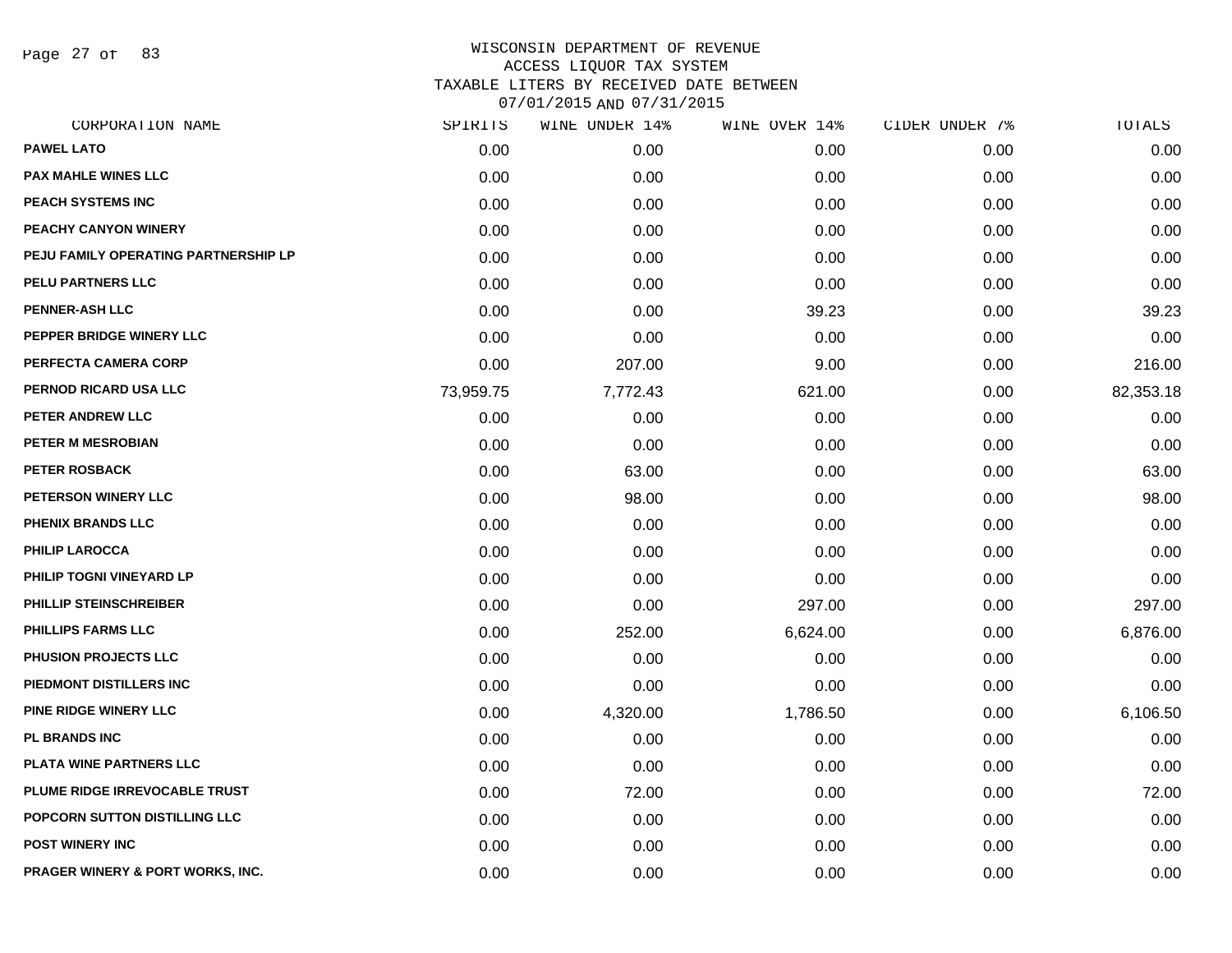Page 28 of 83

| CORPORATION NAME                  | SPIRITS    | WINE UNDER 14% | WINE OVER 14% | CIDER UNDER 7% | TOTALS     |
|-----------------------------------|------------|----------------|---------------|----------------|------------|
| <b>PRECEPT BRANDS LLC</b>         | 0.00       | 0.00           | 0.00          | 0.00           | 0.00       |
| PREMIERE DISTILLERY LLC           | 0.00       | 0.00           | 0.00          | 0.00           | 0.00       |
| PREMIUM PORT WINES INC            | 0.00       | 0.00           | 891.00        | 0.00           | 891.00     |
| <b>PRESTIGE IMPORTS LLC</b>       | 0.00       | 0.00           | 0.00          | 0.00           | 0.00       |
| <b>PRESTIGE WINE IMPORTS CORP</b> | 0.00       | 5,296.45       | 27.00         | 0.00           | 5,323.45   |
| PRICHARDS DISTILLERY INC          | 0.00       | 0.00           | 0.00          | 0.00           | 0.00       |
| PRIDE MOUNTAIN VINEYARDS LLC      | 0.00       | 0.00           | 0.00          | 0.00           | 0.00       |
| <b>PRINCE MICHEL LLC</b>          | 0.00       | 0.00           | 0.00          | 0.00           | 0.00       |
| <b>PRO-LIQUITECH LLC</b>          | 0.00       | 0.00           | 0.00          | 0.00           | 0.00       |
| PROST BEVERAGE COMPANY LLC        | 0.00       | 0.00           | 0.00          | 0.00           | 0.00       |
| <b>PROXIMO SPIRITS INC</b>        | 248,547.15 | 0.00           | 0.00          | 0.00           | 248,547.15 |
| <b>PRWL PARTNERS LLC</b>          | 0.00       | 0.00           | 0.00          | 0.00           | 0.00       |
| PURPLE WINE COMPANY LLC           | 0.00       | 3,528.00       | 756.00        | 0.00           | 4,284.00   |
| <b>QUADY SOUTH WINERY LLC</b>     | 0.00       | 0.00           | 0.00          | 0.00           | 0.00       |
| <b>QUANTUM WINES LLC</b>          | 0.00       | 0.00           | 0.00          | 0.00           | 0.00       |
| QUILCEDA CREEK VINTNERS INC       | 0.00       | 0.00           | 0.00          | 0.00           | 0.00       |
| <b>QUINTESSENTIAL LLC</b>         | 0.00       | 15,538.50      | 1,231.50      | 0.00           | 16,770.00  |
| QUO VINO LLC                      | 0.00       | 0.00           | 0.00          | 0.00           | 0.00       |
| <b>R &amp; B CELLARS INC</b>      | 0.00       | 0.00           | 0.00          | 0.00           | 0.00       |
| <b>R &amp; G SCHATZ FARMS INC</b> | 0.00       | 549.00         | 0.00          | 0.00           | 549.00     |
| <b>R &amp; M BRANDS INC</b>       | 1,234.70   | 1,071.00       | 0.00          | 0.00           | 2,305.70   |
| <b>R H KEENAN CO</b>              | 0.00       | 522.00         | 0.00          | 0.00           | 522.00     |
| <b>R LAWSON ENTERPRISES LLC</b>   | 0.00       | 0.00           | 0.00          | 0.00           | 0.00       |
| <b>RACINE WINE CO LLC</b>         | 0.00       | 0.00           | 0.00          | 0.00           | 0.00       |
| <b>RAINIER WINE LLC</b>           | 0.00       | 0.00           | 0.00          | 0.00           | 0.00       |
| <b>RAMEY WINE CELLARS INC</b>     | 0.00       | 45.00          | 0.00          | 0.00           | 45.00      |
| <b>RANSOM SPIRITS LLC</b>         | 36.86      | 16.65          | 3.57          | 0.00           | 57.08      |
| <b>RB WINE ASSOCIATES LLC</b>     | 0.00       | 99.00          | 0.00          | 0.00           | 99.00      |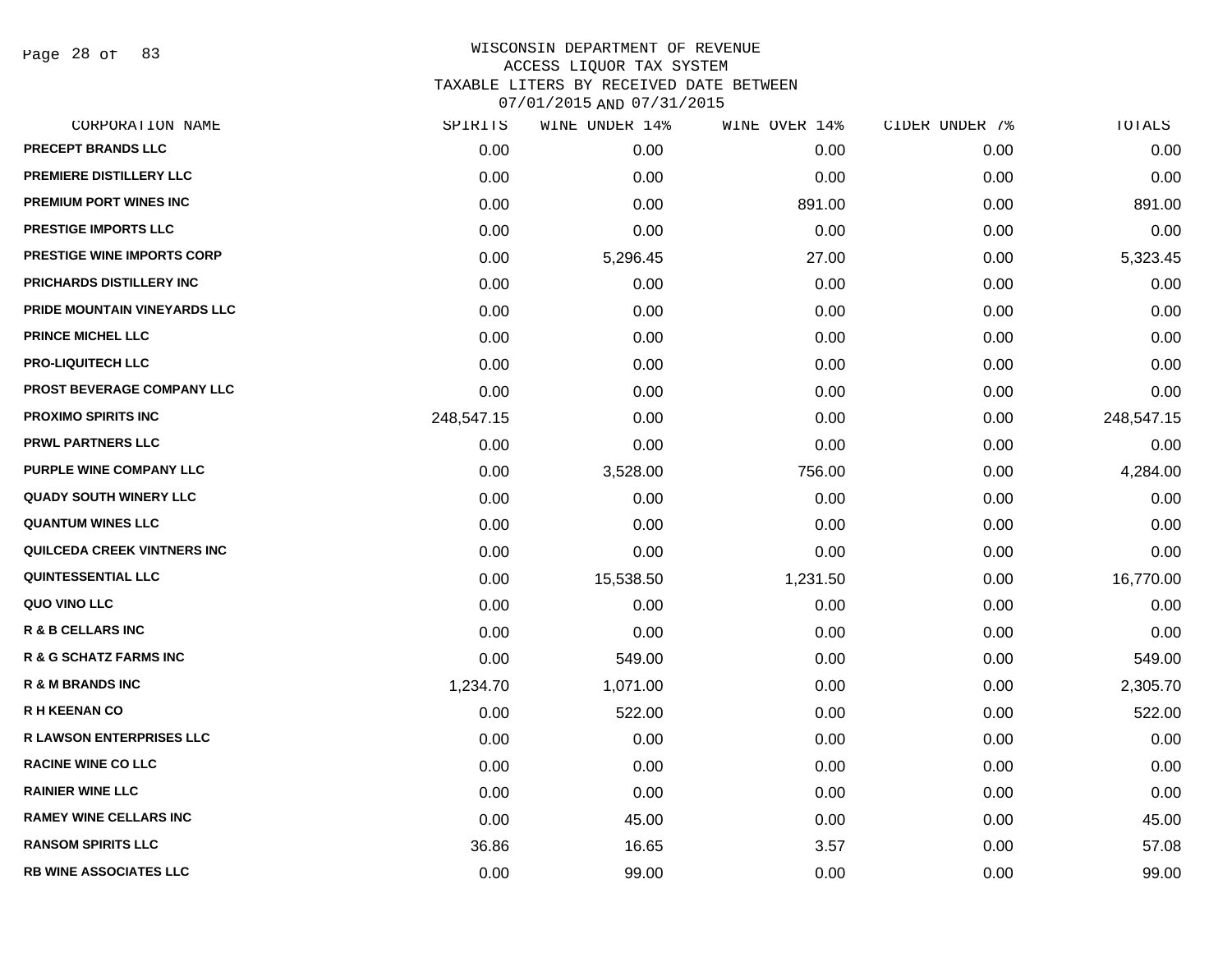Page 29 of 83

| SPIRITS  | WINE UNDER 14% | WINE OVER 14% | CIDER UNDER 7% | TOTALS   |
|----------|----------------|---------------|----------------|----------|
| 0.00     | 0.00           | 126.01        | 0.00           | 126.01   |
| 0.00     | 0.00           | 126.00        | 0.00           | 126.00   |
| 0.00     | 0.00           | 0.00          | 0.00           | 0.00     |
| 0.00     | 792.00         | 0.00          | 0.00           | 792.00   |
| 0.00     | 0.00           | 0.00          | 0.00           | 0.00     |
| 3,630.90 | 261.00         | 0.00          | 0.00           | 3,891.90 |
| 0.00     | 0.00           | 2.25          | 0.00           | 2.25     |
| 0.00     | 0.00           | 0.00          | 0.00           | 0.00     |
| 0.00     | 0.00           | 0.00          | 712.00         | 712.00   |
| 0.00     | 756.00         | 0.00          | 0.00           | 756.00   |
| 0.00     | 0.00           | 0.00          | 0.00           | 0.00     |
| 0.00     | 0.00           | 0.00          | 0.00           | 0.00     |
| 0.00     | 0.00           | 0.00          | 0.00           | 0.00     |
| 0.00     | 0.00           | 0.00          | 0.00           | 0.00     |
| 0.00     | 0.00           | 0.00          | 0.00           | 0.00     |
| 0.00     | 692.83         | 0.00          | 0.00           | 692.83   |
| 0.00     | 9.00           | 0.00          | 0.00           | 9.00     |
| 0.00     | 270.00         | 0.00          | 0.00           | 270.00   |
| 0.00     | 0.00           | 0.00          | 0.00           | 0.00     |
| 30.00    | 549.00         | 63.00         | 0.00           | 642.00   |
| 0.00     | 0.00           | 0.00          | 0.00           | 0.00     |
| 0.00     | 0.00           | 0.00          | 0.00           | 0.00     |
| 0.00     | 0.00           | 0.00          | 0.00           | 0.00     |
| 0.00     | 4,959.00       | 0.00          | 0.00           | 4,959.00 |
| 0.00     | 0.00           | 0.00          | 0.00           | 0.00     |
| 0.00     | 0.00           | 441.00        | 0.00           | 441.00   |
| 0.00     | 0.00           | 0.00          | 0.00           | 0.00     |
| 0.00     | 0.00           | 0.00          | 0.00           | 0.00     |
|          |                |               |                |          |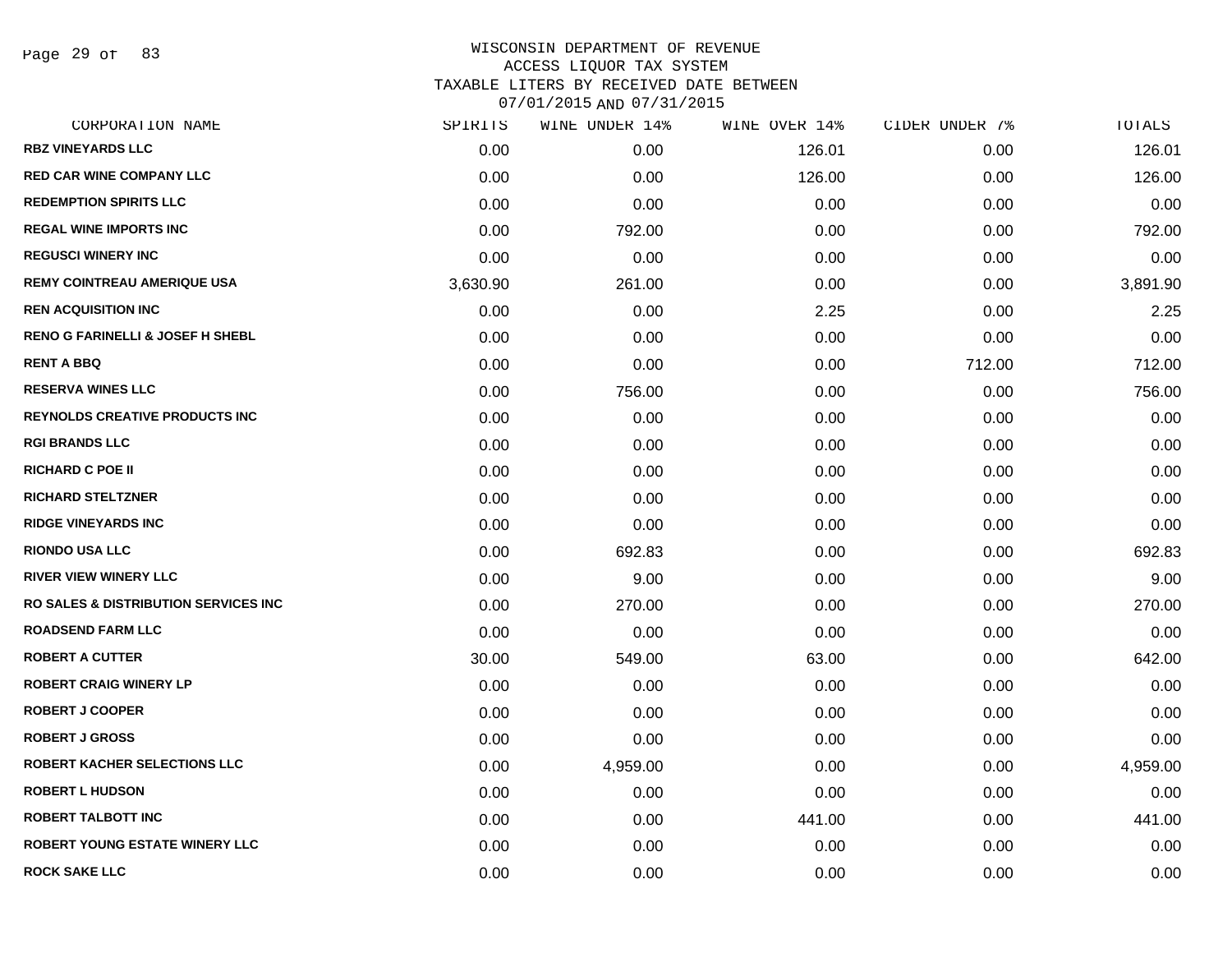Page 30 of 83

| CORPORATION NAME                           | SPIRITS  | WINE UNDER 14% | WINE OVER 14% | CIDER UNDER 7% | TOTALS    |
|--------------------------------------------|----------|----------------|---------------|----------------|-----------|
| ROCK WALL WINE COMPANY INC                 | 0.00     | 0.00           | 0.00          | 0.00           | 0.00      |
| <b>ROCLAND WINE IMPORTS</b>                | 0.00     | 0.00           | 0.00          | 0.00           | 0.00      |
| <b>ROMBAUER VINEYARDS INC</b>              | 0.00     | 0.00           | 936.00        | 0.00           | 936.00    |
| <b>RONALD J WICKER</b>                     | 0.00     | 0.00           | 0.00          | 0.00           | 0.00      |
| <b>ROOTS RUN DEEP LLC</b>                  | 0.00     | 0.00           | 0.00          | 0.00           | 0.00      |
| ROSE IMPORTING & DISTRIBUTING LLC          | 0.00     | 142.65         | 4.76          | 0.00           | 147.41    |
| <b>ROSENTHAL WINE MERCHANT NY LTD</b>      | 0.00     | 0.00           | 0.00          | 0.00           | 0.00      |
| <b>ROTTA WINERY LLC</b>                    | 0.00     | 0.00           | 0.00          | 0.00           | 0.00      |
| <b>ROUND HILL CELLARS</b>                  | 0.00     | 0.00           | 0.00          | 0.00           | 0.00      |
| <b>ROUND POND ESTATE LLC</b>               | 0.00     | 0.00           | 0.00          | 0.00           | 0.00      |
| <b>ROW ELEVEN WINE CO LLC</b>              | 0.00     | 0.00           | 0.00          | 0.00           | 0.00      |
| <b>ROYAL WINE CORPORATION</b>              | 72.00    | 7,365.10       | 4.50          | 0.00           | 7,441.60  |
| <b>RUBISSOW FAMILY WINES LLC</b>           | 0.00     | 0.00           | 0.00          | 0.00           | 0.00      |
| <b>RUED WINERY INC</b>                     | 0.00     | 0.00           | 0.00          | 0.00           | 0.00      |
| <b>RUSSIAN STANDARD VODKA (USA) INC</b>    | 2,475.00 | 0.00           | 0.00          | 0.00           | 2,475.00  |
| <b>SLJ GROUP INC</b>                       | 0.00     | 27,717.50      | 13,978.50     | 0.00           | 41,696.00 |
| <b>SABEMOS BEVERAGES LLC</b>               | 0.00     | 0.00           | 0.00          | 0.00           | 0.00      |
| <b>SAINTSBURY LLC</b>                      | 0.00     | 0.00           | 0.00          | 0.00           | 0.00      |
| <b>SAKEONE CORPORATION</b>                 | 0.00     | 339.00         | 1,288.80      | 0.00           | 1,627.80  |
| <b>SALT OF THE EARTH LP</b>                | 0.00     | 0.00           | 0.00          | 0.00           | 0.00      |
| <b>SAN ANTONIO WINERY INC</b>              | 0.00     | 2,709.00       | 0.00          | 0.00           | 2,709.00  |
| SAN FRANCISCO WINE EXCHANGE INC            | 0.00     | 3,132.00       | 504.00        | 0.00           | 3,636.00  |
| SAN GABRIEL VALLEY WAREHOUSE & STORAGE INC | 0.00     | 0.00           | 396.00        | 0.00           | 396.00    |
| <b>SAN JOAQUIN WINE COMPANY INC</b>        | 0.00     | 1,161.00       | 0.00          | 0.00           | 1,161.00  |
| <b>SAN LUIS SPIRITS INC</b>                | 0.00     | 0.00           | 0.00          | 0.00           | 0.00      |
| <b>SAN MARTINO IMPORTS INC</b>             | 0.00     | 0.00           | 0.00          | 0.00           | 0.00      |
| <b>SANGLIER CELLARS LLC</b>                | 0.00     | 0.00           | 0.00          | 0.00           | 0.00      |
| <b>SANGLIER SELECTIONS LLC</b>             | 9.00     | 423.00         | 0.00          | 0.00           | 432.00    |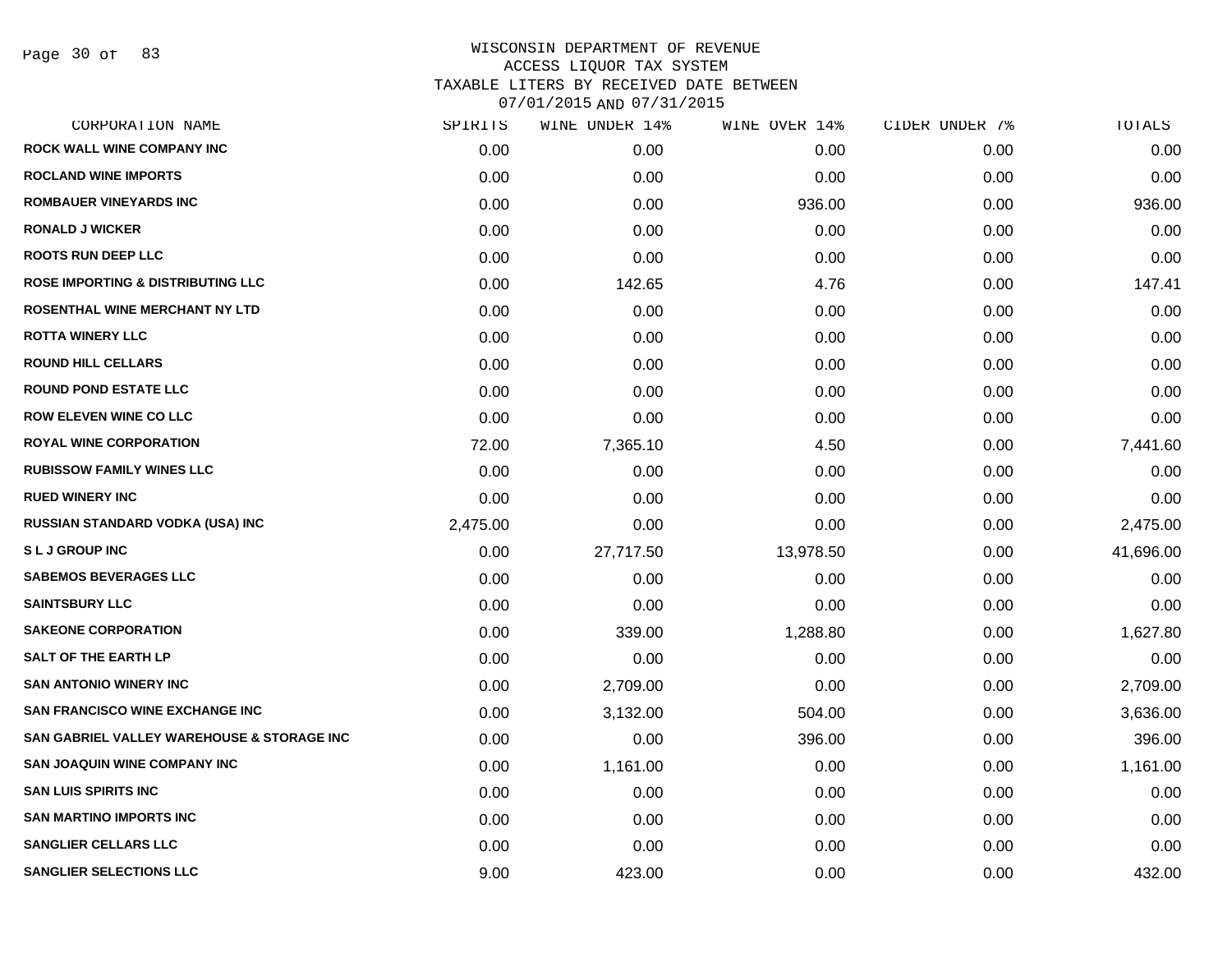Page 31 of 83

| CORPORATION NAME                            | SPIRITS    | WINE UNDER 14% | WINE OVER 14% | CIDER UNDER 7% | TOTALS     |
|---------------------------------------------|------------|----------------|---------------|----------------|------------|
| <b>SANS LIEGE INC</b>                       | 0.00       | 0.00           | 0.00          | 0.00           | 0.00       |
| <b>SANS WINE &amp; SPIRITS CO</b>           | 0.00       | 0.00           | 0.00          | 0.00           | 0.00       |
| <b>SANTA MARGHERITA USA INC</b>             | 0.00       | 153.00         | 0.00          | 0.00           | 153.00     |
| <b>SARACINA VINEYARDS LLC</b>               | 0.00       | 0.00           | 0.00          | 0.00           | 0.00       |
| <b>SARMENTO'S IMPORTS &amp; EXPORTS INC</b> | 0.00       | 702.00         | 0.00          | 0.00           | 702.00     |
| <b>SAVIAH ROSE WINERY LLC</b>               | 0.00       | 0.00           | 0.00          | 0.00           | 0.00       |
| <b>SAVIO SOARES SELECTIONS CORP</b>         | 0.00       | 0.00           | 0.00          | 0.00           | 0.00       |
| <b>SAVVY DISTILLERS LP</b>                  | 15,231.00  | 0.00           | 0.00          | 0.00           | 15,231.00  |
| <b>SAZERAC COMPANY INC</b>                  | 285,267.75 | 125.99         | 0.00          | 0.00           | 285,393.74 |
| <b>SAZERAC NORTH AMERICA INC</b>            | 782,236.20 | 0.00           | 0.00          | 0.00           | 782,236.20 |
| <b>SBRAGIA FAMILY VINEYARDS LLC</b>         | 0.00       | 0.00           | 0.00          | 0.00           | 0.00       |
| <b>SCENIC ROOT WINEGROWERS LLC</b>          | 0.00       | 0.00           | 0.00          | 0.00           | 0.00       |
| <b>SCHEID VINEYARDS CALIFORNIA INC</b>      | 0.00       | 18.00          | 0.00          | 0.00           | 18.00      |
| <b>SCHMITT SOHNE INC</b>                    | 0.00       | 0.00           | 0.00          | 0.00           | 0.00       |
| <b>SCHUG WINERY LLC</b>                     | 0.00       | 0.00           | 0.00          | 0.00           | 0.00       |
| <b>SCHUMACHER IMPORTS INC</b>               | 103.00     | 0.00           | 0.00          | 0.00           | 103.00     |
| <b>SCOPERTA IMPORTING CO INC</b>            | 0.00       | 1,017.00       | 549.00        | 0.00           | 1,566.00   |
| <b>SCOTT PAUL WINES OREGON LLC</b>          | 0.00       | 0.00           | 0.00          | 0.00           | 0.00       |
| <b>SEATTLE CIDER COMPANY LLC</b>            | 0.00       | 0.00           | 0.00          | 6,552.10       | 6,552.10   |
| <b>SEAVEY VINEYARD LP</b>                   | 0.00       | 0.00           | 0.00          | 0.00           | 0.00       |
| <b>SELBY ENTERPRISES INC</b>                | 0.00       | 0.00           | 0.00          | 0.00           | 0.00       |
| SELECTIVE WINE ESTATES INC                  | 0.00       | 0.00           | 0.00          | 0.00           | 0.00       |
| <b>SERGEY CHISTOV</b>                       | 0.00       | 0.00           | 0.00          | 0.00           | 0.00       |
| <b>SERRALLES USA LLC</b>                    | 6,460.50   | 0.00           | 0.00          | 0.00           | 6,460.50   |
| <b>SEVEN HILLS WINERY LLC</b>               | 0.00       | 630.00         | 855.00        | 0.00           | 1,485.00   |
| <b>SHAFER VINEYARDS INC</b>                 | 0.00       | 0.00           | 315.00        | 0.00           | 315.00     |
| <b>SHANE WINE CELLARS LLC</b>               | 0.00       | 0.00           | 0.00          | 0.00           | 0.00       |
| <b>SHANNON RIDGE INC</b>                    | 0.00       | 1,386.00       | 126.00        | 0.00           | 1,512.00   |
|                                             |            |                |               |                |            |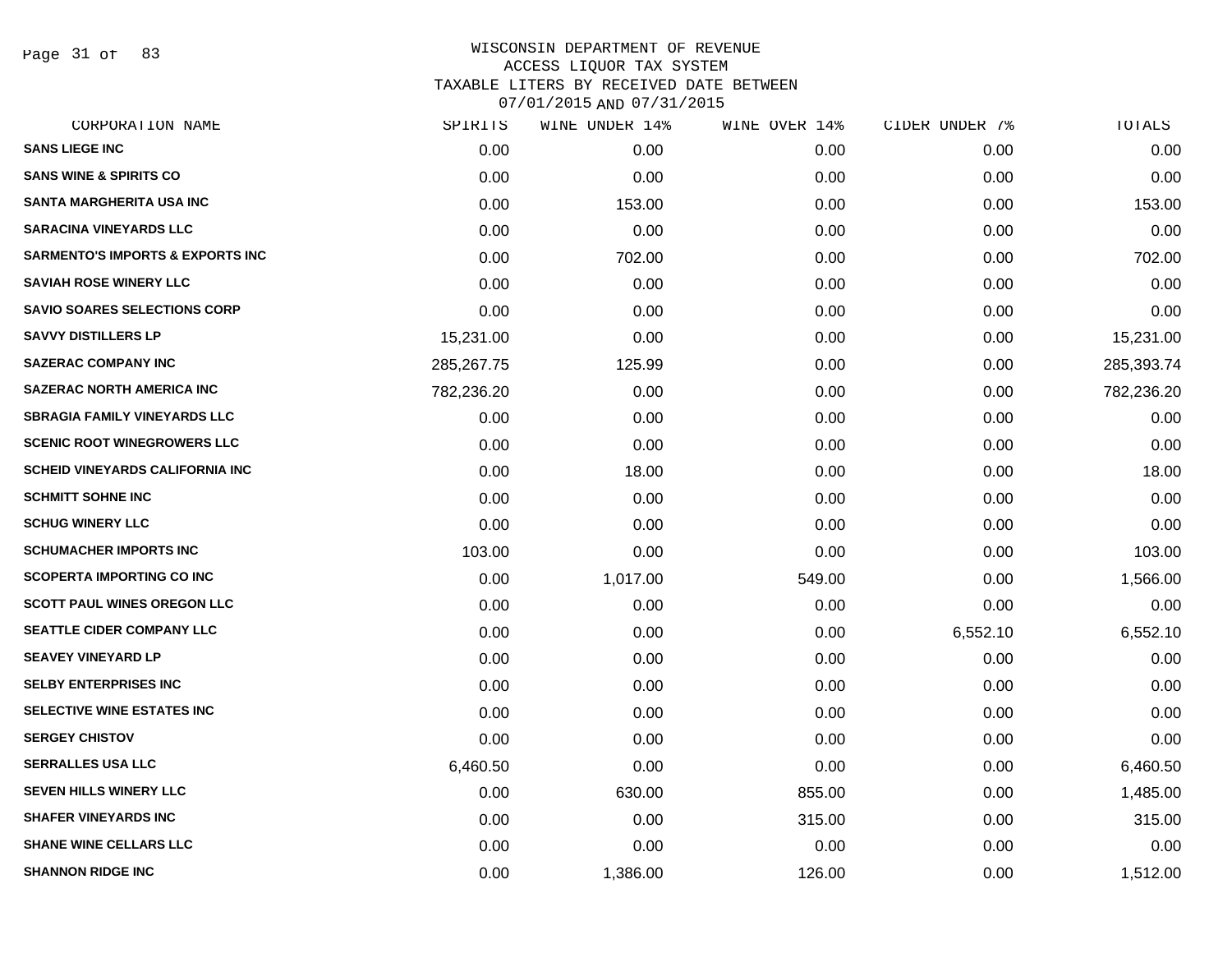#### WISCONSIN DEPARTMENT OF REVENUE ACCESS LIQUOR TAX SYSTEM

TAXABLE LITERS BY RECEIVED DATE BETWEEN

| CORPORATION NAME                        | SPIRITS   | WINE UNDER 14% | WINE OVER 14% | CIDER UNDER 7% | TOTALS    |
|-----------------------------------------|-----------|----------------|---------------|----------------|-----------|
| <b>SHAW-ROSS HOLDING CO LLC</b>         | 1,536.00  | 2,034.00       | 153.00        | 0.00           | 3,723.00  |
| <b>SHEA WINE CELLARS LLC</b>            | 0.00      | 0.00           | 0.00          | 0.00           | 0.00      |
| SHELTON MACKENZIE WINE COMPANY          | 0.00      | 0.00           | 315.00        | 0.00           | 315.00    |
| SIDNEY FRANK IMPORTING CO INC           | 1,153.50  | 676.20         | 2,919.96      | 0.00           | 4,749.66  |
| SILVER OAK WINE CELLARS LP              | 0.00      | 189.00         | 6.00          | 0.00           | 195.00    |
| <b>SIMIONI IMPORTS LLC</b>              | 0.00      | 0.00           | 0.00          | 0.00           | 0.00      |
| <b>SINSKEY VINEYARDS INC</b>            | 0.00      | 28.53          | 0.00          | 0.00           | 28.53     |
| <b>SIX SIGMA WINERY LLC</b>             | 0.00      | 0.00           | 0.00          | 0.00           | 0.00      |
| <b>SKALLI CORPORATION</b>               | 0.00      | 108.00         | 157.50        | 0.00           | 265.50    |
| <b>SKINNER-DAVENA LLC</b>               | 0.00      | 0.00           | 0.00          | 0.00           | 0.00      |
| <b>SKYY SPIRITS LLC</b>                 | 51,240.00 | 0.00           | 0.00          | 0.00           | 51,240.00 |
| <b>SLO DOWN WINES LLC</b>               | 0.00      | 0.00           | 0.00          | 0.00           | 0.00      |
| <b>SMALL VINES WINES INC</b>            | 0.00      | 0.00           | 0.00          | 0.00           | 0.00      |
| <b>SMITH &amp; SMITH</b>                | 0.00      | 0.00           | 0.00          | 0.00           | 0.00      |
| <b>SOCIAL BLENDS LLC</b>                | 0.00      | 0.00           | 0.00          | 0.00           | 0.00      |
| SODA CANYON REAL ESTATE INVESTMENTS INC | 0.00      | 0.00           | 0.00          | 0.00           | 0.00      |
| SOGEVINUS FINE WINES USA INC            | 0.00      | 0.00           | 0.00          | 0.00           | 0.00      |
| <b>SOKOL BLOSSER LTD</b>                | 0.00      | 0.00           | 0.00          | 0.00           | 0.00      |
| <b>SOLENA CELLARS LLC</b>               | 0.00      | 144.00         | 0.00          | 0.00           | 144.00    |
| <b>SOMERSTON WINE COMPANY, LLC</b>      | 0.00      | 0.00           | 0.00          | 0.00           | 0.00      |
| <b>SONOMA BEVERAGE WORKS INC</b>        | 0.00      | 0.00           | 0.00          | 0.00           | 0.00      |
| <b>SONOMA ESTATE VINTNERS LLC</b>       | 0.00      | 648.00         | 0.00          | 0.00           | 648.00    |
| <b>SONOMA WINE COMPANY LLC</b>          | 0.00      | 4,248.00       | 0.00          | 0.00           | 4,248.00  |
| SOOS CREEK WINE CELLARS LLC             | 0.00      | 0.00           | 0.00          | 0.00           | 0.00      |
| SORELLE CASA FINE WINES LLC             | 0.00      | 252.00         | 0.00          | 0.00           | 252.00    |
| <b>SOUTH BAY WINE GROUP LLC</b>         | 0.00      | 459.00         | 0.00          | 0.00           | 459.00    |
| <b>SOUTHERN STARZ INC</b>               | 0.00      | 378.00         | 126.00        | 0.00           | 504.00    |
| SOUTHERN WINE GROUP LLC                 | 0.00      | 181.50         | 9.00          | 0.00           | 190.50    |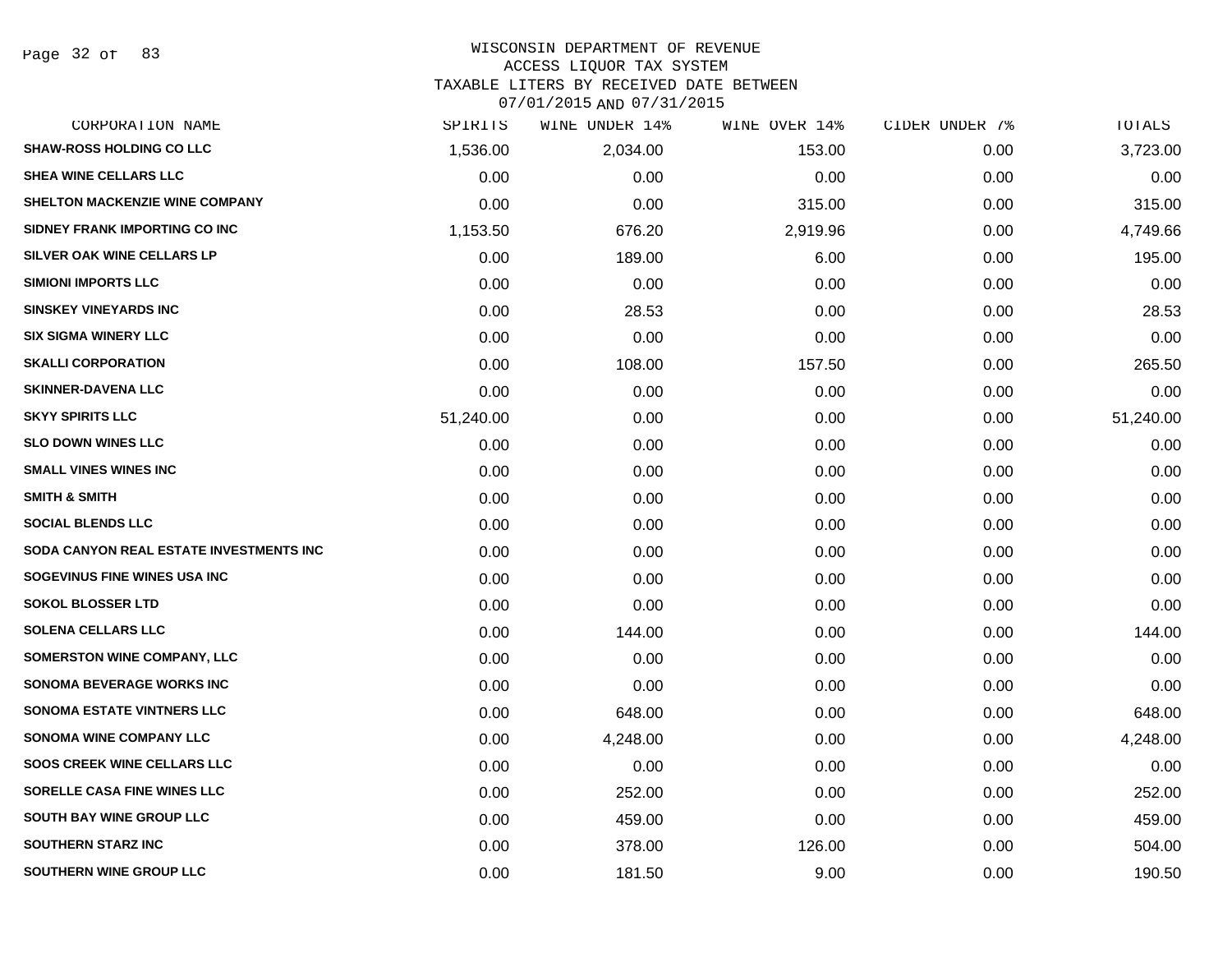Page 33 of 83

| CORPORATION NAME                      | SPIRITS | WINE UNDER 14% | WINE OVER 14% | CIDER UNDER 7% | TOTALS    |
|---------------------------------------|---------|----------------|---------------|----------------|-----------|
| <b>SOVEREIGN BRANDS LLC</b>           | 0.00    | 1,359.00       | 0.00          | 0.00           | 1,359.00  |
| <b>SPARKLING OREGON LLC</b>           | 0.00    | 0.00           | 0.00          | 0.00           | 0.00      |
| <b>SPEAKEASY SPIRITS LLC</b>          | 0.00    | 0.00           | 0.00          | 0.00           | 0.00      |
| <b>SPECIALTY MARKETING GROUP</b>      | 0.00    | 0.00           | 0.00          | 0.00           | 0.00      |
| <b>SPENCER HOOPES</b>                 | 0.00    | 0.00           | 0.00          | 0.00           | 0.00      |
| <b>SPIRIT IMPORTS INC</b>             | 0.00    | 0.00           | 0.00          | 0.00           | 0.00      |
| <b>SPOTTSWOODE WINERY INC</b>         | 0.00    | 0.00           | 0.00          | 0.00           | 0.00      |
| <b>SPRING MOUNTAIN VINEYARD INC</b>   | 0.00    | 0.00           | 0.00          | 0.00           | 0.00      |
| SQUARE ONE ORGANIC SPIRITS LLC        | 0.00    | 0.00           | 0.00          | 0.00           | 0.00      |
| <b>SQUARE ONE ORGANIC SPIRITS LLC</b> | 0.00    | 0.00           | 0.00          | 0.00           | 0.00      |
| <b>ST GEORGE SPIRITS INC</b>          | 763.21  | 0.00           | 0.00          | 0.00           | 763.21    |
| <b>ST HELENA ESTATE LLC</b>           | 0.00    | 0.00           | 0.00          | 0.00           | 0.00      |
| <b>ST INNOCENT LTD</b>                | 0.00    | 0.00           | 0.00          | 0.00           | 0.00      |
| ST JULIAN WINE COMPANY INC            | 0.00    | 126.00         | 0.00          | 0.00           | 126.00    |
| ST KILLIAN IMPORTING CO INC           | 0.00    | 0.00           | 0.00          | 0.00           | 0.00      |
| <b>STACKED WINES LLC</b>              | 0.00    | 180.00         | 0.00          | 0.00           | 180.00    |
| <b>STACY RYBACKI</b>                  | 0.00    | 0.00           | 0.00          | 0.00           | 0.00      |
| STAGLIN FAMILY VINEYARD LLC           | 0.00    | 0.00           | 121.50        | 0.00           | 121.50    |
| <b>STANLEY STAWSKI DIST CO INC</b>    | 238.95  | 14.27          | 0.00          | 0.00           | 253.22    |
| <b>STAR INDUSTRIES INC</b>            | 0.00    | 0.00           | 0.00          | 0.00           | 0.00      |
| <b>STARRY NIGHT WINERY LLC</b>        | 0.00    | 45.00          | 162.00        | 0.00           | 207.00    |
| <b>STE MICHELLE WINE ESTATES LTD</b>  | 54.00   | 53,118.00      | 10,143.00     | 0.00           | 63,315.00 |
| <b>STEELE WINES INC</b>               | 0.00    | 81.00          | 225.00        | 0.00           | 306.00    |
| <b>STELLAR IMPORTING COMPANY LLC</b>  | 0.00    | 270.00         | 0.00          | 0.00           | 270.00    |
| <b>STEM CIDERS LLC</b>                | 0.00    | 0.00           | 0.00          | 0.00           | 0.00      |
| <b>STEPHAN VINEYARD INC</b>           | 0.00    | 0.00           | 0.00          | 0.00           | 0.00      |
| STEPHEN DOOLEY WINE CO INC            | 0.00    | 0.00           | 0.00          | 0.00           | 0.00      |
| <b>STEVE MILES SELECTIONS INC</b>     | 0.00    | 540.00         | 0.00          | 0.00           | 540.00    |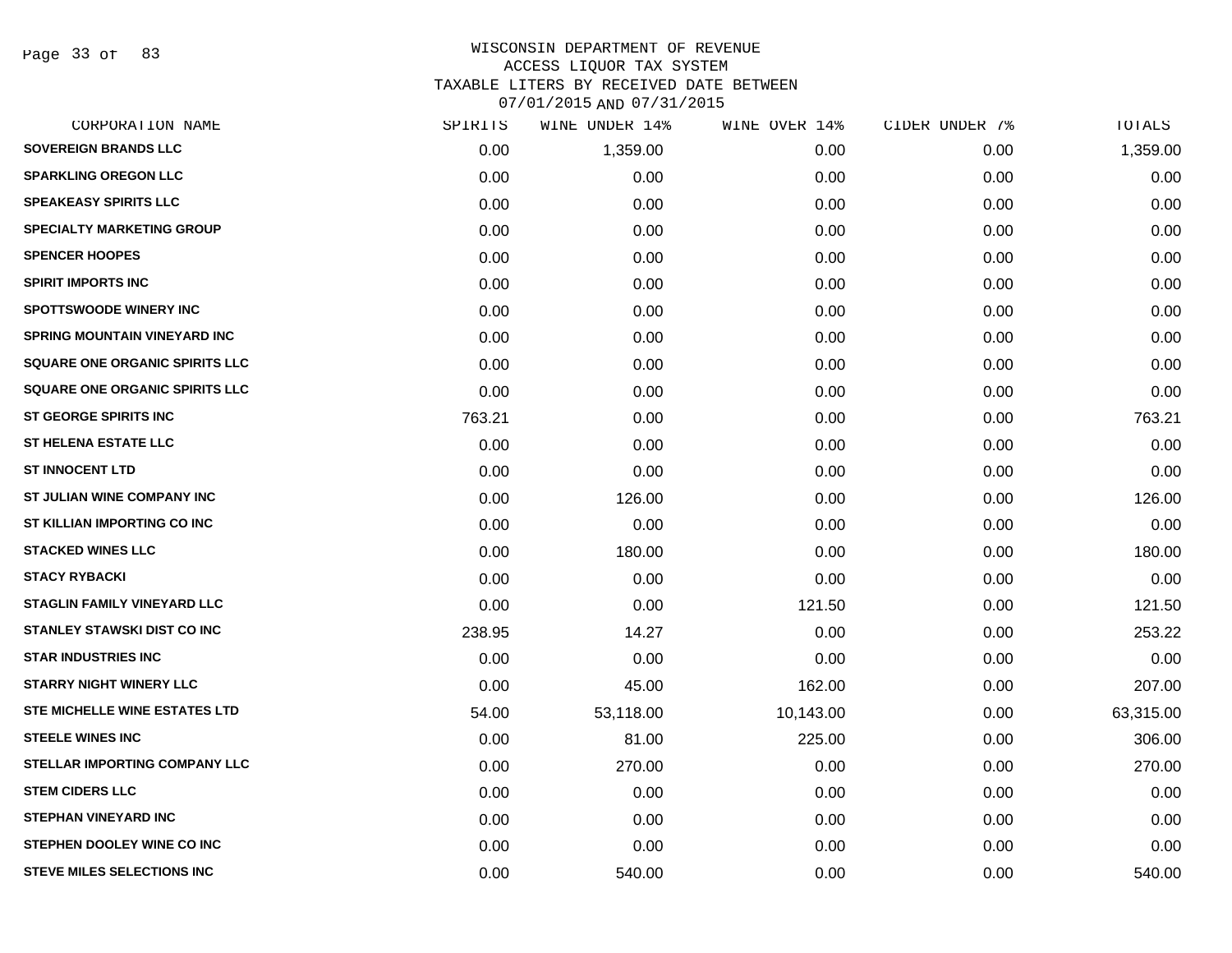Page 34 of 83

| CORPORATION NAME                             | SPIRITS   | WINE UNDER 14% | WINE OVER 14% | CIDER UNDER 7% | TOTALS     |
|----------------------------------------------|-----------|----------------|---------------|----------------|------------|
| <b>STEVEN EDMUNDS &amp; CORNELIA ST JOHN</b> | 0.00      | 630.00         | 126.00        | 0.00           | 756.00     |
| <b>STEZ &amp; BOWER</b>                      | 0.00      | 0.00           | 0.00          | 0.00           | 0.00       |
| <b>STOLI GROUP (USA) LLC</b>                 | 12,558.00 | 0.00           | 0.00          | 0.00           | 12,558.00  |
| <b>STOLLER VINEYARDS INC</b>                 | 0.00      | 0.00           | 0.00          | 0.00           | 0.00       |
| STOLLER WHOLESALE WINE & SPIRITS INC         | 2,781.00  | 9.00           | 0.00          | 0.00           | 2,790.00   |
| <b>STOLPMAN VINEYARDS LLC</b>                | 0.00      | 0.00           | 0.00          | 0.00           | 0.00       |
| <b>STONEBRAKER-SOLES INC</b>                 | 0.00      | 0.00           | 0.00          | 0.00           | 0.00       |
| <b>STONECUSHION INC</b>                      | 0.00      | 189.00         | 819.00        | 0.00           | 1,008.00   |
| <b>SUPREX INTERNATIONAL LTD</b>              | 0.00      | 0.00           | 0.00          | 0.00           | 0.00       |
| <b>SURVILLE ENTERPRISES CORP</b>             | 0.00      | 6,999.00       | 45.00         | 0.00           | 7,044.00   |
| <b>SUTTER HOME WINERY INC.</b>               | 1,507.50  | 219,241.82     | 9,929.25      | 0.00           | 230,678.57 |
| <b>SVENSKA FOOD &amp; BEVERAGE LLC</b>       | 0.00      | 0.00           | 0.00          | 0.00           | 0.00       |
| <b>SVP WINERY LLC</b>                        | 0.00      | 0.00           | 0.00          | 0.00           | 0.00       |
| <b>SWANSON VINEYARDS &amp; WINERY</b>        | 0.00      | 0.00           | 0.00          | 0.00           | 0.00       |
| <b>SYLVESTER WINERY INC</b>                  | 0.00      | 0.00           | 0.00          | 0.00           | 0.00       |
| <b>T ELENTENY HOLDINGS LLC</b>               | 0.00      | 272.04         | 45.00         | 0.00           | 317.04     |
| <b>TAFT STREET INC</b>                       | 0.00      | 0.00           | 0.00          | 0.00           | 0.00       |
| <b>TAKARA SAKE USA INC</b>                   | 0.00      | 2,188.80       | 396.00        | 28.80          | 2,613.60   |
| <b>TALLEY VINEYARDS INC</b>                  | 0.00      | 0.00           | 0.00          | 0.00           | 0.00       |
| <b>TAMBER BEY VINEYARDS LLC</b>              | 0.00      | 0.00           | 181.50        | 0.00           | 181.50     |
| <b>TASTEVINO SELECTIONS LLC</b>              | 0.00      | 0.00           | 0.00          | 0.00           | 0.00       |
| TC VINEYARDS INC                             | 0.00      | 0.00           | 0.00          | 0.00           | 0.00       |
| <b>TEMPERANCE DISTILLING COMPANY</b>         | 0.00      | 0.00           | 0.00          | 0.00           | 0.00       |
| <b>TERRA VINUM LLC</b>                       | 0.00      | 0.00           | 0.00          | 0.00           | 0.00       |
| <b>TERRAVANT WINE COMPANY LLC</b>            | 0.00      | 126.00         | 0.00          | 0.00           | 126.00     |
| <b>TERRESSENTIA CORPORATION</b>              | 135.00    | 0.00           | 0.00          | 0.00           | 135.00     |
| <b>TERRIZZI VINO INC</b>                     | 0.00      | 0.00           | 0.00          | 0.00           | 0.00       |
| <b>TESTA WINES OF THE WORLD LTD</b>          | 0.00      | 504.00         | 0.00          | 0.00           | 504.00     |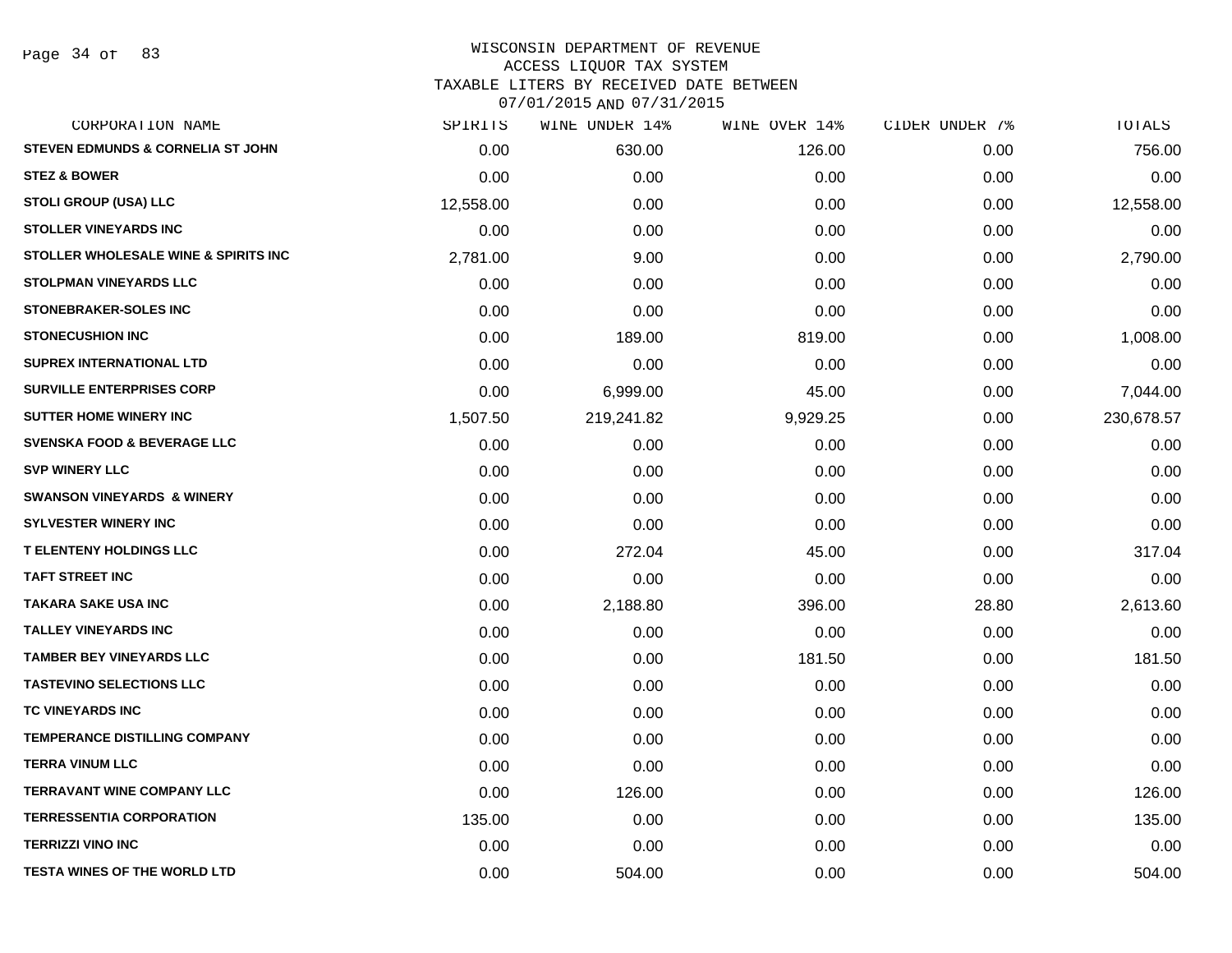Page 35 of 83

| SPIRITS  | WINE UNDER 14% | WINE OVER 14% | CIDER UNDER 7% | TOTALS     |
|----------|----------------|---------------|----------------|------------|
| 0.00     | 0.00           | 0.00          | 0.00           | 0.00       |
| 0.00     | 66.50          | 0.00          | 0.00           | 66.50      |
| 0.00     | 0.00           | 0.00          | 0.00           | 0.00       |
| 0.00     | 0.00           | 0.00          | 0.00           | 0.00       |
| 0.00     | 0.00           | 0.00          | 0.00           | 0.00       |
| 0.00     | 699.00         | 72.00         | 0.00           | 771.00     |
| 0.00     | 782.25         | 146.22        | 0.00           | 928.47     |
| 0.00     | 0.00           | 0.00          | 0.00           | 0.00       |
| 0.00     | 0.00           | 0.00          | 0.00           | 0.00       |
| 0.00     | 0.00           | 0.00          | 0.00           | 0.00       |
| 0.00     | 0.00           | 189.00        | 0.00           | 189.00     |
| 0.00     | 0.00           | 0.00          | 0.00           | 0.00       |
| 0.00     | 0.00           | 0.00          | 0.00           | 0.00       |
| 1,530.00 | 24,609.00      | 1,764.00      | 0.00           | 27,903.00  |
| 0.00     | 0.00           | 0.00          | 0.00           | 0.00       |
| 0.00     | 2,016.00       | 1,395.00      | 0.00           | 3,411.00   |
| 0.00     | 0.00           | 0.00          | 0.00           | 0.00       |
| 0.00     | 769,833.00     | 19,179.00     | 0.00           | 789,012.00 |
| 0.00     | 0.00           | 0.00          | 0.00           | 0.00       |
| 0.00     | 1,512.00       | 0.00          | 0.00           | 1,512.00   |
| 0.00     | 0.00           | 0.00          | 0.00           | 0.00       |
| 0.00     | 0.00           | 0.00          | 0.00           | 0.00       |
| 0.00     | 0.00           | 0.00          | 0.00           | 0.00       |
| 0.00     | 0.00           | 0.00          | 0.00           | 0.00       |
| 0.00     | 0.00           | 0.00          | 0.00           | 0.00       |
| 0.00     | 0.00           | 315.00        | 0.00           | 315.00     |
| 0.00     | 0.00           | 0.00          | 0.00           | 0.00       |
| 0.00     | 0.00           | 0.00          | 0.00           | 0.00       |
|          |                |               |                |            |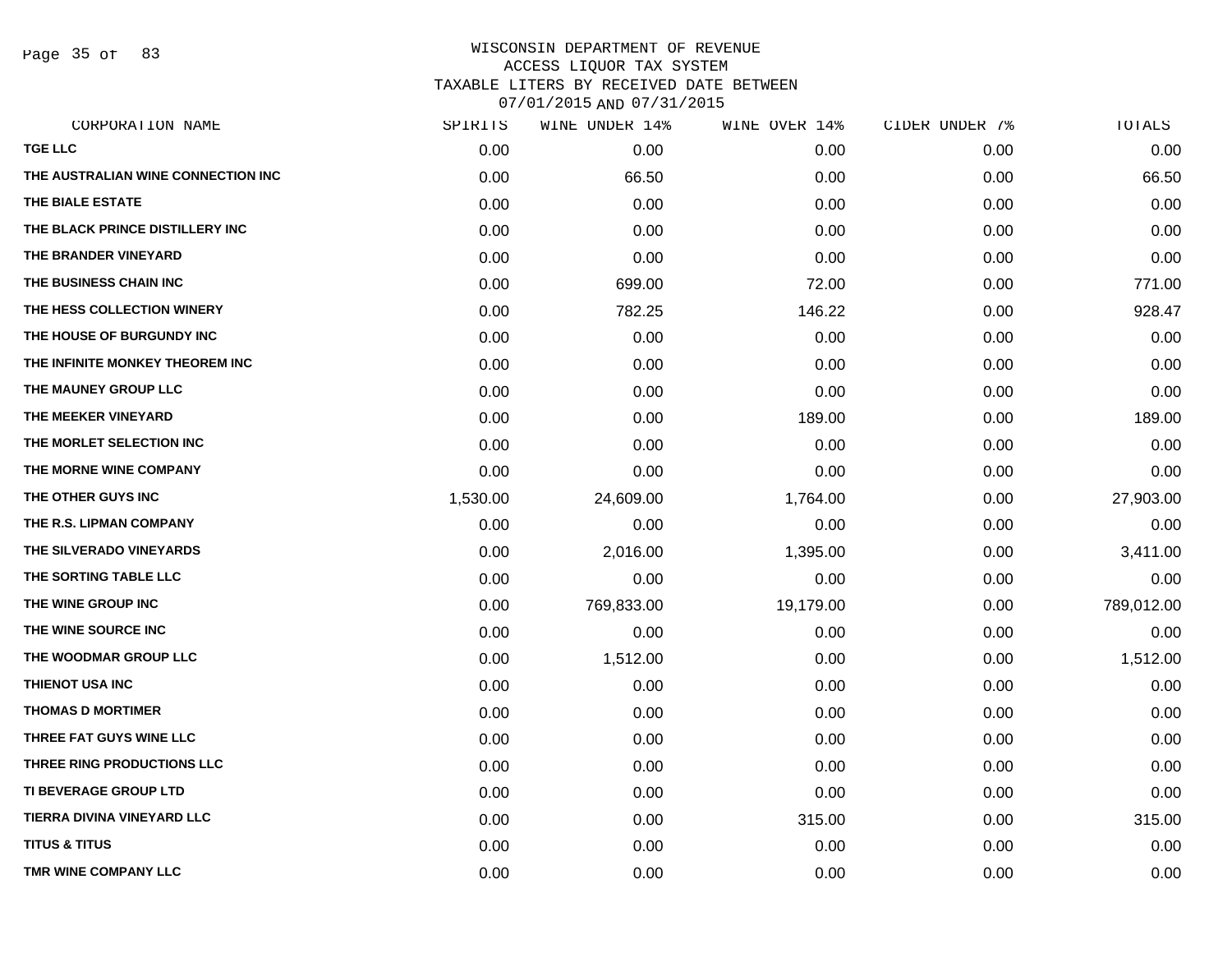#### WISCONSIN DEPARTMENT OF REVENUE ACCESS LIQUOR TAX SYSTEM TAXABLE LITERS BY RECEIVED DATE BETWEEN

| CORPORATION NAME                        | SPIRITS    | WINE UNDER 14% | WINE OVER 14% | CIDER UNDER 7% | TOTALS     |
|-----------------------------------------|------------|----------------|---------------|----------------|------------|
| TOAD HOLLOW VINEYARDS INC               | 0.00       | 1,134.00       | 126.00        | 0.00           | 1,260.00   |
| <b>TOBIN JAMES CELLARS</b>              | 0.00       | 0.00           | 252.04        | 0.00           | 252.04     |
| <b>TOBY BEALL</b>                       | 0.00       | 0.00           | 0.00          | 0.00           | 0.00       |
| <b>TOLLIVER RANCH BRANDS LLC</b>        | 0.00       | 567.00         | 0.00          | 0.00           | 567.00     |
| <b>TOM MEADOWCROFT</b>                  | 0.00       | 0.00           | 0.00          | 0.00           | 0.00       |
| <b>TORII MOR WINERY LLC</b>             | 0.00       | 0.00           | 0.00          | 0.00           | 0.00       |
| <b>TRADEWINDS SPECIALTY IMPORTS LLC</b> | 0.00       | 0.00           | 0.00          | 0.00           | 0.00       |
| <b>TREANA WINERY LLC</b>                | 0.00       | 1,197.00       | 337.50        | 0.00           | 1,534.50   |
| TREASURY WINE ESTATES AMERICAS COMPANY  | 0.00       | 92,995.53      | 5,346.00      | 0.00           | 98,341.53  |
| <b>TREFETHEN VINEYARDS WINERY INC</b>   | 0.00       | 0.00           | 0.00          | 0.00           | 0.00       |
| <b>TREFETHEN VINEYARDS WINERY INC</b>   | 0.00       | 126.00         | 252.00        | 0.00           | 378.00     |
| <b>TRENTADUE WINERY LLC</b>             | 0.00       | 369.00         | 0.00          | 0.00           | 369.00     |
| TRI VIN IMPORTS INC                     | 0.00       | 1,566.00       | 0.00          | 0.00           | 1,566.00   |
| <b>TRI-STAR MARKETING INC</b>           | 0.00       | 6,285.00       | 450.00        | 0.00           | 6,735.00   |
| <b>TRINITAS CELLARS LLC</b>             | 0.00       | 0.00           | 0.00          | 0.00           | 0.00       |
| <b>TRIONE VINEYARDS LLC</b>             | 0.00       | 0.00           | 22.50         | 0.00           | 22.50      |
| TRIPLE EIGHT DISTILLERY LLC             | 0.00       | 0.00           | 0.00          | 0.00           | 0.00       |
| <b>TURLEY WINE CELLARS INC</b>          | 0.00       | 0.00           | 0.00          | 0.00           | 0.00       |
| <b>TURN KEY WINE BRANDS LLC</b>         | 0.00       | 702.00         | 0.00          | 0.00           | 702.00     |
| <b>TURNBULL WINE CELLARS</b>            | 0.00       | 0.00           | 0.00          | 0.00           | 0.00       |
| <b>TWIN PEAKS WINERY INC</b>            | 0.00       | 0.00           | 0.00          | 0.00           | 0.00       |
| TY KU, LLC                              | 0.00       | 0.00           | 0.00          | 0.00           | 0.00       |
| UN SOGNO LLC                            | 0.00       | 0.00           | 0.00          | 0.00           | 0.00       |
| <b>UNION WINE COMPANY</b>               | 0.00       | 2,146.25       | 0.00          | 0.00           | 2,146.25   |
| <b>UNITED SPIRITS INC</b>               | 0.00       | 0.00           | 0.00          | 0.00           | 0.00       |
| UNITED STATES DISTILLED PRODUCTS CO.    | 233,386.80 | 55,002.82      | 1,836.00      | 0.00           | 290,225.62 |
| UNTI WINE CO LLC                        | 0.00       | 180.00         | 90.00         | 0.00           | 270.00     |
| USA WINE IMPORTS INC                    | 0.00       | 1,795.50       | 0.00          | 0.00           | 1,795.50   |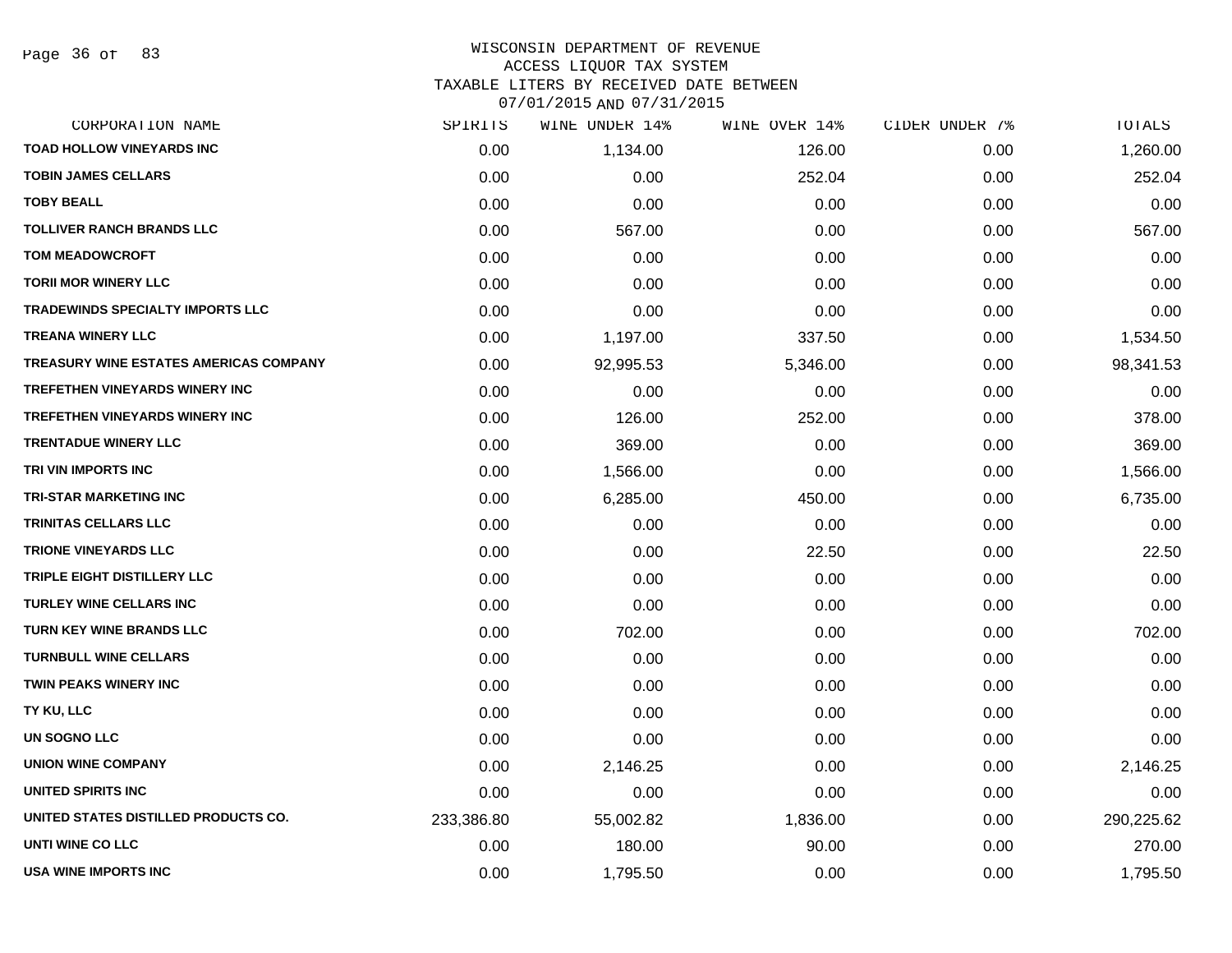Page 37 of 83

### WISCONSIN DEPARTMENT OF REVENUE ACCESS LIQUOR TAX SYSTEM

TAXABLE LITERS BY RECEIVED DATE BETWEEN

| CORPORATION NAME                                      | SPIRITS | WINE UNDER 14% | WINE OVER 14% | CIDER UNDER 7% | TOTALS    |
|-------------------------------------------------------|---------|----------------|---------------|----------------|-----------|
| <b>USA WINE WEST LLC</b>                              | 0.00    | 4,912.10       | 540.00        | 0.00           | 5,452.10  |
| <b>UVE ENTERPRISES INC</b>                            | 0.00    | 387.00         | 13.50         | 0.00           | 400.50    |
| V & C LLC                                             | 0.00    | 0.00           | 0.00          | 0.00           | 0.00      |
| <b>V2 WINE GROUP LLC</b>                              | 0.00    | 36.00          | 0.00          | 0.00           | 36.00     |
| <b>VALCKENBERG INTERNATIONAL INC</b>                  | 0.00    | 538.47         | 0.00          | 0.00           | 538.47    |
| <b>VALOR WINE CO LLC</b>                              | 0.00    | 0.00           | 0.00          | 0.00           | 0.00      |
| VAN RUITEN FAMILY WINERY LLC                          | 0.00    | 0.00           | 0.00          | 0.00           | 0.00      |
| <b>VANDER MILL LLC</b>                                | 0.00    | 0.00           | 0.00          | 0.00           | 0.00      |
| <b>VEEV SPIRITS LLC</b>                               | 175.50  | 0.00           | 0.00          | 0.00           | 175.50    |
| <b>VELVET ANTLER WINE LLC</b>                         | 0.00    | 0.00           | 0.00          | 0.00           | 0.00      |
| <b>VEN CAL RANCHES LLC</b>                            | 0.00    | 0.00           | 0.00          | 0.00           | 0.00      |
| <b>VENGE VINEYARDS INC</b>                            | 0.00    | 0.00           | 149.78        | 0.00           | 149.78    |
| <b>VERMEIL WINE GROUP LLC</b>                         | 0.00    | 0.00           | 0.00          | 0.00           | 0.00      |
| <b>VERMONT HARD CIDER COMPANY LLC</b>                 | 0.00    | 0.00           | 0.00          | 48,803.00      | 48,803.00 |
| <b>VERO WINE GROUP LLC &amp; WESTSIDE GRAPES LLC</b>  | 0.00    | 0.00           | 0.00          | 0.00           | 0.00      |
| VI. SCO. INC                                          | 0.00    | 0.00           | 0.00          | 0.00           | 0.00      |
| <b>VIAS IMPORTS LTD</b>                               | 0.00    | 882.00         | 13.50         | 0.00           | 895.50    |
| <b>VIATUS</b>                                         | 0.00    | 0.00           | 0.00          | 0.00           | 0.00      |
| <b>VICTOIRE FRENCH AMERCN WINE &amp; SPIRITS INC.</b> | 0.00    | 3,015.00       | 0.00          | 0.00           | 3,015.00  |
| <b>VIEUX VINS INC</b>                                 | 0.00    | 1,026.00       | 27.00         | 0.00           | 1,053.00  |
| <b>VIKRE DISTILLERY LLC</b>                           | 0.00    | 0.00           | 0.00          | 0.00           | 0.00      |
| <b>VILLA CREEK INC</b>                                | 0.00    | 0.00           | 0.00          | 0.00           | 0.00      |
| <b>VILLA ENCINAL PARTNERS LP</b>                      | 0.00    | 0.00           | 171.00        | 0.00           | 171.00    |
| <b>VILLA ITALIA GOURMET FOOD &amp; WINE INC</b>       | 0.00    | 0.00           | 0.00          | 0.00           | 0.00      |
| <b>VILLA SAN JULIETTE INC</b>                         | 0.00    | 0.00           | 0.00          | 0.00           | 0.00      |
| <b>VIN DE ZO LLC</b>                                  | 0.00    | 16.50          | 24.00         | 0.00           | 40.50     |
| <b>VIN DIVINO LTD</b>                                 | 0.00    | 0.00           | 0.00          | 0.00           | 0.00      |
| <b>VINA ROBLES INC</b>                                | 0.00    | 0.00           | 0.00          | 0.00           | 0.00      |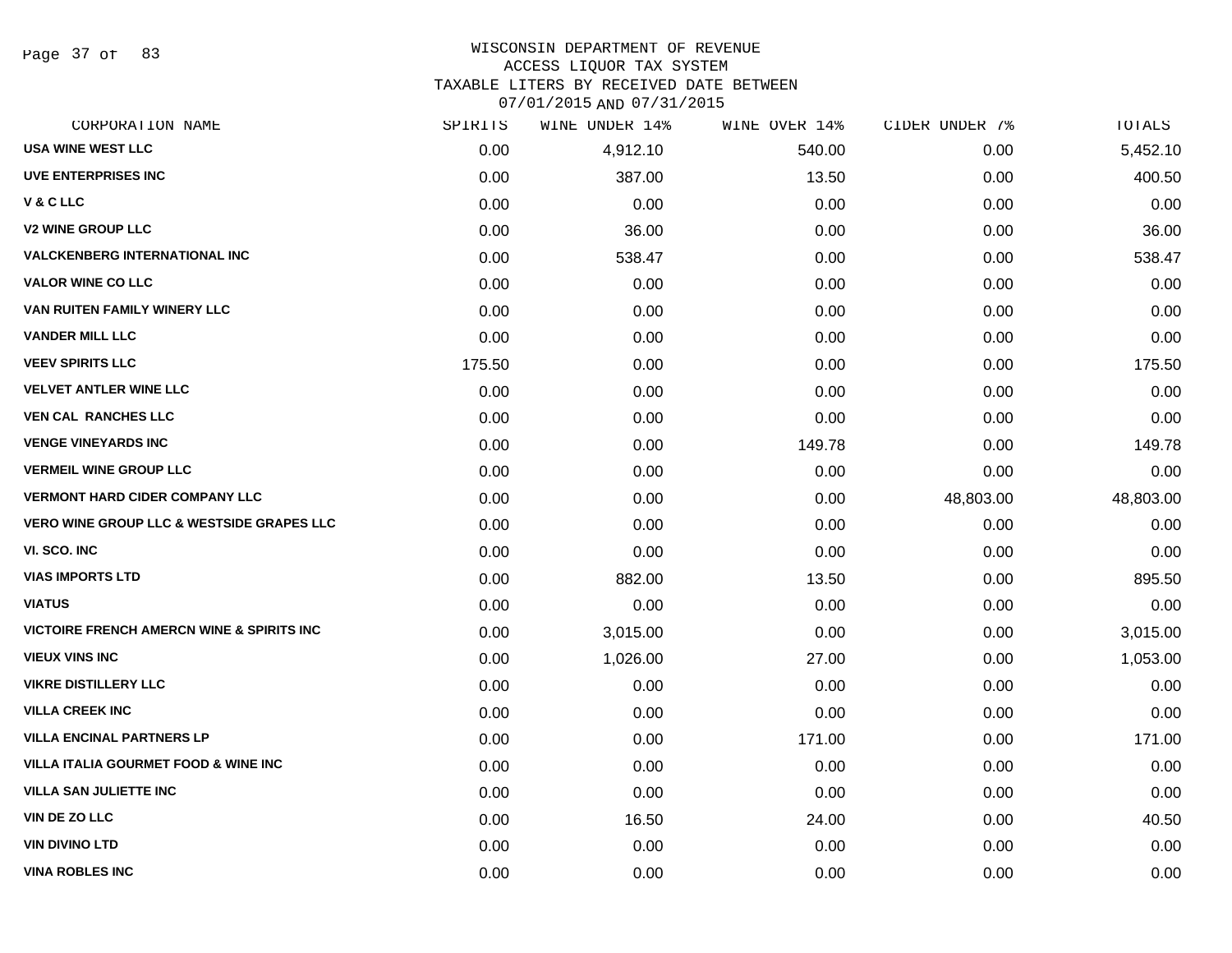Page 38 of 83

# WISCONSIN DEPARTMENT OF REVENUE ACCESS LIQUOR TAX SYSTEM TAXABLE LITERS BY RECEIVED DATE BETWEEN

| CORPORATION NAME                               | SPIRITS | WINE UNDER 14% | WINE OVER 14% | CIDER UNDER 7% | TOTALS    |
|------------------------------------------------|---------|----------------|---------------|----------------|-----------|
| <b>VINAMERICAS INC</b>                         | 0.00    | 279.00         | 0.00          | 0.00           | 279.00    |
| <b>VINCENZO PADULA</b>                         | 0.00    | 0.00           | 0.00          | 0.00           | 0.00      |
| <b>VINE CLIFF WINERY INC</b>                   | 0.00    | 0.00           | 0.00          | 0.00           | 0.00      |
| <b>VINE CONNECTIONS LLC</b>                    | 0.00    | 801.00         | 209.92        | 0.00           | 1,010.92  |
| <b>VINEBURG LLC</b>                            | 0.00    | 0.00           | 135.00        | 0.00           | 135.00    |
| <b>VINEYARD 29 LLC</b>                         | 0.00    | 0.00           | 0.00          | 0.00           | 0.00      |
| <b>VINEYARD BRANDS LLC</b>                     | 0.00    | 3,654.00       | 465.00        | 0.00           | 4,119.00  |
| <b>VINEYARD VARIETIES INC</b>                  | 0.00    | 0.00           | 0.00          | 0.00           | 0.00      |
| <b>VINIFERA IMPORTS LTD</b>                    | 0.00    | 0.00           | 0.00          | 0.00           | 0.00      |
| <b>VINIFERA WINE COMPANY LLC</b>               | 0.00    | 0.00           | 0.00          | 0.00           | 0.00      |
| <b>VINO DEL SOL INC</b>                        | 0.00    | 864.00         | 9.00          | 0.00           | 873.00    |
| <b>VINO ET SPIRITUS LLC</b>                    | 0.00    | 0.00           | 0.00          | 0.00           | 0.00      |
| <b>VINO.COM LLC</b>                            | 85.50   | 2,511.00       | 414.00        | 0.00           | 3,010.50  |
| <b>VINOVIA WINE GROUP INC</b>                  | 0.00    | 0.00           | 0.00          | 0.00           | 0.00      |
| <b>VINTAGE '59 IMPORTS LLC</b>                 | 0.00    | 0.00           | 0.00          | 0.00           | 0.00      |
| <b>VINTAGE POINT LLC</b>                       | 0.00    | 0.00           | 0.00          | 0.00           | 0.00      |
| <b>VINTURE WINE COMPANY LLC</b>                | 0.00    | 0.00           | 0.00          | 0.00           | 0.00      |
| <b>VINTUS LLC</b>                              | 0.00    | 3,123.00       | 558.00        | 0.00           | 3,681.00  |
| <b>VIRTUE HOLDINGS LLC</b>                     | 0.00    | 0.00           | 0.00          | 0.00           | 0.00      |
| <b>VISION WINE &amp; SPIRITS LLC</b>           | 261.00  | 0.00           | 0.00          | 0.00           | 261.00    |
| <b>W J DEUTSCH &amp; SONS LTD</b>              | 445.50  | 13,869.00      | 324.00        | 0.00           | 14,638.50 |
| <b>WAGNER WINE COMPANY LLC</b>                 | 0.00    | 2,839.50       | 1,458.00      | 0.00           | 4,297.50  |
| <b>WALLA WALLA VINTNERS LLC</b>                | 0.00    | 0.00           | 27.00         | 0.00           | 27.00     |
| <b>WALTER HANSEL WINERY &amp; VINEYARD LLC</b> | 0.00    | 0.00           | 0.00          | 0.00           | 0.00      |
| <b>WARWICK VALLEY WINE CO INC</b>              | 0.00    | 0.00           | 0.00          | 0.00           | 0.00      |
| <b>WEIBEL INCORPORATED</b>                     | 0.00    | 0.00           | 0.00          | 0.00           | 0.00      |
| <b>WEIN BAUER INC</b>                          | 66.01   | 13,593.31      | 0.00          | 0.00           | 13,659.32 |
| <b>WEST COAST WINE PARTNERS LLC</b>            | 0.00    | 378.00         | 378.00        | 0.00           | 756.00    |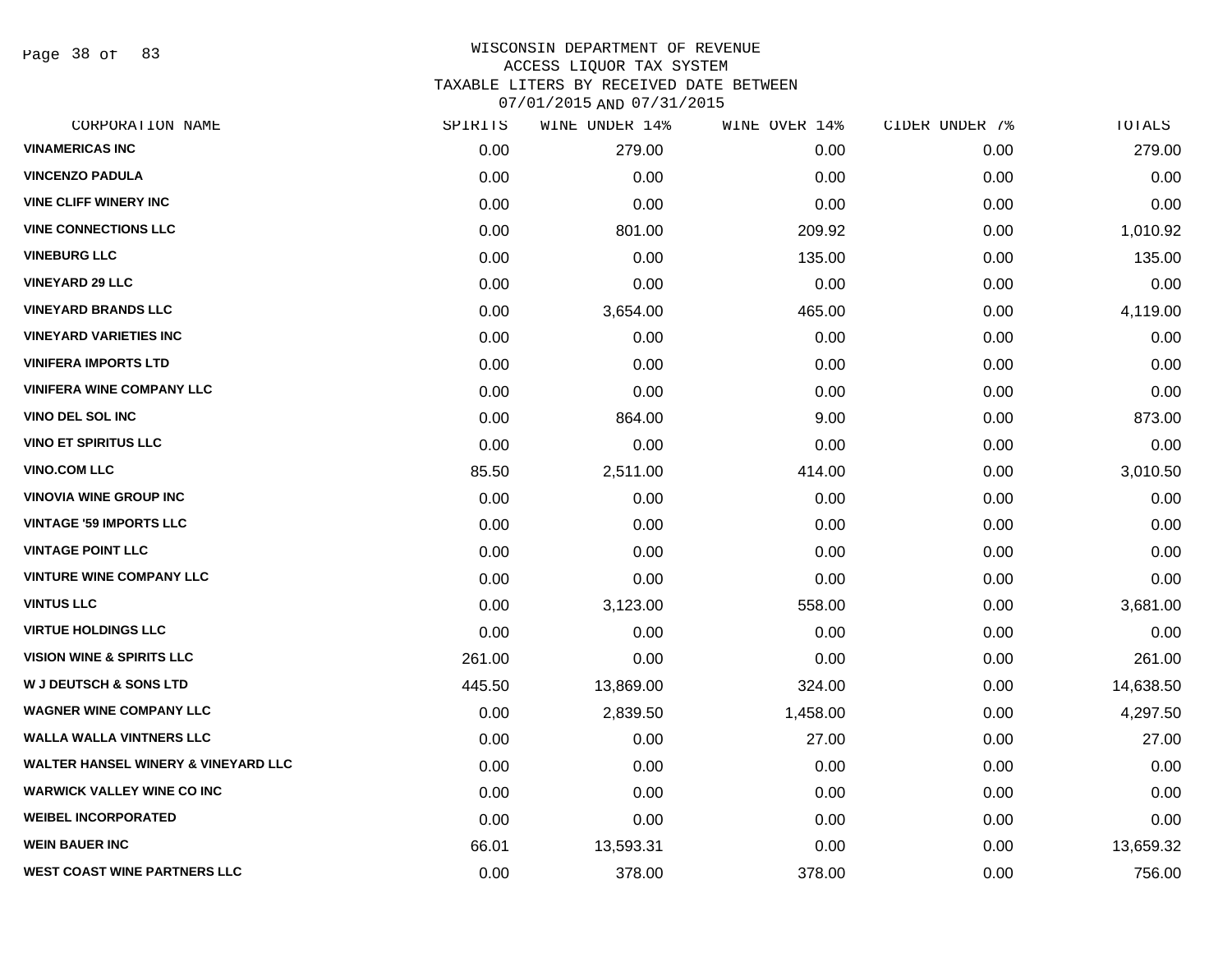### WISCONSIN DEPARTMENT OF REVENUE ACCESS LIQUOR TAX SYSTEM

TAXABLE LITERS BY RECEIVED DATE BETWEEN

| CORPORATION NAME                               | SPIRITS   | WINE UNDER 14% | WINE OVER 14% | CIDER UNDER 7% | TOTALS    |
|------------------------------------------------|-----------|----------------|---------------|----------------|-----------|
| <b>WESTERN SPIRITS BEVERAGE LLC</b>            | 6,672.00  | 0.00           | 0.00          | 0.00           | 6,672.00  |
| <b>WEYGANDT-METZLER IMPORTING LTD</b>          | 0.00      | 0.00           | 0.00          | 0.00           | 0.00      |
| <b>WHITE OAK VINEYARDS &amp; WINERY LLC</b>    | 0.00      | 0.00           | 45.00         | 0.00           | 45.00     |
| WHYTE AND MACKAY (AMERICAS) LIMITED LLC        | 58.50     | 0.00           | 0.00          | 0.00           | 58.50     |
| <b>WI INC</b>                                  | 0.00      | 1,323.00       | 0.00          | 0.00           | 1,323.00  |
| <b>WILD WOOD VINEYARD &amp; WINERY</b>         | 0.00      | 0.00           | 0.00          | 0.00           | 0.00      |
| <b>WILLAKENZIE ESTATE INC</b>                  | 0.00      | 0.00           | 0.00          | 0.00           | 0.00      |
| <b>WILLAMETTE VALLEY VINEYARDS INC</b>         | 0.00      | 252.00         | 0.00          | 0.00           | 252.00    |
| <b>WILLIAM GRANT &amp; SONS INC</b>            | 42,595.95 | 0.00           | 315.00        | 0.00           | 42,910.95 |
| <b>WILLIAM P KNUTTEL</b>                       | 0.00      | 0.00           | 45.00         | 0.00           | 45.00     |
| <b>WILLIAM STAVOLA</b>                         | 0.00      | 0.00           | 0.00          | 0.00           | 0.00      |
| <b>WILLIAM WOODRUFF</b>                        | 0.00      | 0.00           | 0.00          | 0.00           | 0.00      |
| <b>WILLIAM-HARRISON IMPORTS INC</b>            | 0.00      | 0.00           | 0.00          | 0.00           | 0.00      |
| <b>WILSON CREEK WINERY &amp; VINEYARDS INC</b> | 0.00      | 0.00           | 0.00          | 0.00           | 0.00      |
| <b>WILSON DANIELS LLC</b>                      | 0.00      | 0.00           | 0.00          | 0.00           | 0.00      |
| <b>WILSON DANIELS LTD</b>                      | 20,650.20 | 1,647.00       | 489.00        | 0.00           | 22,786.20 |
| <b>WINDY HILL SPIRITS INC</b>                  | 0.00      | 0.00           | 0.00          | 0.00           | 0.00      |
| <b>WINE CREEK LLC</b>                          | 0.00      | 0.00           | 0.00          | 0.00           | 0.00      |
| <b>WINE HOOLIGANS LLC</b>                      | 0.00      | 243.00         | 189.00        | 0.00           | 432.00    |
| <b>WINE IN-MOTION LLC</b>                      | 0.00      | 0.00           | 0.00          | 0.00           | 0.00      |
| <b>WINE WINE SITUATION LLC</b>                 | 0.00      | 0.00           | 0.00          | 0.00           | 0.00      |
| <b>WINEPLAYGROUND.COM INC</b>                  | 0.00      | 0.00           | 0.00          | 0.00           | 0.00      |
| <b>WINERIES &amp; SELECT PRODUCTS LLC</b>      | 0.00      | 270.00         | 603.00        | 0.00           | 873.00    |
| <b>WINERY AT BLACK STAR FARMS LLC</b>          | 0.00      | 0.00           | 0.00          | 0.00           | 0.00      |
| <b>WINERY EXCHANGE, INC.</b>                   | 0.00      | 4,896.00       | 0.00          | 0.00           | 4,896.00  |
| <b>WINES OF FRANCE INC</b>                     | 0.00      | 0.00           | 0.00          | 0.00           | 0.00      |
| <b>WINES UNLIMITED INC</b>                     | 0.00      | 1,593.00       | 0.00          | 0.00           | 1,593.00  |
| <b>WINESELLERS LTD</b>                         | 0.00      | 15,195.00      | 45.00         | 0.00           | 15,240.00 |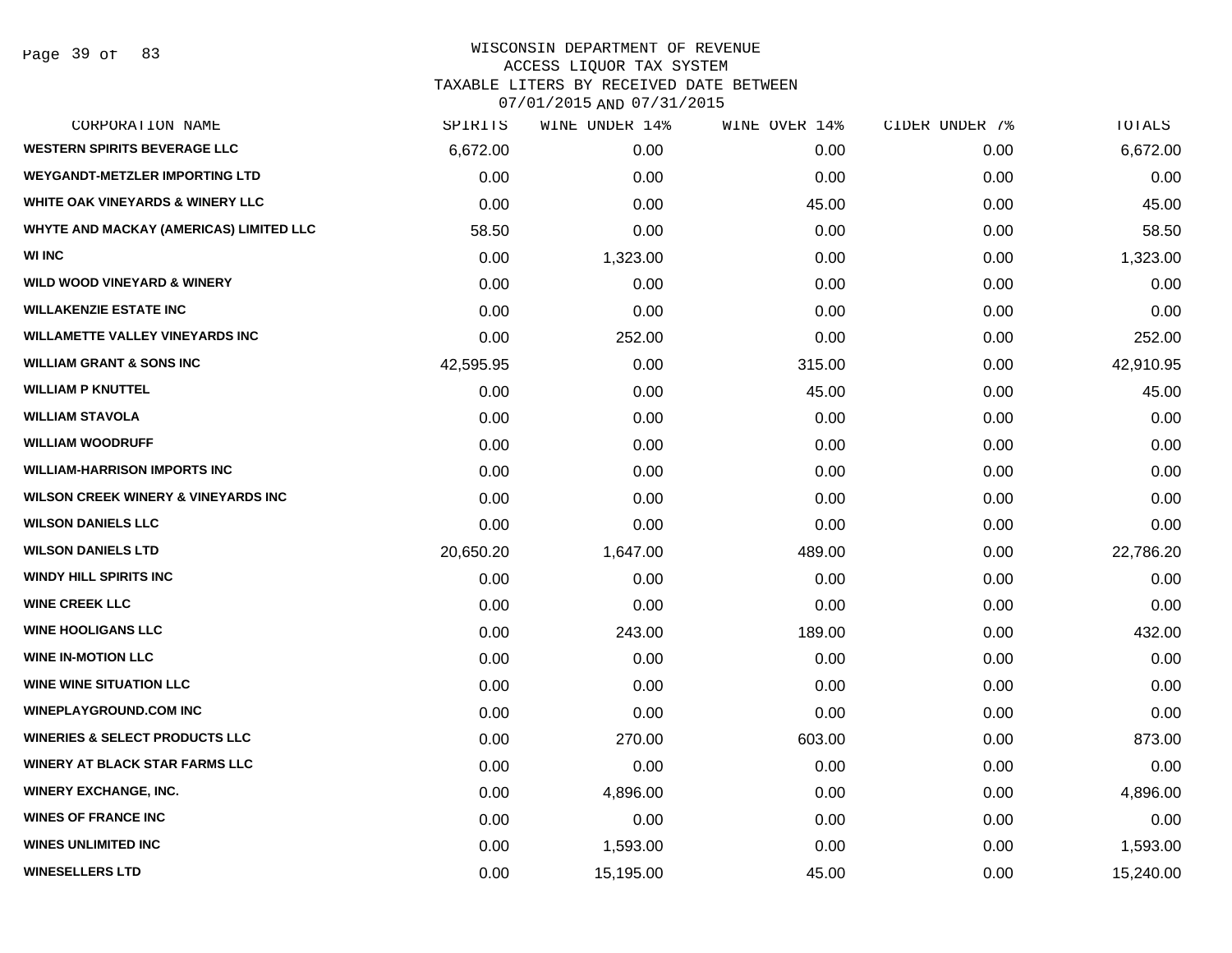Page 40 of 83

| CORPORATION NAME                   | SPIRITS      | UNDER 14%<br>WINE | WINE OVER 14% | CIDER<br>UNDER 7% | TOTALS       |
|------------------------------------|--------------|-------------------|---------------|-------------------|--------------|
| <b>WIRTZ BEVERAGE ILLINOIS LLC</b> | 1,056.00     | 0.00              | 13.50         | 2,398.44          | 3,467.94     |
| <b>WOODSHED BEVERAGE LLC</b>       | 0.00         | 0.00              | 0.00          | 0.00              | 0.00         |
| <b>WOODSON WINES LLC</b>           | 0.00         | 27.00             | 49.50         | 0.00              | 76.50        |
| <b>WYOMING WHISKEY INC</b>         | 0.00         | 0.00              | 0.00          | 0.00              | 0.00         |
| YAEGAKI CORPORATION OF USA         | 0.00         | 837.00            | 356.40        | 0.00              | 1,193.40     |
| YELLOW ROSE DISTILLING LLC         | 0.00         | 0.00              | 0.00          | 0.00              | 0.00         |
| <b>ZD WINES LLC</b>                | 0.00         | 63.00             | 0.00          | 0.00              | 63.00        |
| <b>ZEILER SPIRITS LLC</b>          | 0.00         | 0.00              | 0.00          | 0.00              | 0.00         |
| <b>ZEPALTAS WINES LLC</b>          | 0.00         | 0.00              | 0.00          | 0.00              | 0.00         |
| <b>ZONIN USA INC</b>               | 0.00         | 562.35            | 0.00          | 0.00              | 562.35       |
| TOTAL LITERS FOR 7/31/2015         | 5,229,078.93 | 3,683,496.38      | 255,905.98    | 380,593.75        | 9,549,075.04 |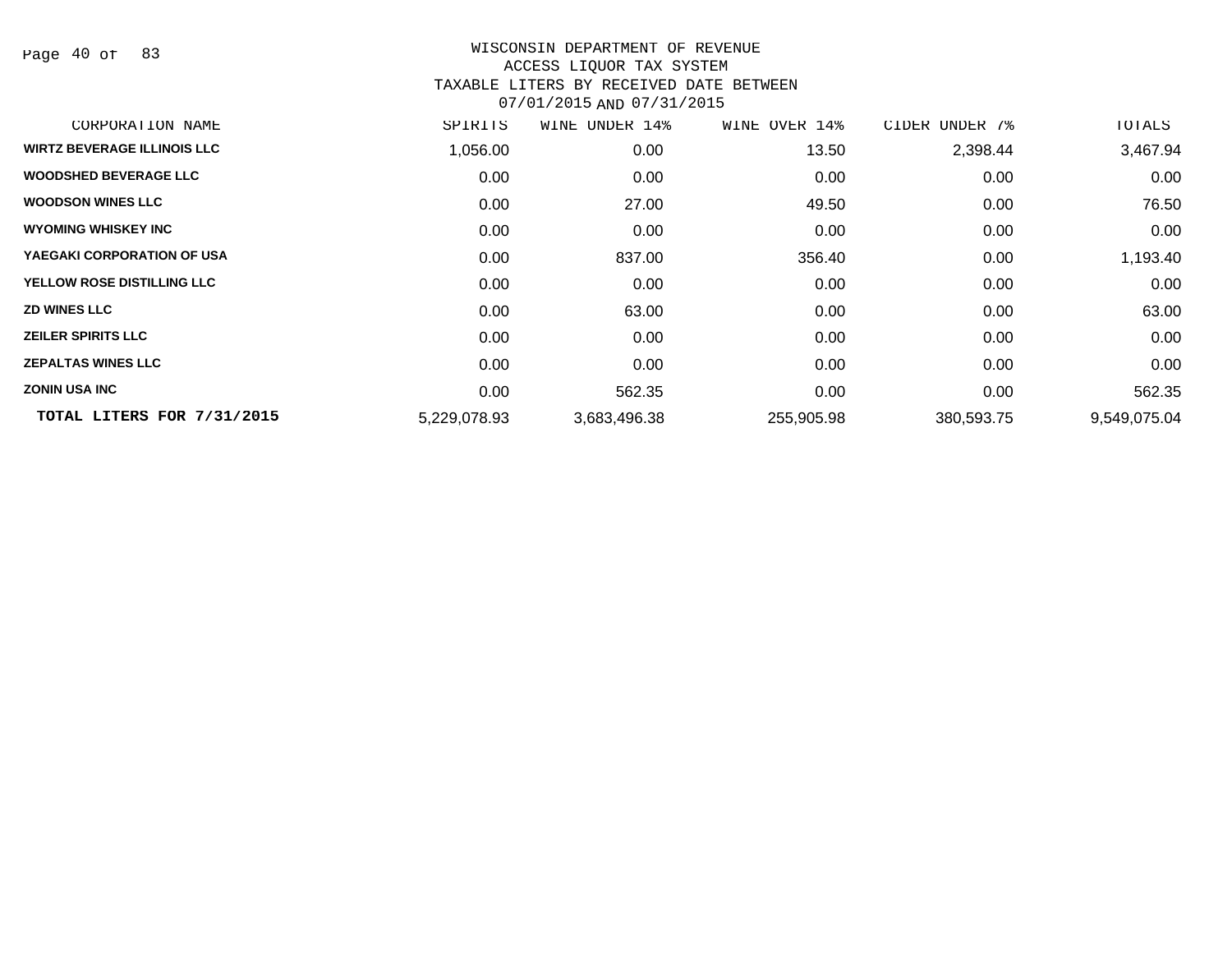Page 41 of 83

# WISCONSIN DEPARTMENT OF REVENUE ACCESS LIQUOR TAX SYSTEM TAXABLE LITERS BY RECEIVED DATE BETWEEN 07/01/2015 AND 07/31/2015

| CORPORATION NAME                            | SPIRITS    | WINE UNDER 14%          | WINE OVER 14% | CIDER UNDER 7% | TOTALS     |
|---------------------------------------------|------------|-------------------------|---------------|----------------|------------|
|                                             |            | IN STATE WHOLESALER (W) |               |                |            |
| ALLSTATE LIQUOR & WINE COMPANY, INC.        | 0.00       | 0.00                    | 0.00          | 0.00           | 0.00       |
| AMPHORAE, LLC                               | 0.00       | 0.00                    | 0.00          | 0.00           | 0.00       |
| ARCADIA BEVERAGE COMPANY                    | 0.00       | 0.00                    | 0.00          | 0.00           | 0.00       |
| AVA WINE & SPIRITS LLC                      | 0.00       | 1,762.50                | 0.00          | 0.00           | 1,762.50   |
| <b>BACKDOOR BRANDS LLC</b>                  | 0.00       | 0.00                    | 0.00          | 0.00           | 0.00       |
| <b>BADGER DISTRIBUTING OF MILWAUKEE LLC</b> | 0.00       | 0.00                    | 0.00          | 0.00           | 0.00       |
| <b>BADGER LIQUOR CO INC</b>                 | 251,082.30 | 10,584.00               | 11,223.00     | 0.00           | 272,889.30 |
| <b>BADGER STATE WINERY COOPERATIVE</b>      | 0.00       | 0.00                    | 0.00          | 0.00           | 0.00       |
| <b>BADGER WINE &amp; SPIRITS LLC</b>        | 0.00       | 0.00                    | 0.00          | 0.00           | 0.00       |
| <b>BEECHWOOD DISTRIBUTORS, INC.</b>         | 0.00       | 0.00                    | 0.00          | 0.00           | 0.00       |
| <b>BEER CAPITOL DISTRIBUTING, INC.</b>      | 0.00       | 0.00                    | 0.00          | 0.00           | 0.00       |
| <b>BILL'S DISTRIBUTING, LTD.</b>            | 0.00       | 0.00                    | 0.00          | 0.00           | 0.00       |
| <b>BRANT T NEHMER</b>                       | 0.00       | 0.00                    | 0.00          | 0.00           | 0.00       |
| C.J.W., INC.                                | 0.00       | 0.00                    | 0.00          | 0.00           | 0.00       |
| CAPITOL-HUSTING COMPANY, INC.               | 53,004.00  | 22,264.99               | 9,270.00      | 0.00           | 84,538.99  |
| CARMAN MARKETING & SALES LLC                | 0.00       | 0.00                    | 0.00          | 0.00           | 0.00       |
| <b>CATHRINE BENNETT</b>                     | 0.00       | 0.00                    | 0.00          | 0.00           | 0.00       |
| <b>CENTRAL BEER DISTRIBUTORS, INC.</b>      | 0.00       | 0.00                    | 0.00          | 0.00           | 0.00       |
| <b>DE PERE LIQUOR CO LLC</b>                | 0.00       | 0.00                    | 0.00          | 0.00           | 0.00       |
| <b>DEAN DISTRIBUTING, INC.</b>              | 0.00       | 0.00                    | 0.00          | 0.00           | 0.00       |
| DEAN DISTRIBUTING, INC.                     | 0.00       | 0.00                    | 0.00          | 0.00           | 0.00       |
| <b>DEWITT'S CHURCH GOODS INC</b>            | 0.00       | 0.00                    | 0.00          | 0.00           | 0.00       |
| <b>DRUNK DADDY DISTRIBUTION LLC</b>         | 0.00       | 0.00                    | 0.00          | 0.00           | 0.00       |
| ELIZABETH G KARANDANIS                      | 0.00       | 0.00                    | 0.00          | 0.00           | 0.00       |
| <b>FABIANO BROTHERS - WISCONSIN LLC</b>     | 0.00       | 0.00                    | 0.00          | 0.00           | 0.00       |

**FAUSTO FIORAVANTI** 0.00 0.00 0.00 0.00 0.00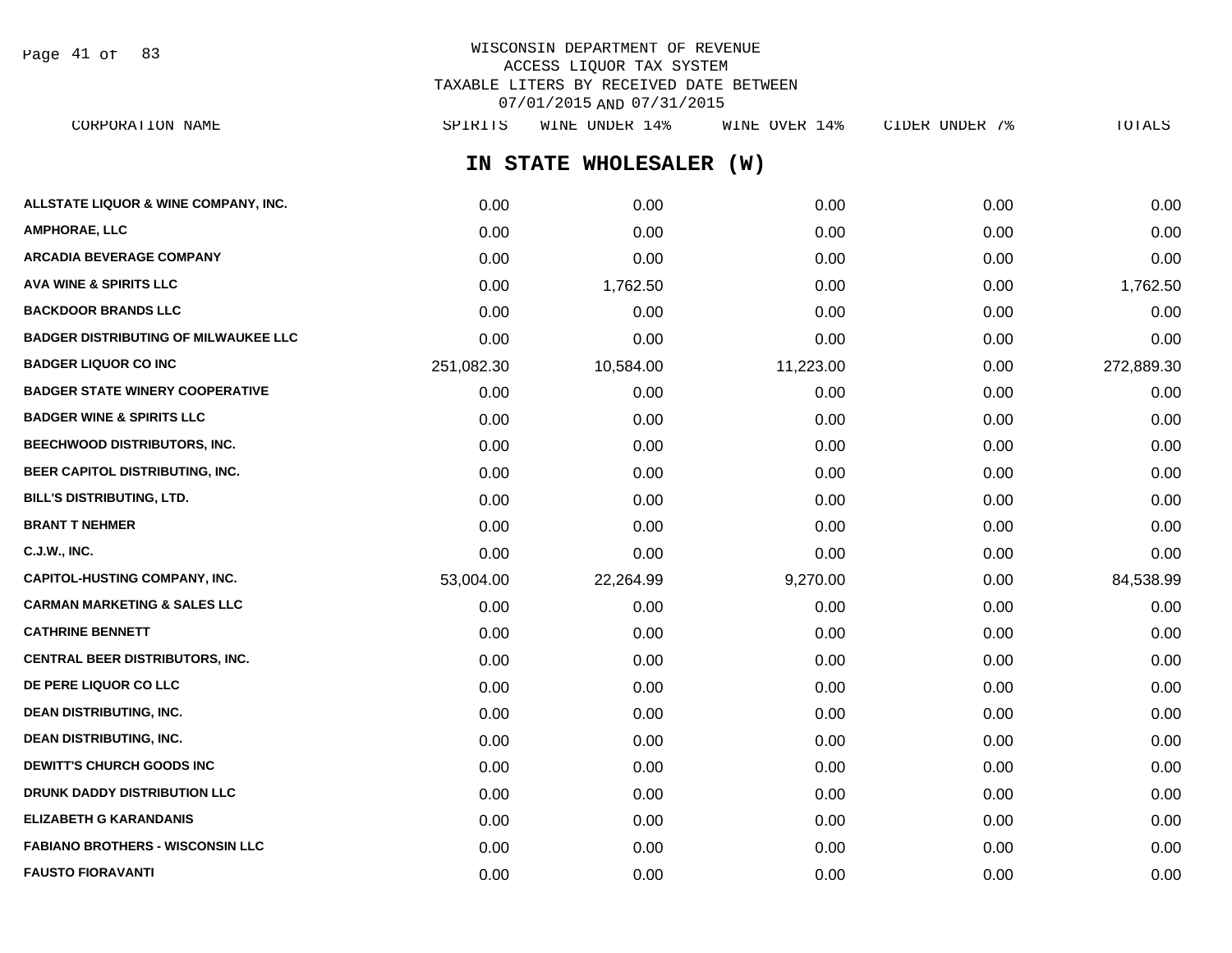Page 42 of 83

| CORPORATION NAME                             | SPIRITS     | WINE UNDER 14% | WINE OVER 14% | CIDER UNDER 7% | TOTALS    |
|----------------------------------------------|-------------|----------------|---------------|----------------|-----------|
| FLANIGAN DISTRIBUTING OF DOOR COUNTY, INC.   | 0.00        | 0.00           | 0.00          | 0.00           | 0.00      |
| FOUR SEASONS BEER DISTRIBUTORS INC           | 0.00        | 0.00           | 0.00          | 0.00           | 0.00      |
| FRANK BEER DISTRIBUTORS, INC.                | 0.00        | 0.00           | 0.00          | 0.00           | 0.00      |
| <b>FRANK LIQUOR COMPANY, INC.</b>            | 47,299.92   | 31,506.22      | 0.00          | 0.00           | 78,806.14 |
| <b>FRANK LIQUORS OF LA CROSSE, INC.</b>      | 0.00        | 0.00           | 0.00          | 0.00           | 0.00      |
| <b>GB SALES MILWAUKEE, INC.</b>              | 0.00        | 0.00           | 0.00          | 0.00           | 0.00      |
| <b>GENERAL BEER DISTRIBUTORS CO.</b>         | 0.00        | 0.00           | 0.00          | 0.00           | 0.00      |
| <b>GENERAL BEER-NORTHEAST INC</b>            | 0.00        | 0.00           | 0.00          | 0.00           | 0.00      |
| <b>GENERAL BEER-NORTHEAST INC</b>            | 0.00        | 0.00           | 0.00          | 0.00           | 0.00      |
| <b>GENERAL BEER-NORTHWEST, INC.</b>          | 0.00        | 0.00           | 0.00          | 0.00           | 0.00      |
| <b>GENERAL BEER-NORTHWEST, INC.</b>          | 0.00        | 0.00           | 0.00          | 0.00           | 0.00      |
| <b>GENERAL BEVERAGE SALES CO- OSHKOSH</b>    | 0.00        | 36,485.69      | 0.00          | 0.00           | 36,485.69 |
| <b>GENERAL BEVERAGE SALES CO.</b>            | 0.00        | 0.00           | 0.00          | 0.00           | 0.00      |
| <b>GENERAL BEVERAGE SALES CO.- MILWAUKEE</b> | 0.00        | 76,293.94      | 306.00        | 0.00           | 76,599.94 |
| <b>GLORIA R RAGSDALE</b>                     | 0.00        | 0.00           | 0.00          | 0.00           | 0.00      |
| <b>GVARDIA LLC</b>                           | 450.00      | 0.00           | 0.00          | 0.00           | 450.00    |
| <b>HENDRICKS BEVERAGE, INC.</b>              | 0.00        | 0.00           | 0.00          | 0.00           | 0.00      |
| <b>IMPORT! WINES, INC.</b>                   | 0.00        | 0.00           | 0.00          | 0.00           | 0.00      |
| <b>IRL, INCORPORATED</b>                     | 0.00        | 0.00           | 0.00          | 0.00           | 0.00      |
| <b>JACQUES VIEAU, INC.</b>                   | 0.00        | 0.00           | 0.00          | 0.00           | 0.00      |
| <b>JANDRAIN RELIGIOUS SUPPLY, INC.</b>       | 0.00        | $-955.50$      | $-9.00$       | 0.00           | $-964.50$ |
| <b>JANSEN INTERNATIONAL LLC</b>              | 0.00        | $-126.00$      | 0.00          | 0.00           | $-126.00$ |
| <b>JAW PROPERTIES LLC</b>                    | 0.00        | 0.00           | 0.00          | 0.00           | 0.00      |
| <b>JOHN J COLLETTI</b>                       | $-1,314.00$ | 3,892.50       | 4,482.00      | 0.00           | 7,060.50  |
| JOHNSON BROTHERS OF WISCONSIN INC            | 12,032.10   | 36,681.13      | $-247.47$     | 0.00           | 48,465.76 |
| JOHNSON DISTRIBUTING, INC.                   | 0.00        | 0.00           | 0.00          | 0.00           | 0.00      |
| <b>JOYVINE LLC</b>                           | 0.00        | 0.00           | 0.00          | 0.00           | 0.00      |
| KAY BEER DISTRIBUTING, INC.                  | 0.00        | 0.00           | 0.00          | 0.00           | 0.00      |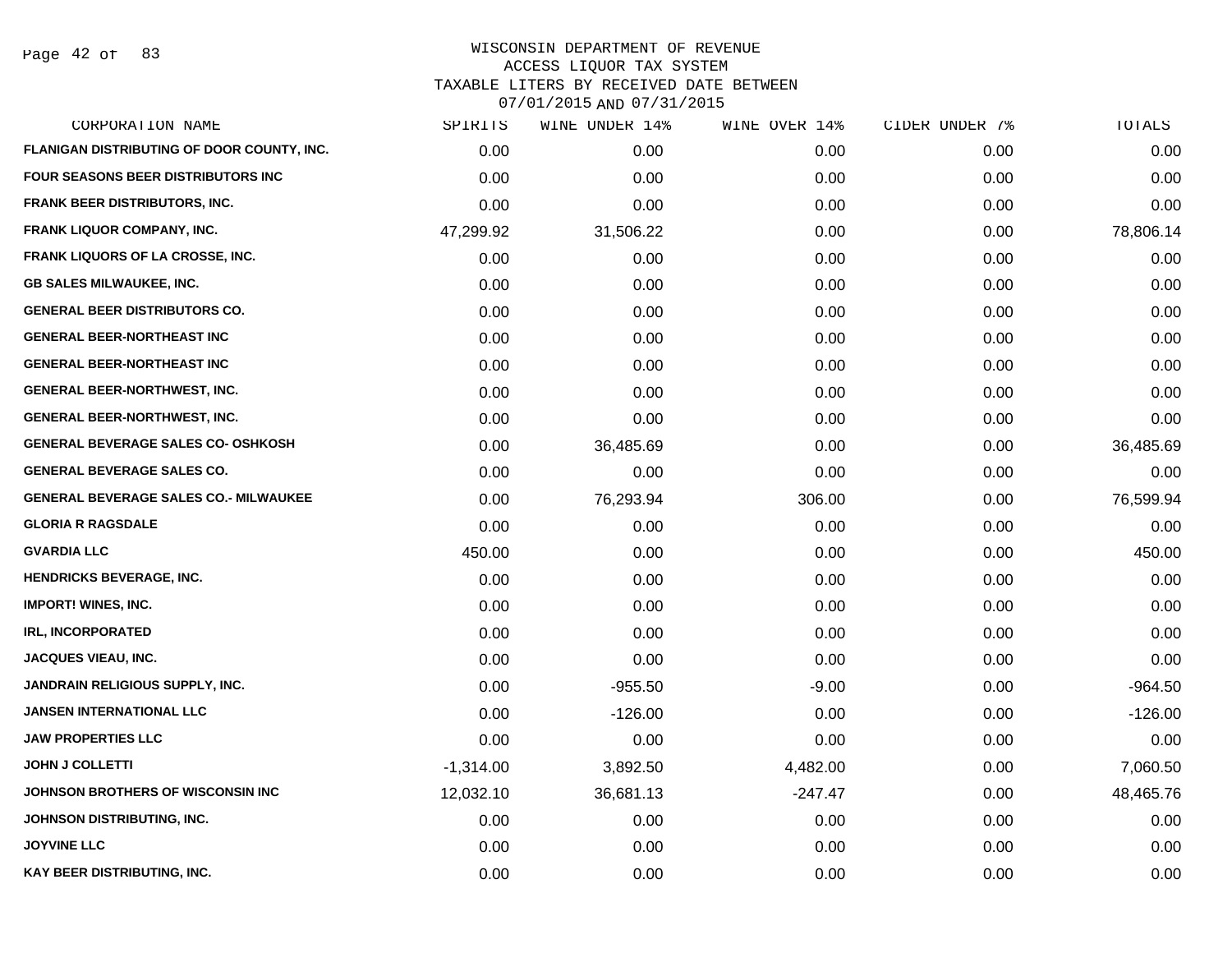Page 43 of 83

### WISCONSIN DEPARTMENT OF REVENUE ACCESS LIQUOR TAX SYSTEM

TAXABLE LITERS BY RECEIVED DATE BETWEEN

| CORPORATION NAME                       | SPIRITS  | WINE UNDER 14% | WINE OVER 14% | CIDER UNDER 7% | TOTALS    |
|----------------------------------------|----------|----------------|---------------|----------------|-----------|
| <b>L'EFT BANK WINE COMPANY LIMITED</b> | 2,748.00 | 36,063.00      | 1,039.50      | 0.00           | 39,850.50 |
| LA CROSSE BEVERAGE LLC                 | 0.00     | 0.00           | 0.00          | 0.00           | 0.00      |
| LA RIOJA RESTAURANT LLC                | 0.00     | 0.00           | 0.00          | 0.00           | 0.00      |
| <b>LARRY'S DISTRIBUTING CO., INC.</b>  | 0.00     | 0.00           | 0.00          | 0.00           | 0.00      |
| <b>LEAMON MERCANTILE CO. CORP</b>      | 0.00     | 0.00           | 0.00          | 0.00           | 0.00      |
| LEE BEVERAGE OF WISCONSIN LLC          | 0.00     | 0.00           | 0.00          | 0.00           | 0.00      |
| LEE BEVERAGE OF WISCONSIN LLC          | 0.00     | 0.00           | 0.00          | 0.00           | 0.00      |
| <b>LESLIE HUISMAN</b>                  | 0.00     | 0.00           | 0.00          | 0.00           | 0.00      |
| LETRAH INTERNATIONAL CORPORATION       | 0.00     | 0.00           | 0.00          | 0.00           | 0.00      |
| LO DUCA BROS., INC.                    | 0.00     | 6,300.00       | 0.00          | 0.00           | 6,300.00  |
| <b>LORI SCOTT</b>                      | 0.00     | 0.00           | 0.00          | 0.00           | 0.00      |
| LOS ALTOS AGAVE DISTRIBUTOR INC        | 915.00   | 0.00           | 360.00        | 0.00           | 1,275.00  |
| <b>M SHIRAZ LLC</b>                    | 0.00     | 0.00           | 0.00          | 0.00           | 0.00      |
| <b>MARCO BRUZZI</b>                    | 0.00     | 0.00           | 0.00          | 0.00           | 0.00      |
| MIDWEST SALES & SERVICE, INC.          | 0.00     | 0.00           | 0.00          | 0.00           | 0.00      |
| MILLER BEER OF THE NORTHWOODS, INC.    | 0.00     | 0.00           | 0.00          | 0.00           | 0.00      |
| <b>NOELKE DISTRIBUTORS, INC.</b>       | 0.00     | 0.00           | 0.00          | 0.00           | 0.00      |
| <b>NORTHWEST BEVERAGES, INC.</b>       | 0.00     | 0.00           | 0.00          | 0.00           | 0.00      |
| <b>NOUVEAU VENTURES LLC</b>            | $-64.73$ | 1,986.00       | 225.00        | 0.00           | 2,146.27  |
| OTT SCHWEITZER DISTRIBUTORSHIP, INC.   | 0.00     | 0.00           | 0.00          | 0.00           | 0.00      |
| PARK RIDGE DISTRIBUTING, INC.          | 0.00     | 0.00           | 0.00          | 0.00           | 0.00      |
| PEHLER DISTRIBUTING, INC.              | 0.00     | 0.00           | 0.00          | 0.00           | 0.00      |
| PHILLIPS DISTRIBUTING CORPORATION      | 0.00     | 0.00           | 0.00          | 0.00           | 0.00      |
| PHILLIPS WINE COMPANY                  | 0.00     | 0.00           | 0.00          | 0.00           | 0.00      |
| PHILLY'S PREMIUM BEVERAGES LLC         | 0.00     | 0.00           | 0.00          | 0.00           | 0.00      |
| PURE WINE WISCONSIN INC                | 0.00     | 0.00           | 0.00          | 0.00           | 0.00      |
| <b>PURPLE FEET WINES, LLC</b>          | 0.00     | 7,992.00       | 0.00          | 0.00           | 7,992.00  |
| RANGE BEVERAGE, INCORPORATED           | 0.00     | 0.00           | 0.00          | 0.00           | 0.00      |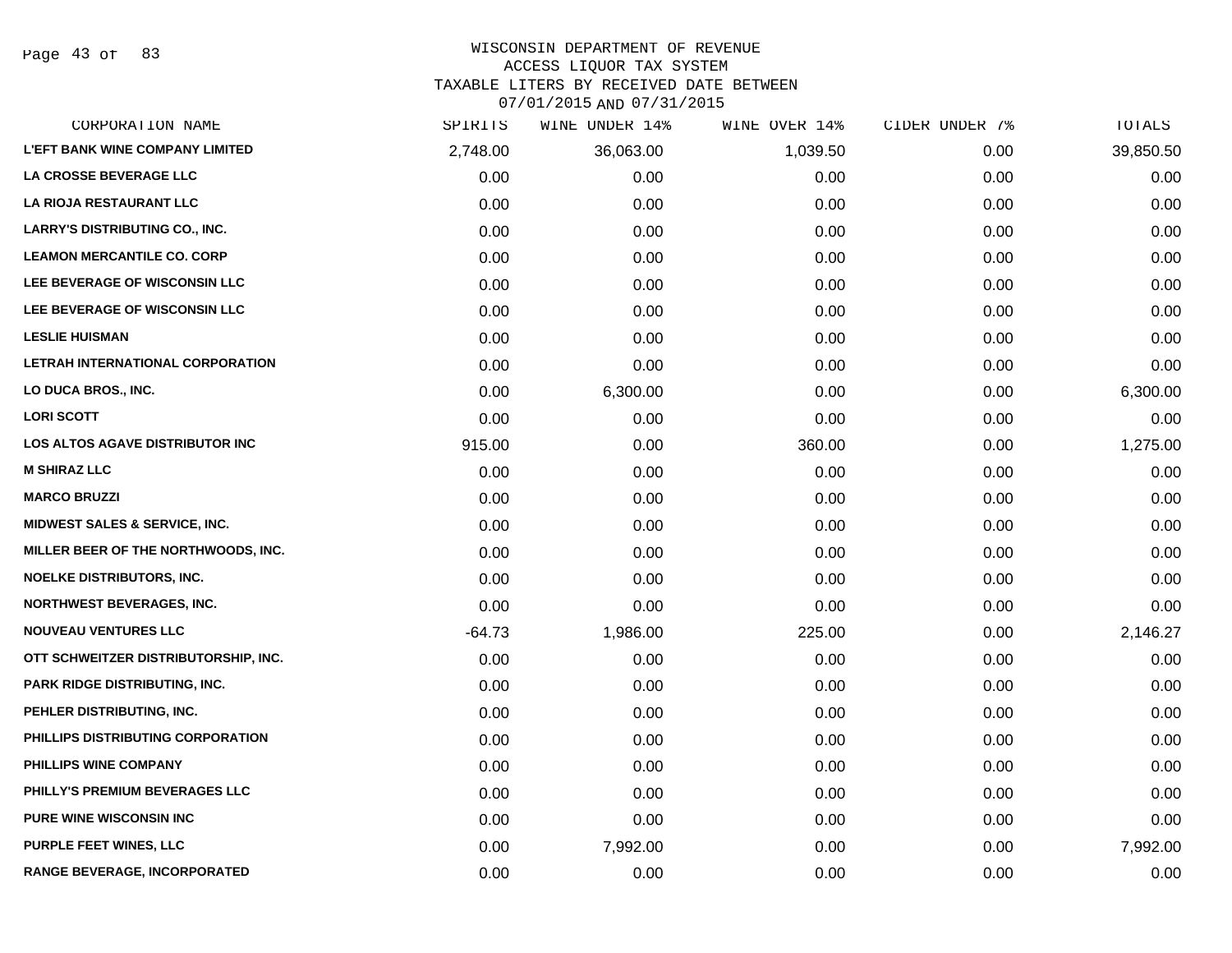Page 44 of 83

| CORPORATION NAME                                       | SPIRITS    | WINE UNDER 14% | WINE OVER 14% | CIDER UNDER 7% | TOTALS     |
|--------------------------------------------------------|------------|----------------|---------------|----------------|------------|
| RATAS WHOLESALE LIQUOR COMPANY                         | 0.00       | 0.00           | 0.00          | 0.00           | 0.00       |
| RIVER CITY DISTRIBUTING CO., INC.                      | 0.00       | 0.00           | 0.00          | 0.00           | 0.00       |
| S. & S. DISTRIBUTING, INC.                             | 0.00       | 0.00           | 0.00          | 0.00           | 0.00       |
| S. & S. DISTRIBUTING, INC.                             | 0.00       | 0.00           | 0.00          | 0.00           | 0.00       |
| <b>SALIM M SHAMMO</b>                                  | 0.00       | 0.00           | 0.00          | 0.00           | 0.00       |
| <b>SARATOGA LIQUOR CO., INC.</b>                       | 0.00       | 11,769.50      | 252.00        | 0.00           | 12,021.50  |
| SCHNEIDER DISTRIBUTING CO., INC.                       | 0.00       | 0.00           | 0.00          | 0.00           | 0.00       |
| <b>SQUARE ROOT LLC</b>                                 | 0.00       | 0.00           | 0.00          | 0.00           | 0.00       |
| <b>SUPERIOR BEVERAGES LLC</b>                          | 0.00       | 0.00           | 0.00          | $-17.03$       | $-17.03$   |
| TJ INTERNATIONAL LTD                                   | 0.00       | 0.00           | 0.00          | 0.00           | 0.00       |
| <b>TRI-MART COMPANY LLC</b>                            | 0.00       | 0.00           | 0.00          | 0.00           | 0.00       |
| TRIANGLE DISTRIBUTING COMPANY, INC.                    | 0.00       | 0.00           | 0.00          | 0.00           | 0.00       |
| <b>VINCITA TRADING LLC</b>                             | 0.00       | 0.00           | 0.00          | 0.00           | 0.00       |
| <b>VINO VERITAS, LTD.</b>                              | 0.00       | 2,056.50       | 63.00         | 0.00           | 2,119.50   |
| <b>WDI LLC</b>                                         | 0.00       | 0.00           | 0.00          | 0.00           | 0.00       |
| <b>WDI LLC</b>                                         | 0.00       | 0.00           | 0.00          | 0.00           | 0.00       |
| WIRTZ BEVERAGE WISCONSIN METRO-MILWAUKEE<br><b>INC</b> | 90,962.20  | 44,995.06      | 765.00        | 0.00           | 136,722.26 |
| <b>WIRTZ BEVERAGE WISCONSIN NORTH INC</b>              | 0.00       | 0.00           | 0.00          | 0.00           | 0.00       |
| <b>WIRTZ BEVERAGE WISCONSIN ON-PREMISE INC</b>         | 0.00       | 0.00           | 0.00          | 0.00           | 0.00       |
| <b>WISCONSIN DISTRIBUTORS EAST LLC</b>                 | 0.00       | 0.00           | 0.00          | 0.00           | 0.00       |
| <b>WISCONSIN DISTRIBUTORS NORTH LLC</b>                | 0.00       | 0.00           | 0.00          | 0.00           | 0.00       |
| <b>WISCONSIN WINERY CO-OP</b>                          | 0.00       | 0.00           | 0.00          | 0.00           | 0.00       |
| <b>WOODFIELD DISTRIBUTION LLC</b>                      | 0.00       | 0.00           | 0.00          | 0.00           | 0.00       |
| ZASTROW THE BEER MAN, INC.                             | 0.00       | 0.00           | 0.00          | 0.00           | 0.00       |
| TOTAL LITERS FOR 7/31/2015                             | 457,114.79 | 329,551.53     | 27,729.03     | $-17.03$       | 814,378.32 |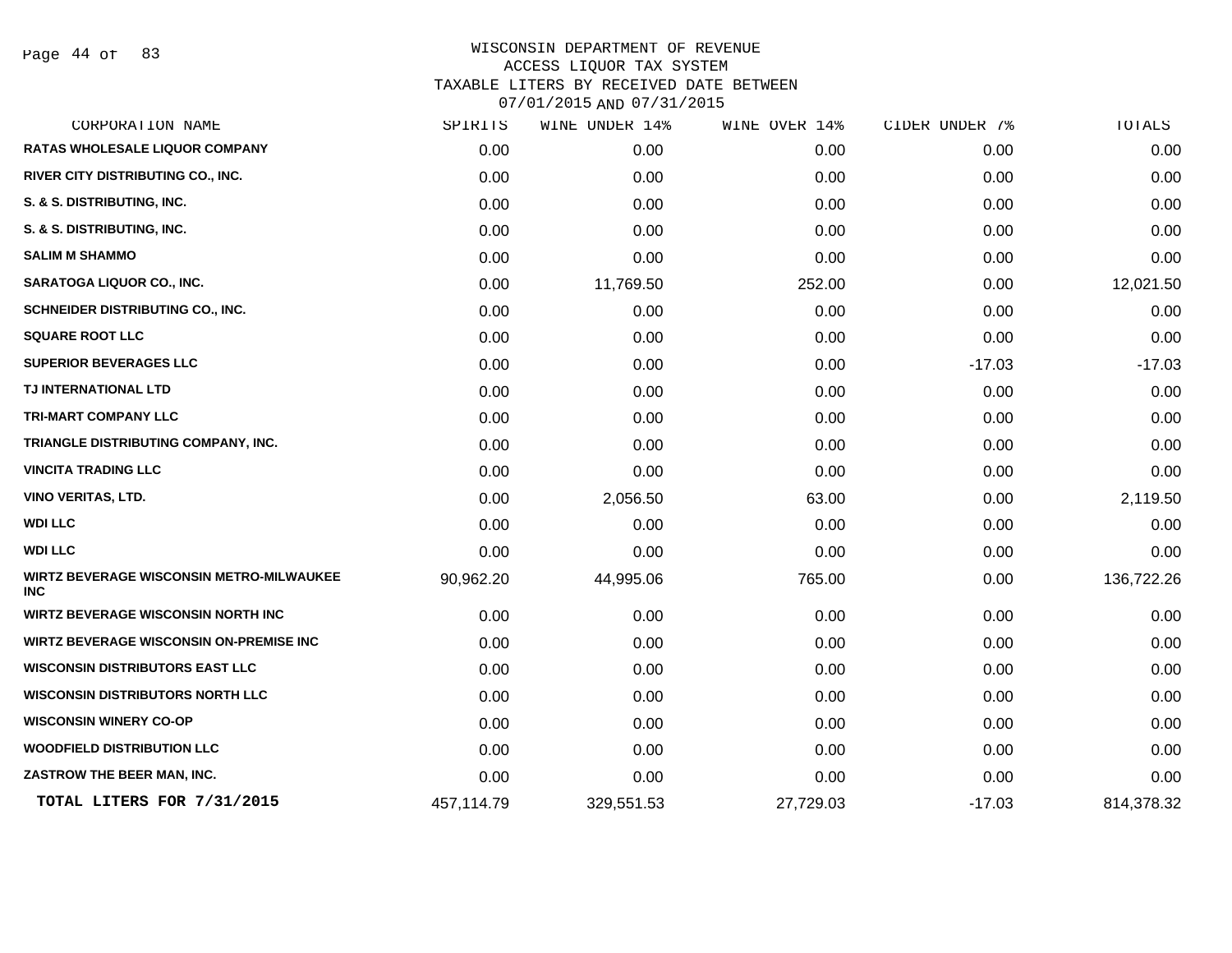WISCONSIN DEPARTMENT OF REVENUE ACCESS LIQUOR TAX SYSTEM TAXABLE LITERS BY RECEIVED DATE BETWEEN 07/01/2015 AND 07/31/2015 CORPORATION NAME SPIRITS WINE UNDER 14% WINE OVER 14% CIDER UNDER 7% TOTALS Page 45 of 83

**IN STATE MANUFACTURER (WM)**

| 45TH PARALLEL SPIRITS, LLC              | 0.00      | 0.00      | 0.00  | 0.00      | 0.00      |
|-----------------------------------------|-----------|-----------|-------|-----------|-----------|
| <b>ACE ETHANOL LLC</b>                  | 0.00      | 0.00      | 0.00  | 0.00      | 0.00      |
| <b>AEPPELTREOW INC</b>                  | 57.35     | 0.00      | 0.00  | 0.00      | 57.35     |
| <b>B &amp; E DISTILLERY INC.</b>        | 0.00      | 0.00      | 0.00  | 0.00      | 0.00      |
| <b>BRIAN SAMMONS</b>                    | 99.75     | 0.00      | 0.00  | 0.00      | 99.75     |
| <b>C &amp; N CORPORATION</b>            | 3,319.46  | 0.00      | 0.00  | 0.00      | 3,319.46  |
| <b>CENTRAL STANDARD LLC</b>             | 431.99    | 0.00      | 0.00  | 0.00      | 431.99    |
| <b>CLOVER MEADOW LLC</b>                | 113.56    | 0.00      | 0.00  | 0.00      | 113.56    |
| DEATH'S DOOR DISTILLERY LLC             | 10,420.50 | 0.00      | 0.00  | 0.00      | 10,420.50 |
| <b>DISTILLERY PARTNERS, LLC</b>         | 0.00      | 0.00      | 0.00  | 0.00      | 0.00      |
| DRIFTLESS GLEN DISTILLERY LLC           | 269.37    | 0.00      | 0.00  | 0.00      | 269.37    |
| <b>EMCO CHEMICAL DISTRIBUTORS, INC.</b> | 0.00      | 0.00      | 0.00  | 0.00      | 0.00      |
| <b>GLOBAL DISTILLERS SRL LLC</b>        | 10,300.74 | 0.00      | 0.00  | 0.00      | 10,300.74 |
| <b>GRANT J VAN DRIEST</b>               | 0.00      | 0.00      | 0.00  | 0.00      | 0.00      |
| <b>GREAT LAKES DISTILLERY LLC</b>       | 1,470.75  | 0.00      | 0.00  | 0.00      | 1,470.75  |
| HENDRICKS FAMILY DISTILLERY LLC         | 507.74    | 0.00      | 0.00  | 0.00      | 507.74    |
| <b>MATTHEW RICK</b>                     | 38.99     | 1,016.27  | 26.99 | 0.00      | 1,082.25  |
| <b>MILLERCOORS LLC</b>                  | 0.00      | 12,703.63 | 0.00  | 78,881.97 | 91,585.60 |
| <b>NATHAN G GREENAWALT</b>              | 593.63    | 0.00      | 0.00  | 0.00      | 593.63    |
| NORTHERN WATERS DISTILLERY LLC          | 500.81    | 0.00      | 0.00  | 0.00      | 500.81    |
| <b>PERLICK FARMS LLC</b>                | 250.53    | 0.00      | 0.00  | 0.00      | 250.53    |
| PO CHOUA LO                             | 0.00      | 0.00      | 0.00  | 0.00      | 0.00      |
| <b>SENSIENT FLAVORS LLC</b>             | 0.00      | 0.00      | 0.00  | 0.00      | 0.00      |
| <b>ST CROIX SPIRITS LLC</b>             | 0.00      | 0.00      | 0.00  | 0.00      | 0.00      |
| THE NORTH WOODS DISTILLERY LLC          | 384.00    | 0.00      | 0.00  | 0.00      | 384.00    |
| WHITE WINTER WINERY INC                 | 77.71     | 0.00      | 0.00  | 0.00      | 77.71     |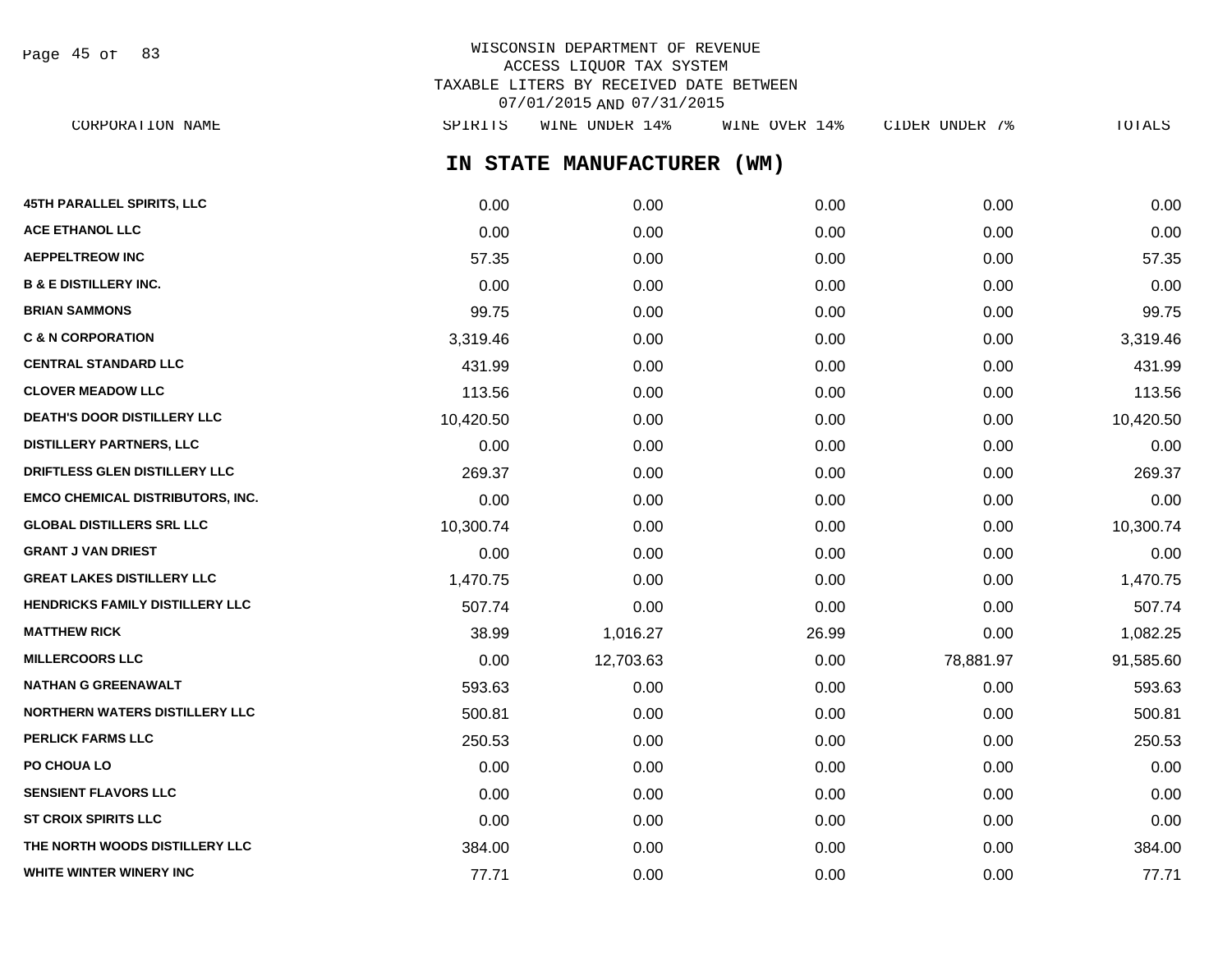| Page 46 of |  |  | 83 |
|------------|--|--|----|
|------------|--|--|----|

| CORPORATION NAME                | SPIRITS   | UNDER 14%<br>WINE | WINE OVER 14% | CIDER UNDER 7% | TOTALS     |
|---------------------------------|-----------|-------------------|---------------|----------------|------------|
| <b>WOLLERSHEIM WINERY, INC.</b> | 0.00      | 0.00              | 0.00          | 0.00           | 0.00       |
| YAHARA BAY DISTILLERS, INC.     | 2.586.32  | 0.00              | 0.00          | 0.00           | 2,586.32   |
| TOTAL LITERS FOR 7/31/2015      | 31.423.20 | 13.719.90         | 26.99         | 78.881.97      | 124,052.06 |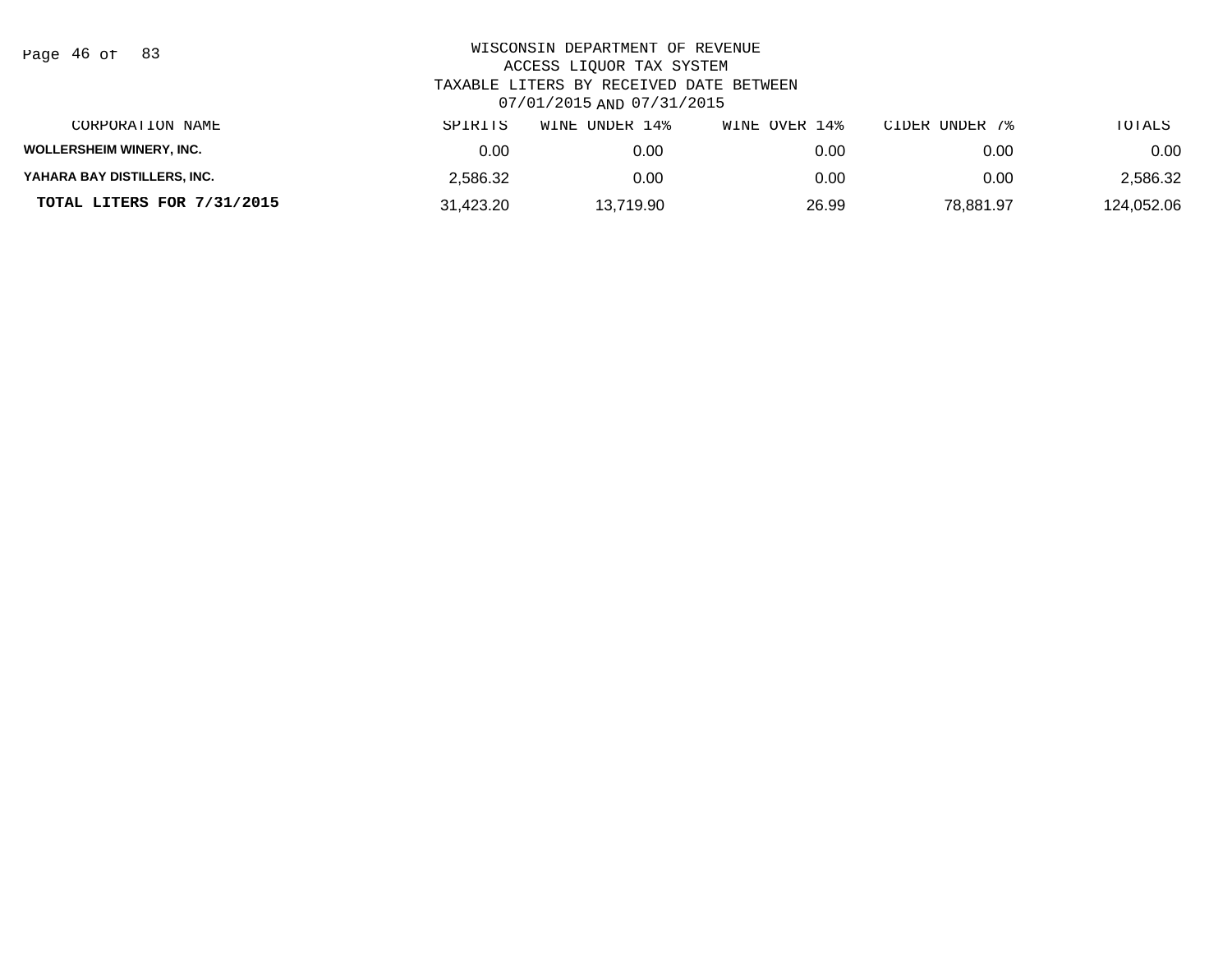| Page 47 of |  |  | 83 |
|------------|--|--|----|
|------------|--|--|----|

# WISCONSIN DEPARTMENT OF REVENUE ACCESS LIQUOR TAX SYSTEM TAXABLE LITERS BY RECEIVED DATE BETWEEN 07/01/2015 AND 07/31/2015

CORPORATION NAME SPIRITS WINE UNDER 14% WINE OVER 14% CIDER UNDER 7% TOTALS

# **IN STATE RECTIFIER (WR)**

| <b>45TH PARALLEL SPIRITS, LLC</b>      | 1,786.50       | 0.00     | 0.00 | 0.00 | 1,786.50       |
|----------------------------------------|----------------|----------|------|------|----------------|
| <b>ARTYS</b>                           | 5,080.89       | 0.00     | 0.00 | 0.00 | 5,080.89       |
| <b>CITY BREWING COMPANY, LLC</b>       | $-35,490.76$   | 0.00     | 0.00 | 0.00 | $-35,490.76$   |
| <b>DISTILLERY PARTNERS, LLC</b>        | 0.00           | 0.00     | 0.00 | 0.00 | 0.00           |
| <b>GALLOWAY COMPANY</b>                | 0.00           | 0.00     | 0.00 | 0.00 | 0.00           |
| <b>GREAT LAKES DISTILLERY LLC</b>      | 2,475.00       | 0.00     | 0.00 | 0.00 | 2,475.00       |
| <b>HENRY FARMS PRAIRIE SPIRITS LLC</b> | 0.00           | 0.00     | 0.00 | 0.00 | 0.00           |
| <b>MIDWEST CUSTOM BOTTLING LLC</b>     | $-191, 118.78$ | $-18.00$ | 0.00 | 0.00 | $-191, 136.78$ |
| <b>NATHAN G GREENAWALT</b>             | 0.00           | 0.00     | 0.00 | 0.00 | 0.00           |
| PO CHOUA LO                            | 0.00           | 0.00     | 0.00 | 0.00 | 0.00           |
| YAHARA BAY DISTILLERS, INC.            | 0.00           | 0.00     | 0.00 | 0.00 | 0.00           |
| TOTAL LITERS FOR 7/31/2015             | $-217,267.15$  | $-18.00$ | 0.00 | 0.00 | $-217,285.15$  |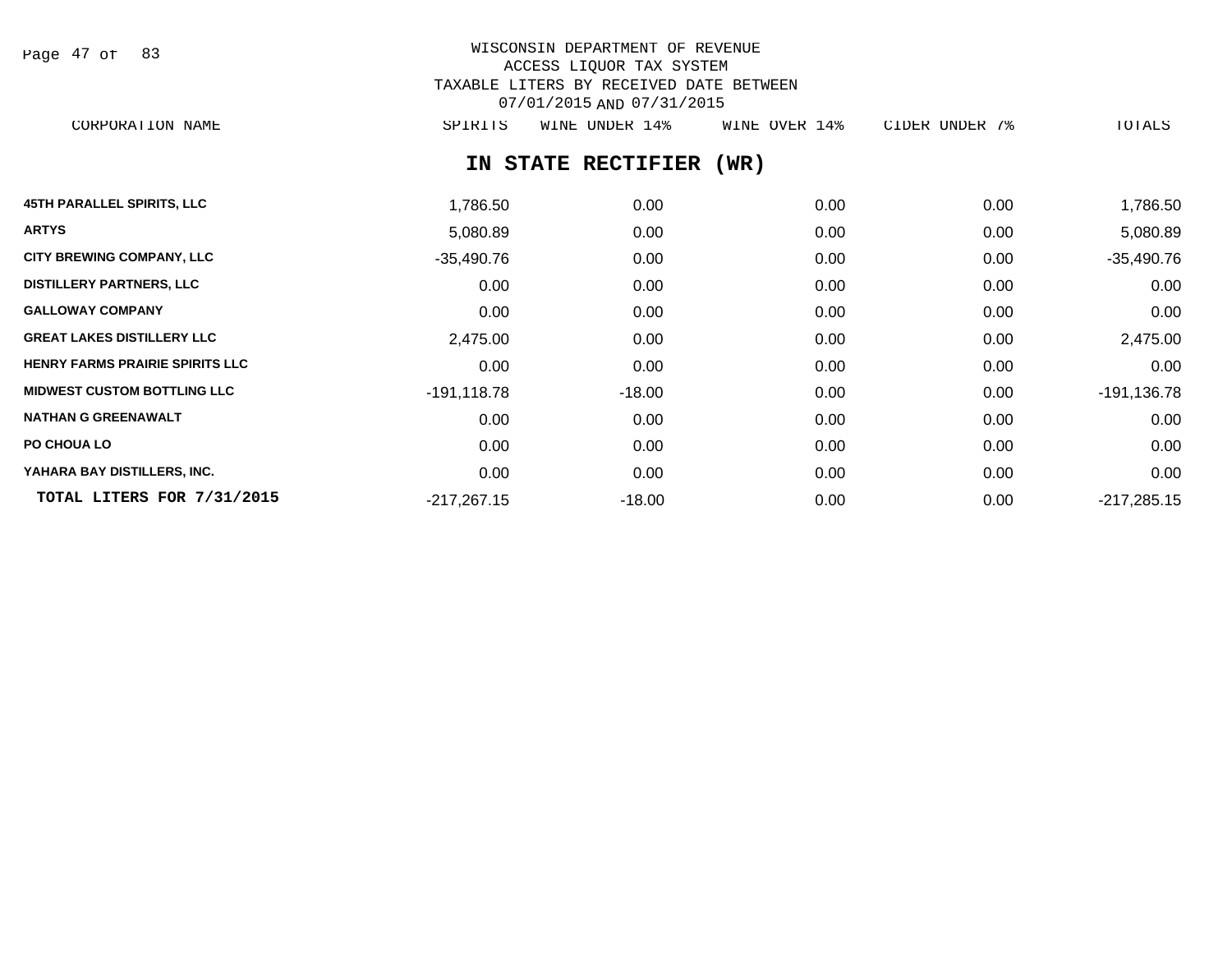Page 48 of 83

# WISCONSIN DEPARTMENT OF REVENUE ACCESS LIQUOR TAX SYSTEM TAXABLE LITERS BY RECEIVED DATE BETWEEN 07/01/2015 AND 07/31/2015

| CORPORATION NAME                                  | SPIRITS | WINE UNDER 14%  | WINE OVER 14% | CIDER UNDER 7% | TOTALS    |
|---------------------------------------------------|---------|-----------------|---------------|----------------|-----------|
|                                                   |         | IN STATE WINERY | (WWI)         |                |           |
| <b>AEPPELTREOW INC</b>                            | 0.00    | 325.54          | 33.31         | 1,314.29       | 1,673.14  |
| <b>ALL SISTERS WINERY INC</b>                     | 0.00    | 378.01          | 0.00          | 0.00           | 378.01    |
| <b>BARABOO BLUFF WINERY, LLC</b>                  | 0.00    | 1,088.30        | 0.00          | 0.00           | 1,088.30  |
| <b>BAUER-KEARNS WINERY LLC</b>                    | 0.00    | 0.00            | 0.00          | 0.00           | 0.00      |
| <b>BAYFIELD WINERY, LTD.</b>                      | 0.00    | 567.02          | 0.00          | 0.00           | 567.02    |
| <b>BELLEVINEZ LLC</b>                             | 0.00    | 372.48          | 0.00          | 0.00           | 372.48    |
| <b>BLIND HORSE WINERY LLC</b>                     | 0.00    | 0.00            | 0.00          | 0.00           | 0.00      |
| BOTHAM VINEYARDS, INC.                            | 0.00    | 2,271.24        | 0.00          | 0.00           | 2,271.24  |
| <b>BRANCHES WINERY LLC</b>                        | 0.00    | 0.00            | 0.00          | 0.00           | 0.00      |
| <b>BRIGADOON FARM &amp; WINERY LLC</b>            | 0.00    | 942.03          | 0.00          | 0.00           | 942.03    |
| <b>BUZZ &amp; BREW SHOP LLC</b>                   | 0.00    | 0.00            | 0.00          | 0.00           | 0.00      |
| <b>C &amp; N CORPORATION</b>                      | 0.00    | 0.00            | 0.00          | 0.00           | 0.00      |
| <b>C &amp; N CORPORATION</b>                      | 0.00    | 39,615.08       | 756.02        | 0.00           | 40,371.10 |
| <b>CHATEAU ST CROIX WINERY &amp; VINEYARD LLC</b> | 0.00    | 331.50          | 463.86        | 0.00           | 795.36    |
| <b>CIDER HOUSE OF WISCONSIN LLC</b>               | 0.00    | 0.00            | 0.00          | 0.00           | 0.00      |
| CLAY JAR HOLDINGS LLC                             | 0.00    | 75.26           | 54.54         | 0.00           | 129.80    |
| <b>CLINTON CLINGERMAN</b>                         | 0.00    | 0.00            | 0.00          | 0.00           | 0.00      |
| <b>CLOVER MEADOW LLC</b>                          | 0.00    | 1,304.94        | 513.04        | 0.00           | 1,817.98  |
| <b>COLDSPRING OF WISCONSIN LLC</b>                | 0.00    | 0.00            | 0.00          | 0.00           | 0.00      |
| <b>COLLEEN M BOS</b>                              | 0.00    | 477.02          | 0.00          | 0.00           | 477.02    |
| <b>CRAIG FLETCHER</b>                             | 0.00    | 0.00            | 0.00          | 0.00           | 0.00      |
| <b>DANIEL J KOEPKE</b>                            | 0.00    | 0.00            | 0.00          | 0.00           | 0.00      |
| <b>DANZINGER VINEYARDS LLC</b>                    | 0.00    | 0.00            | 0.00          | 0.00           | 0.00      |
| <b>DIANA HOBSON</b>                               | 0.00    | 0.00            | 0.00          | 0.00           | 0.00      |
|                                                   |         |                 |               |                |           |

**EDWARD J RINK** 0.00 1.51 0.00 0.00 1.51 **ELISABETH W KLEIN** 0.00 416.39 0.00 0.00 416.39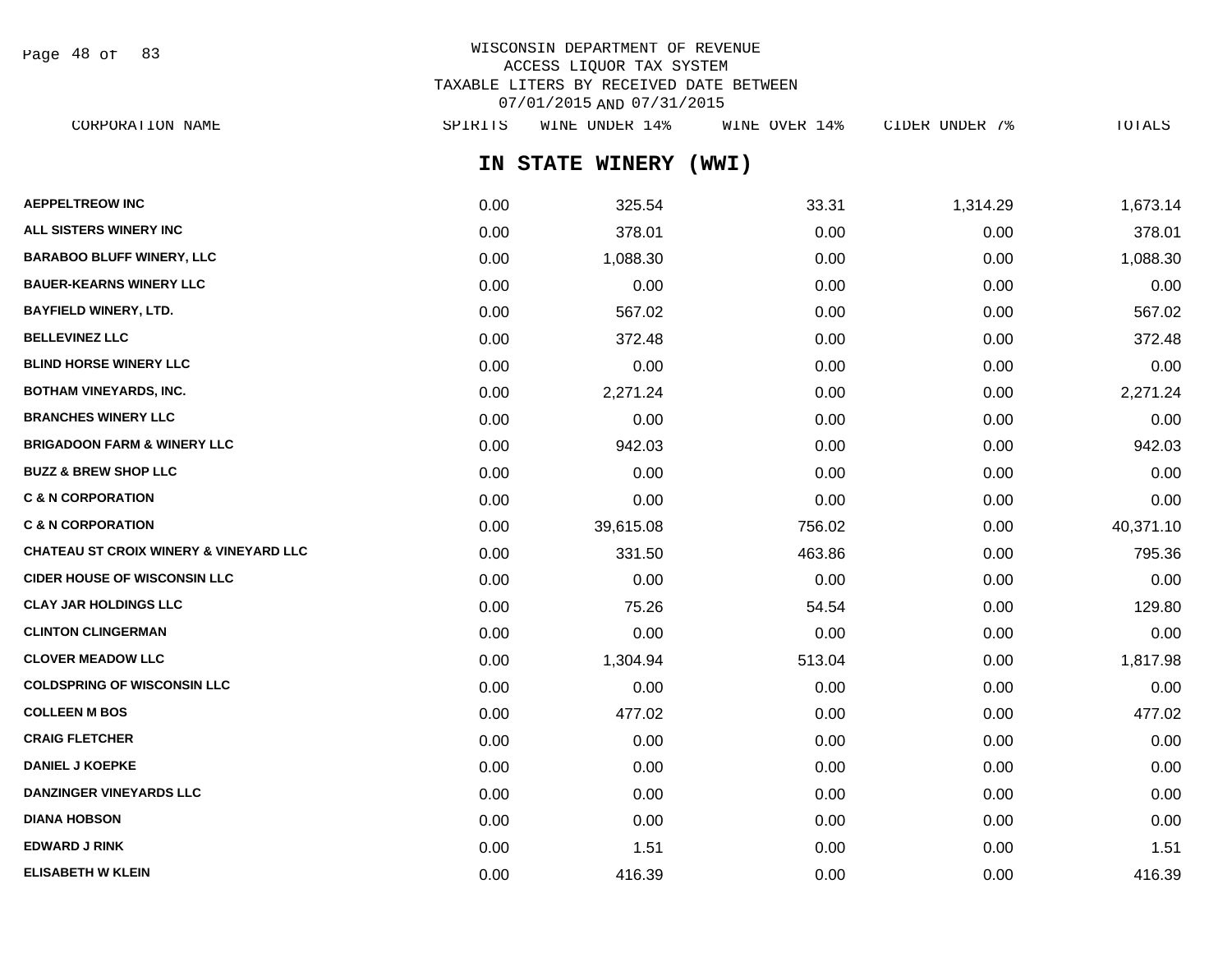# WISCONSIN DEPARTMENT OF REVENUE

### ACCESS LIQUOR TAX SYSTEM

TAXABLE LITERS BY RECEIVED DATE BETWEEN

| CORPORATION NAME                        | SPIRITS | WINE UNDER 14% | WINE OVER 14% | CIDER UNDER 7% | TOTALS    |
|-----------------------------------------|---------|----------------|---------------|----------------|-----------|
| <b>FAWN CREEK WINERY LLC</b>            | 0.00    | 8,682.72       | 0.00          | 0.00           | 8,682.72  |
| <b>FERMENTING CELLARS LLC</b>           | 0.00    | 0.00           | 0.00          | 0.00           | 0.00      |
| FISHER KING WINERY, LLC                 | 0.00    | 3,951.95       | 0.00          | 0.00           | 3,951.95  |
| <b>FRESAR INC</b>                       | 0.00    | 0.00           | 0.00          | 0.00           | 0.00      |
| FRUIT OF THE WOODS WINE CELLAR, INC.    | 0.00    | 13,277.23      | 0.00          | 0.00           | 13,277.23 |
| <b>HALF KRAKT LLC</b>                   | 0.00    | 654.01         | 0.00          | 0.00           | 654.01    |
| HARBOR RIDGE WINERY INC.                | 0.00    | 12,422.32      | 0.00          | 0.00           | 12,422.32 |
| <b>HERDIE BAISDEN</b>                   | 0.00    | 0.00           | 0.00          | 1,108.74       | 1,108.74  |
| <b>HOOKSTONE INC.</b>                   | 0.00    | 1,135.62       | 25.14         | 0.00           | 1,160.76  |
| <b>ISLAND ORCHARD CIDER LLC</b>         | 0.00    | 0.00           | 0.00          | 4,377.74       | 4,377.74  |
| <b>JACKSON WINE LLC</b>                 | 0.00    | 858.00         | 18.02         | 0.00           | 876.02    |
| <b>JAMES PLOETZ</b>                     | 0.00    | 353.46         | 0.00          | 0.00           | 353.46    |
| <b>JEFFREY L STOEGER</b>                | 0.00    | 1,619.02       | 0.00          | 0.00           | 1,619.02  |
| <b>JORNY'S END LLC</b>                  | 0.00    | 1,078.84       | 0.00          | 0.00           | 1,078.84  |
| <b>JOSEPH CALLOW</b>                    | 0.00    | 846.42         | 0.00          | 0.00           | 846.42    |
| <b>JOSEPH CALLOW</b>                    | 0.00    | 753.29         | 0.00          | 0.00           | 753.29    |
| <b>JOSEPH STALLER</b>                   | 0.00    | 0.00           | 0.00          | 0.00           | 0.00      |
| <b>JOSEPH WYNIMKO</b>                   | 0.00    | 402.24         | 0.00          | 0.00           | 402.24    |
| <b>JULIE A ANDRZEJCZAK</b>              | 0.00    | 25.74          | 43.91         | 0.00           | 69.65     |
| <b>KEVIN BEHNKE</b>                     | 0.00    | 0.00           | 0.00          | 0.00           | 0.00      |
| <b>LAKE NOKOMIS CRANBERRIES INC</b>     | 0.00    | 0.00           | 0.00          | 0.00           | 0.00      |
| <b>LANDTA WINES LLC</b>                 | 0.00    | 817.64         | 0.00          | 0.00           | 817.64    |
| <b>LARSON &amp; LARSON</b>              | 0.00    | 705.22         | 0.00          | 0.00           | 705.22    |
| <b>LAUTENBACH'S ORCHARD COUNTRY INC</b> | 0.00    | 14,255.82      | 0.00          | 0.00           | 14,255.82 |
| <b>LEDGE STONE VINEYARDS LLC</b>        | 0.00    | 0.00           | 0.00          | 0.00           | 0.00      |
| <b>LOST ISLAND WINE LLC</b>             | 0.00    | 652.50         | 0.00          | 0.00           | 652.50    |
| LUNCH CREEK VINEYARDS LLC               | 0.00    | 511.03         | 0.00          | 0.00           | 511.03    |
| <b>MARTIN E SELL</b>                    | 0.00    | 24.98          | 0.00          | 0.00           | 24.98     |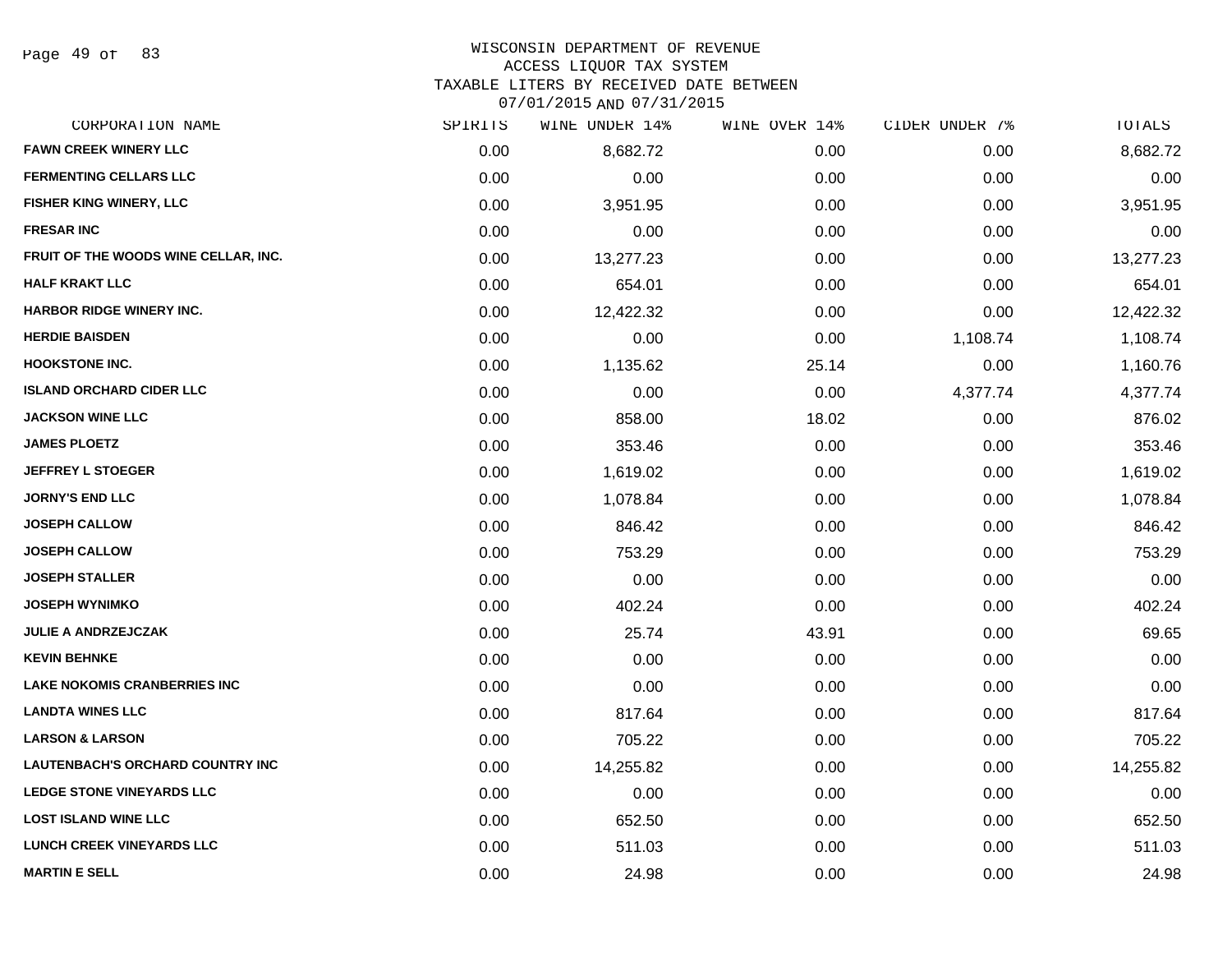Page 50 of 83

| CORPORATION NAME                                 | SPIRITS | WINE UNDER 14% | WINE OVER 14% | CIDER UNDER 7% | TOTALS    |
|--------------------------------------------------|---------|----------------|---------------|----------------|-----------|
| <b>MARY BELLAZZINI</b>                           | 0.00    | 0.00           | 0.00          | 0.00           | 0.00      |
| <b>MATENAER CORPORATION</b>                      | 0.00    | 0.00           | 0.00          | 0.00           | 0.00      |
| <b>MATTHEW RICK</b>                              | 0.00    | 0.00           | 0.00          | 0.00           | 0.00      |
| <b>MCILQUHAM LLC</b>                             | 0.00    | 0.00           | 0.00          | 0.00           | 0.00      |
| <b>MERSHONIAN CIDERY LLC</b>                     | 0.00    | 0.00           | 0.00          | 927.42         | 927.42    |
| <b>MUNSON BRIDGE WINERY INC</b>                  | 0.00    | 0.00           | 0.00          | 0.00           | 0.00      |
| <b>MUSETTA WINERY, LLC</b>                       | 0.00    | 3,494.97       | 0.00          | 0.00           | 3,494.97  |
| <b>NORTHLEAF WINERY, LLC</b>                     | 0.00    | 1,681.51       | 9.39          | 0.00           | 1,690.90  |
| PARALLEL 44 VINEYARD & WINERY, INC.              | 0.00    | 4,040.99       | 0.00          | 0.00           | 4,040.99  |
| PARALLEL 44 VINEYARD & WINERY, INC.              | 0.00    | 2,874.03       | 0.00          | 0.00           | 2,874.03  |
| <b>PATRICK ARNDT</b>                             | 0.00    | 37.85          | 0.00          | 0.00           | 37.85     |
| <b>PAUL D ASPER</b>                              | 0.00    | 0.00           | 0.00          | 1,580.67       | 1,580.67  |
| <b>PAUL J FRANZEN</b>                            | 0.00    | 0.00           | 0.00          | 0.00           | 0.00      |
| <b>PIEPERTK LLC</b>                              | 0.00    | 1,078.48       | 13.14         | 0.00           | 1,091.62  |
| <b>RED OAK VINEYARD INC</b>                      | 0.00    | 5,238.99       | 3,153.24      | 0.00           | 8,392.23  |
| RIVER BEND VINEYARD & WINERY LLC                 | 0.00    | 3,119.93       | 0.00          | 0.00           | 3,119.93  |
| <b>ROBERT BORUCKI</b>                            | 0.00    | 2,247.74       | 0.00          | 0.00           | 2,247.74  |
| <b>ROBERT BORUCKI</b>                            | 0.00    | 0.00           | 0.00          | 0.00           | 0.00      |
| <b>ROCK N WOOL WINERY LLC</b>                    | 0.00    | 0.00           | 0.00          | 0.00           | 0.00      |
| <b>RUSHFORD MEADERY AND WINERY LLC</b>           | 0.00    | 0.00           | 0.00          | 0.00           | 0.00      |
| <b>RYAN PRELLWITZ</b>                            | 0.00    | 0.00           | 0.00          | 0.00           | 0.00      |
| <b>S &amp; J WINERY, LLC</b>                     | 0.00    | 36.00          | 0.00          | 0.00           | 36.00     |
| <b>SANDSTONE RIDGE VINEYARD &amp; WINERY LLC</b> | 0.00    | 345.60         | 11.31         | 0.00           | 356.91    |
| <b>SANTA FE FUTURES, INC.</b>                    | 0.00    | 9,452.90       | 8,973.67      | 0.00           | 18,426.57 |
| <b>SEVEN HAWKS VINEYARDS LLC</b>                 | 0.00    | 2,000.00       | 0.00          | 0.00           | 2,000.00  |
| <b>SEVEN HAWKS VINEYARDS LLC</b>                 | 0.00    | 0.00           | 0.00          | 0.00           | 0.00      |
| <b>SHARON L PINGEL</b>                           | 0.00    | 0.00           | 0.00          | 0.00           | 0.00      |
| <b>SHERRY HARDIE</b>                             | 0.00    | 232.00         | 0.00          | 0.00           | 232.00    |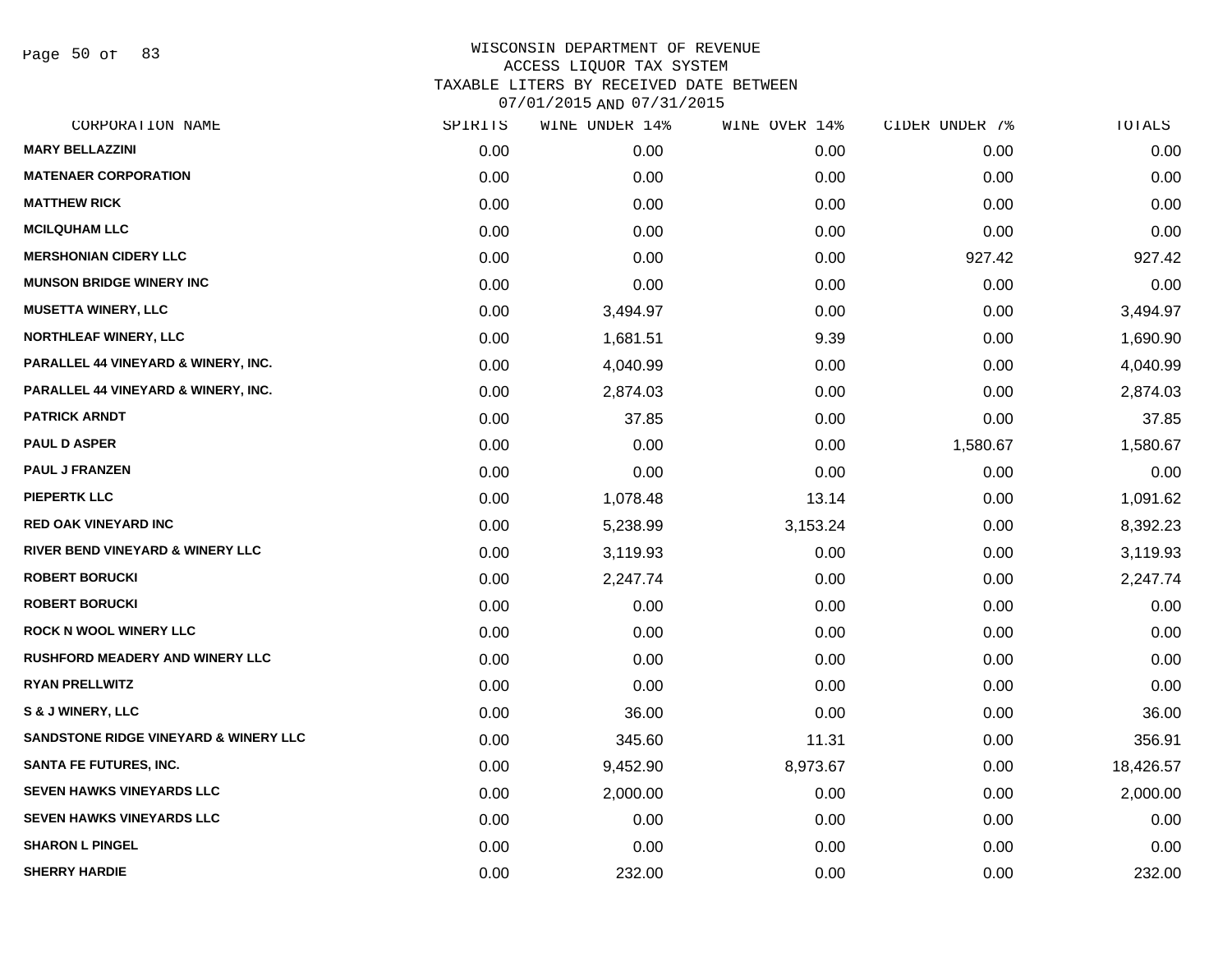# WISCONSIN DEPARTMENT OF REVENUE

### ACCESS LIQUOR TAX SYSTEM

TAXABLE LITERS BY RECEIVED DATE BETWEEN

| CORPORATION NAME                                   | SPIRITS | WINE UNDER 14% | WINE OVER 14% | CIDER UNDER 7% | TOTALS    |
|----------------------------------------------------|---------|----------------|---------------|----------------|-----------|
| <b>SIMON CREEK VINEYARD LLC</b>                    | 0.00    | 5,099.24       | 352.87        | 0.00           | 5,452.11  |
| SINNIPEE VALLEY VINEYARD LLC                       | 0.00    | 369.00         | 0.00          | 0.00           | 369.00    |
| <b>SPB LLC</b>                                     | 0.00    | 0.00           | 0.00          | 63,524.89      | 63,524.89 |
| SPRECHER BREWING COMPANY, INC.                     | 0.00    | 0.00           | 0.00          | 0.00           | 0.00      |
| <b>SPURGEON VINEYARDS &amp; WINERY LLC</b>         | 0.00    | 4,171.55       | 26.88         | 0.00           | 4,198.43  |
| <b>STEPHEN M KENNEDY</b>                           | 0.00    | 881.24         | 0.00          | 0.00           | 881.24    |
| <b>STEVEN J DEBAKER</b>                            | 0.00    | 0.00           | 0.00          | 0.00           | 0.00      |
| STEVEN M & JUDITH A JACOBSON LLC                   | 0.00    | 141.16         | 0.00          | 0.00           | 141.16    |
| <b>SUNSET POINT WINERY LLC</b>                     | 0.00    | 0.00           | 0.00          | 0.00           | 0.00      |
| <b>TENBA RIDGE WINERY LLC</b>                      | 0.00    | 399.47         | 0.00          | 0.00           | 399.47    |
| THE CHISELLED GRAPE WINERY LLC                     | 0.00    | 0.00           | 0.00          | 0.00           | 0.00      |
| THE RUM TREE, INC.                                 | 0.00    | 0.00           | 4.13          | 0.00           | 4.13      |
| THE WINE VINEYARD LLC                              | 0.00    | 539.99         | 0.00          | 0.00           | 539.99    |
| THE WOODLAND TRAIL BEVERAGE COMPANY, INC.          | 0.00    | 818.40         | 0.00          | 0.00           | 818.40    |
| <b>TROY LANDWEHR</b>                               | 0.00    | 762.75         | 59.25         | 0.00           | 822.00    |
| TWO BROTHERS WINES LLC                             | 0.00    | 347.99         | 0.00          | 0.00           | 347.99    |
| VAN WYCHEN WINES INC.                              | 0.00    | 0.00           | 0.00          | 0.00           | 0.00      |
| <b>VERNON VINEYARDS LTD</b>                        | 0.00    | 895.49         | 0.00          | 0.00           | 895.49    |
| <b>VETRO WINERY LLC</b>                            | 0.00    | 340.50         | 0.00          | 0.00           | 340.50    |
| <b>VINES TO CELLAR, INC.</b>                       | 0.00    | 775.89         | 0.00          | 0.00           | 775.89    |
| <b>VON STIEHL WINERY LTD.</b>                      | 0.00    | 0.00           | 0.00          | 0.00           | 0.00      |
| VON STIEHL WINERY LTD.                             | 0.00    | 0.00           | 0.00          | 0.00           | 0.00      |
| VON STIEHL WINERY LTD.                             | 0.00    | 15,264.25      | 0.00          | 0.00           | 15,264.25 |
| <b>WEGLARZ &amp; BOCK</b>                          | 0.00    | 2,413.38       | 0.00          | 0.00           | 2,413.38  |
| <b>WEST PRAIRIE WINERY LLC</b>                     | 0.00    | 7,266.08       | 0.00          | 0.00           | 7,266.08  |
| <b>WHISPERING BLUFFS VINEYARD &amp; WINERY LTD</b> | 0.00    | 0.00           | 0.00          | 0.00           | 0.00      |
| <b>WHISPERING WINDS WINERY LLC</b>                 | 0.00    | 0.00           | 0.00          | 0.00           | 0.00      |
| WHITE WINTER WINERY INC                            | 0.00    | 1,933.20       | 804.40        | 619.67         | 3,357.27  |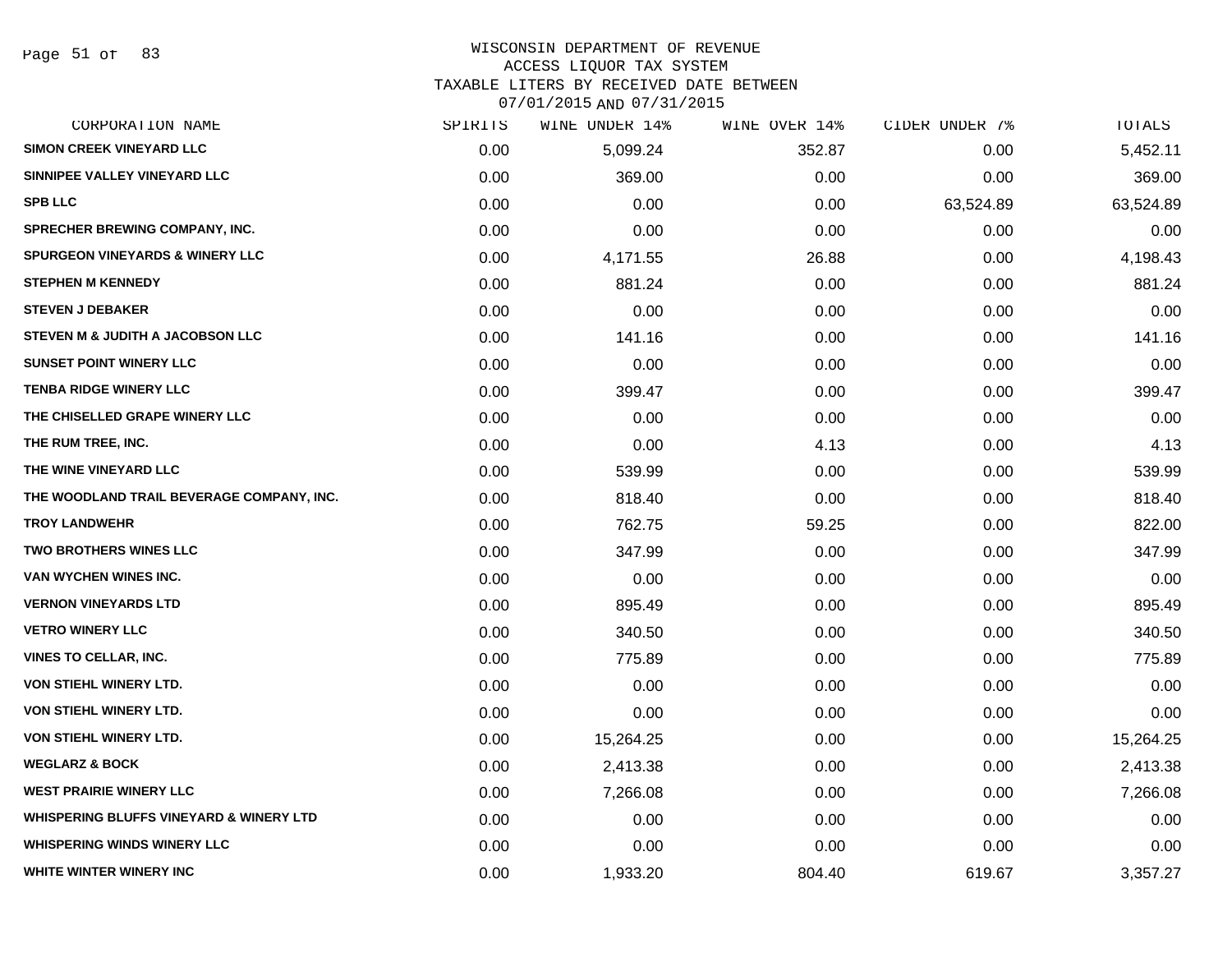Page 52 of 83

| CORPORATION NAME                | SPIRITS | WINE UNDER 14% | WINE OVER 14% | CIDER UNDER 7% | TOTALS     |
|---------------------------------|---------|----------------|---------------|----------------|------------|
| <b>WILLIAM F BLUHM</b>          | 0.00    | 3,143.42       | 0.00          | 0.00           | 3,143.42   |
| <b>WINE STATION HUDSON LLC</b>  | 0.00    | 0.00           | 0.00          | 0.00           | 0.00       |
| <b>WINEMAKER'S DAUGHTER LLC</b> | 0.00    | 345.23         | 0.00          | 0.00           | 345.23     |
| <b>WOLLERSHEIM WINERY, INC.</b> | 0.00    | 73,234.82      | 1,280.23      | 0.00           | 74,515.05  |
| <b>WOLLERSHEIM WINERY, INC.</b> | 0.00    | 13,067.11      | 674.22        | 0.00           | 13,741.33  |
| TOTAL LITERS FOR 7/31/2015      | 0.00    | 279,285.52     | 17.270.57     | 73,453.42      | 370,009.51 |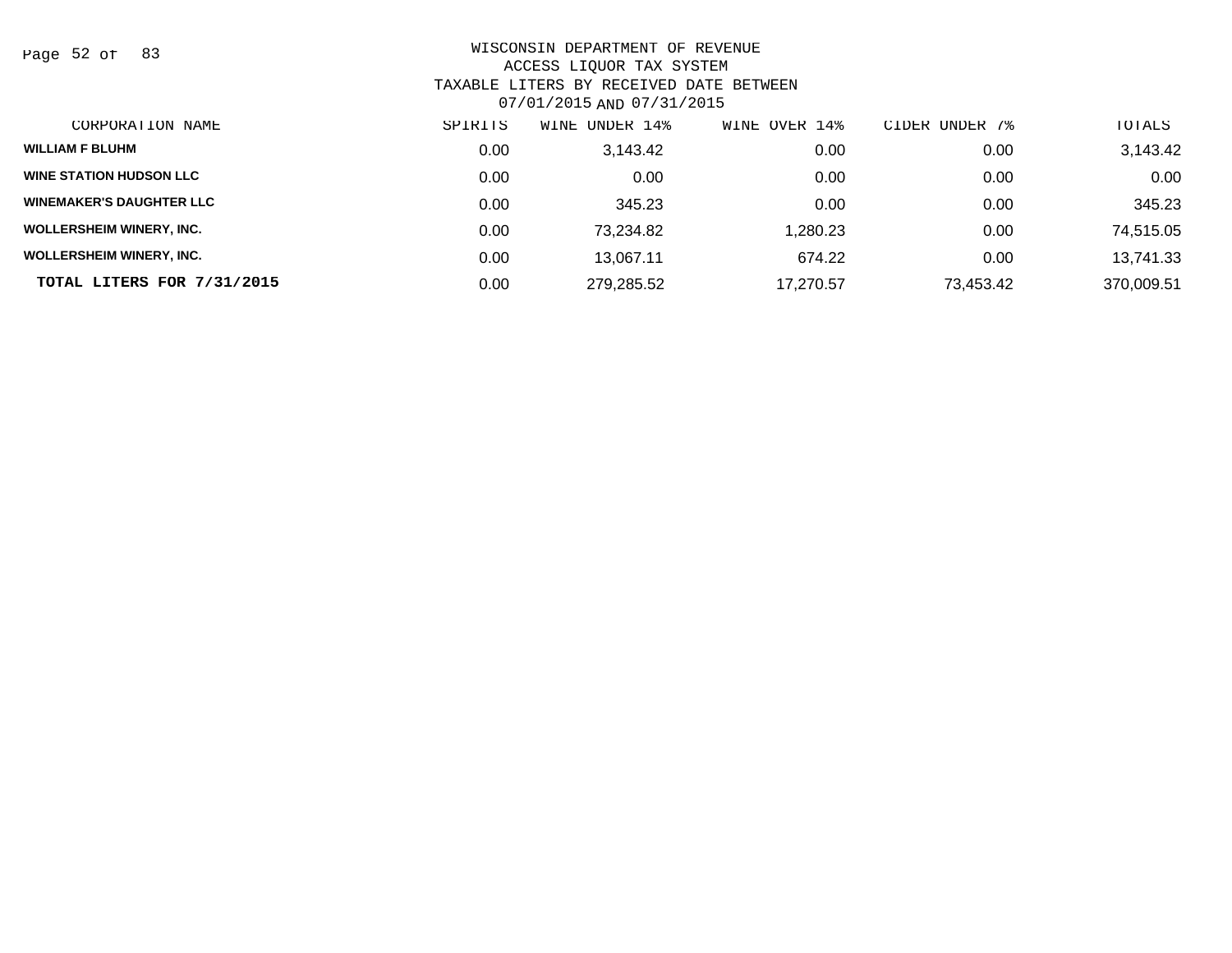Page 53 of 83

# WISCONSIN DEPARTMENT OF REVENUE ACCESS LIQUOR TAX SYSTEM TAXABLE LITERS BY RECEIVED DATE BETWEEN 07/01/2015 AND 07/31/2015

**WINE DIRECT SHIPPER (WDS)** CORPORATION NAME SPIRITS WINE UNDER 14% WINE OVER 14% CIDER UNDER 7% TOTALS

| 1-800 WINESHOP.COM INC                      | 0.00 | 1,715.25 | 642.00   | 0.00 | 2,357.25 |
|---------------------------------------------|------|----------|----------|------|----------|
| <b>7 &amp; 8 LLC</b>                        | 0.00 | 0.00     | 10.50    | 0.00 | 10.50    |
| A TO Z WINEWORKS LLC                        | 0.00 | 11.25    | 9.75     | 0.00 | 21.00    |
| <b>AARON POTT AND CLAIRE POTT</b>           | 0.00 | 0.00     | 0.00     | 0.00 | 0.00     |
| <b>ABACELA VINEYARDS &amp; WINERY INC</b>   | 0.00 | 0.00     | 0.00     | 0.00 | 0.00     |
| <b>ABEJA LLC</b>                            | 0.00 | 10.10    | 38.25    | 0.00 | 48.35    |
| <b>ABERNATHY HOFFMAN, LLC</b>               | 0.00 | 0.00     | 0.00     | 0.00 | 0.00     |
| <b>ABREU VINEYARDS INC</b>                  | 0.00 | 0.00     | 0.00     | 0.00 | 0.00     |
| AC VIN CO LLC                               | 0.00 | 54.75    | 41.25    | 0.00 | 96.00    |
| <b>ACCOLADE WINES NORTH AMERICA INC</b>     | 0.00 | 20.25    | 33.38    | 0.00 | 53.63    |
| <b>ADAMS WINERY LLC</b>                     | 0.00 | 0.00     | 60.00    | 0.00 | 60.00    |
| <b>ADELAIDA CELLARS INC</b>                 | 0.00 | 0.00     | 99.00    | 0.00 | 99.00    |
| ADELSHEIM VINEYARD LLC                      | 0.00 | 120.00   | 0.00     | 0.00 | 120.00   |
| <b>AGATE RIDGE VINEYARD LLC</b>             | 0.00 | 0.75     | 1.50     | 0.00 | 2.25     |
| <b>ALEXANDER P OXMAN</b>                    | 0.00 | 3,192.00 | 2,107.50 | 0.00 | 5,299.50 |
| ALEXANDRIA NICOLE CELLARS LLC               | 0.00 | 0.00     | 0.00     | 0.00 | 0.00     |
| ALL SISTERS WINERY INC                      | 0.00 | 0.00     | 0.00     | 0.00 | 0.00     |
| <b>ALPHA &amp; OMEGA WINERY LLC</b>         | 0.00 | 0.75     | 115.50   | 0.00 | 116.25   |
| <b>ALTAMURA WINERY INC</b>                  | 0.00 | 0.00     | 18.00    | 0.00 | 18.00    |
| ALVAREZ VINEYARDS LLC                       | 0.00 | 0.00     | 19.50    | 0.00 | 19.50    |
| <b>AMAPOLA CREEK VINEYARDS &amp; WINERY</b> | 0.00 | 0.00     | 2.25     | 0.00 | 2.25     |
| <b>AMAVI CELLARS LLC</b>                    | 0.00 | 2.25     | 5.25     | 0.00 | 7.50     |
| <b>AMPELOS CELLARS INC</b>                  | 0.00 | 867.00   | 0.00     | 0.00 | 867.00   |
| <b>AMUSE BOUCHE LLC</b>                     | 0.00 | 0.00     | 0.00     | 0.00 | 0.00     |
| <b>ANCIENT PEAK INC</b>                     | 0.00 | 27.00    | 0.00     | 0.00 | 27.00    |
| ANDERSONS CONN VALLEY WINERY INC            | 0.00 | 4.50     | 125.25   | 0.00 | 129.75   |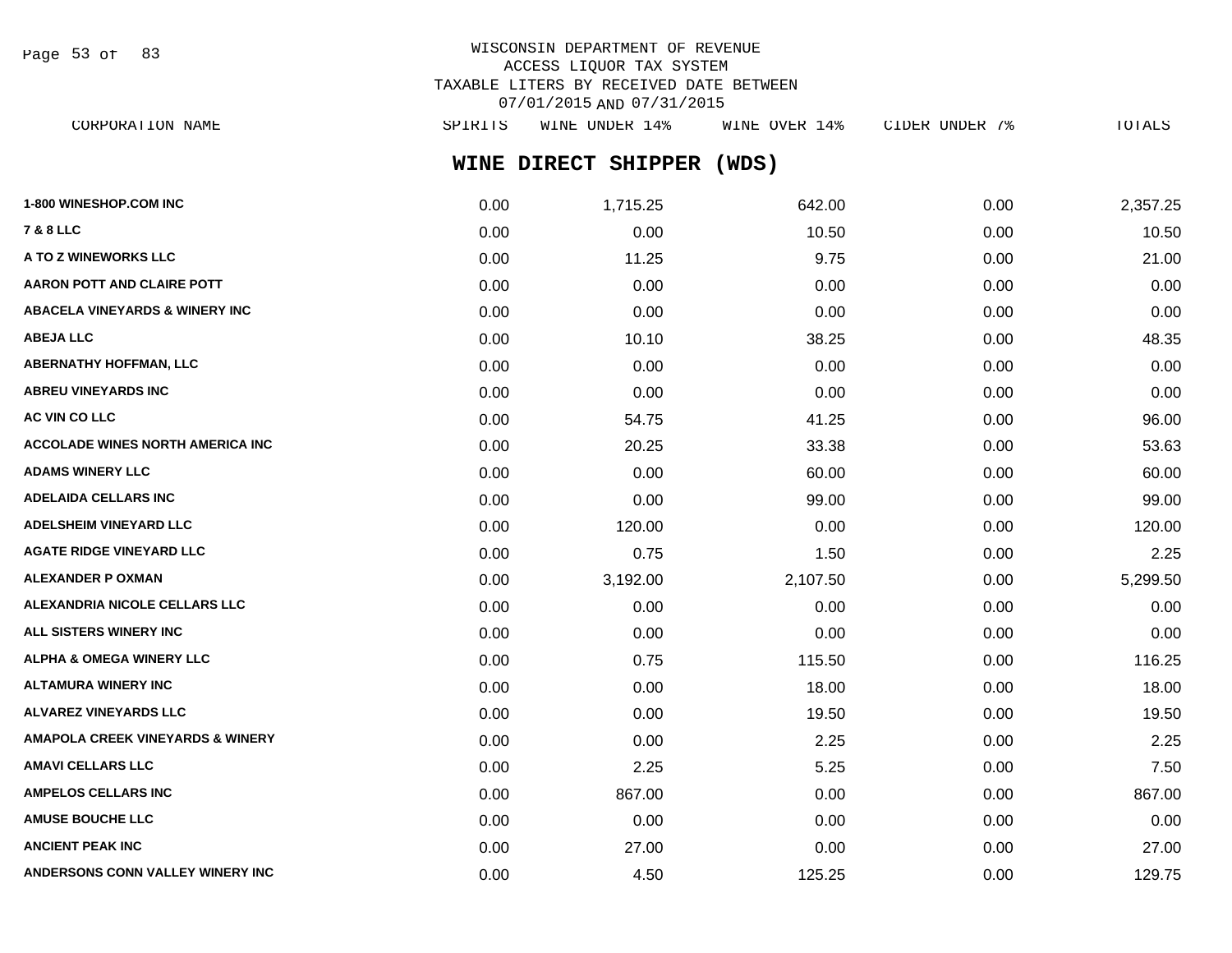Page 54 of 83

| CORPORATION NAME                        | SPIRITS | WINE UNDER 14% | WINE OVER 14% | CIDER UNDER 7% | TOTALS |
|-----------------------------------------|---------|----------------|---------------|----------------|--------|
| <b>ANIMOLP</b>                          | 0.00    | 27.00          | 15.00         | 0.00           | 42.00  |
| <b>ANOMALY VINEYARDS LLC</b>            | 0.00    | 0.00           | 0.00          | 0.00           | 0.00   |
| <b>ANTHILL FARMS LLC</b>                | 0.00    | 0.00           | 0.00          | 0.00           | 0.00   |
| <b>ANTHONY M TRUCHARD</b>               | 0.00    | 7.50           | 131.25        | 0.00           | 138.75 |
| <b>AQUA PUMPKIN INC</b>                 | 0.00    | 11.25          | 12.75         | 0.00           | 24.00  |
| <b>ARCHANGEL INVESTMENTS LLC</b>        | 0.00    | 0.00           | 0.00          | 0.00           | 0.00   |
| <b>ARETE WINES LLC</b>                  | 0.00    | 9.00           | 0.00          | 0.00           | 9.00   |
| <b>ARIETTA INC</b>                      | 0.00    | 9.00           | 4.50          | 0.00           | 13.50  |
| <b>ARISTA WINES LLC</b>                 | 0.00    | 0.00           | 159.75        | 0.00           | 159.75 |
| <b>ARIZONA STRONGHOLD VINEYARDS LLC</b> | 0.00    | 0.00           | 0.00          | 0.00           | 0.00   |
| <b>ARKENSTONE VINEYARDS LLC</b>         | 0.00    | 0.00           | 0.00          | 0.00           | 0.00   |
| <b>ARMIDA WINERY INC</b>                | 0.00    | 19.50          | 55.50         | 0.00           | 75.00  |
| <b>ARMSTRONG FAMILY WINERY LLC</b>      | 0.00    | 12.75          | 21.00         | 0.00           | 33.75  |
| <b>ARMSTRONG VINEYARDS INC</b>          | 0.00    | 0.00           | 54.00         | 0.00           | 54.00  |
| <b>ARRINGTON VINEYARDS LLC</b>          | 0.00    | 39.38          | 34.50         | 0.00           | 73.88  |
| <b>ARTISTE MANAGEMENT CO LLC</b>        | 0.00    | 0.00           | 15.75         | 0.00           | 15.75  |
| AU BON CLIMAT LLC                       | 0.00    | 24.75          | 0.00          | 0.00           | 24.75  |
| <b>AUBERT WINEGROWING INC</b>           | 0.00    | 0.00           | 315.00        | 0.00           | 315.00 |
| <b>AUGUST BRIGGS JR INC</b>             | 0.00    | 3.00           | 9.00          | 0.00           | 12.00  |
| <b>AVV WINERY CO LLC</b>                | 0.00    | 13.50          | 72.75         | 0.00           | 86.25  |
| AW DIRECT INC                           | 0.00    | 40.50          | 0.00          | 0.00           | 40.50  |
| <b>B R COHN WINERY INC</b>              | 0.00    | 27.76          | 234.76        | 0.00           | 262.52 |
| <b>BALTIMORE BEND VINEYARD LLC</b>      | 0.00    | 27.00          | 0.00          | 0.00           | 27.00  |
| <b>BANSHEE WINES LLC</b>                | 0.00    | 0.00           | 0.00          | 0.00           | 0.00   |
| <b>BARABOO BLUFF WINERY, LLC</b>        | 0.00    | 0.00           | 0.00          | 0.00           | 0.00   |
| <b>BARGETTOS SANTA CRUZ WINERY INC</b>  | 0.00    | 29.25          | 8.75          | 0.00           | 38.00  |
| <b>BARNARD GRIFFIN INC</b>              | 0.00    | 0.00           | 6.00          | 0.00           | 6.00   |
| <b>BARNETT VINEYARDS LP</b>             | 0.00    | 16.50          | 12.75         | 0.00           | 29.25  |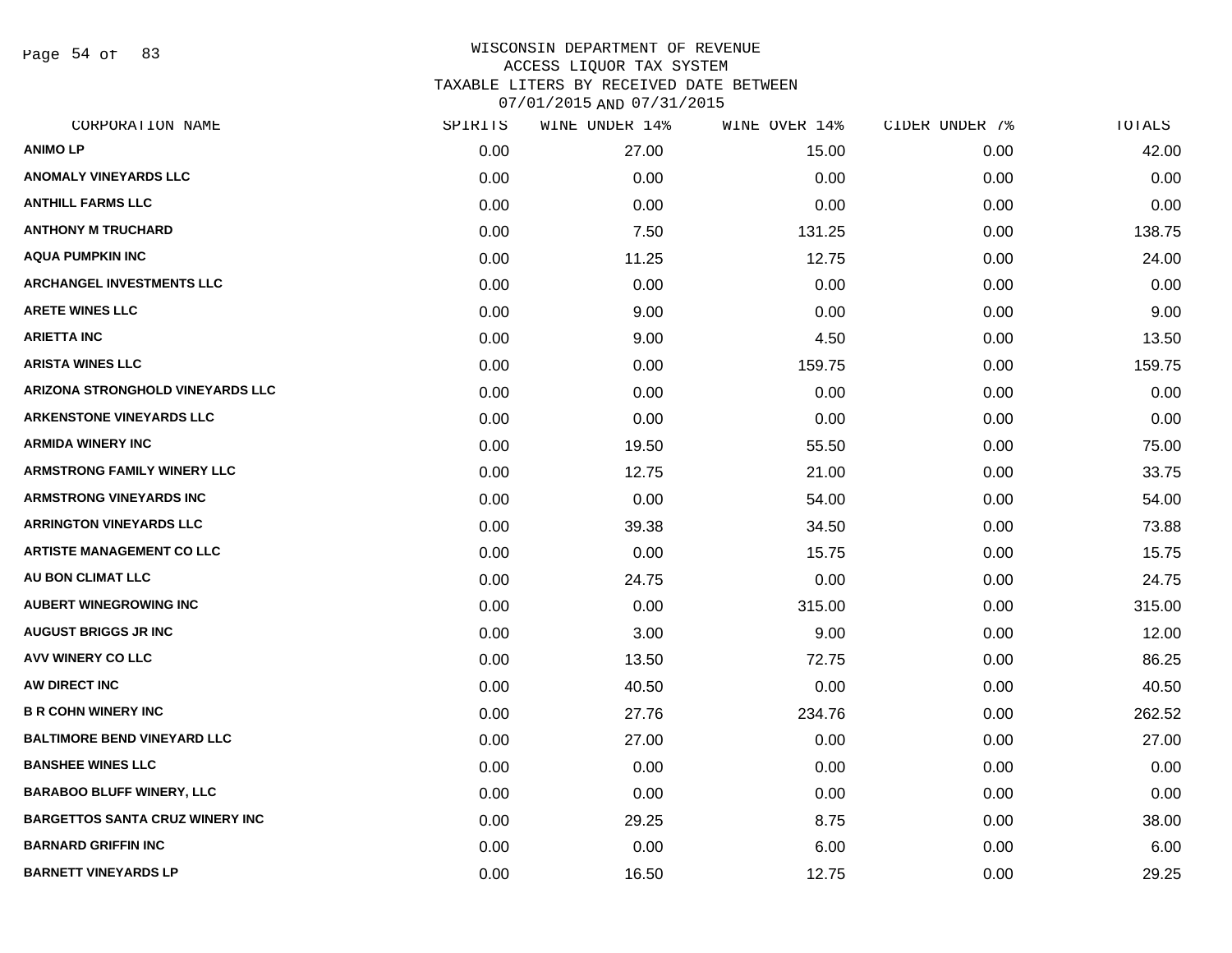Page 55 of 83

| CORPORATION NAME                    | SPIRITS | WINE UNDER 14% | WINE OVER 14% | CIDER UNDER 7% | TOTALS   |
|-------------------------------------|---------|----------------|---------------|----------------|----------|
| <b>BAUER-KEARNS WINERY LLC</b>      | 0.00    | 0.00           | 0.00          | 0.00           | 0.00     |
| <b>BAYFIELD WINERY, LTD.</b>        | 0.00    | 0.00           | 0.00          | 0.00           | 0.00     |
| <b>BEHRENS AND DRINKWARD</b>        | 0.00    | 0.00           | 48.75         | 0.00           | 48.75    |
| <b>BEL VINO LLC</b>                 | 0.00    | 9.00           | 2.25          | 0.00           | 11.25    |
| <b>BELLEVINEZ LLC</b>               | 0.00    | 0.00           | 0.00          | 0.00           | 0.00     |
| <b>BENESSERE VINEYARDS LTD</b>      | 0.00    | 9.00           | 8.25          | 0.00           | 17.25    |
| <b>BENNETT LANE WINERY LLC</b>      | 0.00    | 0.00           | 147.00        | 0.00           | 147.00   |
| <b>BENOVIA WINERY LLC</b>           | 0.00    | 0.00           | 112.50        | 0.00           | 112.50   |
| <b>BENT CREEK WINERY LLC</b>        | 0.00    | 0.00           | 13.50         | 0.00           | 13.50    |
| <b>BENTON-LANE LLC</b>              | 0.00    | 6.75           | 0.00          | 0.00           | 6.75     |
| <b>BENZIGER FAMILY WINERY LLC</b>   | 0.00    | 269.25         | 1,264.00      | 0.00           | 1,533.25 |
| <b>BERGSTROM WINES LLC</b>          | 0.00    | 148.50         | 10.50         | 0.00           | 159.00   |
| <b>BERNARDUS LLC</b>                | 0.00    | 32.25          | 39.00         | 0.00           | 71.25    |
| BETHEL HEIGHTS VINEYARD INC         | 0.00    | 41.25          | 0.00          | 0.00           | 41.25    |
| BETTER BRANDS INTERNATIONAL         | 0.00    | 0.00           | 0.00          | 0.00           | 0.00     |
| <b>BETZ CELLARS LLC</b>             | 0.00    | 0.00           | 38.25         | 0.00           | 38.25    |
| <b>BIG BASIN VINEYARDS LLC</b>      | 0.00    | 0.75           | 1.50          | 0.00           | 2.25     |
| <b>BILTMORE ESTATE WINE COMPANY</b> | 0.00    | 48.00          | 27.00         | 0.00           | 75.00    |
| <b>BLACKBIRD VINEYARDS LLC</b>      | 0.00    | 31.50          | 33.75         | 0.00           | 65.25    |
| <b>BLACKBURN ENTERPRISES LLC</b>    | 0.00    | 0.00           | 0.00          | 0.00           | 0.00     |
| <b>BLANKIET ESTATE LLC</b>          | 0.00    | 0.00           | 56.25         | 0.00           | 56.25    |
| <b>BLIND HORSE WINERY LLC</b>       | 0.00    | 0.00           | 0.00          | 0.00           | 0.00     |
| BLUE MOUNTAIN CIDER COMPANY LLC     | 0.00    | 0.00           | 0.00          | 3.90           | 3.90     |
| <b>BLUE SKY VINTNERS LLC</b>        | 0.00    | 0.00           | 0.00          | 0.00           | 0.00     |
| <b>BNA WINE GROUP LLC</b>           | 0.00    | 0.00           | 0.00          | 0.00           | 0.00     |
| <b>BOEGER WINERY INC</b>            | 0.00    | 14.25          | 21.75         | 0.00           | 36.00    |
| <b>BOGLE VINEYARDS INC</b>          | 0.00    | 28.50          | 9.75          | 0.00           | 38.25    |
| <b>BON AFFAIR INC</b>               | 0.00    | 43.50          | 0.00          | 0.00           | 43.50    |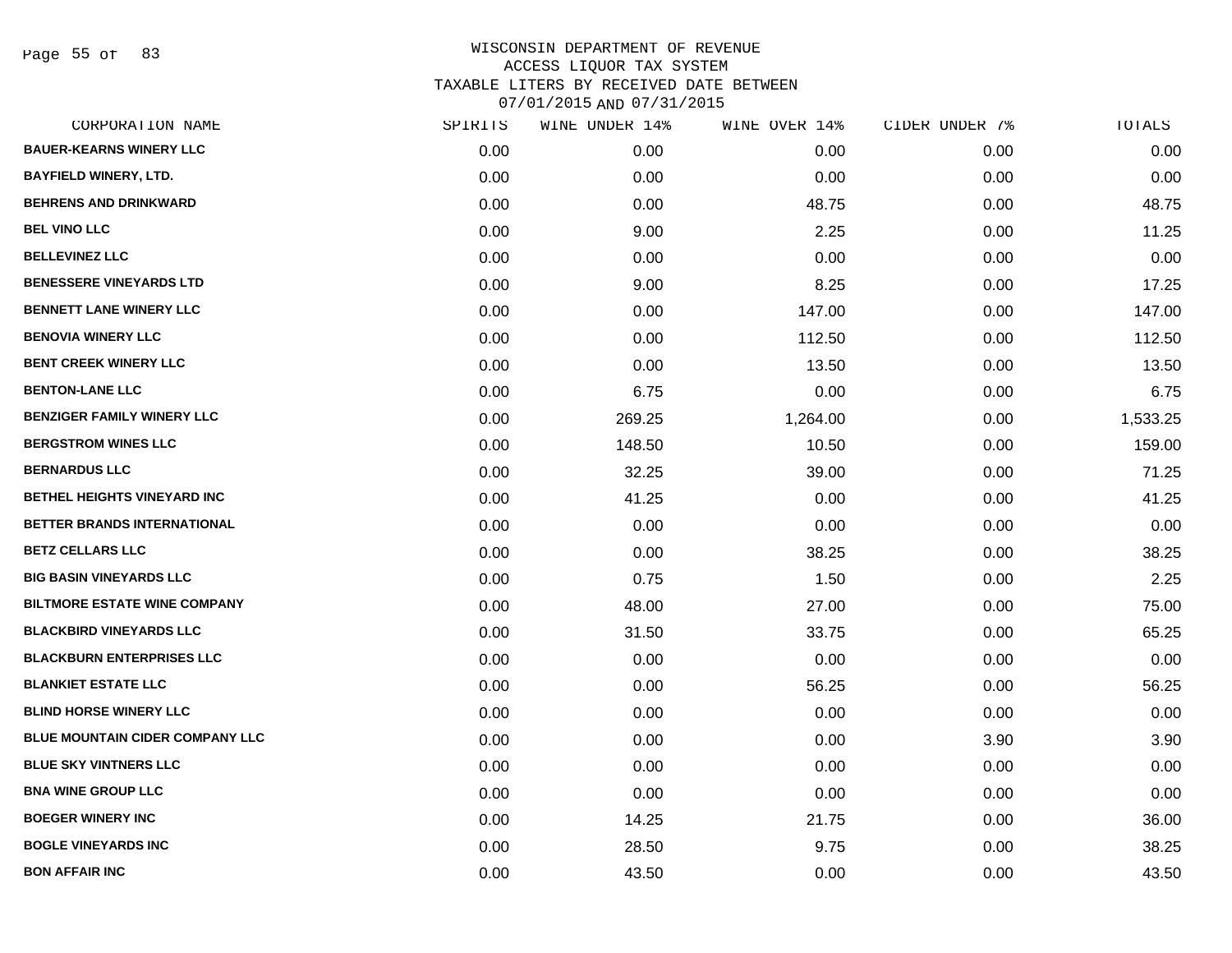Page 56 of 83

| CORPORATION NAME                             | SPIRITS | WINE UNDER 14% | WINE OVER 14% | CIDER UNDER 7% | TOTALS   |
|----------------------------------------------|---------|----------------|---------------|----------------|----------|
| <b>BONNY DOON WINERY INC</b>                 | 0.00    | 89.25          | 34.50         | 0.00           | 123.75   |
| <b>BOOKWALTER WINERY LLC</b>                 | 0.00    | 0.00           | 9.00          | 0.00           | 9.00     |
| <b>BOTHAM VINEYARDS, INC.</b>                | 0.00    | 0.00           | 0.00          | 0.00           | 0.00     |
| <b>BOUCHAINE VINEYARDS INC</b>               | 0.00    | 28.50          | 0.00          | 0.00           | 28.50    |
| <b>BRANCHES WINERY LLC</b>                   | 0.00    | 0.00           | 0.00          | 0.00           | 0.00     |
| <b>BRASSFIELD ESTATE WINERY LLC</b>          | 0.00    | 12.00          | 0.00          | 0.00           | 12.00    |
| <b>BRESSLER VINEYARDS LLC</b>                | 0.00    | 0.00           | 0.00          | 0.00           | 0.00     |
| <b>BRET LOPEZ</b>                            | 0.00    | 0.00           | 29.25         | 0.00           | 29.25    |
| <b>BREWER-CLIFTON LLC</b>                    | 0.00    | 0.00           | 0.00          | 0.00           | 0.00     |
| <b>BRIAN CARTER CELLARS LLC</b>              | 0.00    | 9.00           | 12.38         | 0.00           | 21.38    |
| <b>BRIGADOON FARM &amp; WINERY LLC</b>       | 0.00    | 0.00           | 0.00          | 0.00           | 0.00     |
| <b>BROWN ESTATE VINEYARDS LLC</b>            | 0.00    | 0.00           | 52.88         | 0.00           | 52.88    |
| <b>BRUTOCAO CELLARS LP</b>                   | 0.00    | 90.75          | 110.25        | 0.00           | 201.00   |
| <b>BRYANT VINEYARDS INC</b>                  | 0.00    | 0.00           | 0.00          | 0.00           | 0.00     |
| <b>BUCKLER FAMILY VINEYARDS LLC</b>          | 0.00    | 1.50           | 18.00         | 0.00           | 19.50    |
| <b>BULLY HILL VINEYARDS INC</b>              | 0.00    | 30.00          | 0.00          | 0.00           | 30.00    |
| <b>BURGESS CELLARS INC</b>                   | 0.00    | 0.00           | 0.00          | 0.00           | 0.00     |
| <b>BURRELL SCHOOL VINEYARDS INC</b>          | 0.00    | 0.00           | 9.00          | 0.00           | 9.00     |
| <b>BUTTONWOOD FARM WINERY INC</b>            | 0.00    | 57.75          | 3.00          | 0.00           | 60.75    |
| <b>C &amp; C WINE SERVICES INC</b>           | 0.00    | 12.00          | 90.00         | 0.00           | 102.00   |
| <b>C &amp; N CORPORATION</b>                 | 0.00    | $-30.75$       | 0.00          | 0.00           | $-30.75$ |
| <b>C G DI ARIE VINEYARD &amp; WINERY LLC</b> | 0.00    | 16.50          | 94.50         | 0.00           | 111.00   |
| <b>C MONDAVI &amp; SONS</b>                  | 0.00    | 39.75          | 96.38         | 0.00           | 136.13   |
| <b>CAIN CELLARS INC</b>                      | 0.00    | 22.50          | 4.50          | 0.00           | 27.00    |
| <b>CAIRDEAN VINEYARDS LLC</b>                | 0.00    | 6.00           | 1.50          | 0.00           | 7.50     |
| <b>CAKEBREAD CELLARS</b>                     | 0.00    | 320.25         | 843.00        | 0.00           | 1,163.25 |
| <b>CALCAREOUS VINEYARD LLC</b>               | 0.00    | 15.00          | 48.75         | 0.00           | 63.75    |
| <b>CALERA WINE COMPANY LP</b>                | 0.00    | 0.00           | 22.50         | 0.00           | 22.50    |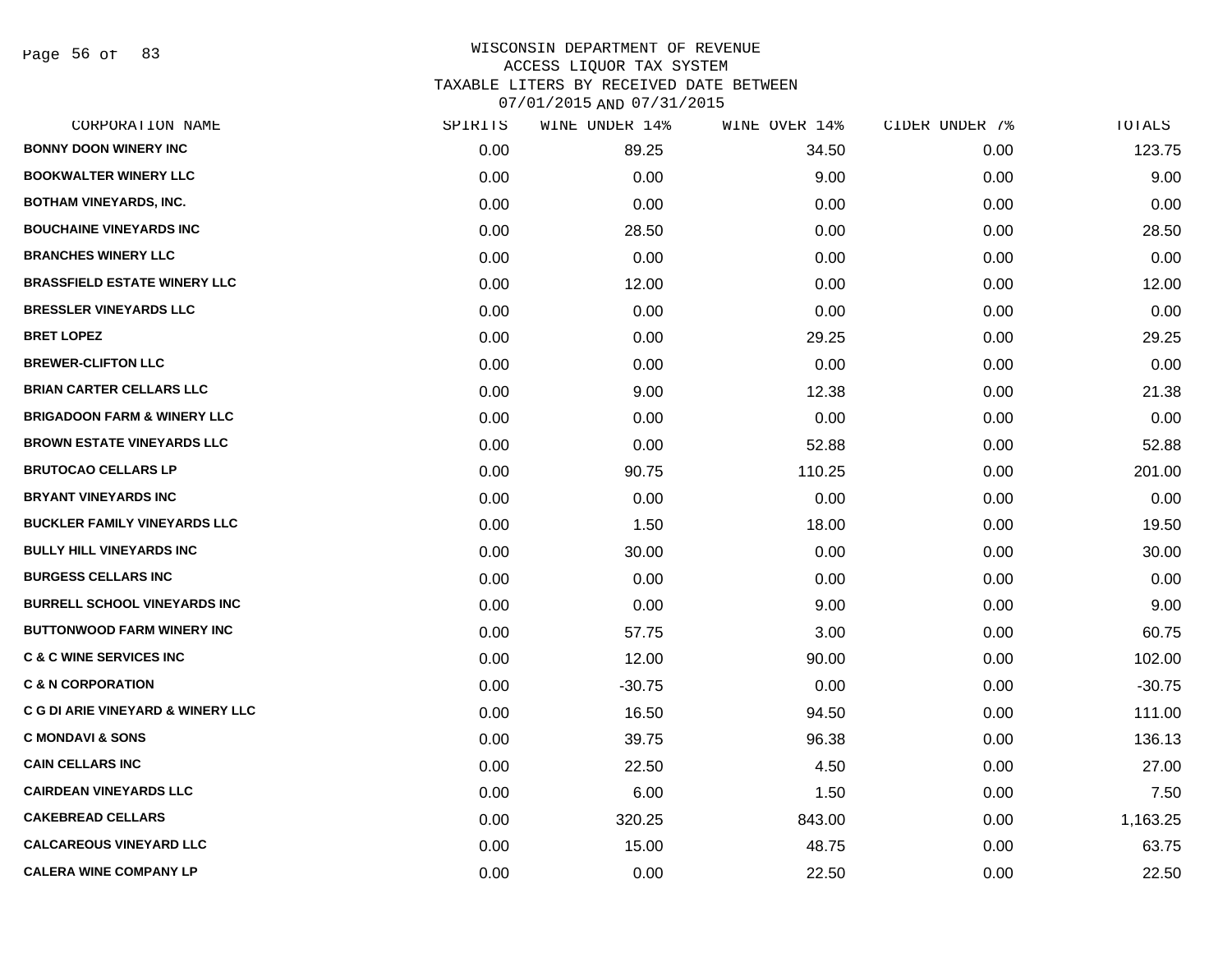Page 57 of 83

|      | WINE UNDER 14% |        |               | TOTALS         |
|------|----------------|--------|---------------|----------------|
| 0.00 | 0.00           | 0.00   | 0.00          | 0.00           |
| 0.00 | 6.00           | 18.00  | 0.00          | 24.00          |
| 0.00 | 42.75          | 469.50 | 0.00          | 512.25         |
| 0.00 | 167.25         | 16.50  | 0.00          | 183.75         |
| 0.00 | 0.00           | 261.75 | 0.00          | 261.75         |
| 0.00 | 5.25           | 54.00  | 0.00          | 59.25          |
| 0.00 | 2.25           | 2.25   | 0.00          | 4.50           |
| 0.00 | 715.20         | 117.30 | 0.00          | 832.50         |
| 0.00 | 0.00           | 10.52  | 0.00          | 10.52          |
| 0.00 | 0.00           | 336.75 | 0.00          | 336.75         |
| 0.00 | 6.75           | 12.75  | 0.00          | 19.50          |
| 0.00 | 9.00           | 16.50  | 0.00          | 25.50          |
| 0.00 | 0.00           | 0.00   | 0.00          | 0.00           |
| 0.00 | 0.00           | 13.50  | 0.00          | 13.50          |
| 0.00 | 116.25         | 0.00   | 0.00          | 116.25         |
| 0.00 | 0.00           | 0.00   | 0.00          | 0.00           |
| 0.00 | 62.25          | 156.00 | 0.00          | 218.25         |
| 0.00 | 79.13          | 1.88   | 0.00          | 81.01          |
| 0.00 | 3.75           | 0.00   | 0.00          | 3.75           |
| 0.00 | 0.00           | 0.00   | 0.00          | 0.00           |
| 0.00 | 0.00           | 0.00   | 0.00          | 0.00           |
| 0.00 | 15.75          | 3.75   | 0.00          | 19.50          |
| 0.00 | 0.00           | 14.25  | 0.00          | 14.25          |
| 0.00 | 1.88           | 274.50 | 0.00          | 276.38         |
| 0.00 | 0.00           | 0.00   | 0.00          | 0.00           |
| 0.00 | 0.00           | 0.00   | 0.00          | 0.00           |
| 0.00 | 0.00           | 0.00   | 0.00          | 0.00           |
| 0.00 | 9.75           | 68.25  | 0.00          | 78.00          |
|      | SPIRITS        |        | WINE OVER 14% | CIDER UNDER 7% |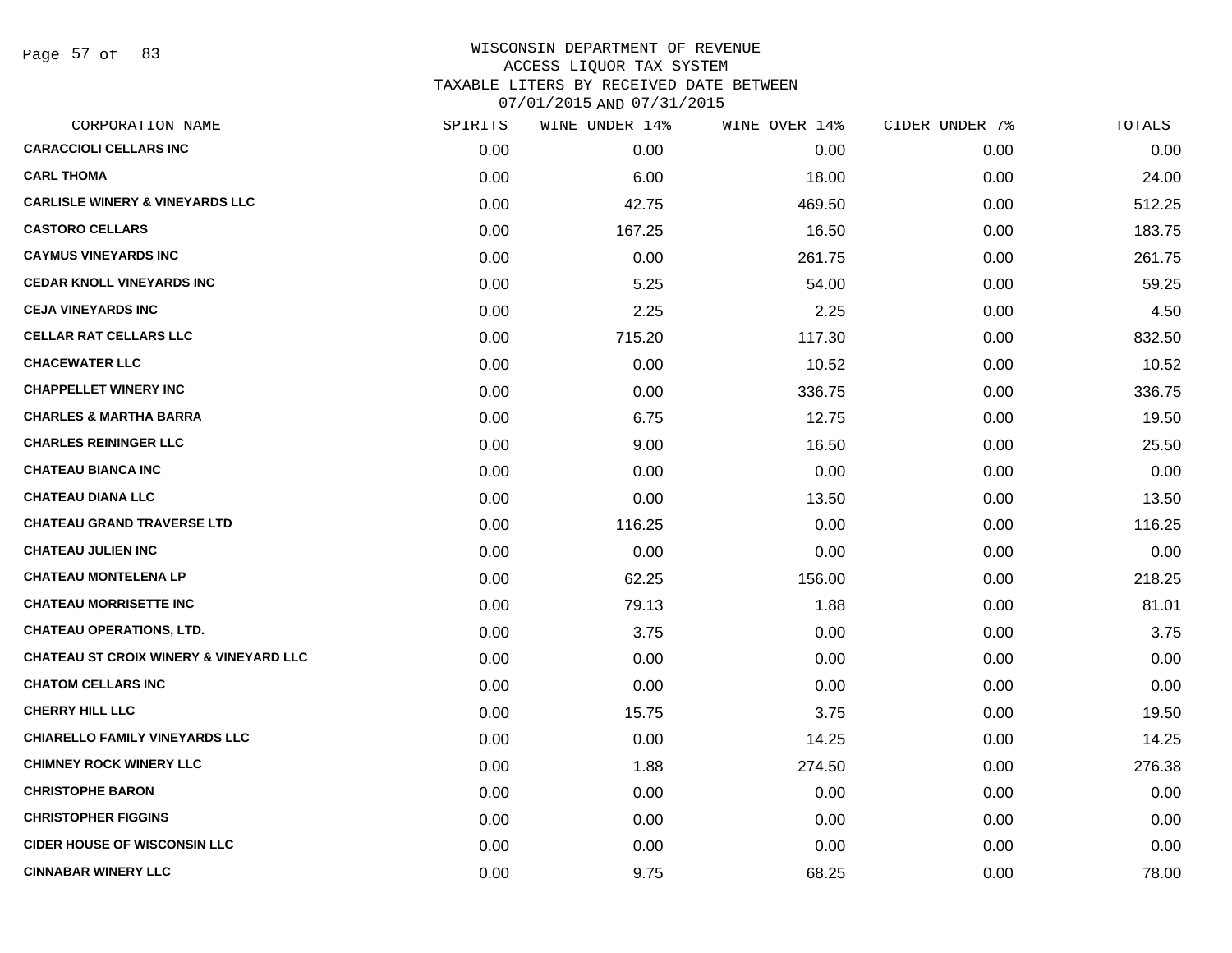Page 58 of 83

# WISCONSIN DEPARTMENT OF REVENUE ACCESS LIQUOR TAX SYSTEM TAXABLE LITERS BY RECEIVED DATE BETWEEN

| CORPORATION NAME                                | SPIRITS | WINE UNDER 14% | WINE OVER 14% | CIDER UNDER 7% | TOTALS   |
|-------------------------------------------------|---------|----------------|---------------|----------------|----------|
| CITY VINTNERS SAN FRANCISCO WINERY LLC          | 0.00    | 17.25          | 5.25          | 0.00           | 22.50    |
| <b>CLARA STREET COMPANY</b>                     | 0.00    | 771.00         | 1,084.50      | 0.00           | 1,855.50 |
| <b>CLAY JAR HOLDINGS LLC</b>                    | 0.00    | 0.00           | 0.00          | 0.00           | 0.00     |
| <b>CLIF BAR FAMILY WINERY &amp; FARM LLC</b>    | 0.00    | 0.00           | 68.25         | 0.00           | 68.25    |
| <b>CLINE CELLARS INC</b>                        | 0.00    | 95.25          | 106.13        | 0.00           | 201.38   |
| <b>CLOS DU VAL WINE CO LTD</b>                  | 0.00    | 92.25          | 86.25         | 0.00           | 178.50   |
| <b>CLOS LACHANCE WINES LLC</b>                  | 0.00    | 1.50           | 30.75         | 0.00           | 32.25    |
| <b>CODORNIU NAPA INC</b>                        | 0.00    | 56.25          | 555.00        | 0.00           | 611.25   |
| <b>COL SOLARE, LLP</b>                          | 0.00    | 0.00           | 9.00          | 0.00           | 9.00     |
| <b>COLGIN PARTNERS LLC</b>                      | 0.00    | 0.00           | 0.00          | 0.00           | 0.00     |
| <b>COLUMBIA RIVER WINERY INC</b>                | 0.00    | 11.25          | 5.49          | 0.00           | 16.74    |
| <b>CONSTELLATION BRANDS U.S. OPERATIONS INC</b> | 0.00    | 258.85         | 548.25        | 0.00           | 807.10   |
| <b>CONUNDRUM WINERY LLC</b>                     | 0.00    | 15.00          | 0.00          | 0.00           | 15.00    |
| <b>CONWAY VINEYARDS INC</b>                     | 0.00    | 2.25           | 0.75          | 0.00           | 3.00     |
| <b>COOL HAND VINEYARDS LLC</b>                  | 0.00    | 10.50          | 37.50         | 0.00           | 48.00    |
| <b>COPAIN WINE CELLARS LLC</b>                  | 0.00    | 129.75         | 0.00          | 0.00           | 129.75   |
| <b>COPPER CANE LLC</b>                          | 0.00    | 0.00           | 0.00          | 0.00           | 0.00     |
| <b>CORNERSTONE CELLARS INC</b>                  | 0.00    | 3.00           | 37.50         | 0.00           | 40.50    |
| <b>COURAGEOUS INC</b>                           | 0.00    | 0.00           | 0.75          | 0.00           | 0.75     |
| <b>CRAIG FLETCHER</b>                           | 0.00    | 0.00           | 0.00          | 0.00           | 0.00     |
| <b>CREATIVE WINE CONCEPTS INC</b>               | 0.00    | 0.00           | 0.00          | 0.00           | 0.00     |
| <b>CREW WINE COMPANY LLC</b>                    | 0.00    | 0.00           | 0.00          | 0.00           | 0.00     |
| <b>CRIMSON WINE GROUP LTD</b>                   | 0.00    | 9.75           | 19.50         | 0.00           | 29.25    |
| <b>CRISTOM VINEYARDS INC</b>                    | 0.00    | 36.00          | 0.00          | 0.00           | 36.00    |
| <b>CULTIVATE WINES LLC</b>                      | 0.00    | 0.00           | 0.00          | 0.00           | 0.00     |
| <b>CUNAT PREMIUM VINEYARDS LLC</b>              | 0.00    | 0.00           | 12.00         | 0.00           | 12.00    |
| <b>CUSHMAN WINERY CORPORATION</b>               | 0.00    | 52.50          | 40.50         | 0.00           | 93.00    |
| <b>CUVAISON INC</b>                             | 0.00    | 73.50          | 112.25        | 0.00           | 185.75   |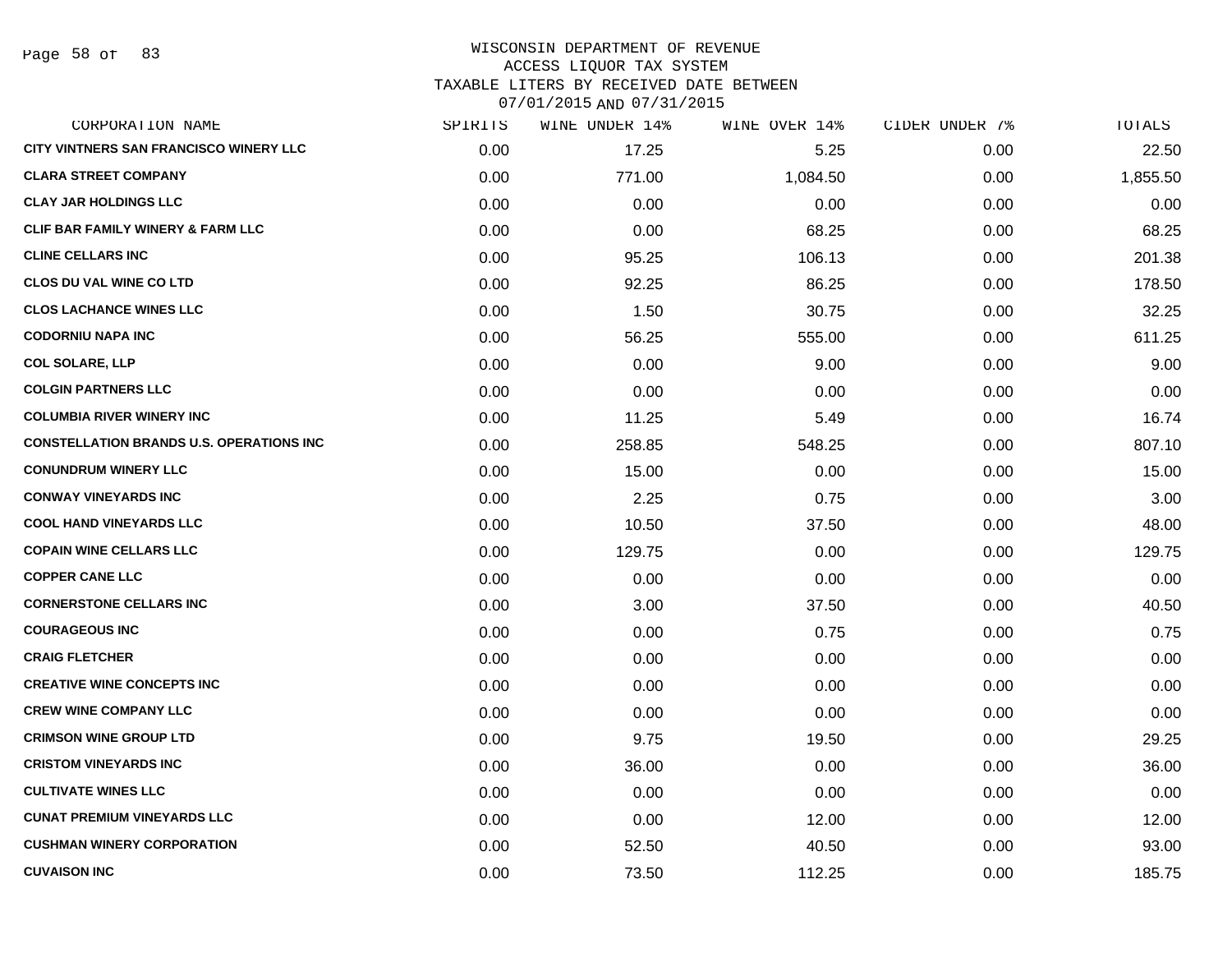Page 59 of 83

| SPIRITS | WINE UNDER 14% | WINE OVER 14% | CIDER UNDER 7% | TOTALS   |
|---------|----------------|---------------|----------------|----------|
| 0.00    | 7.50           | 22.50         | 0.00           | 30.00    |
| 0.00    | 0.75           | 0.00          | 0.00           | 0.75     |
| 0.00    | 0.00           | 2.25          | 0.00           | 2.25     |
| 0.00    | 9.00           | 36.75         | 0.00           | 45.75    |
| 0.00    | 45.00          | 23.25         | 0.00           | 68.25    |
| 0.00    | 0.00           | 0.00          | 0.00           | 0.00     |
| 0.00    | 0.00           | 36.75         | 0.00           | 36.75    |
| 0.00    | 0.00           | 183.00        | 0.00           | 183.00   |
| 0.00    | 0.00           | 613.00        | 0.00           | 613.00   |
| 0.00    | 0.75           | 0.00          | 0.00           | 0.75     |
| 0.00    | 14.25          | 0.00          | 0.00           | 14.25    |
| 0.00    | 0.00           | 0.00          | 0.00           | 0.00     |
| 0.00    | 6.00           | 85.50         | 0.00           | 91.50    |
| 0.00    | 8.25           | 43.50         | 0.00           | 51.75    |
| 0.00    | 72.00          | 140.25        | 0.00           | 212.25   |
| 0.00    | 27.00          | 159.75        | 0.00           | 186.75   |
| 0.00    | 27.75          | 0.00          | 0.00           | 27.75    |
| 0.00    | 0.00           | 6.00          | 0.00           | 6.00     |
| 0.00    | 0.00           | 0.00          | 0.00           | 0.00     |
| 0.00    | 0.00           | 0.00          | 0.00           | 0.00     |
| 0.00    | 833.63         | 1,089.38      | 0.00           | 1,923.01 |
| 0.00    | 0.00           | 0.00          | 0.00           | 0.00     |
| 0.00    | 0.00           | 0.00          | 0.00           | 0.00     |
| 0.00    | 273.75         | 155.25        | 0.00           | 429.00   |
| 0.00    | 760.46         | 42.75         | 0.00           | 803.21   |
| 0.00    | 33.75          | 3.75          | 0.00           | 37.50    |
| 0.00    | 26.25          | 3.00          | 0.00           | 29.25    |
| 0.00    | 0.00           | 0.00          | 0.00           | 0.00     |
|         |                |               |                |          |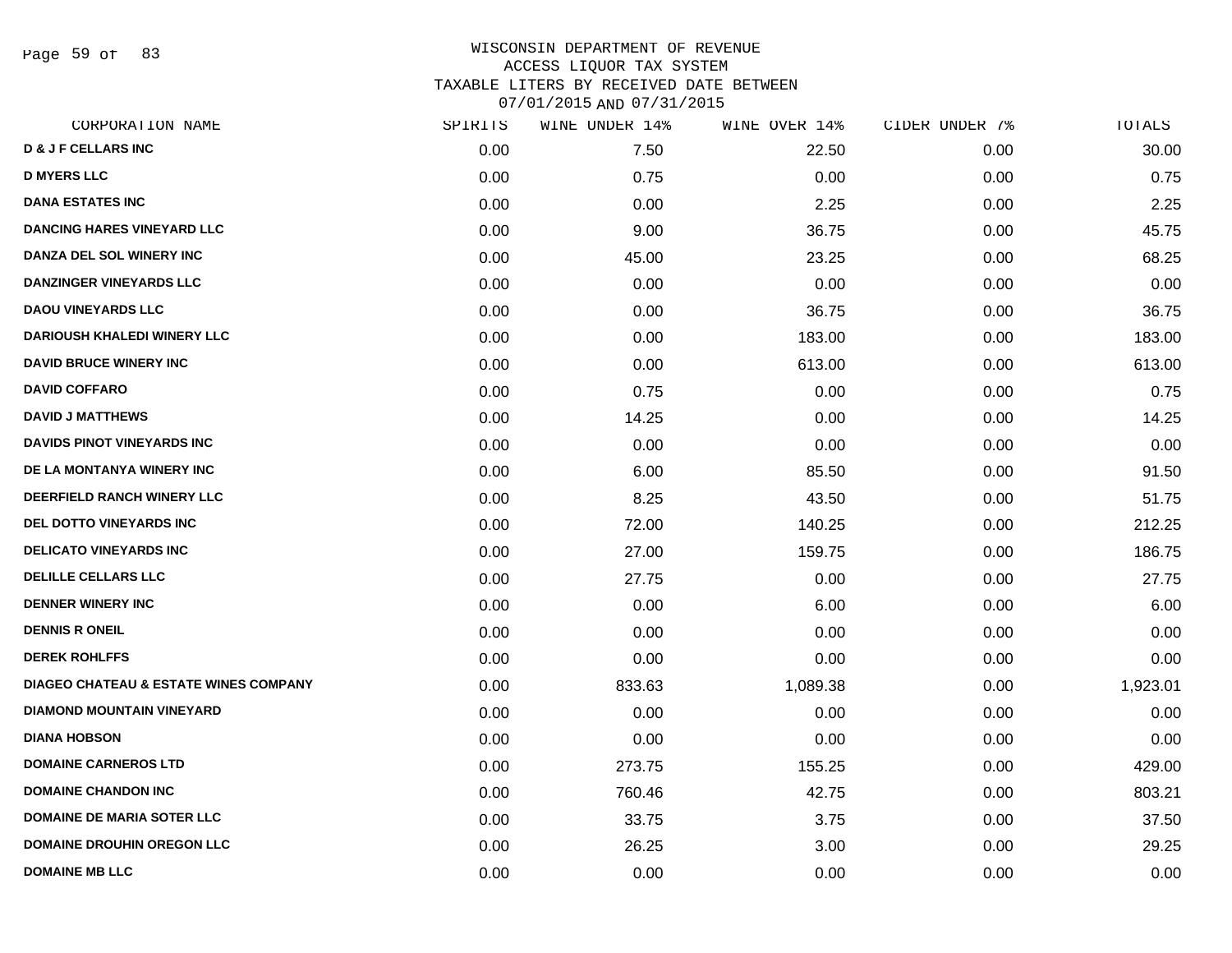Page 60 of 83

| CORPORATION NAME                                                         | SPIRITS | WINE UNDER 14% | WINE OVER 14% | CIDER UNDER 7% | TOTALS   |
|--------------------------------------------------------------------------|---------|----------------|---------------|----------------|----------|
| <b>DOMAINE SERENE VINEYARDS &amp; WINERY INC</b>                         | 0.00    | 39.00          | 46.50         | 0.00           | 85.50    |
| <b>DOMINICK CHIRICHILLO</b>                                              | 0.00    | 0.00           | 3.00          | 0.00           | 3.00     |
| <b>DON SEBASTIANI &amp; SONS INTERNATIONAL WINE</b><br><b>NEGOCIANTS</b> | 0.00    | 36.00          | 0.00          | 0.00           | 36.00    |
| DONATI FAMILY VINEYARD INC                                               | 0.00    | 3.75           | 2.25          | 0.00           | 6.00     |
| DONELAN FAMILY WINE CELLARS LLC                                          | 0.00    | 32.25          | 71.25         | 0.00           | 103.50   |
| <b>DOUBLE CANYON VINEYARDS LLC</b>                                       | 0.00    | 0.00           | 0.00          | 0.00           | 0.00     |
| <b>DRINKS LICENSING LLC</b>                                              | 0.00    | 9,191.25       | 51.75         | 0.00           | 9,243.00 |
| DRY CREEK VINEYARD INC                                                   | 0.00    | 146.25         | 393.75        | 0.00           | 540.00   |
| <b>DUCKHORN WINE COMPANY</b>                                             | 0.00    | 53.25          | 486.75        | 0.00           | 540.00   |
| <b>DUNHAM CELLARS LLC</b>                                                | 0.00    | 7.50           | 7.50          | 0.00           | 15.00    |
| <b>DUNN VINEYARDS LLC</b>                                                | 0.00    | 0.00           | 0.00          | 0.00           | 0.00     |
| <b>DUPLIN WINE CELLARS INC</b>                                           | 0.00    | 309.00         | 0.00          | 0.00           | 309.00   |
| DUTTON GOLDFIELD WINERY LLC                                              | 0.00    | 86.25          | 0.00          | 0.00           | 86.25    |
| <b>E &amp; J GALLO WINERY</b>                                            | 0.00    | 277.50         | 416.63        | 0.00           | 694.13   |
| <b>EAGLES LANDING WINERY LLC</b>                                         | 0.00    | 48.75          | 0.38          | 0.00           | 49.13    |
| <b>EARL E BROWN &amp; SONS INC</b>                                       | 0.00    | 0.00           | 0.00          | 0.00           | 0.00     |
| <b>EBERLE WINERY LP</b>                                                  | 0.00    | 26.25          | 30.75         | 0.00           | 57.00    |
| <b>EDWARD J RINK</b>                                                     | 0.00    | 0.00           | 0.00          | 0.00           | 0.00     |
| <b>EHREN JORDAN WINE CELLARS LLC</b>                                     | 0.00    | 45.75          | 31.50         | 0.00           | 77.25    |
| <b>ELISABETH W KLEIN</b>                                                 | 0.00    | 0.00           | 0.00          | 0.00           | 0.00     |
| ELK COVE VINEYARDS INC                                                   | 0.00    | 27.00          | 0.00          | 0.00           | 27.00    |
| <b>ELV HOLDINGS INC</b>                                                  | 0.00    | 75.00          | 1.50          | 0.00           | 76.50    |
| <b>ELYSE WINERY LLC</b>                                                  | 0.00    | 9.00           | 22.50         | 0.00           | 31.50    |
| <b>EMILIO GUGLIELMO WINERY INC</b>                                       | 0.00    | 0.00           | 1.50          | 0.00           | 1.50     |
| <b>ENTOURAGE WINE GROUP INC</b>                                          | 0.00    | 2.25           | 13.50         | 0.00           | 15.75    |
| <b>ERIC J KEATING</b>                                                    | 0.00    | 6.00           | 9.00          | 0.00           | 15.00    |
| <b>ERNEST VINEYARDS LLC</b>                                              | 0.00    | 0.00           | 0.00          | 0.00           | 0.00     |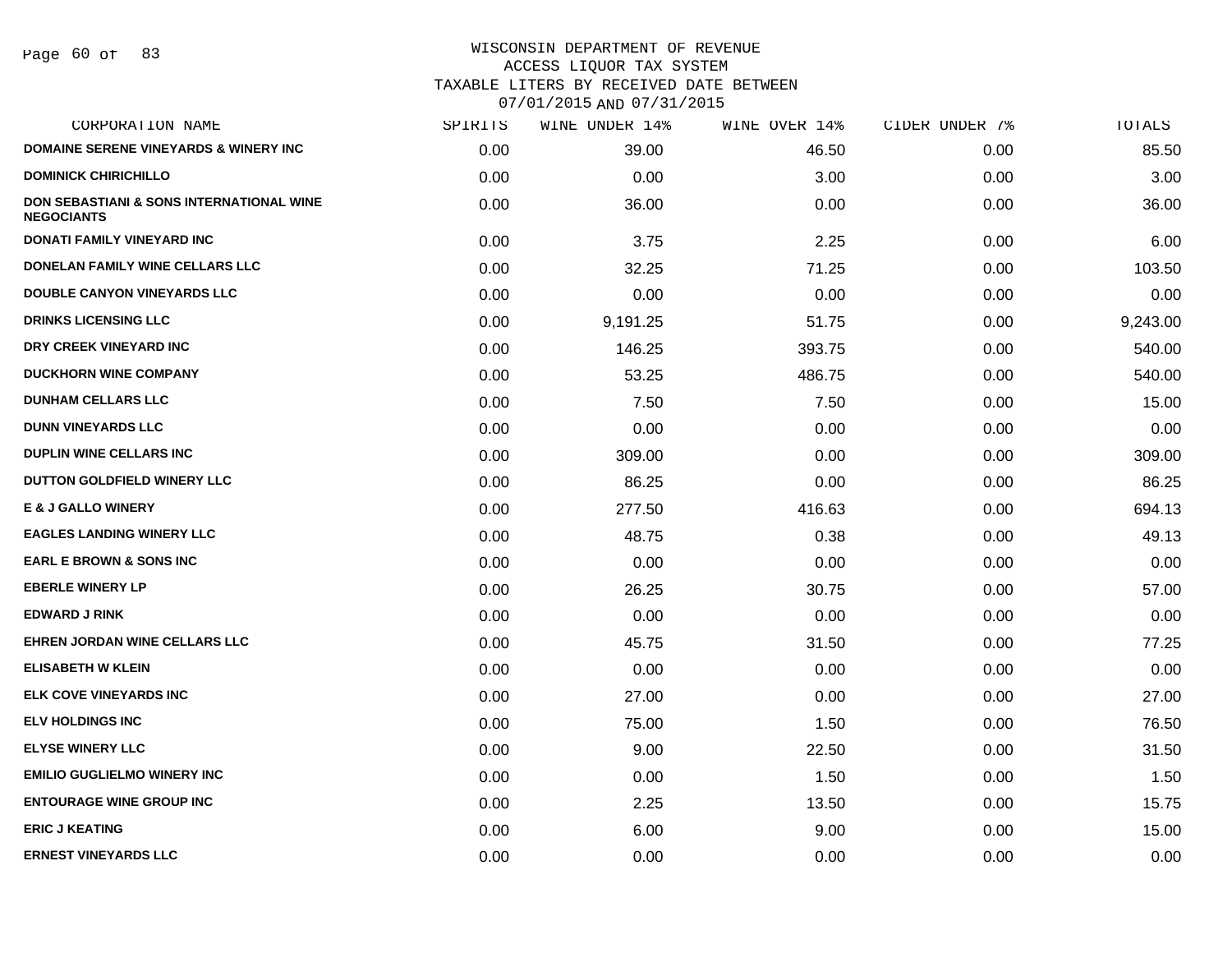Page 61 of 83

| CORPORATION NAME                                 | SPIRITS | WINE UNDER 14% | WINE OVER 14% | CIDER UNDER 7% | TOTALS |
|--------------------------------------------------|---------|----------------|---------------|----------------|--------|
| <b>ESCALERA-BOULET LLC</b>                       | 0.00    | 0.00           | 30.00         | 0.00           | 30.00  |
| <b>ESTERLINA VINEYARDS &amp; WINERY LLC</b>      | 0.00    | 0.00           | 0.00          | 0.00           | 0.00   |
| <b>F KORBEL &amp; BROS INC</b>                   | 0.00    | 442.83         | 19.00         | 0.00           | 461.83 |
| <b>FANTESCA LLC</b>                              | 0.00    | 0.00           | 16.50         | 0.00           | 16.50  |
| <b>FAT BOYS INC</b>                              | 0.00    | 0.00           | 0.00          | 0.00           | 0.00   |
| <b>FAWN CREEK WINERY LLC</b>                     | 0.00    | 0.00           | 0.00          | 0.00           | 0.00   |
| <b>FENESTRA WINERY INC</b>                       | 0.00    | 4.50           | 0.00          | 0.00           | 4.50   |
| <b>FERMENTING CELLARS LLC</b>                    | 0.00    | 0.00           | 0.00          | 0.00           | 0.00   |
| <b>FERRARI CARANO VINEYARDS &amp; WINERY LLC</b> | 0.00    | 36.00          | 261.75        | 0.00           | 297.75 |
| <b>FETZER VINEYARDS</b>                          | 0.00    | 2.25           | 3.00          | 0.00           | 5.25   |
| <b>FIDDLEHEAD CELLARS LP</b>                     | 0.00    | 119.79         | 24.70         | 0.00           | 144.49 |
| <b>FIDELITAS WINES LLC</b>                       | 0.00    | 13.50          | 0.00          | 0.00           | 13.50  |
| FIELD STONE WINERY & VINEYARD INC                | 0.00    | 32.25          | 61.50         | 0.00           | 93.75  |
| FIJI WATER COMPANY HOLDINGS LLC                  | 0.00    | 35.25          | 444.00        | 0.00           | 479.25 |
| <b>FINKELSTEIN VINEYARDS INC</b>                 | 0.00    | 0.00           | 0.00          | 0.00           | 0.00   |
| <b>FIRESTEED CORPORATION</b>                     | 0.00    | 0.00           | 0.00          | 0.00           | 0.00   |
| <b>FISHER KING WINERY, LLC</b>                   | 0.00    | 0.00           | 0.00          | 0.00           | 0.00   |
| <b>FISHER VINEYARDS</b>                          | 0.00    | 0.00           | 24.75         | 0.00           | 24.75  |
| <b>FIVE VINES LLC</b>                            | 0.00    | 0.00           | 0.00          | 0.00           | 0.00   |
| <b>FLORA SPRINGS WINE COMPANY</b>                | 0.00    | 52.50          | 252.75        | 0.00           | 305.25 |
| <b>FLOWERS VINEYARD AND WINERY, LLC</b>          | 0.00    | 22.50          | 0.00          | 0.00           | 22.50  |
| <b>FLYING B VINEYARD LP</b>                      | 0.00    | 0.00           | 43.50         | 0.00           | 43.50  |
| <b>FN CELLARS LLC</b>                            | 0.00    | 9.40           | 466.50        | 0.00           | 475.90 |
| <b>FOLEY ESTATES VINEYARD &amp; WINERY LLC</b>   | 0.00    | 6.75           | 64.50         | 0.00           | 71.25  |
| <b>FOLEY FAMILY WINES INC</b>                    | 0.00    | 92.25          | 411.00        | 0.00           | 503.25 |
| <b>FOLIO WINE COMPANY LLC</b>                    | 0.00    | 4.50           | 0.00          | 0.00           | 4.50   |
| <b>FORENZO WINE COMPANY INC</b>                  | 0.00    | 0.00           | 0.00          | 0.00           | 0.00   |
| FORT ROSS VINEYARD & WINERY LLC                  | 0.00    | 0.00           | 9.00          | 0.00           | 9.00   |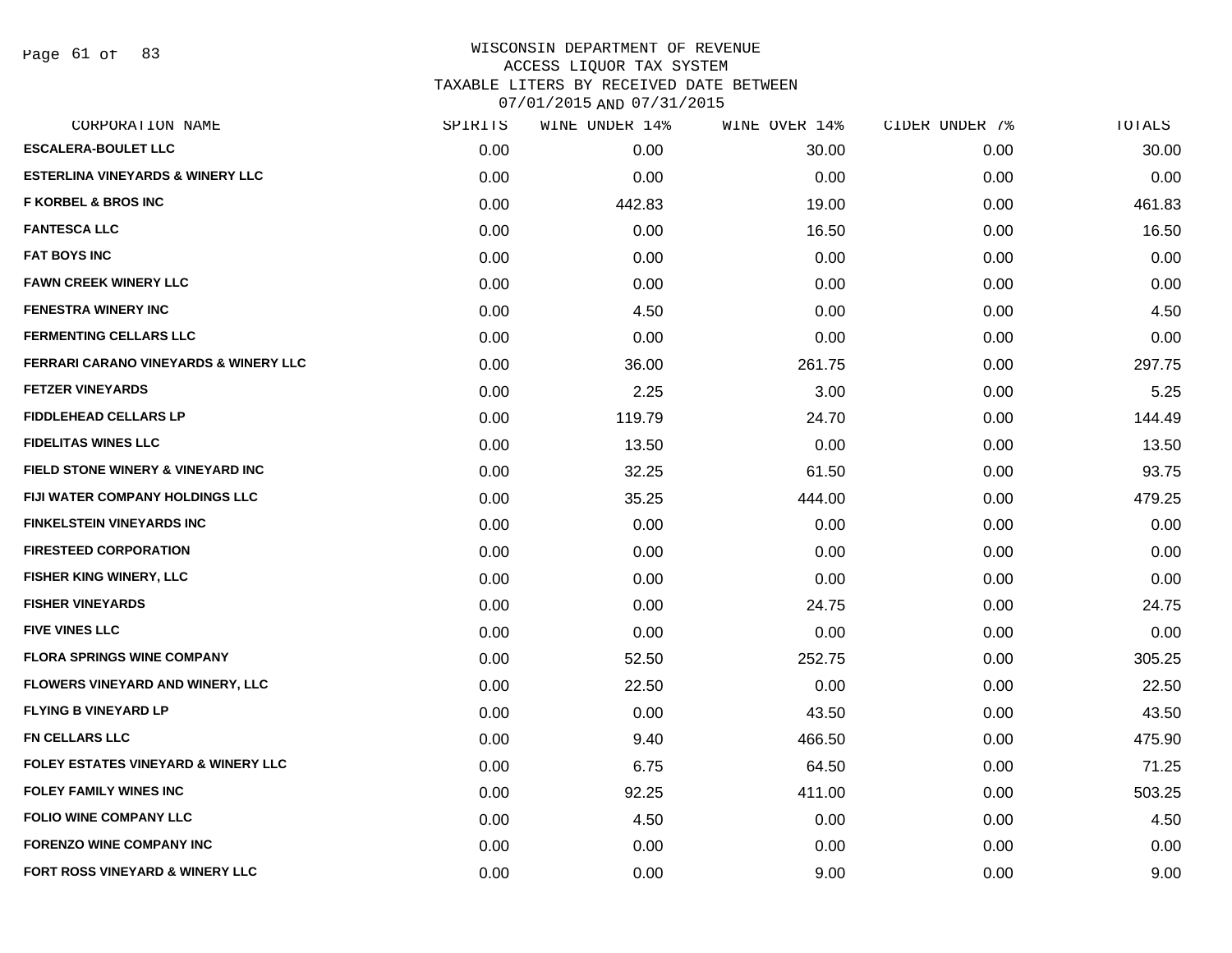Page 62 of 83

# WISCONSIN DEPARTMENT OF REVENUE ACCESS LIQUOR TAX SYSTEM

TAXABLE LITERS BY RECEIVED DATE BETWEEN

| CORPORATION NAME                                    | SPIRITS | WINE UNDER 14% | WINE OVER 14% | CIDER UNDER 7% | TOTALS |
|-----------------------------------------------------|---------|----------------|---------------|----------------|--------|
| <b>FOXEN VINEYARD INC</b>                           | 0.00    | 50.25          | 41.63         | 0.00           | 91.88  |
| <b>FRANCIS COPPOLA WINERY LLC</b>                   | 0.00    | 410.99         | 222.75        | 0.00           | 633.74 |
| <b>FRANCISCAN VINEYARDS INC</b>                     | 0.00    | 336.00         | 403.50        | 0.00           | 739.50 |
| <b>FRANK FAMILY VINEYARDS LLC</b>                   | 0.00    | 19.50          | 150.76        | 0.00           | 170.26 |
| <b>FRED C SCHERRER</b>                              | 0.00    | 0.00           | 0.00          | 0.00           | 0.00   |
| <b>FREIXENET SONOMA CAVES INC</b>                   | 0.00    | 108.00         | 4.50          | 0.00           | 112.50 |
| <b>FREY VINEYARDS LTD</b>                           | 0.00    | 34.50          | 0.00          | 0.00           | 34.50  |
| <b>FROGS LEAP WINERY</b>                            | 0.00    | 164.25         | 0.00          | 0.00           | 164.25 |
| <b>FROGTOWN CELLARS LLP</b>                         | 0.00    | 106.11         | 0.00          | 0.00           | 106.11 |
| FRUIT OF THE WOODS WINE CELLAR, INC.                | 0.00    | 0.00           | 0.00          | 0.00           | 0.00   |
| <b>FULCRUM WINES LLC</b>                            | 0.00    | 0.00           | 0.00          | 0.00           | 0.00   |
| <b>FURTHERMORE LLC</b>                              | 0.00    | 1.50           | 3.75          | 0.00           | 5.25   |
| <b>G GRAHAM WINES INC</b>                           | 0.00    | 0.00           | 4.50          | 0.00           | 4.50   |
| <b>GALENA CELLARS INC</b>                           | 0.00    | 0.00           | 0.00          | 0.00           | 0.00   |
| <b>GAMBLE FAMILY VINEYARDS LLC</b>                  | 0.00    | 71.46          | 28.50         | 0.00           | 99.96  |
| <b>GARROD TRUST</b>                                 | 0.00    | 0.00           | 0.00          | 0.00           | 0.00   |
| <b>GARVIN HEIGHTS VINEYARDS, LLC</b>                | 0.00    | 6.00           | 2.50          | 0.00           | 8.50   |
| <b>GEARY MARKET INVESTMENT COMPANY LTD</b>          | 0.00    | 0.00           | 0.00          | 0.00           | 0.00   |
| <b>GEMSTONE VINEYARDS LLC</b>                       | 0.00    | 0.00           | 2.25          | 0.00           | 2.25   |
| <b>GENERATIONS OF SONOMA LLC</b>                    | 0.00    | 0.00           | 0.00          | 0.00           | 0.00   |
| <b>GENESEO PARTNERS LLC</b>                         | 0.00    | 0.00           | 18.00         | 0.00           | 18.00  |
| <b>GEORGE O HENDRY</b>                              | 0.00    | 36.00          | 39.75         | 0.00           | 75.75  |
| <b>GERBER, GERBER &amp; GERBER DISCLAIMER TRUST</b> | 0.00    | 6.75           | 0.00          | 0.00           | 6.75   |
| <b>GF WINES LLC</b>                                 | 0.00    | 34.50          | 189.75        | 0.00           | 224.25 |
| <b>GLENCORRIE LLC</b>                               | 0.00    | 0.00           | 0.00          | 0.00           | 0.00   |
| <b>GOLDIN INVESTMENT II INC</b>                     | 0.00    | 0.00           | 0.00          | 0.00           | 0.00   |
| <b>GOLDRIDGEPINOT.COM LLC</b>                       | 0.00    | 0.00           | 0.00          | 0.00           | 0.00   |
| <b>GOOD FOUNDATIONS INC</b>                         | 0.00    | 41.25          | 0.00          | 0.00           | 41.25  |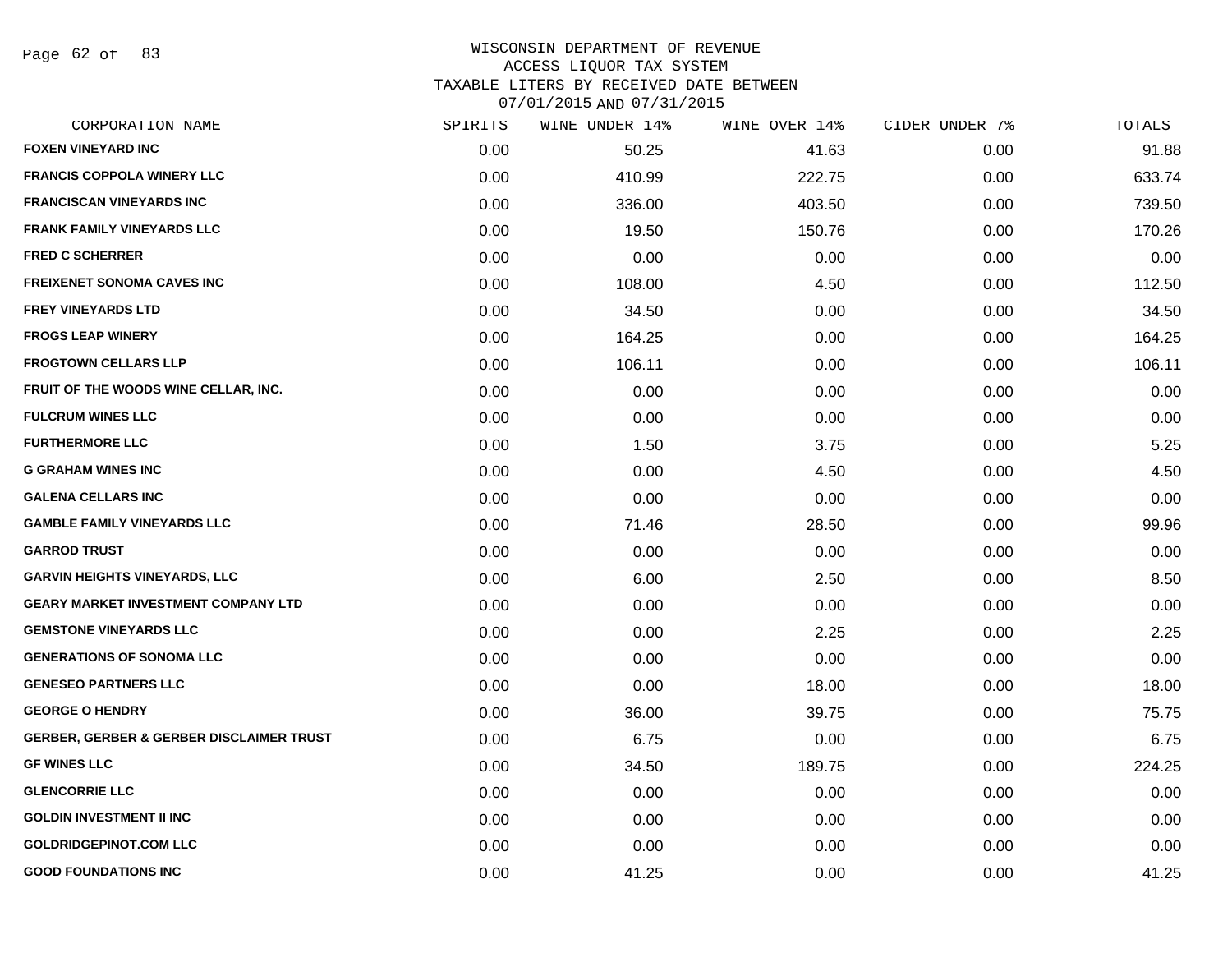Page 63 of 83

|      | WINE UNDER 14% |        | CIDER UNDER 7% | TOTALS |
|------|----------------|--------|----------------|--------|
| 0.00 | 0.00           | 0.00   | 0.00           | 0.00   |
| 0.00 | 1.50           | 86.00  | 0.00           | 87.50  |
| 0.00 | 2.25           | 13.50  | 0.00           | 15.75  |
| 0.00 | 0.00           | 0.00   | 0.00           | 0.00   |
| 0.00 | 0.00           | 0.00   | 0.00           | 0.00   |
| 0.00 | 52.51          | 178.50 | 0.00           | 231.01 |
| 0.00 | 0.00           | 0.00   | 0.00           | 0.00   |
| 0.00 | 0.00           | 25.50  | 0.00           | 25.50  |
| 0.00 | 51.75          | 2.25   | 0.00           | 54.00  |
| 0.00 | 0.00           | 0.00   | 0.00           | 0.00   |
| 0.00 | 330.75         | 0.00   | 0.00           | 330.75 |
| 0.00 | 42.00          | 0.00   | 0.00           | 42.00  |
| 0.00 | 0.00           | 0.00   | 0.00           | 0.00   |
| 0.00 | 6.75           | 342.75 | 0.00           | 349.50 |
| 0.00 | 10.50          | 42.00  | 0.00           | 52.50  |
| 0.00 | 167.25         | 197.25 | 0.00           | 364.50 |
| 0.00 | 51.00          | 71.25  | 0.00           | 122.25 |
| 0.00 | 0.00           | 0.00   | 0.00           | 0.00   |
| 0.00 | 0.00           | 0.00   | 0.00           | 0.00   |
| 0.00 | 0.00           | 141.75 | 0.00           | 141.75 |
| 0.00 | 0.00           | 0.00   | 0.00           | 0.00   |
| 0.00 | 65.25          | 40.50  | 0.00           | 105.75 |
| 0.00 | 0.00           | 22.50  | 0.00           | 22.50  |
| 0.00 | 3.00           | 103.50 | 0.00           | 106.50 |
| 0.00 | 0.00           | 0.00   | 0.00           | 0.00   |
| 0.00 | 0.00           | 0.00   | 0.00           | 0.00   |
| 0.00 | 52.50          | 48.75  | 0.00           | 101.25 |
| 0.00 | 9.75           | 147.00 | 0.00           | 156.75 |
|      | SPIRITS        |        | WINE OVER 14%  |        |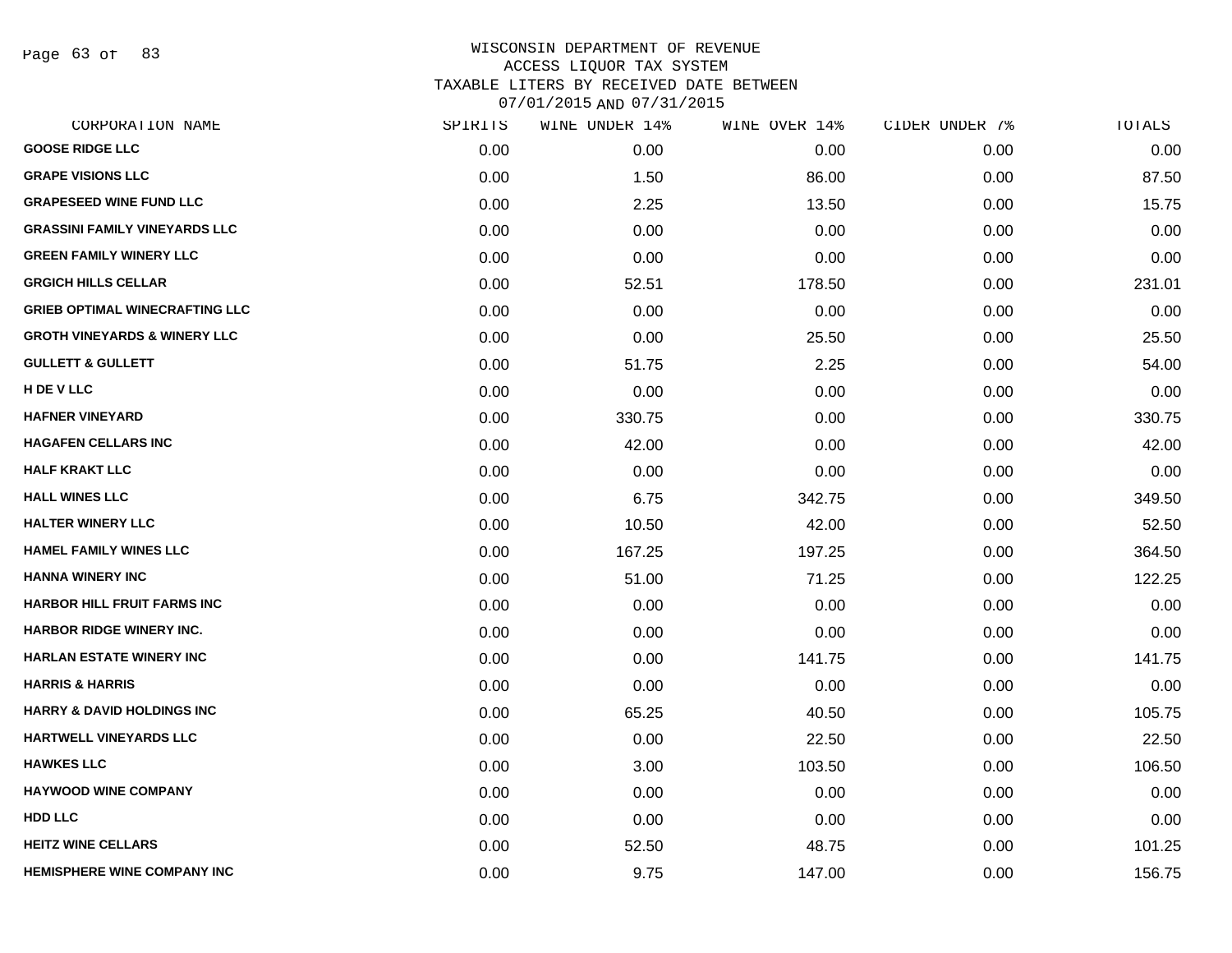Page 64 of 83

| CORPORATION NAME                  | SPIRITS | WINE UNDER 14% | WINE OVER 14% | CIDER UNDER 7% | TOTALS |
|-----------------------------------|---------|----------------|---------------|----------------|--------|
| HERB LAMB VINEYARDS, LLC          | 0.00    | 0.00           | 0.00          | 0.00           | 0.00   |
| <b>HERDIE BAISDEN</b>             | 0.00    | 0.00           | 0.00          | 0.00           | 0.00   |
| <b>HERRERA &amp; HERRERA</b>      | 0.00    | 0.00           | 11.25         | 0.00           | 11.25  |
| <b>HESTAN VINEYARDS LLC</b>       | 0.00    | 5.25           | 13.50         | 0.00           | 18.75  |
| <b>HILL ESTATES INC</b>           | 0.00    | 16.50          | 84.75         | 0.00           | 101.25 |
| <b>HIRSCH WINERY LLC</b>          | 0.00    | 0.00           | 0.00          | 0.00           | 0.00   |
| <b>HOFFMAN AND HOFFMAN</b>        | 0.00    | 22.50          | 0.00          | 0.00           | 22.50  |
| <b>HOLLYS HILL VINEYARDS LLC</b>  | 0.00    | 18.00          | 10.50         | 0.00           | 28.50  |
| HONIG VINEYARD AND WINERY LLC     | 0.00    | 1.51           | 51.75         | 0.00           | 53.26  |
| <b>HOOKSTONE INC.</b>             | 0.00    | 0.00           | 0.00          | 0.00           | 0.00   |
| <b>HOPE WINE LLC</b>              | 0.00    | 135.75         | 4.50          | 0.00           | 140.25 |
| <b>HOUDINI INC</b>                | 0.00    | 696.00         | 56.25         | 0.00           | 752.25 |
| <b>HOURGLASS WINE COMPANY INC</b> | 0.00    | 0.00           | 42.00         | 0.00           | 42.00  |
| <b>HUNEEUS VINTNERS LLC</b>       | 0.00    | 0.00           | 248.25        | 0.00           | 248.25 |
| HUNT COUNTRY VINEYARDS LLC        | 0.00    | 55.51          | 2.00          | 0.00           | 57.51  |
| <b>HUSCH VINEYARDS INC</b>        | 0.00    | 208.50         | 67.50         | 0.00           | 276.00 |
| <b>INMAN FAMILY WINES LLC</b>     | 0.00    | 27.75          | 8.25          | 0.00           | 36.00  |
| <b>INVESTOR'S OF AMERICA LP</b>   | 0.00    | 0.00           | 0.00          | 0.00           | 0.00   |
| <b>IRON HORSE VINEYARDS LP</b>    | 0.00    | 103.50         | 0.00          | 0.00           | 103.50 |
| <b>ISENHOWER CELLARS LLC</b>      | 0.00    | 9.00           | 0.00          | 0.00           | 9.00   |
| <b>ISLAND ORCHARD CIDER LLC</b>   | 0.00    | 0.00           | 0.00          | 0.00           | 0.00   |
| <b>ISR VINEYARDS ASSOCIATION</b>  | 0.00    | 0.00           | 31.50         | 0.00           | 31.50  |
| <b>J LOHR WINERY CORP</b>         | 0.00    | 61.50          | 55.50         | 0.00           | 117.00 |
| <b>J PEDRONCELLI WINERY</b>       | 0.00    | 40.50          | 139.00        | 0.00           | 179.50 |
| <b>J RICKARDS WINERY LLC</b>      | 0.00    | 0.00           | 97.40         | 0.00           | 97.40  |
| <b>J-NH WINE GROUP LLC</b>        | 0.00    | 12.00          | 34.50         | 0.00           | 46.50  |
| <b>J3 WINE PARTNERS LLC</b>       | 0.00    | 0.00           | 6.75          | 0.00           | 6.75   |
| <b>JACK JOHN INVESTMENTS INC</b>  | 0.00    | 0.75           | 8.25          | 0.00           | 9.00   |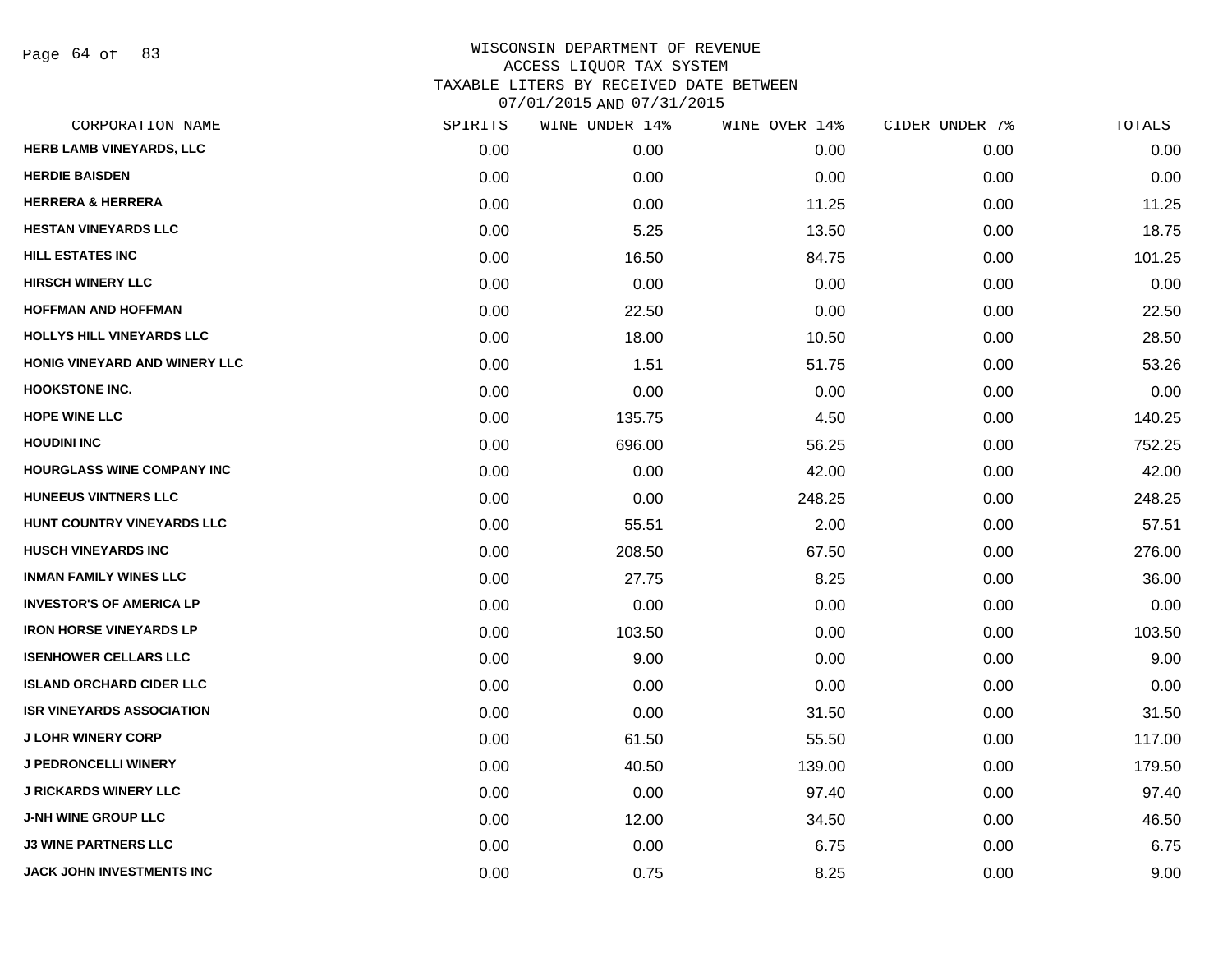Page 65 of 83

| CORPORATION NAME                      | SPIRITS | WINE UNDER 14% | WINE OVER 14% | CIDER UNDER 7% | TOTALS   |
|---------------------------------------|---------|----------------|---------------|----------------|----------|
| <b>JACKSON FAMILY WINES INC</b>       | 0.00    | 319.14         | 925.50        | 0.00           | 1,244.64 |
| <b>JACKSON WINE LLC</b>               | 0.00    | 0.00           | 0.00          | 0.00           | 0.00     |
| <b>JACKSON WINERY &amp; VINEYARDS</b> | 0.00    | 0.00           | 0.00          | 0.00           | 0.00     |
| JACUZZI FAMILY VINEYARDS LLC          | 0.00    | 123.00         | 99.01         | 0.00           | 222.01   |
| <b>JAM CELLARS INC</b>                | 0.00    | 0.00           | 0.00          | 0.00           | 0.00     |
| <b>JAMES L LAMBERT</b>                | 0.00    | 11.25          | 8.25          | 0.00           | 19.50    |
| <b>JAMES P PROSSER</b>                | 0.00    | 22.50          | 0.00          | 0.00           | 22.50    |
| <b>JAZMIN ENTERPRISES</b>             | 0.00    | 0.00           | 42.75         | 0.00           | 42.75    |
| <b>JB GEORGE LLC</b>                  | 0.00    | 4.50           | 0.00          | 0.00           | 4.50     |
| <b>JC CELLARS INC</b>                 | 0.00    | 0.00           | 16.50         | 0.00           | 16.50    |
| <b>JEFFERY M GORDON</b>               | 0.00    | 1.50           | 8.25          | 0.00           | 9.75     |
| <b>JEFFREY L STOEGER</b>              | 0.00    | 0.00           | 0.00          | 0.00           | 0.00     |
| JENNIFER L JACKSON-HARTFORD           | 0.00    | 0.00           | 81.00         | 0.00           | 81.00    |
| <b>JESSIES GROVE WINERY INC</b>       | 0.00    | 0.00           | 13.50         | 0.00           | 13.50    |
| <b>JESSUP CELLARS HOLDING CO LLC</b>  | 0.00    | 0.00           | 93.00         | 0.00           | 93.00    |
| <b>JM CELLARS COMPANY</b>             | 0.00    | 0.00           | 31.50         | 0.00           | 31.50    |
| JOHN ANTHONY VINEYARDS LLC            | 0.00    | 0.00           | 0.00          | 0.00           | 0.00     |
| <b>JOHN E NICOLOZAKES</b>             | 0.00    | 9.75           | 0.00          | 0.00           | 9.75     |
| <b>JONES FAMILY WINERY LLC</b>        | 0.00    | 0.00           | 0.00          | 0.00           | 0.00     |
| <b>JORNY'S END LLC</b>                | 0.00    | 0.00           | 0.00          | 0.00           | 0.00     |
| <b>JOSEPH CALLOW</b>                  | 0.00    | 0.00           | 0.00          | 0.00           | 0.00     |
| <b>JOSEPH CALLOW</b>                  | 0.00    | 0.00           | 0.00          | 0.00           | 0.00     |
| JOSEPH PHELPS VINEYARDS LLC           | 0.00    | 192.00         | 45.00         | 0.00           | 237.00   |
| <b>JOSEPH STALLER</b>                 | 0.00    | 0.00           | 0.00          | 0.00           | 0.00     |
| <b>JOSEPH WYNIMKO</b>                 | 0.00    | 0.00           | 0.00          | 0.00           | 0.00     |
| <b>JOULLIAN VINEYARDS LTD</b>         | 0.00    | 21.00          | 1.50          | 0.00           | 22.50    |
| JUDD FAMILY VINEYARDS LP              | 0.00    | 0.00           | 0.00          | 0.00           | 0.00     |
| <b>JULIE A ANDRZEJCZAK</b>            | 0.00    | 0.00           | 0.00          | 0.00           | 0.00     |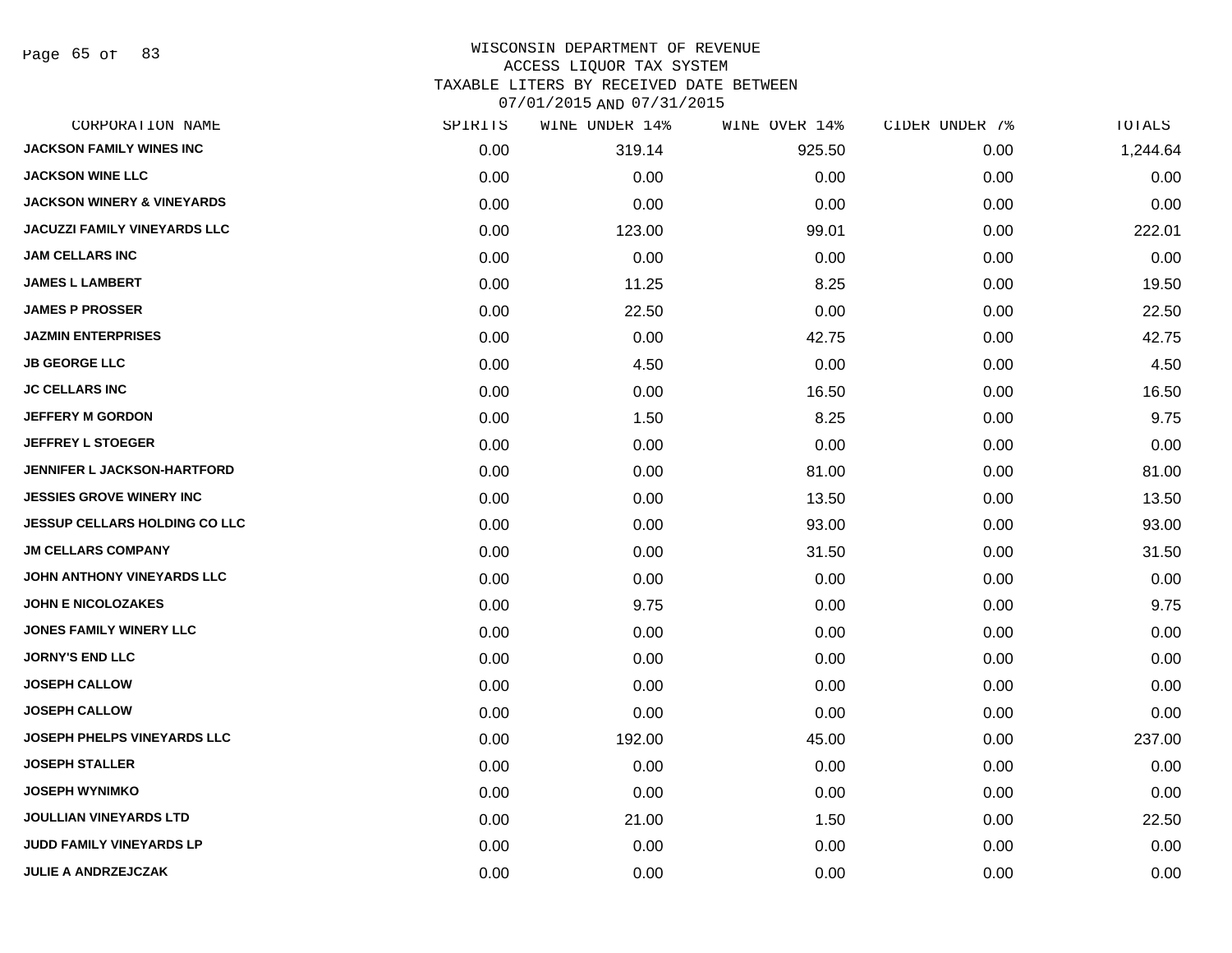Page 66 of 83

| CORPORATION NAME                         | SPIRITS | WINE UNDER 14% | WINE OVER 14% | CIDER UNDER 7% | TOTALS |
|------------------------------------------|---------|----------------|---------------|----------------|--------|
| <b>JUSTIN VINEYARDS &amp; WINERY LLC</b> | 0.00    | 0.00           | 165.75        | 0.00           | 165.75 |
| <b>JVW CORPORATION</b>                   | 0.00    | 0.00           | 0.00          | 0.00           | 0.00   |
| <b>K VINTNERS LLC</b>                    | 0.00    | 31.50          | 22.50         | 0.00           | 54.00  |
| <b>KACHINA CELLARS LLC</b>               | 0.00    | 40.50          | 18.00         | 0.00           | 58.50  |
| <b>KAMEN WINES LLC</b>                   | 0.00    | 0.75           | 27.75         | 0.00           | 28.50  |
| <b>KANGARU ENTERPRISES LLC</b>           | 0.00    | 0.00           | 73.50         | 0.00           | 73.50  |
| <b>KAREN LA BONTE</b>                    | 0.00    | 11.25          | 0.00          | 0.00           | 11.25  |
| <b>KB WINES LLC</b>                      | 0.00    | 0.00           | 6.00          | 0.00           | 6.00   |
| <b>KEN BROWN WINES LLC</b>               | 0.00    | 0.00           | 15.75         | 0.00           | 15.75  |
| <b>KENEFICK RANCHES WINERY LLC</b>       | 0.00    | 0.75           | 1.50          | 0.00           | 2.25   |
| <b>KENT HUMPHREY</b>                     | 0.00    | 0.00           | 79.50         | 0.00           | 79.50  |
| KENWARD FAMILY VINEYARDS, LLC            | 0.00    | 55.50          | 35.25         | 0.00           | 90.75  |
| <b>KERWIN ESTATE LLC</b>                 | 0.00    | 0.00           | 36.75         | 0.00           | 36.75  |
| <b>KESTREL PROPERTIES LLC</b>            | 0.00    | 0.00           | 0.00          | 0.00           | 0.00   |
| <b>KING ESTATE WINERY LP</b>             | 0.00    | 77.25          | 4.50          | 0.00           | 81.75  |
| KISTLER VINEYARDS, LLC                   | 0.00    | 0.00           | 68.25         | 0.00           | 68.25  |
| <b>KLEIN FOODS INC</b>                   | 0.00    | 59.25          | 221.25        | 0.00           | 280.50 |
| <b>KNIGHTS BRIDGE WINERY LLC</b>         | 0.00    | 0.00           | 0.00          | 0.00           | 0.00   |
| KOEHLER WINERY LLC                       | 0.00    | 19.50          | 27.00         | 0.00           | 46.50  |
| <b>KONSTANTIN D FRANK &amp; SONS</b>     | 0.00    | 123.75         | 0.00          | 0.00           | 123.75 |
| <b>KOPRI INC</b>                         | 0.00    | 2.63           | 0.00          | 0.00           | 2.63   |
| <b>KRUPP BROTHERS LLC</b>                | 0.00    | 0.00           | 6.75          | 0.00           | 6.75   |
| <b>KSSM LLC</b>                          | 0.00    | 52.50          | 209.00        | 0.00           | 261.50 |
| <b>KT WINECO LLC</b>                     | 0.00    | 0.00           | 0.00          | 0.00           | 0.00   |
| <b>KULETO VILLA LLC</b>                  | 0.00    | 27.75          | 54.00         | 0.00           | 81.75  |
| <b>KUNDE ENTERPRISES INC</b>             | 0.00    | 82.50          | 539.25        | 0.00           | 621.75 |
| <b>L C WINE</b>                          | 0.00    | 0.00           | 41.25         | 0.00           | 41.25  |
| L FOPPIANO WINE CO INC                   | 0.00    | 0.00           | 0.00          | 0.00           | 0.00   |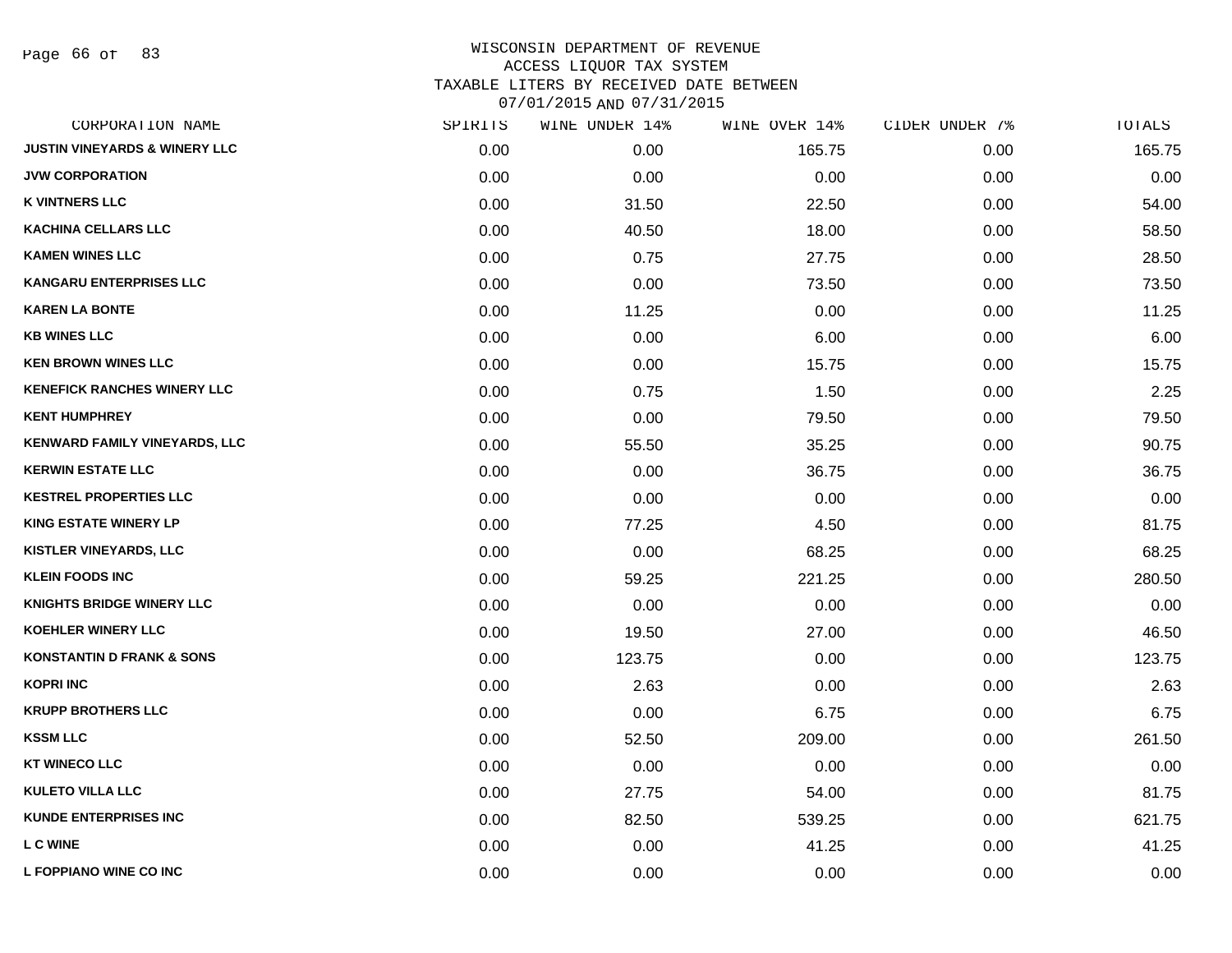Page 67 of 83

# WISCONSIN DEPARTMENT OF REVENUE ACCESS LIQUOR TAX SYSTEM TAXABLE LITERS BY RECEIVED DATE BETWEEN

| CORPORATION NAME                                  | SPIRITS | WINE UNDER 14% | WINE OVER 14% | CIDER UNDER 7% | TOTALS |
|---------------------------------------------------|---------|----------------|---------------|----------------|--------|
| <b>LADERA WINERY LLC</b>                          | 0.00    | 35.25          | 60.75         | 0.00           | 96.00  |
| <b>LAETITIA VINEYARD &amp; WINERY INC</b>         | 0.00    | 44.25          | 24.00         | 0.00           | 68.25  |
| <b>LAGUNA OAKS VINEYARD &amp; WINERY INC</b>      | 0.00    | 38.25          | 6.75          | 0.00           | 45.00  |
| <b>LAIL VINEYARDS LLC</b>                         | 0.00    | 38.25          | 33.00         | 0.00           | 71.25  |
| <b>LAIRD FAMILY ESTATE LLC</b>                    | 0.00    | 0.00           | 0.00          | 0.00           | 0.00   |
| <b>LAKE NOKOMIS CRANBERRIES INC</b>               | 0.00    | 0.00           | 0.00          | 0.00           | 0.00   |
| <b>LAMBERT BRIDGE WINERY INC</b>                  | 0.00    | 0.00           | 61.50         | 0.00           | 61.50  |
| <b>LANCASTER ESTATE VINEYARD &amp; WINERY LLC</b> | 0.00    | 15.00          | 14.25         | 0.00           | 29.25  |
| <b>LANCASTER VINEYARDS INC</b>                    | 0.00    | 0.00           | 0.00          | 0.00           | 0.00   |
| <b>LANGE WINERY LLC</b>                           | 0.00    | 45.00          | 0.00          | 0.00           | 45.00  |
| <b>LANGETWINS WINE CO INC</b>                     | 0.00    | 8.25           | 2.25          | 0.00           | 10.50  |
| <b>LARKMEAD VINEYARDS INC</b>                     | 0.00    | 0.00           | 20.25         | 0.00           | 20.25  |
| <b>LARSON &amp; LARSON</b>                        | 0.00    | 0.00           | 0.00          | 0.00           | 0.00   |
| <b>LARSON FAMILY WINERY INC</b>                   | 0.00    | 29.25          | 51.75         | 0.00           | 81.00  |
| <b>LATITUDE BEVERAGE COMPANY</b>                  | 0.00    | 45.00          | 22.50         | 0.00           | 67.50  |
| <b>LAUTENBACH'S ORCHARD COUNTRY INC</b>           | 0.00    | 0.00           | 0.00          | 0.00           | 0.00   |
| <b>LAVA SPRINGS INC</b>                           | 0.00    | 0.00           | 0.00          | 0.00           | 0.00   |
| <b>LAWER FAMILY WINERY INC</b>                    | 0.00    | 0.00           | 0.00          | 0.00           | 0.00   |
| LE CEP II INC                                     | 0.00    | 425.25         | 0.00          | 0.00           | 425.25 |
| <b>LEDGE STONE VINEYARDS LLC</b>                  | 0.00    | 0.00           | 0.00          | 0.00           | 0.00   |
| LEFT COAST CELLARS LLC                            | 0.00    | 0.00           | 0.00          | 0.00           | 0.00   |
| <b>LEMELSON WINERY LLC</b>                        | 0.00    | 15.75          | 2.25          | 0.00           | 18.00  |
| <b>LEONARDINI FAMILY WINERY LLC</b>               | 0.00    | 0.00           | 0.00          | 0.00           | 0.00   |
| <b>LEONESSE CELLARS LLC</b>                       | 0.00    | 27.00          | 55.50         | 0.00           | 82.50  |
| <b>LEVIATHAN WINE COMPANY LLC</b>                 | 0.00    | 0.00           | 9.00          | 0.00           | 9.00   |
| LIFE IS SHORT! LLC                                | 0.00    | 0.00           | 0.00          | 0.00           | 0.00   |
| <b>LION NATHAN USA INC</b>                        | 0.00    | 118.88         | 29.25         | 0.00           | 148.13 |
| <b>LIONS PEAK</b>                                 | 0.00    | 1.50           | 3.00          | 0.00           | 4.50   |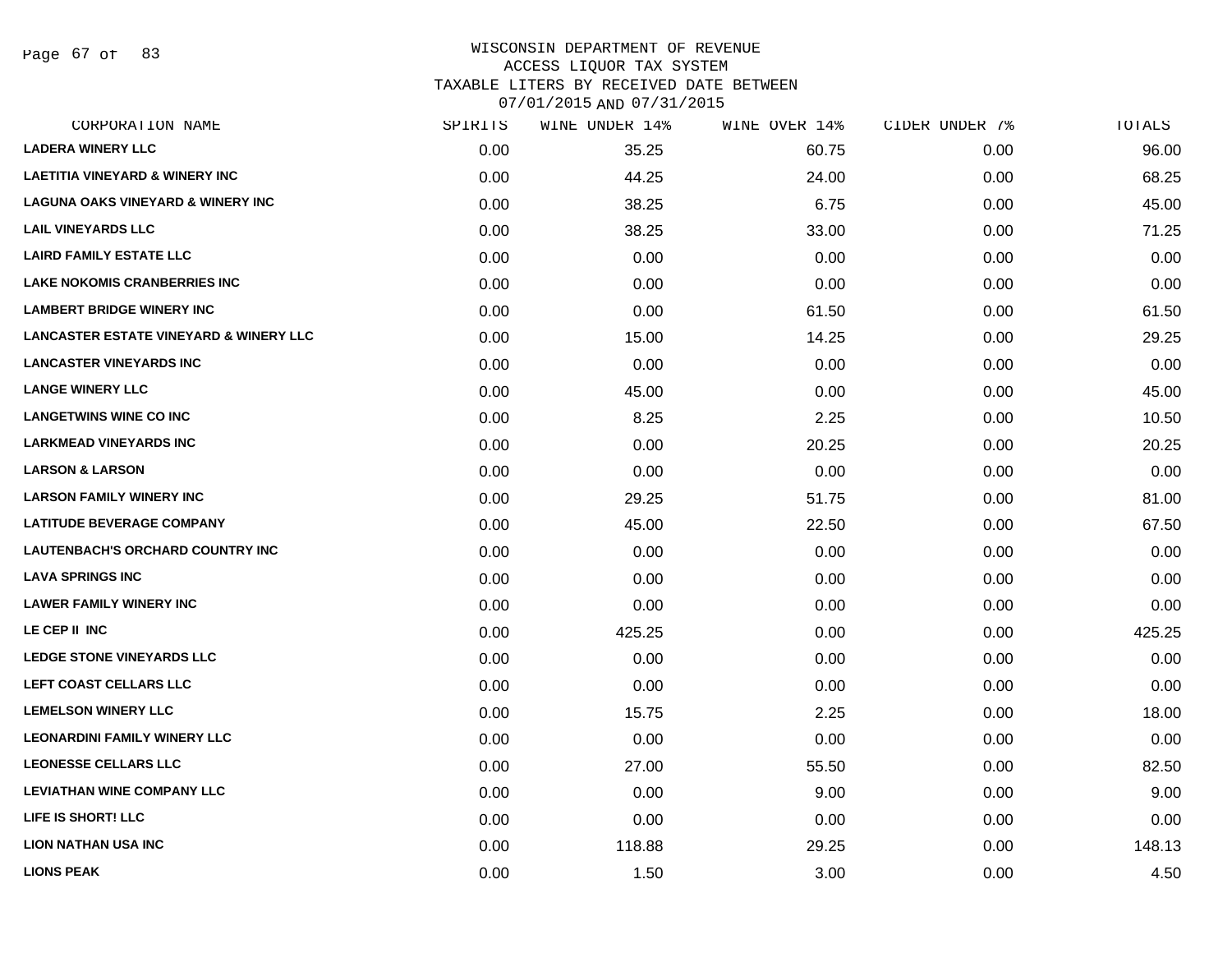Page 68 of 83

| CORPORATION NAME                              | SPIRITS | WINE UNDER 14% | WINE OVER 14% | CIDER UNDER 7% | TOTALS   |
|-----------------------------------------------|---------|----------------|---------------|----------------|----------|
| <b>LONG MEADOW RANCH WINERY INC</b>           | 0.00    | 25.50          | 0.00          | 0.00           | 25.50    |
| <b>LONG SHADOWS VINTNERS LLC</b>              | 0.00    | 0.00           | 9.00          | 0.00           | 9.00     |
| <b>LONGBOARD VINEYARDS LLC</b>                | 0.00    | 2.25           | 4.50          | 0.00           | 6.75     |
| <b>LONGORIA &amp; LONGORIA</b>                | 0.00    | 20.25          | 13.50         | 0.00           | 33.75    |
| <b>LORIMAR WINERY INC</b>                     | 0.00    | 9.75           | 1.50          | 0.00           | 11.25    |
| <b>LOST ISLAND WINE LLC</b>                   | 0.00    | 0.00           | 0.00          | 0.00           | 0.00     |
| <b>LOUIDAR LLC</b>                            | 0.00    | 17.25          | 21.75         | 0.00           | 39.00    |
| <b>LOWDEN SCHOOLHOUSE CORPORATION</b>         | 0.00    | 13.50          | 33.00         | 0.00           | 46.50    |
| <b>LUCAS &amp; LEWELLEN VINEYARDS INC</b>     | 0.00    | 113.25         | 19.50         | 0.00           | 132.75   |
| <b>LUNA VINEYARDS INC</b>                     | 0.00    | 9.00           | 52.50         | 0.00           | 61.50    |
| <b>LYNFRED WINERY INC</b>                     | 0.00    | 23.25          | 0.00          | 0.00           | 23.25    |
| <b>LYNMAR WINERY LLC</b>                      | 0.00    | 0.00           | 111.75        | 0.00           | 111.75   |
| M.A.C. WINES, LLC                             | 0.00    | 0.00           | 0.00          | 0.00           | 0.00     |
| <b>MADISON VINEYARD HOLDINGS LLC</b>          | 0.00    | 2.25           | 43.50         | 0.00           | 45.75    |
| <b>MADRIGAL FAMILY WINERY LLC</b>             | 0.00    | 100.50         | 0.00          | 0.00           | 100.50   |
| <b>MADRONA VINEYARDS LP</b>                   | 0.00    | 9.75           | 56.74         | 0.00           | 66.49    |
| <b>MAGNET ENTERPRISES INC</b>                 | 0.00    | 0.00           | 0.00          | 0.00           | 0.00     |
| <b>MAKK WINE LLC</b>                          | 0.00    | 12.00          | 0.00          | 0.00           | 12.00    |
| <b>MARGERUM WINE COMPANY INC</b>              | 0.00    | 0.00           | 0.00          | 0.00           | 0.00     |
| <b>MARIA A KLEIN</b>                          | 0.00    | 0.00           | 0.00          | 0.00           | 0.00     |
| <b>MARIETTA CELLARS INC</b>                   | 0.00    | 6.00           | 24.75         | 0.00           | 30.75    |
| <b>MARKHAM VINEYARDS</b>                      | 0.00    | 13.50          | 81.75         | 0.00           | 95.25    |
| <b>MARTIN E SELL</b>                          | 0.00    | 0.00           | 0.00          | 0.00           | 0.00     |
| <b>MARTIN RAY WINERY INC</b>                  | 0.00    | 39.00          | 12.75         | 0.00           | 51.75    |
| <b>MARTINELLI WINERY INC</b>                  | 0.00    | 0.00           | 302.25        | 0.00           | 302.25   |
| <b>MATHY WINERY LLC</b>                       | 0.00    | 900.00         | 233.25        | 0.00           | 1,133.25 |
| <b>MATTHEW RICK</b>                           | 0.00    | 0.00           | 0.00          | 0.00           | 0.00     |
| <b>MATTHIAS A PIPPIG &amp; JAMIE M KINSER</b> | 0.00    | 0.00           | 40.50         | 0.00           | 40.50    |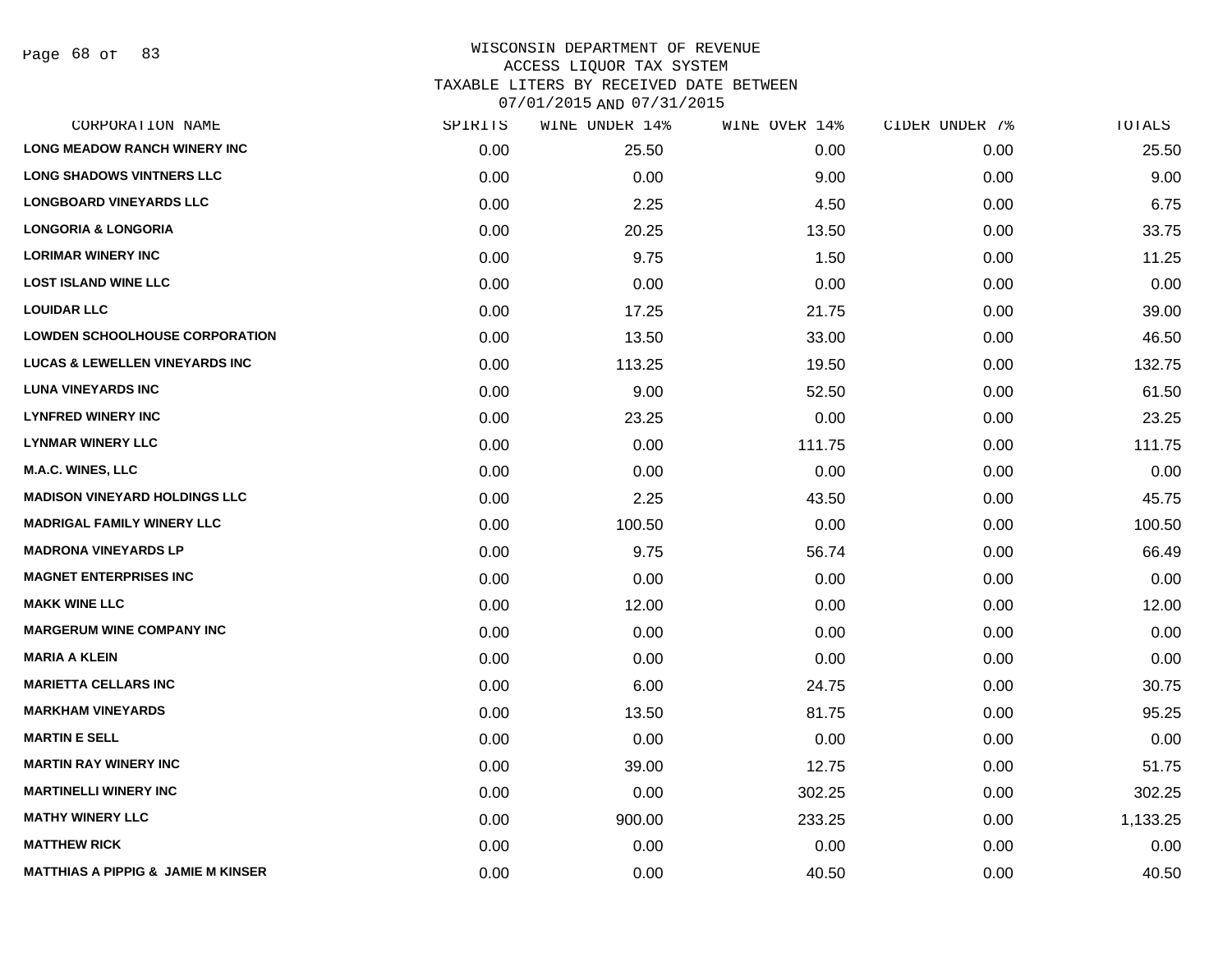Page 69 of 83

| CORPORATION NAME                                  | SPIRITS | WINE UNDER 14% | WINE OVER 14% | CIDER UNDER 7% | TOTALS   |
|---------------------------------------------------|---------|----------------|---------------|----------------|----------|
| <b>MAURITSON FAMILY WINERY</b>                    | 0.00    | 26.25          | 126.75        | 0.00           | 153.00   |
| <b>MAYACAMAS VINEYARDS</b>                        | 0.00    | 0.00           | 0.00          | 0.00           | 0.00     |
| <b>MAYNARD J KEENAN</b>                           | 0.00    | 0.00           | 0.00          | 0.00           | 0.00     |
| <b>MCILQUHAM LLC</b>                              | 0.00    | 0.00           | 0.00          | 0.00           | 0.00     |
| <b>MCNAB RIDGE WINERY LLC</b>                     | 0.00    | 5.25           | 2.25          | 0.00           | 7.50     |
| <b>MELROSE CELLARS LLC</b>                        | 0.00    | 0.00           | 0.00          | 0.00           | 0.00     |
| <b>MELVILLE VINEYARDS SOUTH LLC</b>               | 0.00    | 49.50          | 42.75         | 0.00           | 92.25    |
| <b>MENDOCINO WINE GROUP LLC</b>                   | 0.00    | 164.25         | 42.75         | 0.00           | 207.00   |
| <b>MER ET SOLEIL LLC</b>                          | 0.00    | 0.00           | 22.50         | 0.00           | 22.50    |
| <b>MERCER WINE ESTATES LLC / MERCER HOGUE LLC</b> | 0.00    | 0.00           | 0.00          | 0.00           | 0.00     |
| <b>MEREDITH VINEYARD ESTATE INC</b>               | 0.00    | 0.00           | 242.25        | 0.00           | 242.25   |
| <b>MERRYVALE VINEYARDS LLC</b>                    | 0.00    | 33.75          | 197.75        | 0.00           | 231.50   |
| <b>MERSHONIAN CIDERY LLC</b>                      | 0.00    | 0.00           | 0.00          | 0.00           | 0.00     |
| <b>METROPOLITAN WINES LLC</b>                     | 0.00    | 0.00           | 0.00          | 0.00           | 0.00     |
| <b>MEV CORPORATION</b>                            | 0.00    | 1.50           | 0.75          | 0.00           | 2.25     |
| <b>MEYER CELLARS LLC</b>                          | 0.00    | 12.00          | 3.00          | 0.00           | 15.00    |
| <b>MICHEAL DASHE</b>                              | 0.00    | 0.00           | 9.00          | 0.00           | 9.00     |
| <b>MIDDLETON FAMILY WINES LLC</b>                 | 0.00    | 24.00          | 50.25         | 0.00           | 74.25    |
| <b>MIDNIGHT CELLARS INC</b>                       | 0.00    | 0.00           | 29.25         | 0.00           | 29.25    |
| <b>MILDARA BLASS INC</b>                          | 0.00    | 2,686.25       | 1,245.75      | 0.00           | 3,932.00 |
| <b>MILLBROOK WINERY INC</b>                       | 0.00    | 0.00           | 0.00          | 0.00           | 0.00     |
| <b>MINER FAMILY WINERY LLC</b>                    | 0.00    | 15.75          | 82.50         | 0.00           | 98.25    |
| <b>MINNESOTAS FINEST FERMENTED PRODUCTS</b>       | 0.00    | 0.00           | 0.00          | 0.00           | 0.00     |
| <b>MIRA WINERY LLC</b>                            | 0.00    | 12.75          | 19.50         | 0.00           | 32.25    |
| <b>MIRASOL WINE LLC</b>                           | 0.00    | 1.50           | 3.00          | 0.00           | 4.50     |
| <b>MODERN DEVELOPMENT COMPANY</b>                 | 0.00    | 0.00           | 36.00         | 0.00           | 36.00    |
| <b>MOLLYDOOKER INTERNATIONAL LLC</b>              | 0.00    | 0.00           | 79.50         | 0.00           | 79.50    |
| <b>MONTICELLO CELLARS INC</b>                     | 0.00    | 1.50           | 66.75         | 0.00           | 68.25    |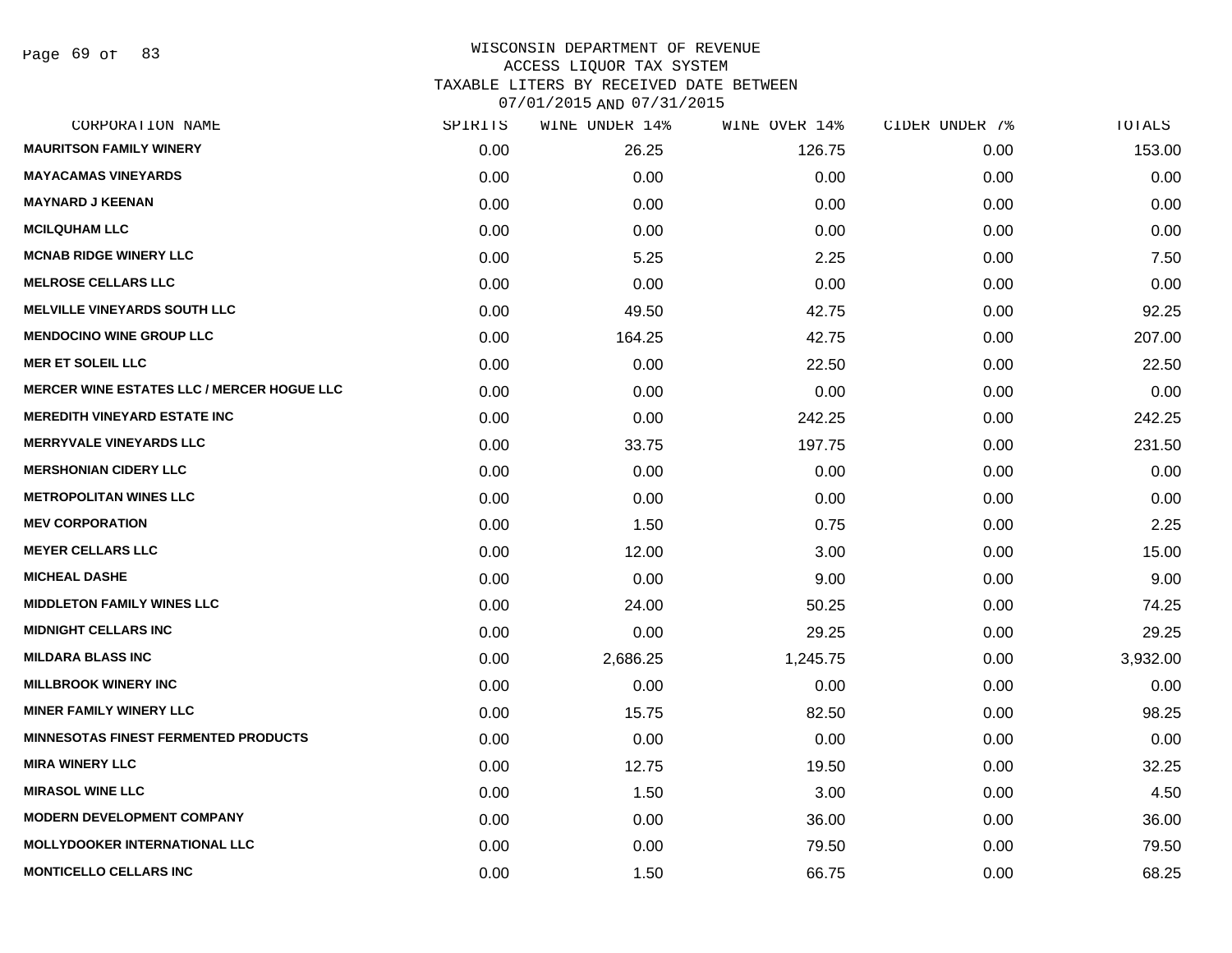Page 70 of 83

| CORPORATION NAME                  | SPIRITS | WINE UNDER 14% | WINE OVER 14% | CIDER UNDER 7% | TOTALS    |
|-----------------------------------|---------|----------------|---------------|----------------|-----------|
| <b>MORCHELLA WINE CELLARS LLC</b> | 0.00    | 0.00           | 15.00         | 0.00           | 15.00     |
| <b>MORGAN CLENDENEN</b>           | 0.00    | 0.00           | 0.00          | 0.00           | 0.00      |
| <b>MOSHIN VINEYARDS INC</b>       | 0.00    | 14.98          | 31.48         | 0.00           | 46.46     |
| <b>MULLIGAN &amp; MULLIGAN</b>    | 0.00    | 20.25          | 0.00          | 0.00           | 20.25     |
| <b>MUNCH &amp; FOX</b>            | 0.00    | 0.00           | 1,230.00      | 0.00           | 1,230.00  |
| <b>MUNSON BRIDGE WINERY INC</b>   | 0.00    | 0.00           | 0.00          | 0.00           | 0.00      |
| <b>MUSETTA WINERY, LLC</b>        | 0.00    | 0.00           | 0.00          | 0.00           | 0.00      |
| <b>NCWGINC</b>                    | 0.00    | 1.50           | 10.50         | 0.00           | 12.00     |
| <b>NAKED WINES LLC</b>            | 0.00    | 132.75         | 6.00          | 0.00           | 138.75    |
| <b>NAKEDWINES.COM INC</b>         | 0.00    | 19,643.50      | 10,500.00     | 0.00           | 30,143.50 |
| <b>NAVARRE CELLARS LTD</b>        | 0.00    | 0.00           | 0.00          | 0.00           | 0.00      |
| <b>NAVARRO VINEYARDS, LLC</b>     | 0.00    | 479.99         | 113.25        | 0.00           | 593.24    |
| <b>NEVADA WINE CELLARS INC</b>    | 0.00    | 66.75          | 8.13          | 0.00           | 74.88     |
| <b>NEW VAVIN INC</b>              | 0.00    | 32.25          | 64.50         | 0.00           | 96.75     |
| <b>NEWTON VINEYARD LLC</b>        | 0.00    | 43.50          | 33.00         | 0.00           | 76.50     |
| <b>NICALI, LLC</b>                | 0.00    | 375.00         | 0.00          | 0.00           | 375.00    |
| <b>NICHOLSON RANCH LLC</b>        | 0.00    | 0.00           | 33.00         | 0.00           | 33.00     |
| NIEBAUM-COPPOLA ESTATE WINERY LP  | 0.00    | 0.00           | 364.50        | 0.00           | 364.50    |
| <b>NORTH WINERY LLC</b>           | 0.00    | 0.00           | 48.75         | 0.00           | 48.75     |
| <b>NORTHLEAF WINERY, LLC</b>      | 0.00    | 0.00           | 0.00          | 0.00           | 0.00      |
| <b>NOVA WINES, INC.</b>           | 0.00    | 16.50          | 0.00          | 0.00           | 16.50     |
| <b>NUAGE LLC</b>                  | 0.00    | 4.50           | 64.50         | 0.00           | 69.00     |
| <b>NV AWG LTD</b>                 | 0.00    | 0.00           | 0.00          | 0.00           | 0.00      |
| <b>NW WINE COMPANY LLC</b>        | 0.00    | 2,035.01       | 1,870.25      | 0.00           | 3,905.26  |
| O'SHAUGHNESSY DEL OSO LLC         | 0.00    | 3.00           | 7.50          | 0.00           | 10.50     |
| OAK RIDGE WINERY LLC              | 0.00    | 85.50          | 0.00          | 0.00           | 85.50     |
| <b>OAKVILLE HILLS CELLARS INC</b> | 0.00    | 0.00           | 0.00          | 0.00           | 0.00      |
| <b>OAT HILL CORPORATION</b>       | 0.00    | 0.00           | 42.00         | 0.00           | 42.00     |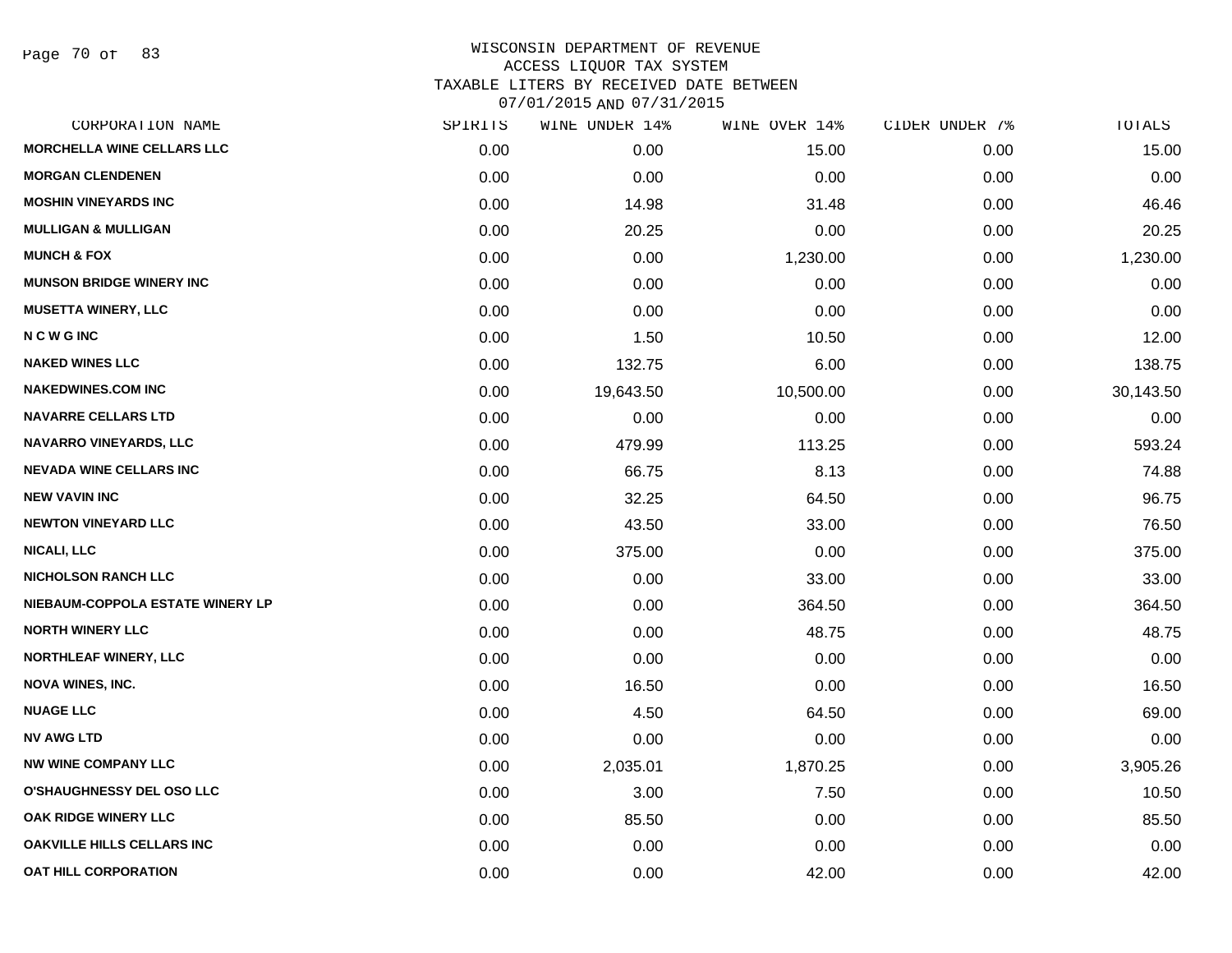Page 71 of 83

# WISCONSIN DEPARTMENT OF REVENUE ACCESS LIQUOR TAX SYSTEM

TAXABLE LITERS BY RECEIVED DATE BETWEEN

| CORPORATION NAME                        | SPIRITS | WINE UNDER 14% | WINE OVER 14% | CIDER UNDER 7% | TOTALS |
|-----------------------------------------|---------|----------------|---------------|----------------|--------|
| <b>OBRIEN FAMILY VINEYARD LLC</b>       | 0.00    | 4.50           | 71.25         | 0.00           | 75.75  |
| <b>OGB PARTNERS LLC</b>                 | 0.00    | 6.75           | 9.00          | 0.00           | 15.75  |
| <b>OLIVER WINE COMPANY INC</b>          | 0.00    | 128.25         | 18.75         | 0.00           | 147.00 |
| <b>OPOLO WINES LP</b>                   | 0.00    | 3.00           | 263.25        | 0.00           | 266.25 |
| OPUS ONE WINERY LLC                     | 0.00    | 0.75           | 0.75          | 0.00           | 1.50   |
| ORCA PROPERTIES LLC                     | 0.00    | 9.00           | 0.00          | 0.00           | 9.00   |
| OREGON WINE SERVICES AND STORAGE LLC    | 0.00    | 0.00           | 0.00          | 0.00           | 0.00   |
| <b>ORFILA VINEYARDS INC</b>             | 0.00    | 6.75           | 22.50         | 0.00           | 29.25  |
| ORIN SWIFT CELLARS LLC                  | 0.00    | 0.00           | 0.00          | 0.00           | 0.00   |
| <b>OWEN ROE LLC</b>                     | 0.00    | 12.00          | 2.25          | 0.00           | 14.25  |
| <b>PAHLMEYER LLC</b>                    | 0.00    | 0.00           | 70.50         | 0.00           | 70.50  |
| PALI WINE COMPANY LP                    | 0.00    | 0.00           | 0.00          | 0.00           | 0.00   |
| PALOMA VINEYARD LLC                     | 0.00    | 0.00           | 48.75         | 0.00           | 48.75  |
| <b>PARAGON VINEYARD CO INC</b>          | 0.00    | 6.75           | 2.25          | 0.00           | 9.00   |
| PARALLEL 44 VINEYARD & WINERY, INC.     | 0.00    | 0.00           | 0.00          | 0.00           | 0.00   |
| <b>PARKER STATION INC</b>               | 0.00    | 0.00           | 185.50        | 0.00           | 185.50 |
| PATEL WINERY LLC                        | 0.00    | 0.00           | 0.00          | 0.00           | 0.00   |
| <b>PATRICIA A HOOVER</b>                | 0.00    | 0.00           | 0.00          | 0.00           | 0.00   |
| <b>PATRICK A RONEY</b>                  | 0.00    | 1.50           | 176.25        | 0.00           | 177.75 |
| <b>PATRICK ARNDT</b>                    | 0.00    | 0.00           | 0.00          | 0.00           | 0.00   |
| <b>PATZ &amp; HALL WINE COMPANY INC</b> | 0.00    | 0.00           | 171.00        | 0.00           | 171.00 |
| <b>PAUL D ASPER</b>                     | 0.00    | 0.00           | 0.00          | 0.00           | 0.00   |
| PAUL HOBBS WINERY LP                    | 0.00    | 14.25          | 35.25         | 0.00           | 49.50  |
| <b>PAUL J FRANZEN</b>                   | 0.00    | 0.00           | 0.00          | 0.00           | 0.00   |
| <b>PAVI WINES LLC</b>                   | 0.00    | 0.00           | 31.50         | 0.00           | 31.50  |
| PCJ, INC.                               | 0.00    | 0.00           | 0.00          | 0.00           | 0.00   |
| PEACHY CANYON WINERY                    | 0.00    | 24.00          | 139.50        | 0.00           | 163.50 |
| PEAR VALLEY VINEYARD, INC.              | 0.00    | 2.25           | 8.00          | 0.00           | 10.25  |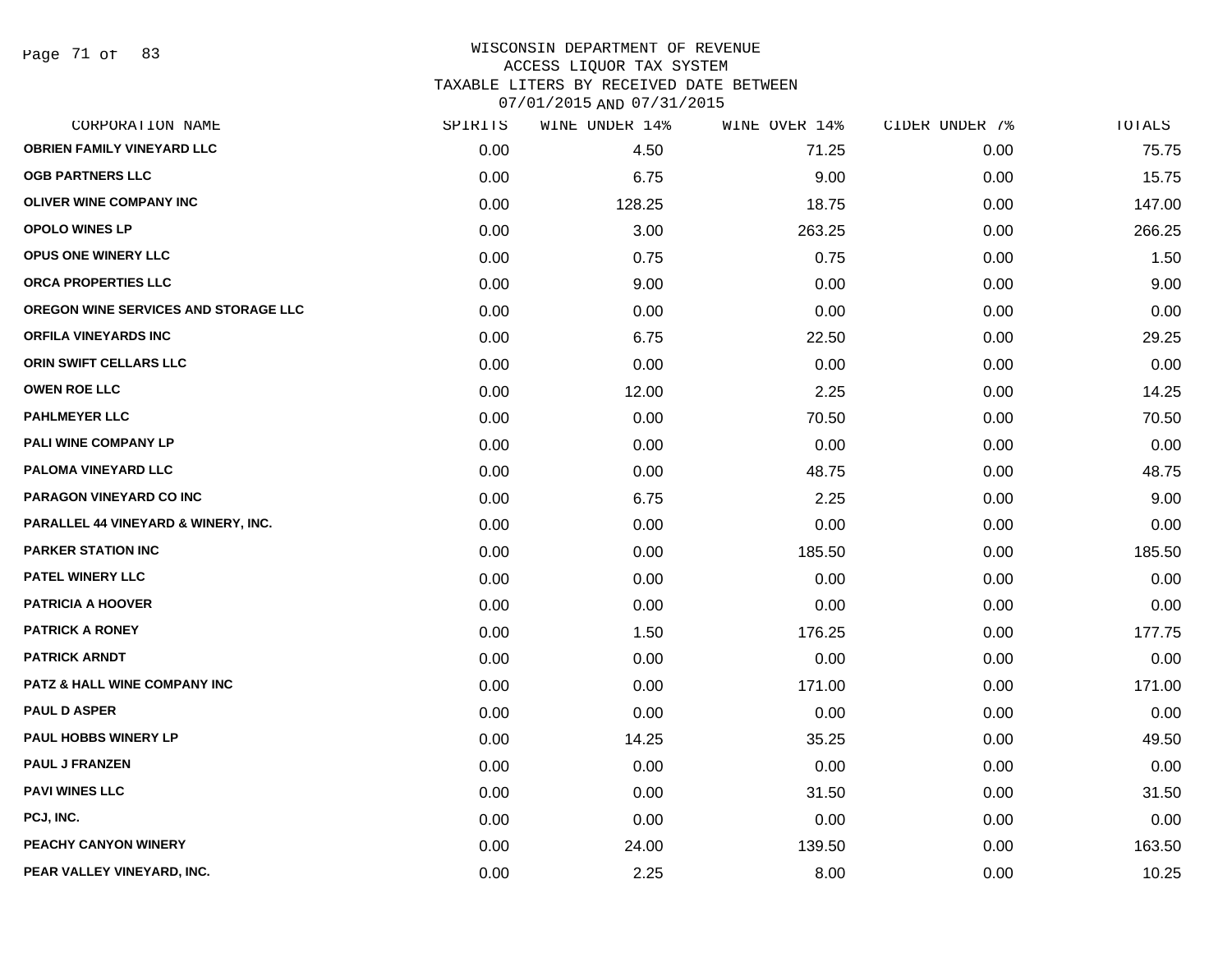Page 72 of 83

| CORPORATION NAME                     | SPIRITS | <b>WINE UNDER 14%</b> | WINE OVER 14% | CIDER UNDER 7% | TOTALS |
|--------------------------------------|---------|-----------------------|---------------|----------------|--------|
| <b>PEAY VINEYARDS LLC</b>            | 0.00    | 0.00                  | 0.00          | 0.00           | 0.00   |
| PEJU FAMILY OPERATING PARTNERSHIP LP | 0.00    | 450.75                | 298.50        | 0.00           | 749.25 |
| PEPPER BRIDGE WINERY LLC             | 0.00    | 9.00                  | 9.00          | 0.00           | 18.00  |
| PERNOD RICARD KENWOOD HOLDING LLC    | 0.00    | 54.75                 | 34.50         | 0.00           | 89.25  |
| PERNOD RICARD USA LLC                | 0.00    | 341.24                | 63.75         | 0.00           | 404.99 |
| PETER FRANUS WINE COMPANY INC        | 0.00    | 0.00                  | 9.00          | 0.00           | 9.00   |
| PETER HOEHN                          | 0.00    | 2.25                  | 0.00          | 0.00           | 2.25   |
| PETER MICHAEL WINERY                 | 0.00    | 0.00                  | 267.00        | 0.00           | 267.00 |
| PETRONI VINEYARDS LLC                | 0.00    | 0.00                  | 48.00         | 0.00           | 48.00  |
| PHILIP TOGNI VINEYARD LP             | 0.00    | 5.94                  | 0.00          | 0.00           | 5.94   |
| <b>PHILLIPS FARMS LLC</b>            | 0.00    | 0.75                  | 86.25         | 0.00           | 87.00  |
| <b>PINA CELLARS LP</b>               | 0.00    | 0.00                  | 24.75         | 0.00           | 24.75  |
| <b>PINE RIDGE WINERY LLC</b>         | 0.00    | 146.25                | 805.50        | 0.00           | 951.75 |
| <b>PJK WINERY LLC</b>                | 0.00    | 22.50                 | 150.00        | 0.00           | 172.50 |
| POPE VALLEY WINERY LLC               | 0.00    | 2.25                  | 9.00          | 0.00           | 11.25  |
| PRAGER WINERY & PORT WORKS, INC.     | 0.00    | 8.50                  | 31.51         | 0.00           | 40.01  |
| <b>PRAIRIE BERRY LLC</b>             | 0.00    | 395.25                | 39.00         | 0.00           | 434.25 |
| PRECEPT BRANDS LLC                   | 0.00    | 0.00                  | 0.00          | 0.00           | 0.00   |
| PREMIUM VINTNERS LLC                 | 0.00    | 0.00                  | 0.00          | 0.00           | 0.00   |
| PRIDE MOUNTAIN VINEYARDS LLC         | 0.00    | 0.00                  | 262.88        | 0.00           | 262.88 |
| <b>PRINCE MICHEL LLC</b>             | 0.00    | 12.00                 | 0.00          | 0.00           | 12.00  |
| PURPLE WINE COMPANY LLC              | 0.00    | 0.00                  | 0.00          | 0.00           | 0.00   |
| <b>PWG LLC</b>                       | 0.00    | 0.00                  | 1.50          | 0.00           | 1.50   |
| <b>QUADY SOUTH WINERY LLC</b>        | 0.00    | 5.25                  | 10.13         | 0.00           | 15.38  |
| QUILCEDA CREEK VINTNERS INC          | 0.00    | 0.00                  | 201.00        | 0.00           | 201.00 |
| <b>QUPE WINE CELLARS LLC</b>         | 0.00    | 17.25                 | 0.00          | 0.00           | 17.25  |
| <b>R LAWSON ENTERPRISES LLC</b>      | 0.00    | 0.00                  | 0.00          | 0.00           | 0.00   |
| <b>RADIO-COTEAU WINE CELLARS LLC</b> | 0.00    | 0.00                  | 0.00          | 0.00           | 0.00   |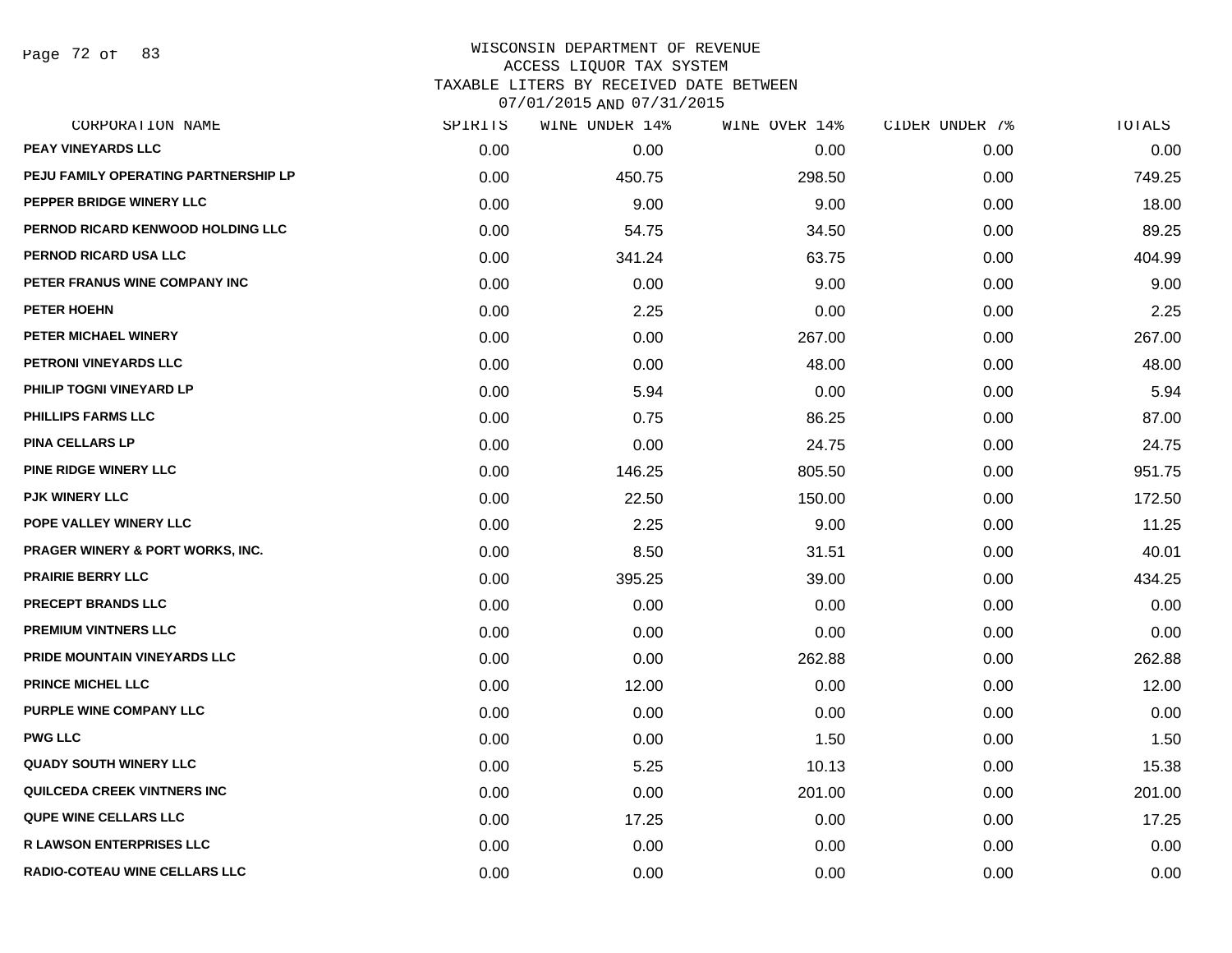Page 73 of 83

| CORPORATION NAME                            | SPIRITS | WINE UNDER 14% | WINE OVER 14% | CIDER UNDER 7% | TOTALS |
|---------------------------------------------|---------|----------------|---------------|----------------|--------|
| <b>RAINIER WINE LLC</b>                     | 0.00    | 13.50          | 0.00          | 0.00           | 13.50  |
| <b>RAMAZZOTTI WINES LLC</b>                 | 0.00    | 0.00           | 2.25          | 0.00           | 2.25   |
| <b>RAMEY WINE CELLARS INC</b>               | 0.00    | 9.00           | 24.75         | 0.00           | 33.75  |
| <b>RAPTOR RIDGE WINERY LLC</b>              | 0.00    | 9.00           | 13.50         | 0.00           | 22.50  |
| <b>RASA VINEYARDS, LLC</b>                  | 0.00    | 0.00           | 0.00          | 0.00           | 0.00   |
| <b>RAYMOND SIGNORELLO</b>                   | 0.00    | 3.00           | 27.00         | 0.00           | 30.00  |
| <b>RAYMOND VINEYARD &amp; CELLAR INC</b>    | 0.00    | 57.00          | 162.75        | 0.00           | 219.75 |
| <b>RB WINE ASSOCIATES LLC</b>               | 0.00    | 0.00           | 0.00          | 0.00           | 0.00   |
| <b>RBZ VINEYARDS LLC</b>                    | 0.00    | 0.00           | 0.00          | 0.00           | 0.00   |
| <b>RED CAR WINE COMPANY LLC</b>             | 0.00    | 103.50         | 0.00          | 0.00           | 103.50 |
| <b>RED MARE WINES LLC</b>                   | 0.00    | 0.00           | 0.00          | 0.00           | 0.00   |
| <b>RED OAK VINEYARD INC</b>                 | 0.00    | 0.00           | 0.00          | 0.00           | 0.00   |
| <b>REGUSCI WINERY INC</b>                   | 0.00    | 0.00           | 160.50        | 0.00           | 160.50 |
| <b>REN ACQUISITION INC</b>                  | 0.00    | 0.00           | 0.00          | 0.00           | 0.00   |
| <b>RHYS VINEYARDS LLC</b>                   | 0.00    | 5.25           | 0.00          | 0.00           | 5.25   |
| <b>RICHARD E LIBBY</b>                      | 0.00    | 0.00           | 0.00          | 0.00           | 0.00   |
| <b>RICHARD FORTUNE</b>                      | 0.00    | 0.00           | 0.00          | 0.00           | 0.00   |
| <b>RIDGE VINEYARDS INC</b>                  | 0.00    | 32.25          | 246.75        | 0.00           | 279.00 |
| <b>RIVER BEND VINEYARD &amp; WINERY LLC</b> | 0.00    | 0.00           | 0.00          | 0.00           | 0.00   |
| RIVER VALLEY VINEYARD INC                   | 0.00    | 11.25          | 0.00          | 0.00           | 11.25  |
| <b>RIVERBENCH LLC</b>                       | 0.00    | 0.00           | 0.00          | 0.00           | 0.00   |
| <b>ROBERT BORUCKI</b>                       | 0.00    | 0.00           | 0.00          | 0.00           | 0.00   |
| <b>ROBERT CRAIG WINERY LP</b>               | 0.00    | 0.00           | 9.00          | 0.00           | 9.00   |
| <b>ROBERT F NADEAU</b>                      | 0.00    | 0.00           | 0.00          | 0.00           | 0.00   |
| <b>ROBERT FOLEY LLC</b>                     | 0.00    | 0.00           | 4.50          | 0.00           | 4.50   |
| ROBERT HALL WINERY LLC                      | 0.00    | 0.00           | 2.25          | 0.00           | 2.25   |
| <b>ROBERT MUELLER CELLARS</b>               | 0.00    | 0.00           | 0.00          | 0.00           | 0.00   |
| <b>ROBERT TALBOTT INC</b>                   | 0.00    | 0.00           | 19.50         | 0.00           | 19.50  |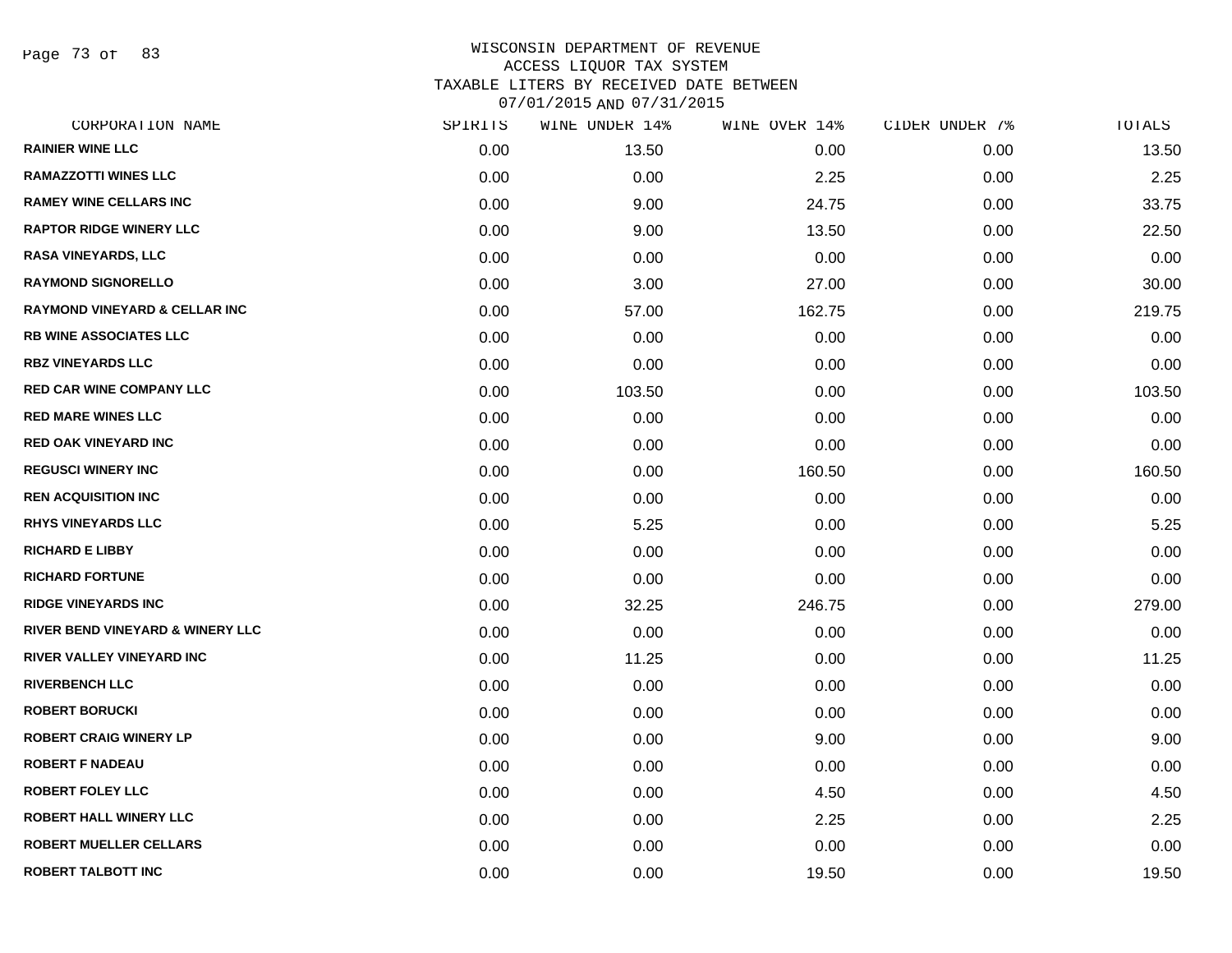Page 74 of 83

| CORPORATION NAME                       | SPIRITS | WINE UNDER 14% | WINE OVER 14% | CIDER UNDER 7% | TOTALS |
|----------------------------------------|---------|----------------|---------------|----------------|--------|
| <b>ROBERT YOUNG ESTATE WINERY LLC</b>  | 0.00    | 0.00           | 103.50        | 0.00           | 103.50 |
| <b>ROCCA FAMILY VINEYARDS INC</b>      | 0.00    | 0.00           | 0.00          | 0.00           | 0.00   |
| <b>ROCK N WOOL WINERY LLC</b>          | 0.00    | 0.00           | 0.00          | 0.00           | 0.00   |
| <b>ROCK WALL WINE COMPANY INC</b>      | 0.00    | 15.75          | 32.25         | 0.00           | 48.00  |
| <b>ROEDERER ESTATE INC</b>             | 0.00    | 76.50          | 0.00          | 0.00           | 76.50  |
| <b>ROMBAUER VINEYARDS INC</b>          | 0.00    | 0.38           | 485.26        | 0.00           | 485.64 |
| <b>RONALD T RUBIN</b>                  | 0.00    | 0.00           | 0.00          | 0.00           | 0.00   |
| <b>ROUND POND ESTATE LLC</b>           | 0.00    | 0.00           | 132.75        | 0.00           | 132.75 |
| <b>ROWLEY ESTATES LLC</b>              | 0.00    | 83.25          | 15.75         | 0.00           | 99.00  |
| <b>RRJ REAL PROPERTIES LLC</b>         | 0.00    | 1.50           | 18.75         | 0.00           | 20.25  |
| <b>RSB VINEYARDS LLC</b>               | 0.00    | 0.00           | 0.00          | 0.00           | 0.00   |
| <b>RUDD WINES INC</b>                  | 0.00    | 0.00           | 9.00          | 0.00           | 9.00   |
| <b>RUED WINERY INC</b>                 | 0.00    | 2.25           | 5.25          | 0.00           | 7.50   |
| RUTHERFORD HILL WINERY LLC             | 0.00    | 101.26         | 287.63        | 0.00           | 388.89 |
| <b>RYAN PRELLWITZ</b>                  | 0.00    | 0.00           | 0.00          | 0.00           | 0.00   |
| <b>SAINTSBURY LLC</b>                  | 0.00    | 4.50           | 48.00         | 0.00           | 52.50  |
| <b>SANDHI WINES LLC</b>                | 0.00    | 11.25          | 0.00          | 0.00           | 11.25  |
| SANDSTONE RIDGE VINEYARD & WINERY LLC  | 0.00    | 0.00           | 0.00          | 0.00           | 0.00   |
| <b>SANFORD WINERY COMPANY LP</b>       | 0.00    | 5.25           | 73.50         | 0.00           | 78.75  |
| <b>SARACINA VINEYARDS LLC</b>          | 0.00    | 16.50          | 0.00          | 0.00           | 16.50  |
| SAVANNAH CHANELLE VINEYARDS INC        | 0.00    | 0.00           | 12.00         | 0.00           | 12.00  |
| <b>SAVIAH ROSE WINERY LLC</b>          | 0.00    | 5.25           | 30.75         | 0.00           | 36.00  |
| <b>SAXUM VINEYARDS INC</b>             | 0.00    | 0.00           | 0.00          | 0.00           | 0.00   |
| <b>SBRAGIA FAMILY VINEYARDS LLC</b>    | 0.00    | 9.00           | 66.00         | 0.00           | 75.00  |
| <b>SCHEID VINEYARDS CALIFORNIA INC</b> | 0.00    | 87.00          | 18.00         | 0.00           | 105.00 |
| <b>SCHRADER CELLARS LLC</b>            | 0.00    | 0.00           | 18.00         | 0.00           | 18.00  |
| <b>SCHRAMSBERG VINEYARDS CO INC</b>    | 0.00    | 393.00         | 2.25          | 0.00           | 395.25 |
| <b>SCHUG WINERY LLC</b>                | 0.00    | 105.00         | 96.00         | 0.00           | 201.00 |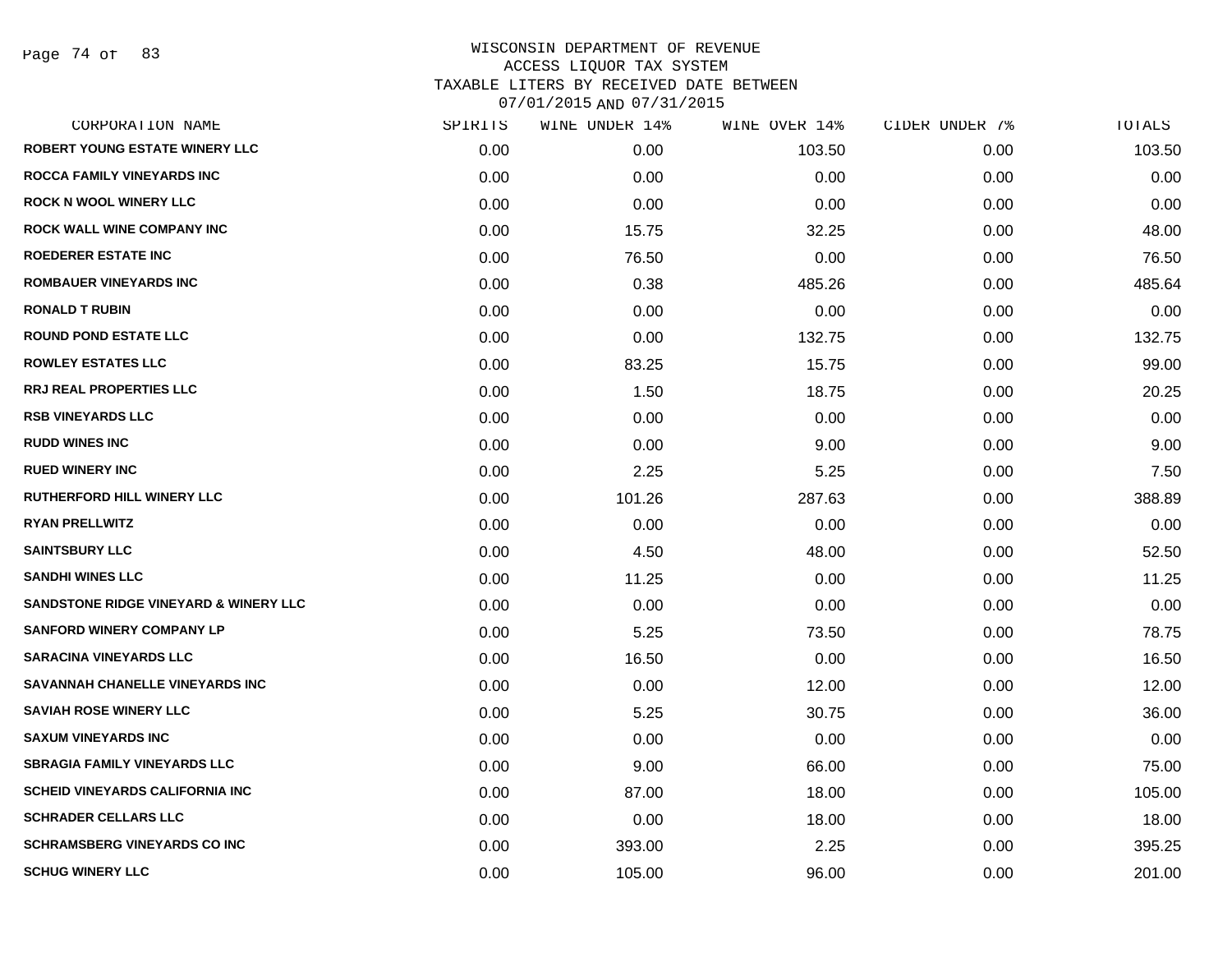Page 75 of 83

| CORPORATION NAME                    | SPIRITS | WINE UNDER 14% | WINE OVER 14% | CIDER UNDER 7% | TOTALS |
|-------------------------------------|---------|----------------|---------------|----------------|--------|
| <b>SCREAMING EAGLE PARTNERS LLC</b> | 0.00    | 0.00           | 2.25          | 0.00           | 2.25   |
| <b>SEAVER VINEYARDS LLC</b>         | 0.00    | 0.00           | 0.00          | 0.00           | 0.00   |
| <b>SEAVEY VINEYARD LP</b>           | 0.00    | 2.25           | 82.50         | 0.00           | 84.75  |
| <b>SEQUOIA GROVE VINEYARDS LP</b>   | 0.00    | 2.25           | 152.25        | 0.00           | 154.50 |
| <b>SEVEN HILLS WINERY LLC</b>       | 0.00    | 1.50           | 3.00          | 0.00           | 4.50   |
| <b>SEVEN STONES WINERY LLC</b>      | 0.00    | 0.00           | 0.00          | 0.00           | 0.00   |
| <b>SHADY LADIES LLC</b>             | 0.00    | 0.00           | 0.00          | 0.00           | 0.00   |
| <b>SHAFER VINEYARDS INC</b>         | 0.00    | 0.00           | 75.00         | 0.00           | 75.00  |
| <b>SHANNON RIDGE INC</b>            | 0.00    | 0.00           | 0.00          | 0.00           | 0.00   |
| <b>SIERRA SUNRISE VINEYARDS</b>     | 0.00    | 19.50          | 3.00          | 0.00           | 22.50  |
| SILVER OAK WINE CELLARS LP          | 0.00    | 158.25         | 15.00         | 0.00           | 173.25 |
| <b>SINE QUA NON INC</b>             | 0.00    | 0.00           | 0.00          | 0.00           | 0.00   |
| SINNIPEE VALLEY VINEYARD LLC        | 0.00    | 0.00           | 0.00          | 0.00           | 0.00   |
| <b>SINSKEY VINEYARDS INC</b>        | 0.00    | 109.50         | 33.75         | 0.00           | 143.25 |
| <b>SISYPHUS LLC</b>                 | 0.00    | 0.00           | 13.50         | 0.00           | 13.50  |
| <b>SIX SIGMA WINERY LLC</b>         | 0.00    | 6.00           | 9.75          | 0.00           | 15.75  |
| <b>SKALLI CORPORATION</b>           | 0.00    | 125.25         | 184.50        | 0.00           | 309.75 |
| <b>SMALL VINES WINES INC</b>        | 0.00    | 0.00           | 0.00          | 0.00           | 0.00   |
| <b>SMITH &amp; HOOK WINERY</b>      | 0.00    | 0.00           | 0.00          | 0.00           | 0.00   |
| <b>SMITH &amp; SMITH</b>            | 0.00    | 0.00           | 4.50          | 0.00           | 4.50   |
| SMITH ANDERSON ENTERPRISES INC      | 0.00    | 0.00           | 0.00          | 0.00           | 0.00   |
| <b>SODA CANYON LLC</b>              | 0.00    | 0.00           | 0.00          | 0.00           | 0.00   |
| <b>SOKOL BLOSSER LTD</b>            | 0.00    | 85.88          | 39.00         | 0.00           | 124.88 |
| <b>SOMERSTON WINE COMPANY, LLC</b>  | 0.00    | 0.00           | 18.38         | 0.00           | 18.38  |
| SONOMA-CUTRER VINEYARDS INC         | 0.00    | 26.63          | 102.75        | 0.00           | 129.38 |
| SOUTH COAST WINERY INC              | 0.00    | 124.50         | 37.50         | 0.00           | 162.00 |
| <b>SP GROSSNICKLE LLC</b>           | 0.00    | 10.50          | 0.00          | 0.00           | 10.50  |
| <b>SPANOS BERBERIAN WINERY LLC</b>  | 0.00    | 36.00          | 66.00         | 0.00           | 102.00 |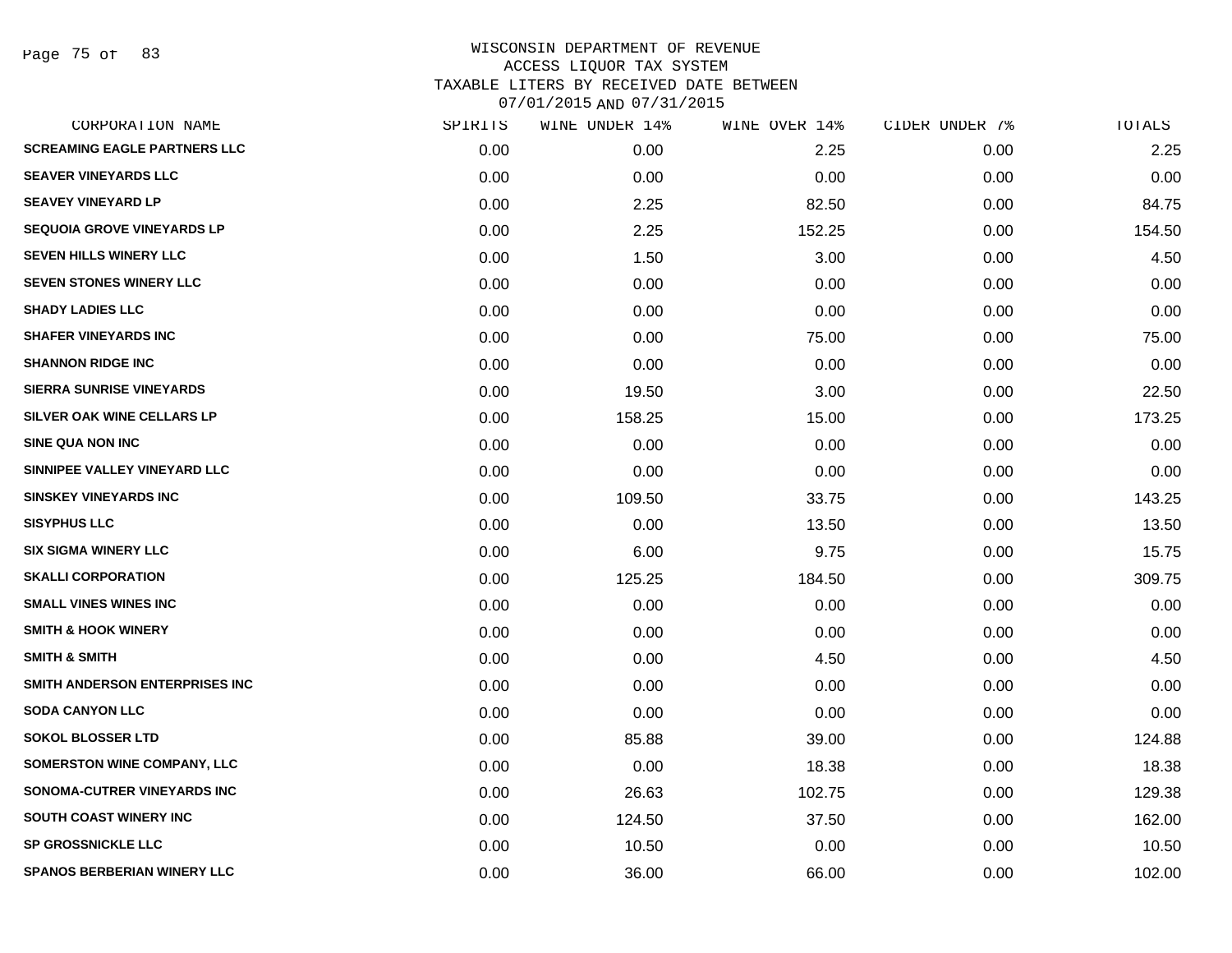Page 76 of 83

| CORPORATION NAME                           | SPIRITS | <b>WINE UNDER 14%</b> | WINE OVER 14% | CIDER UNDER 7% | <b>TOTALS</b> |
|--------------------------------------------|---------|-----------------------|---------------|----------------|---------------|
| <b>SPARKLING OREGON LLC</b>                | 0.00    | 10.50                 | 1.00          | 0.00           | 11.50         |
| <b>SPOTTSWOODE WINERY INC</b>              | 0.00    | 37.50                 | 64.50         | 0.00           | 102.00        |
| <b>SPRECHER BREWING COMPANY, INC.</b>      | 0.00    | 0.00                  | 0.00          | 0.00           | 0.00          |
| <b>SPRING MOUNTAIN VINEYARD INC</b>        | 0.00    | 20.25                 | 36.00         | 0.00           | 56.25         |
| <b>SPURGEON VINEYARDS &amp; WINERY LLC</b> | 0.00    | 0.00                  | 0.00          | 0.00           | 0.00          |
| <b>ST HELENA ESTATE LLC</b>                | 0.00    | 4.50                  | 18.00         | 0.00           | 22.50         |
| <b>ST JAMES WINERY INC</b>                 | 0.00    | 132.75                | 0.00          | 0.00           | 132.75        |
| ST JULIAN WINE COMPANY INC                 | 0.00    | 321.45                | 25.50         | 0.00           | 346.95        |
| ST. FRANCIS WINERY & VINEYARD L.P.         | 0.00    | 0.00                  | 747.00        | 0.00           | 747.00        |
| <b>STAG'S LEAP WINE CELLARS LLC</b>        | 0.00    | 117.75                | 230.25        | 0.00           | 348.00        |
| <b>STAGLIN FAMILY VINEYARD LLC</b>         | 0.00    | 0.00                  | 69.00         | 0.00           | 69.00         |
| <b>STANDING JOURNEY LLC</b>                | 0.00    | 0.00                  | 0.00          | 0.00           | 0.00          |
| <b>STE MICHELLE WINE ESTATES LTD</b>       | 0.00    | 431.26                | 372.00        | 0.00           | 803.26        |
| <b>STEPHAN VINEYARD INC</b>                | 0.00    | 0.75                  | 96.00         | 0.00           | 96.75         |
| <b>STEPHEN M KENNEDY</b>                   | 0.00    | 0.00                  | 0.00          | 0.00           | 0.00          |
| STEPHEN W. PARRY AND SUSAN F. PARRY        | 0.00    | 0.00                  | 0.00          | 0.00           | 0.00          |
| <b>STEVEN J DEBAKER</b>                    | 0.00    | 0.00                  | 0.00          | 0.00           | 0.00          |
| <b>STEVEN KENT LLC</b>                     | 0.00    | 3.00                  | 0.00          | 0.00           | 3.00          |
| STEVEN M & JUDITH A JACOBSON LLC           | 0.00    | 0.00                  | 0.00          | 0.00           | 0.00          |
| <b>STEVEN N LEDSON</b>                     | 0.00    | 99.00                 | 458.25        | 0.00           | 557.25        |
| <b>STOLPMAN VINEYARDS LLC</b>              | 0.00    | 38.25                 | 9.00          | 0.00           | 47.25         |
| <b>STONE EDGE WINERY LLC</b>               | 0.00    | 0.00                  | 0.00          | 0.00           | 0.00          |
| STONE HILL WINE CO INC                     | 0.00    | 217.88                | 1.50          | 0.00           | 219.38        |
| <b>STONECUSHION INC</b>                    | 0.00    | 4.50                  | 345.00        | 0.00           | 349.50        |
| STONEHAUS WINERY, INC.                     | 0.00    | 25.50                 | 0.00          | 0.00           | 25.50         |
| <b>STONY HILL VINEYARD INC</b>             | 0.00    | 22.50                 | 0.00          | 0.00           | 22.50         |
| <b>STORYBOOK MOUNTAIN WINERY INC</b>       | 0.00    | 6.00                  | 25.50         | 0.00           | 31.50         |
| <b>STRYKER SONOMA WINERY LLC</b>           | 0.00    | 52.50                 | 0.00          | 0.00           | 52.50         |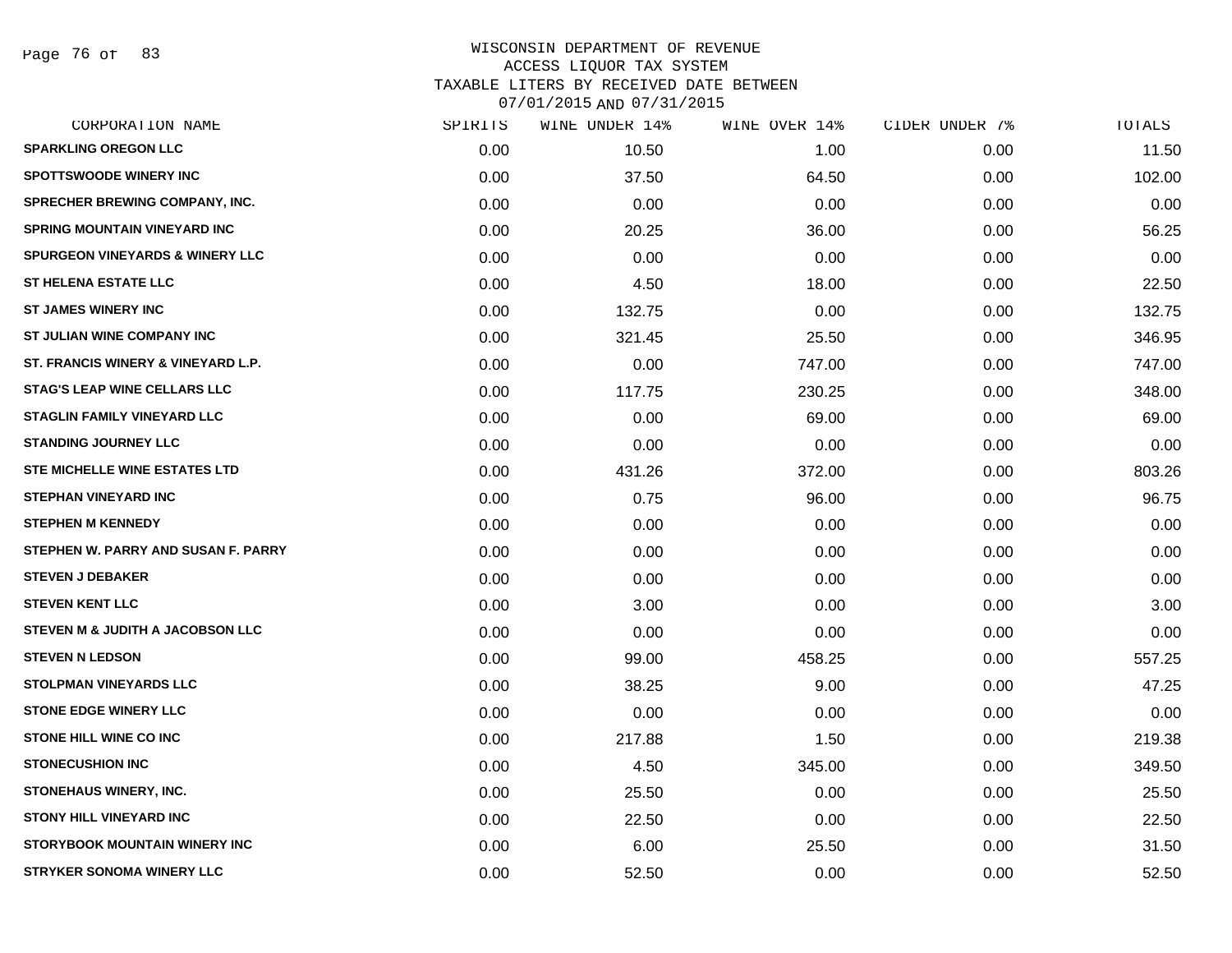Page 77 of 83

| CORPORATION NAME                           | SPIRITS | WINE UNDER 14% | WINE OVER 14% | CIDER UNDER 7% | TOTALS |
|--------------------------------------------|---------|----------------|---------------|----------------|--------|
| <b>SULLIVAN VINEYARDS CORPORATION</b>      | 0.00    | 3.75           | 23.25         | 0.00           | 27.00  |
| <b>SULPHUR SPRINGS WINERY LLC</b>          | 0.00    | 0.00           | 12.00         | 0.00           | 12.00  |
| <b>SUMMERS WINERY LLC</b>                  | 0.00    | 9.00           | 16.50         | 0.00           | 25.50  |
| <b>SUMMERWOOD WINERY &amp; INN INC</b>     | 0.00    | 0.00           | 7.50          | 0.00           | 7.50   |
| <b>SUNSTONE VINEYARDS &amp; WINERY INC</b> | 0.00    | 6.75           | 29.25         | 0.00           | 36.00  |
| <b>SUSAN M BOSWELL</b>                     | 0.00    | 0.00           | 40.50         | 0.00           | 40.50  |
| <b>SUTTER HOME WINERY INC</b>              | 0.00    | 153.67         | 132.75        | 0.00           | 286.42 |
| <b>SWANSON VINEYARDS &amp; WINERY</b>      | 0.00    | 19.91          | 33.75         | 0.00           | 53.66  |
| <b>SWEAZEY WINERY INVESTMENT LLC</b>       | 0.00    | 40.50          | 30.00         | 0.00           | 70.50  |
| <b>SWEET CHEEKS VINEYARDS INC</b>          | 0.00    | 0.00           | 0.00          | 0.00           | 0.00   |
| <b>TABLAS CREEK VINEYARD LP</b>            | 0.00    | 53.63          | 70.50         | 0.00           | 124.13 |
| <b>TAFT STREET INC</b>                     | 0.00    | 0.00           | 83.25         | 0.00           | 83.25  |
| <b>TAKARA SAKE USA INC</b>                 | 0.00    | 2.25           | 0.00          | 0.00           | 2.25   |
| <b>TALLEY VINEYARDS INC</b>                | 0.00    | 25.50          | 17.25         | 0.00           | 42.75  |
| <b>TAMBER BEY VINEYARDS LLC</b>            | 0.00    | 0.00           | 0.00          | 0.00           | 0.00   |
| <b>TANDEM WINES LLC</b>                    | 0.00    | 3.00           | 6.00          | 0.00           | 9.00   |
| <b>TARA BELLA WINERY LLC</b>               | 0.00    | 0.00           | 0.00          | 0.00           | 0.00   |
| TC VINEYARDS INC                           | 0.00    | 0.00           | 11.25         | 0.00           | 11.25  |
| <b>TEALE CREEK ASSOCIATES</b>              | 0.00    | 0.00           | 57.00         | 0.00           | 57.00  |
| <b>TEDESCHI VINEYARDS LTD</b>              | 0.00    | 93.00          | 7.88          | 0.00           | 100.88 |
| <b>TENBA RIDGE WINERY LLC</b>              | 0.00    | 0.00           | 0.00          | 0.00           | 0.00   |
| <b>TERRA SPRINGS LLC</b>                   | 0.00    | 4.50           | 4.50          | 0.00           | 9.00   |
| <b>TERRA VINUM LLC</b>                     | 0.00    | 0.00           | 15.75         | 0.00           | 15.75  |
| <b>TERRAVANT WINE COMPANY LLC</b>          | 0.00    | 0.00           | 0.00          | 0.00           | 0.00   |
| <b>TESTAROSSA VINEYARDS LLC</b>            | 0.00    | 0.00           | 9.00          | 0.00           | 9.00   |
| THE BIALE ESTATE                           | 0.00    | 6.75           | 207.00        | 0.00           | 213.75 |
| THE BRANDER VINEYARD                       | 0.00    | 96.00          | 3.00          | 0.00           | 99.00  |
| THE CHISELLED GRAPE WINERY LLC             | 0.00    | 0.00           | 0.00          | 0.00           | 0.00   |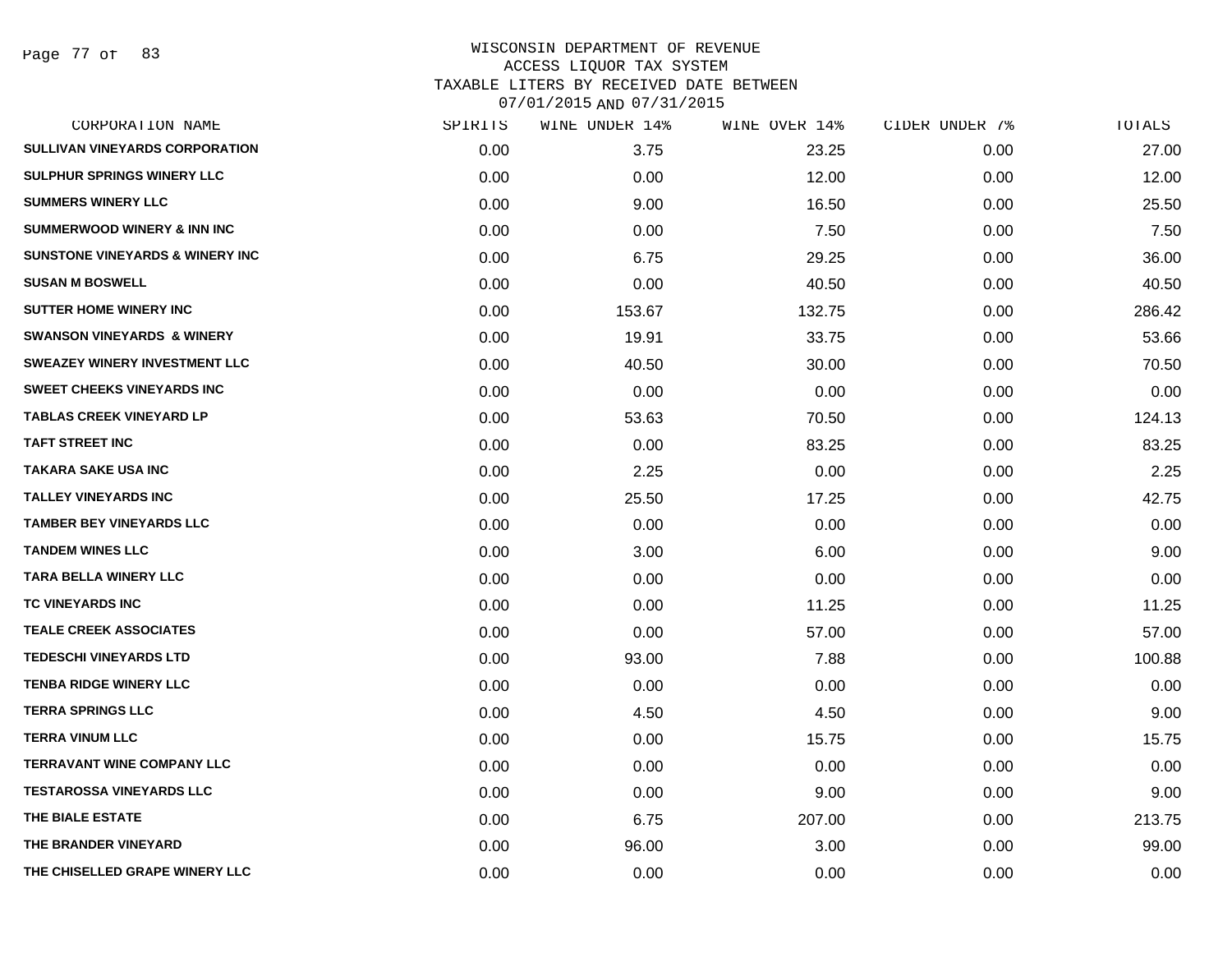Page 78 of 83

| CORPORATION NAME                          | SPIRITS | WINE UNDER 14% | WINE OVER 14% | CIDER UNDER 7% | TOTALS   |
|-------------------------------------------|---------|----------------|---------------|----------------|----------|
| THE HESS COLLECTION WINERY                | 0.00    | 30.00          | 201.75        | 0.00           | 231.75   |
| THE HOGUE CELLARS LTD                     | 0.00    | 2.25           | 2.25          | 0.00           | 4.50     |
| THE INFINITE MONKEY THEOREM INC           | 0.00    | 7.50           | 0.00          | 0.00           | 7.50     |
| THE LITTORAI WINES                        | 0.00    | 36.75          | 0.00          | 0.00           | 36.75    |
| THE MEEKER VINEYARD                       | 0.00    | 0.00           | 70.50         | 0.00           | 70.50    |
| THE MORLET SELECTION INC                  | 0.00    | 0.00           | 72.00         | 0.00           | 72.00    |
| THE RUM TREE, INC.                        | 0.00    | 0.00           | 0.00          | 0.00           | 0.00     |
| THE SILVERADO VINEYARDS                   | 0.00    | 113.25         | 141.00        | 0.00           | 254.25   |
| THE WILLIAMSBURG WINERY LTD               | 0.00    | 85.50          | 0.00          | 0.00           | 85.50    |
| THE WINE GROUP INC                        | 0.00    | 42.25          | 76.75         | 0.00           | 119.00   |
| THE WINE VINEYARD LLC                     | 0.00    | 0.00           | 0.00          | 0.00           | 0.00     |
| THE WOODLAND TRAIL BEVERAGE COMPANY, INC. | 0.00    | 0.00           | 0.00          | 0.00           | 0.00     |
| THIS REALM LLC                            | 0.00    | 0.00           | 4.50          | 0.00           | 4.50     |
| <b>THOMAS C HOFFMAN</b>                   | 0.00    | 0.00           | 9.75          | 0.00           | 9.75     |
| THOMAS FOGARTY WINERY LLC                 | 0.00    | 3.00           | 6.00          | 0.00           | 9.00     |
| <b>THURMAN J RODGERS</b>                  | 0.00    | 22.50          | 0.00          | 0.00           | 22.50    |
| TI BEVERAGE GROUP LTD                     | 0.00    | 0.75           | 0.75          | 0.00           | 1.50     |
| TMR WINE COMPANY LLC                      | 0.00    | 0.00           | 17.25         | 0.00           | 17.25    |
| <b>TOAD HOLLOW VINEYARDS INC</b>          | 0.00    | 2.25           | 9.00          | 0.00           | 11.25    |
| <b>TOBIN JAMES CELLARS</b>                | 0.00    | 24.00          | 116.25        | 0.00           | 140.25   |
| <b>TODD ANDERSON</b>                      | 0.00    | 0.00           | 0.00          | 0.00           | 0.00     |
| <b>TOM MEADOWCROFT</b>                    | 0.00    | 0.00           | 0.00          | 0.00           | 0.00     |
| <b>TORII MOR WINERY LLC</b>               | 0.00    | 26.25          | 0.00          | 0.00           | 26.25    |
| <b>TREANA WINERY LLC</b>                  | 0.00    | 18.00          | 25.50         | 0.00           | 43.50    |
| TREASURY WINE ESTATES AMERICAS COMPANY    | 0.00    | 1,801.50       | 8.25          | 0.00           | 1,809.75 |
| <b>TREFETHEN VINEYARDS WINERY INC</b>     | 0.00    | 120.01         | 168.00        | 0.00           | 288.01   |
| <b>TRENTADUE WINERY LLC</b>               | 0.00    | 89.25          | 54.54         | 0.00           | 143.79   |
| <b>TRINITAS CELLARS LLC</b>               | 0.00    | 24.00          | 50.25         | 0.00           | 74.25    |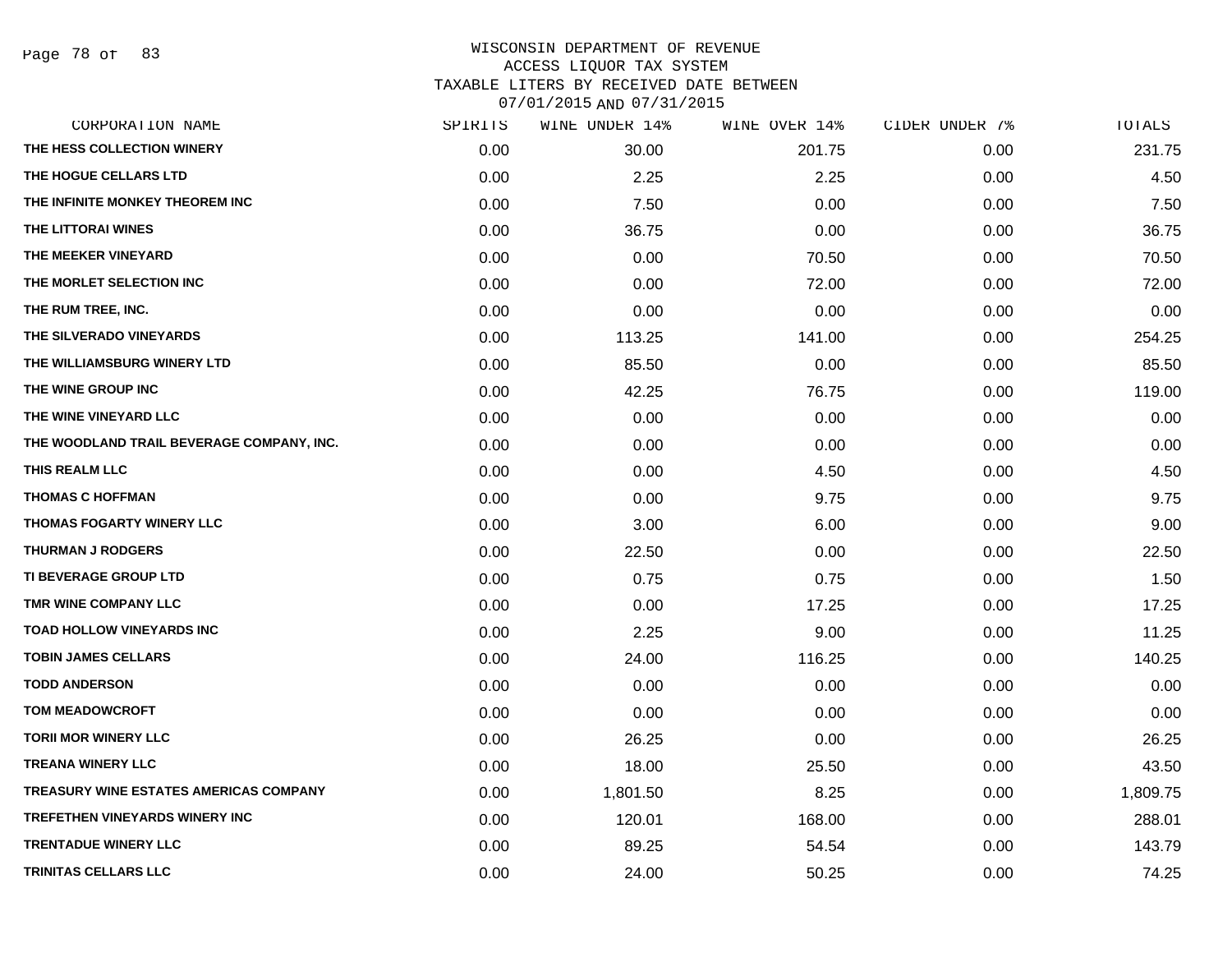Page 79 of 83

| CORPORATION NAME                                     | SPIRITS | WINE UNDER 14% | WINE OVER 14% | CIDER UNDER 7% | TOTALS   |
|------------------------------------------------------|---------|----------------|---------------|----------------|----------|
| <b>TRIONE VINEYARDS LLC</b>                          | 0.00    | 0.00           | 34.50         | 0.00           | 34.50    |
| <b>TROY LANDWEHR</b>                                 | 0.00    | 0.00           | 0.00          | 0.00           | 0.00     |
| <b>TSG LLC</b>                                       | 0.00    | 873.00         | 36.01         | 0.00           | 909.01   |
| <b>TURLEY WINE CELLARS INC</b>                       | 0.00    | 23.25          | 1,254.00      | 0.00           | 1,277.25 |
| <b>TURNBULL WINE CELLARS</b>                         | 0.00    | 9.00           | 10.50         | 0.00           | 19.50    |
| <b>TWIN PEAKS WINERY INC</b>                         | 0.00    | 0.00           | 126.75        | 0.00           | 126.75   |
| <b>TWIN RIDGE ESTATES LLC</b>                        | 0.00    | 0.00           | 0.00          | 0.00           | 0.00     |
| <b>TWISTED OAK WINERY LLC</b>                        | 0.00    | 3.00           | 22.88         | 0.00           | 25.88    |
| <b>TWOMEY CELLARS LLC</b>                            | 0.00    | 69.00          | 15.75         | 0.00           | 84.75    |
| UNTI WINE CO LLC                                     | 0.00    | 18.00          | 40.50         | 0.00           | 58.50    |
| V & C LLC                                            | 0.00    | 30.00          | 28.50         | 0.00           | 58.50    |
| VAN RUITEN FAMILY WINERY LLC                         | 0.00    | 12.00          | 4.50          | 0.00           | 16.50    |
| VAN WYCHEN WINES INC.                                | 0.00    | 0.00           | 0.00          | 0.00           | 0.00     |
| <b>VENTANA VINTNERS LLC</b>                          | 0.00    | 0.00           | 2.25          | 0.00           | 2.25     |
| <b>VERMEIL WINE GROUP LLC</b>                        | 0.00    | 0.00           | 0.00          | 0.00           | 0.00     |
| <b>VERMONT HARD CIDER COMPANY LLC</b>                | 0.00    | 0.00           | 0.00          | 0.00           | 0.00     |
| <b>VERNON VINEYARDS LTD</b>                          | 0.00    | 0.00           | 0.00          | 0.00           | 0.00     |
| <b>VERO WINE GROUP LLC &amp; WESTSIDE GRAPES LLC</b> | 0.00    | 1.50           | 70.50         | 0.00           | 72.00    |
| <b>VETRO WINERY LLC</b>                              | 0.00    | 0.00           | 0.00          | 0.00           | 0.00     |
| <b>VICINI ENTERPRISES LLC</b>                        | 0.00    | 0.00           | 0.00          | 0.00           | 0.00     |
| <b>VIGNETTE WINERY LLC</b>                           | 0.00    | 16.50          | 27.75         | 0.00           | 44.25    |
| <b>VILLA AMOROSA INC</b>                             | 0.00    | 179.82         | 432.75        | 0.00           | 612.57   |
| <b>VILLA ENCINAL PARTNERS LP</b>                     | 0.00    | 0.00           | 218.25        | 0.00           | 218.25   |
| <b>VILLA SAN JULIETTE INC</b>                        | 0.00    | 0.00           | 0.00          | 0.00           | 0.00     |
| <b>VILLA TOSCANO INC</b>                             | 0.00    | 29.25          | 8.25          | 0.00           | 37.50    |
| VIN DE ZO LLC                                        | 0.00    | 43.50          | 37.50         | 0.00           | 81.00    |
| <b>VINA ROBLES INC</b>                               | 0.00    | 9.00           | 31.50         | 0.00           | 40.50    |
| <b>VINCENT ARROYO WINERY INC</b>                     | 0.00    | 42.75          | 5.26          | 0.00           | 48.01    |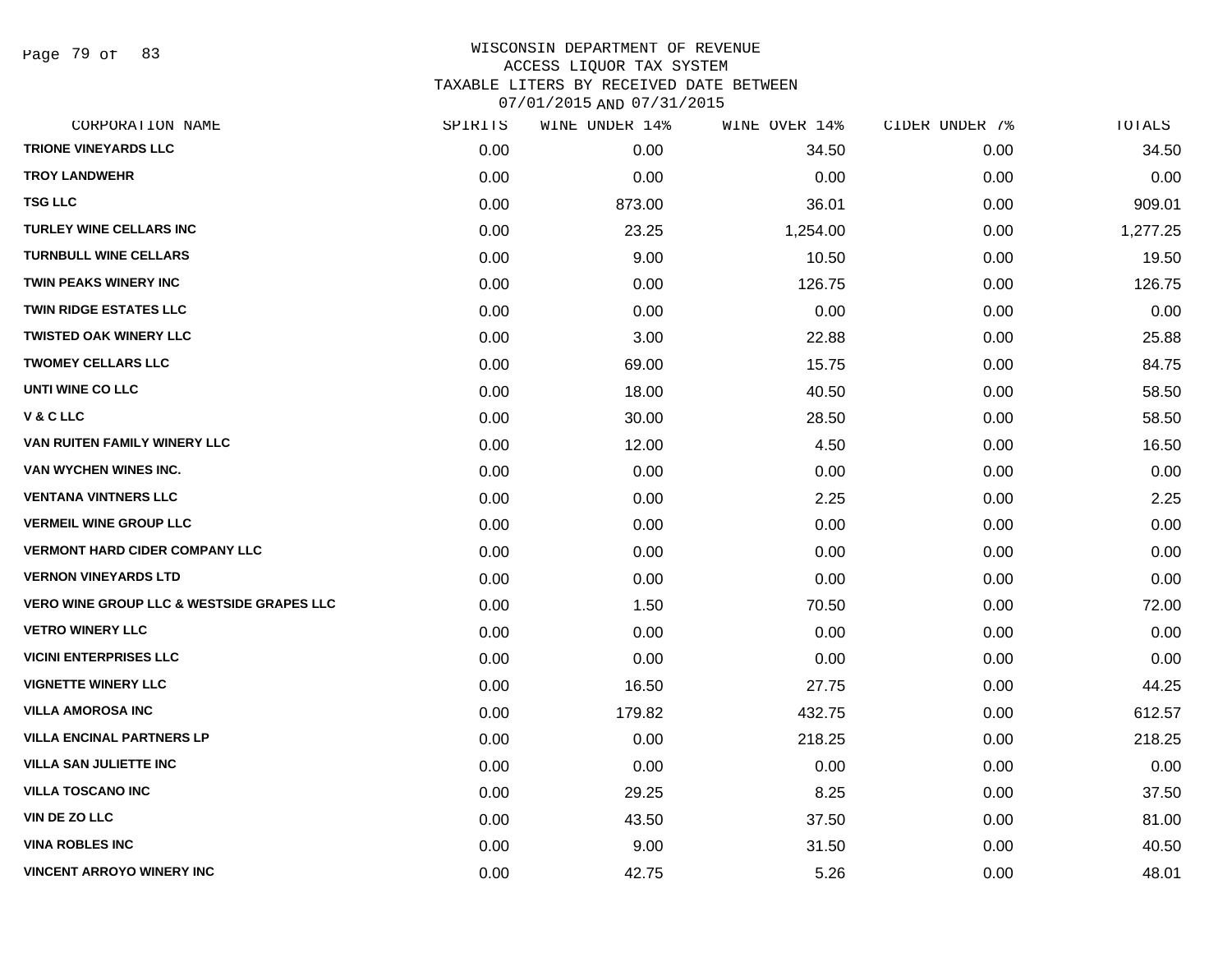Page 80 of 83

| CORPORATION NAME                                   | SPIRITS | WINE UNDER 14% | WINE OVER 14% | CIDER UNDER 7% | TOTALS |
|----------------------------------------------------|---------|----------------|---------------|----------------|--------|
| <b>VINE &amp; SUN LLC</b>                          | 0.00    | 0.00           | 0.00          | 0.00           | 0.00   |
| <b>VINE CLIFF WINERY INC</b>                       | 0.00    | 0.00           | 0.00          | 0.00           | 0.00   |
| <b>VINEBURG LLC</b>                                | 0.00    | 1.50           | 330.75        | 0.00           | 332.25 |
| <b>VINEOAKS LLC</b>                                | 0.00    | 24.75          | 44.25         | 0.00           | 69.00  |
| <b>VINES TO CELLAR, INC.</b>                       | 0.00    | 0.00           | 0.00          | 0.00           | 0.00   |
| <b>VINEYARD 29 LLC</b>                             | 0.00    | 9.75           | 8.25          | 0.00           | 18.00  |
| <b>VINUM CELLARS INC</b>                           | 0.00    | 0.00           | 0.00          | 0.00           | 0.00   |
| <b>VON STIEHL WINERY LTD.</b>                      | 0.00    | 0.00           | 0.00          | 0.00           | 0.00   |
| <b>W G BEST WEINKELLEREI INC</b>                   | 0.00    | 0.00           | 0.00          | 0.00           | 0.00   |
| <b>W J DEUTSCH &amp; SONS LTD</b>                  | 0.00    | 0.00           | 0.00          | 0.00           | 0.00   |
| <b>WAITS-MAST FAMILY CELLARS LLC</b>               | 0.00    | 4.50           | 1.50          | 0.00           | 6.00   |
| <b>WASHINGTON VINTNERS LLC</b>                     | 0.00    | 0.00           | 0.00          | 0.00           | 0.00   |
| <b>WATTLE CREEK WINERY</b>                         | 0.00    | 18.00          | 53.25         | 0.00           | 71.25  |
| <b>WEGLARZ &amp; BOCK</b>                          | 0.00    | 0.00           | 0.00          | 0.00           | 0.00   |
| <b>WEIBEL INCORPORATED</b>                         | 0.00    | 0.00           | 0.00          | 0.00           | 0.00   |
| <b>WELLINGTON VINEYARDS, INC.</b>                  | 0.00    | 27.00          | 13.00         | 0.00           | 40.00  |
| <b>WENTE BROS</b>                                  | 0.00    | 48.00          | 33.75         | 0.00           | 81.75  |
| <b>WEST COAST WINE PARTNERS LLC</b>                | 0.00    | 9.75           | 33.75         | 0.00           | 43.50  |
| <b>WEST PRAIRIE WINERY LLC</b>                     | 0.00    | 0.00           | 0.00          | 0.00           | 0.00   |
| <b>WESTFALL WINERY LLC</b>                         | 0.00    | 9.00           | 0.00          | 0.00           | 9.00   |
| <b>WESTPORT WINERY LLC</b>                         | 0.00    | 3.00           | 2.25          | 0.00           | 5.25   |
| <b>WHEELER WINERY INC</b>                          | 0.00    | 276.39         | 327.00        | 0.00           | 603.39 |
| <b>WHETSTONE WINE CELLARS LLC</b>                  | 0.00    | 0.00           | 3.00          | 0.00           | 3.00   |
| <b>WHISPERING BLUFFS VINEYARD &amp; WINERY LTD</b> | 0.00    | 0.00           | 0.00          | 0.00           | 0.00   |
| <b>WHISPERING WINDS WINERY LLC</b>                 | 0.00    | 0.00           | 0.00          | 0.00           | 0.00   |
| WHITE OAK VINEYARDS & WINERY LLC                   | 0.00    | 13.50          | 0.00          | 0.00           | 13.50  |
| WHITE WINTER WINERY INC                            | 0.00    | 0.00           | 0.00          | 0.00           | 0.00   |
| <b>WIENS CELLARS LLC</b>                           | 0.00    | 35.25          | 70.50         | 0.00           | 105.75 |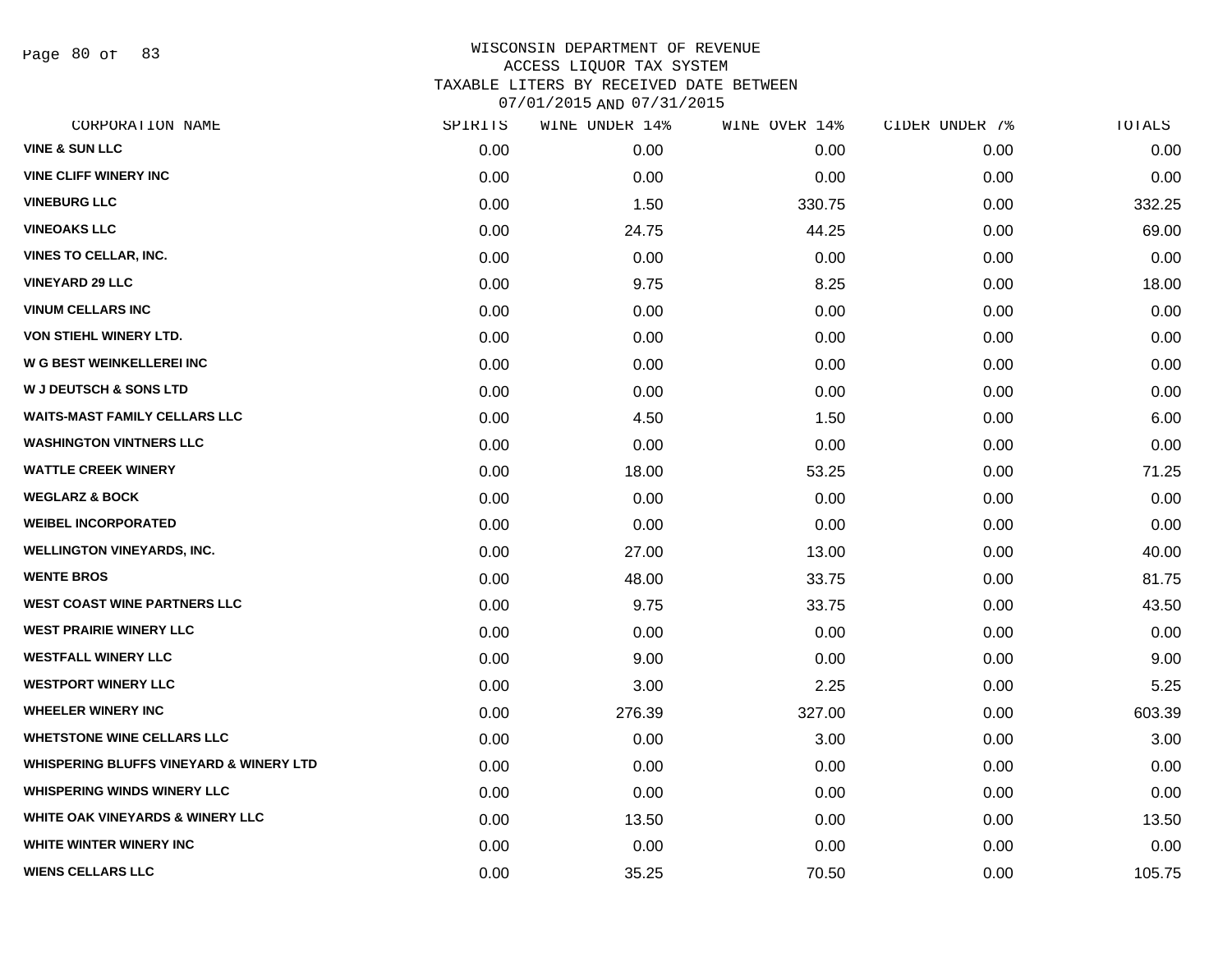| CORPORATION NAME                               | SPIRITS | WINE UNDER 14% | WINE OVER 14% | CIDER UNDER 7% | TOTALS   |
|------------------------------------------------|---------|----------------|---------------|----------------|----------|
| <b>WILD MOUNTAIN WINERY INC</b>                | 0.00    | 0.00           | 0.00          | 0.00           | 0.00     |
| <b>WILDEROTTER WINERY LLC</b>                  | 0.00    | 0.00           | 0.00          | 0.00           | 0.00     |
| <b>WILLAKENZIE ESTATE INC</b>                  | 0.00    | 12.76          | 43.50         | 0.00           | 56.26    |
| <b>WILLAMETTE VALLEY VINEYARDS INC</b>         | 0.00    | 141.75         | 33.00         | 0.00           | 174.75   |
| <b>WILLIAM F BLUHM</b>                         | 0.00    | 0.00           | 0.00          | 0.00           | 0.00     |
| <b>WILLIAM MOSBY</b>                           | 0.00    | 9.00           | 2.25          | 0.00           | 11.25    |
| <b>WILLIAMS &amp; SELYEM LLC</b>               | 0.00    | 53.26          | 15.75         | 0.00           | 69.01    |
| <b>WILRONA LLC</b>                             | 0.00    | 4.60           | 0.00          | 0.00           | 4.60     |
| <b>WILSON CREEK WINERY &amp; VINEYARDS INC</b> | 0.00    | 171.00         | 54.02         | 0.00           | 225.02   |
| <b>WIND GAP WINES LLC</b>                      | 0.00    | 1.50           | 8.25          | 0.00           | 9.75     |
| <b>WINDERLEA WINE COMPANY LLC</b>              | 0.00    | 37.50          | 3.00          | 0.00           | 40.50    |
| <b>WINDWARD VINEYARD LLC</b>                   | 0.00    | 0.00           | 0.00          | 0.00           | 0.00     |
| <b>WINE BY JOE LLC</b>                         | 0.00    | 20.25          | 8.75          | 0.00           | 29.00    |
| WINE OF THE MONTH CLUB, INC.                   | 0.00    | 2,259.00       | 489.75        | 0.00           | 2,748.75 |
| <b>WINE ROAD VINTNERS LLC</b>                  | 0.00    | 108.00         | 121.50        | 0.00           | 229.50   |
| <b>WINEGREETING.COM INC</b>                    | 0.00    | 50.25          | 0.00          | 0.00           | 50.25    |
| <b>WINERY AT BLACK STAR FARMS LLC</b>          | 0.00    | 28.50          | 0.00          | 0.00           | 28.50    |
| <b>WINERY EXCHANGE, INC.</b>                   | 0.00    | 0.00           | 0.00          | 0.00           | 0.00     |
| <b>WINERY FULFILLMENT SERVICES LLC</b>         | 0.00    | 0.00           | 0.00          | 0.00           | 0.00     |
| WINNESHIEK WILDBERRY WINERY LLC                | 0.00    | 155.93         | 0.00          | 0.00           | 155.93   |
| <b>WINSIDE USA INC</b>                         | 0.00    | 0.00           | 0.00          | 0.00           | 0.00     |
| <b>WOLFF VINEYARD LLC</b>                      | 0.00    | 7.50           | 0.00          | 0.00           | 7.50     |
| WOLLERSHEIM WINERY, INC.                       | 0.00    | 0.00           | 0.00          | 0.00           | 0.00     |
| <b>WOLLERSHEIM WINERY, INC.</b>                | 0.00    | 0.00           | 0.00          | 0.00           | 0.00     |
| <b>WOODWARD CANYON WINERY INC</b>              | 0.00    | 0.00           | 4.50          | 0.00           | 4.50     |
| <b>WRH PARTNERS LLC</b>                        | 0.00    | 3.75           | 5.25          | 0.00           | 9.00     |
| YORKVILLE CELLARS INC                          | 0.00    | 25.50          | 3.75          | 0.00           | 29.25    |
| <b>ZD WINES LLC</b>                            | 0.00    | 26.37          | 66.96         | 0.00           | 93.33    |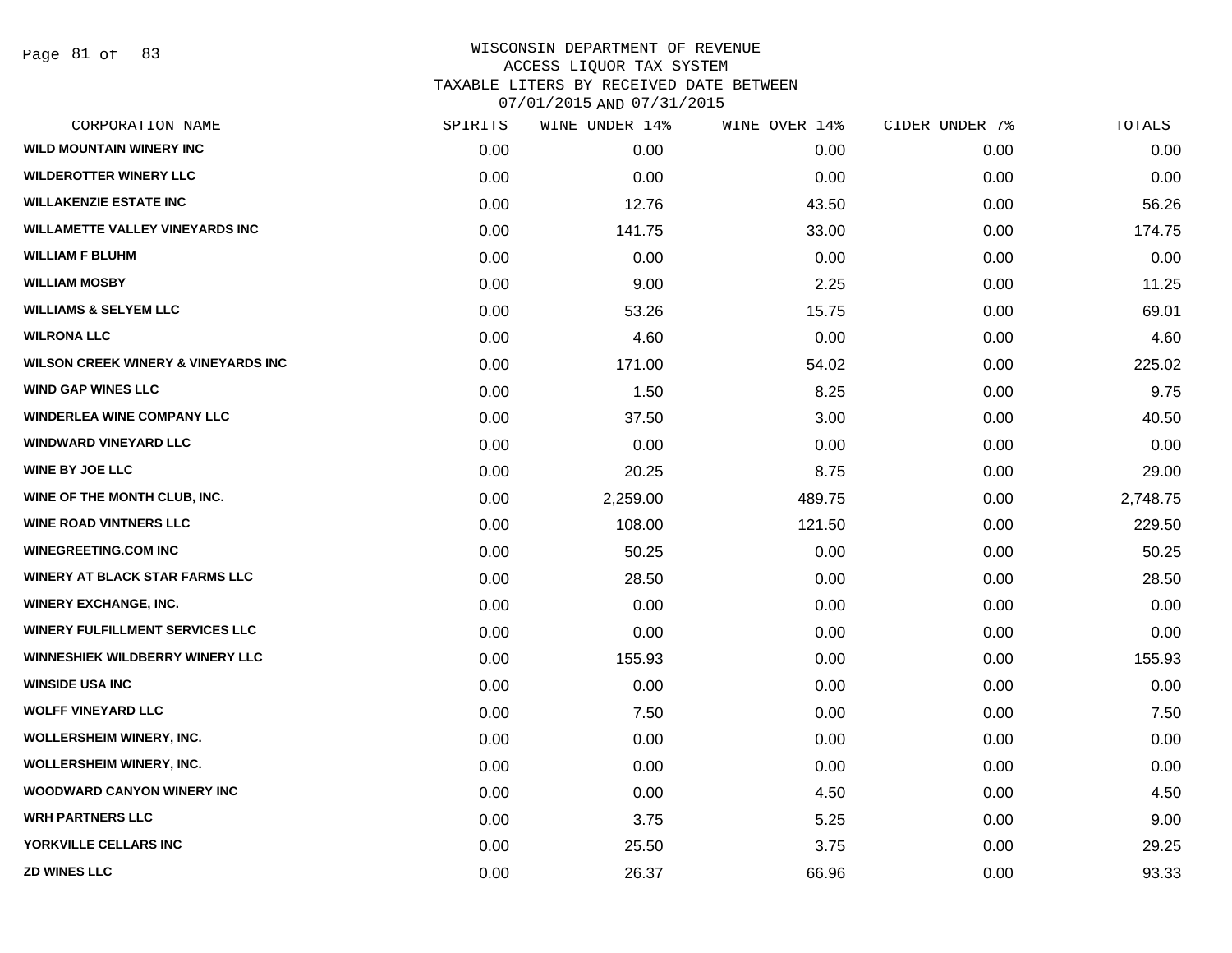| Page 82 of |  |  | 83 |
|------------|--|--|----|
|------------|--|--|----|

| CORPORATION NAME           | SPIRITS | WINE UNDER 14% | WINE OVER 14% | CIDER UNDER 7% | TOTALS     |
|----------------------------|---------|----------------|---------------|----------------|------------|
| ZERO LINK MARKETS INC      | 0.00    | 0.00           | 0.00          | 0.00           | 0.00       |
| ZIPZ INC                   | 0.00    | 35.90          | 0.00          | 0.00           | 35.90      |
| TOTAL LITERS FOR 7/31/2015 | 0.00    | 70.307.30      | 58.670.43     | 3.90           | 128,981.63 |